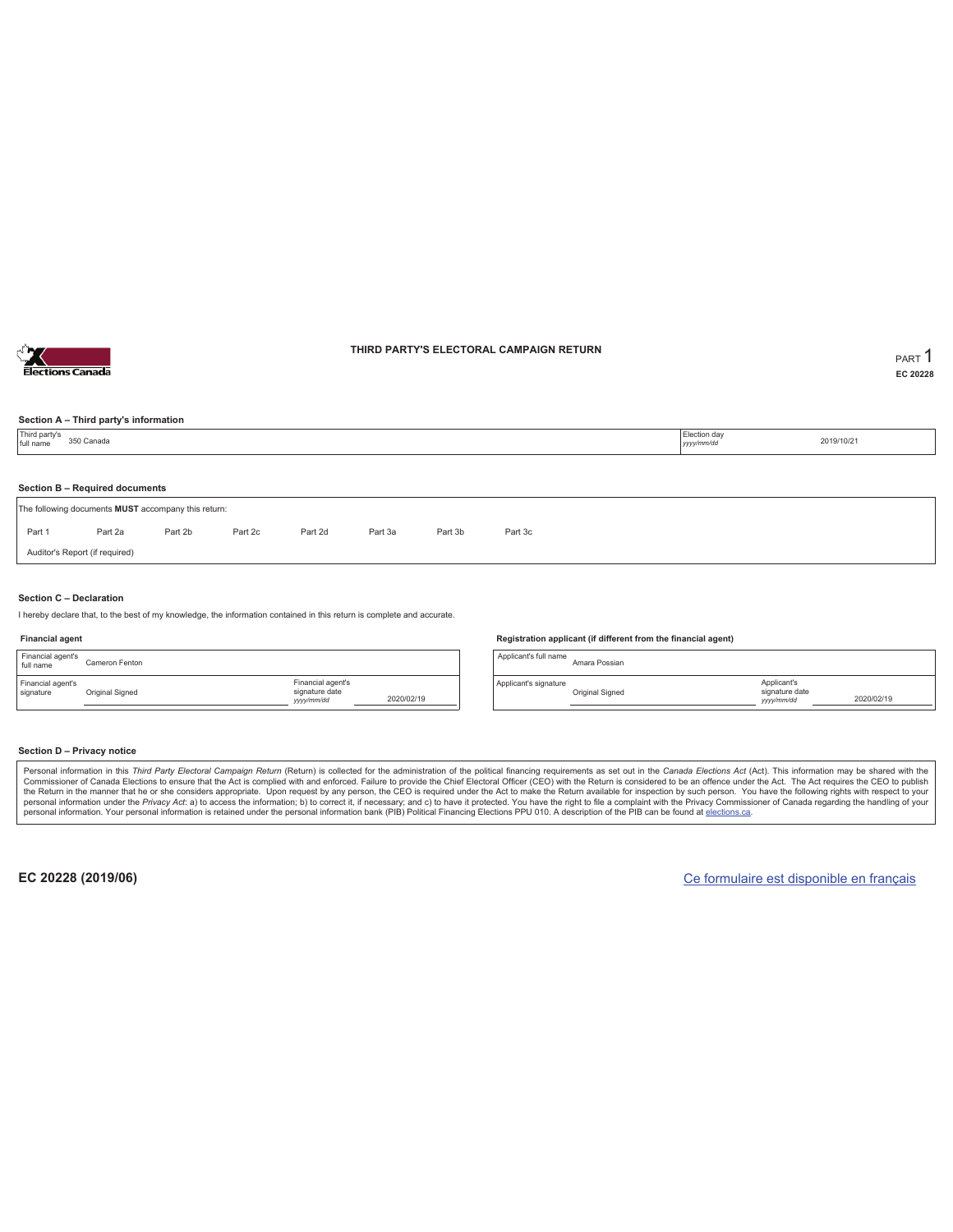

**EC 20228**

|                |                         |                      |               |      |                                                                                   |                 |                |                                                        |            | <b>Business /</b>          |            |                    | Corporation              | Unincorporated                 |
|----------------|-------------------------|----------------------|---------------|------|-----------------------------------------------------------------------------------|-----------------|----------------|--------------------------------------------------------|------------|----------------------------|------------|--------------------|--------------------------|--------------------------------|
| No.            | <b>Full name</b>        | <b>Street</b><br>no. | <b>Street</b> | Apt. | City                                                                              | Prov./<br>Terr. | Postal<br>code | Date<br>received<br>yyyy/mm/dd                         | Individual | Commercial<br>organization | Government | <b>Trade union</b> | without share<br>capital | organization or<br>association |
|                |                         |                      |               |      |                                                                                   |                 |                |                                                        | \$         | s                          | s          | s                  | \$                       | s                              |
| $\overline{1}$ | André Carvalho          |                      |               |      | Bradford                                                                          | ON              | L3Z3H7         | 2019/09/02                                             | 199.00     |                            |            |                    |                          |                                |
| $\overline{2}$ | André Carvalho          |                      |               |      | Bradford                                                                          | ON              | L3Z3H7         | 2019/09/16                                             | 199.00     |                            |            |                    |                          |                                |
| $\mathbf{3}$   | Angela Carter           |                      |               |      | Kitchener                                                                         | ON              | <b>N2H2T1</b>  | 2019/09/04                                             | 150.00     |                            |            |                    |                          |                                |
| $\overline{4}$ | Angela Carter           |                      |               |      | Kitchener                                                                         | ON              | N2H2T1         | 2019/09/04                                             | 155.00     |                            |            |                    |                          |                                |
| 5              | Ann Montgomery          |                      |               |      | Toronto                                                                           | ON              | M4K1E8         | 2019/09/04                                             | 500.00     |                            |            |                    |                          |                                |
| 6              | Benjamin Reimer-Watts   |                      |               |      | Kitchener                                                                         | ON              | N2M4A3         | 2019/09/21                                             | 350.00     |                            |            |                    |                          |                                |
| $\overline{7}$ | Beverly Birkman-McKendy |                      |               |      | Dorval                                                                            | QC              | <b>H9S1R2</b>  | 2019/09/02                                             | 350.00     |                            |            |                    |                          |                                |
| 8              | Braven Rayne            |                      |               |      | Salt Spring Island                                                                | BC              | V8K2C6         | 2019/09/11                                             | 1,000.00   |                            |            |                    |                          |                                |
| $\mathsf g$    | Brenda Gallie           |                      |               |      | Toronto                                                                           | ON              | M4X1N6         | 2019/09/24                                             | 100.00     |                            |            |                    |                          |                                |
|                | 10 Brenda Gallie        |                      |               |      | Toronto                                                                           | ON              | M4X1N6         | 2019/09/05                                             | 199.00     |                            |            |                    |                          |                                |
|                | 11 Christopher Parmer   |                      |               |      | Montréal                                                                          | $_{\text{OC}}$  | <b>H2V4H2</b>  | 2019/09/16                                             | 500.00     |                            |            |                    |                          |                                |
|                | 12 David Hunter         |                      |               |      | North Vancouver                                                                   | <b>BC</b>       | <b>V6K4G4</b>  | 2019/09/02                                             | 1,000.00   |                            |            |                    |                          |                                |
|                | 13 Dolph Schulter       |                      |               |      | Vancouver                                                                         | <b>BC</b>       | N2L1X5         | 2019/09/04                                             | 250.00     |                            |            |                    |                          |                                |
|                | 14 Don McGregor         |                      |               |      | Waterloo                                                                          | ON              | N2L1X5         | 2019/09/19                                             | 500.00     |                            |            |                    |                          |                                |
|                |                         |                      |               |      |                                                                                   |                 |                | Totals carried forward from previous page \$           |            |                            |            |                    |                          |                                |
|                |                         |                      |               |      | Total amount of monetary contributions by contributors who gave over \$200 (A)    |                 |                |                                                        |            |                            |            |                    |                          |                                |
|                |                         |                      |               |      |                                                                                   |                 |                | Number of contributors who gave over \$200             |            |                            |            |                    |                          |                                |
|                |                         |                      |               |      | Total amount of monetary contributions by contributors who gave \$200 or less (B) |                 |                |                                                        |            |                            |            |                    |                          |                                |
|                |                         |                      |               |      |                                                                                   |                 |                | Number of contributors who gave \$200 or less          |            |                            |            |                    |                          |                                |
|                |                         |                      |               |      |                                                                                   |                 |                | Total amount of all monetary contributions (A+B)       |            |                            |            |                    |                          |                                |
|                |                         |                      |               |      |                                                                                   |                 |                | Number of contributors who gave monetary contributions |            |                            |            |                    |                          |                                |

Election day<br>yyyy/mm/dd **Third** The Control 2019/10/21 Page 1 of 4 The Page 1 of 4 Third Page 1 of 4 Third Page 1 of 4 Third Page 1 of 4 Third Page 1 of 4 Third Page 1 of 4 Third Page 1 of 4 Third Page 1 of 4 Third Page 1 of 4 Third Page 1 of 4 T 350 Canada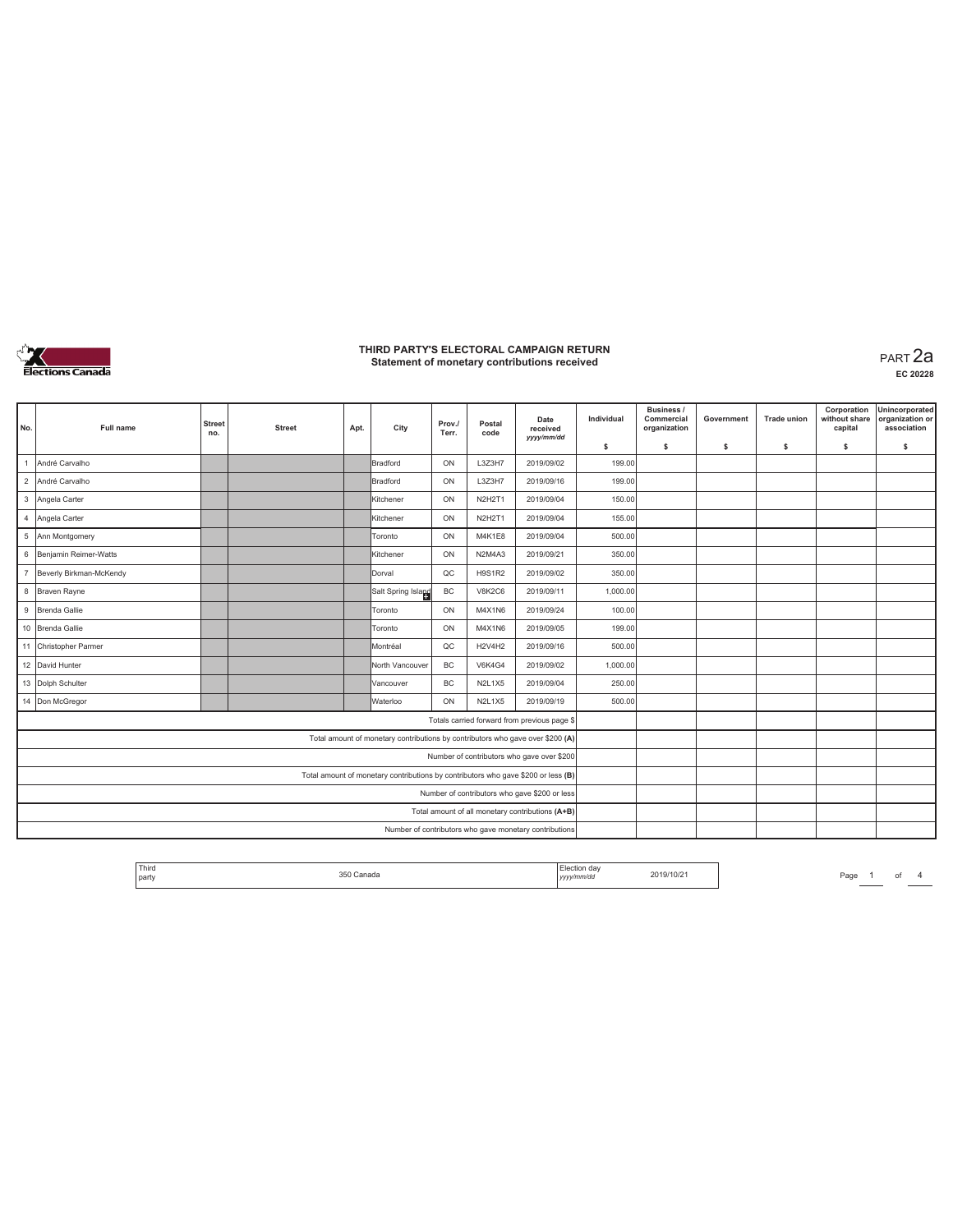

**EC 20228**

|     |                             |                      |               |      |                                                                                   |                 |                | Date                                                   | Individual | <b>Business /</b><br>Commercial | Government | <b>Trade union</b> | Corporation<br>without share | Unincorporated<br>organization or |
|-----|-----------------------------|----------------------|---------------|------|-----------------------------------------------------------------------------------|-----------------|----------------|--------------------------------------------------------|------------|---------------------------------|------------|--------------------|------------------------------|-----------------------------------|
| No. | <b>Full name</b>            | <b>Street</b><br>no. | <b>Street</b> | Apt. | City                                                                              | Prov./<br>Terr. | Postal<br>code | received<br>vyyy/mm/dd                                 |            | organization                    |            |                    | capital                      | association                       |
|     |                             |                      |               |      |                                                                                   |                 |                |                                                        | \$         | s                               | s          | -S                 | \$                           | s                                 |
| 15  | Elizabeth Loftus            |                      |               |      | Markham                                                                           | ON              | L3P7C5         | 2019/09/02                                             | 250.00     |                                 |            |                    |                              |                                   |
|     | 16 Elizabeth Jones          |                      |               |      | Toronto                                                                           | ON              | M6H2P2         | 2019/09/16                                             | 350.00     |                                 |            |                    |                              |                                   |
|     | 17 Eric Woodward            |                      |               |      | Campbell River                                                                    | <b>BC</b>       | V9W2P2         | 2019/09/10                                             | 100.00     |                                 |            |                    |                              |                                   |
|     | 18 Eric Woodward            |                      |               |      | Campbell River                                                                    | BC              | V9W2P2         | 2019/09/16                                             | 101.00     |                                 |            |                    |                              |                                   |
|     | 19 Eric Geoffrion           |                      |               |      | Montréal                                                                          | QC              | H4A2L1         | 2019/09/02                                             | 250.00     |                                 |            |                    |                              |                                   |
|     | 20 Gabriela Delano-Stephens |                      |               |      | Vancouver                                                                         | <b>BC</b>       | <b>V6H1B2</b>  | 2019/09/04                                             | 350.00     |                                 |            |                    |                              |                                   |
|     | 21 George Lennon            |                      |               |      | North York                                                                        | ON              | M2N6T3         | 2019/09/02                                             | 250.00     |                                 |            |                    |                              |                                   |
|     | 22 Hanae Kiyooka            |                      |               |      | Edmonton                                                                          | AB              | T6C1C1         | 2019/09/12                                             | 350.00     |                                 |            |                    |                              |                                   |
|     | 23 Hjalmar Turesson         |                      |               |      | Toronto                                                                           | ON              | M3J1V4         | 2019/09/16                                             | 100.00     |                                 |            |                    |                              |                                   |
|     | 24 Hjalmar Turesson         |                      |               |      | Toronto                                                                           | ON              | M3J1V4         | 2019/09/02                                             | 199.00     |                                 |            |                    |                              |                                   |
| 25  | James Kirkwood              |                      |               |      | Toronto                                                                           | ON              | M6G3Z5         | 2019/09/19                                             | 500.00     |                                 |            |                    |                              |                                   |
|     | 26 Jennifer Healey          |                      |               |      | Salt Spring Isl                                                                   | <b>BC</b>       | <b>V8K1H5</b>  | 2019/09/02                                             | 350.00     |                                 |            |                    |                              |                                   |
|     | 27 JoAnn McCaig             |                      |               |      | Calgary                                                                           | AB              | <b>T2N1X8</b>  | 2019/09/04                                             | 500.00     |                                 |            |                    |                              |                                   |
|     | 28 Johanna Salem            |                      |               |      | Saint Laurent                                                                     | $_{\text{OC}}$  | H4N0A1         | 2019/09/09                                             | 300.00     |                                 |            |                    |                              |                                   |
|     |                             |                      |               |      |                                                                                   |                 |                | Totals carried forward from previous page \$           |            |                                 |            |                    |                              |                                   |
|     |                             |                      |               |      | Total amount of monetary contributions by contributors who gave over \$200 (A)    |                 |                |                                                        |            |                                 |            |                    |                              |                                   |
|     |                             |                      |               |      |                                                                                   |                 |                | Number of contributors who gave over \$200             |            |                                 |            |                    |                              |                                   |
|     |                             |                      |               |      | Total amount of monetary contributions by contributors who gave \$200 or less (B) |                 |                |                                                        |            |                                 |            |                    |                              |                                   |
|     |                             |                      |               |      |                                                                                   |                 |                | Number of contributors who gave \$200 or less          |            |                                 |            |                    |                              |                                   |
|     |                             |                      |               |      |                                                                                   |                 |                | Total amount of all monetary contributions (A+B)       |            |                                 |            |                    |                              |                                   |
|     |                             |                      |               |      |                                                                                   |                 |                | Number of contributors who gave monetary contributions |            |                                 |            |                    |                              |                                   |

| 2019/10/21<br>35<br>Canada<br>party<br>mm/ao<br>.<br>,,,, |
|-----------------------------------------------------------|
|-----------------------------------------------------------|

*Page* 2 of 4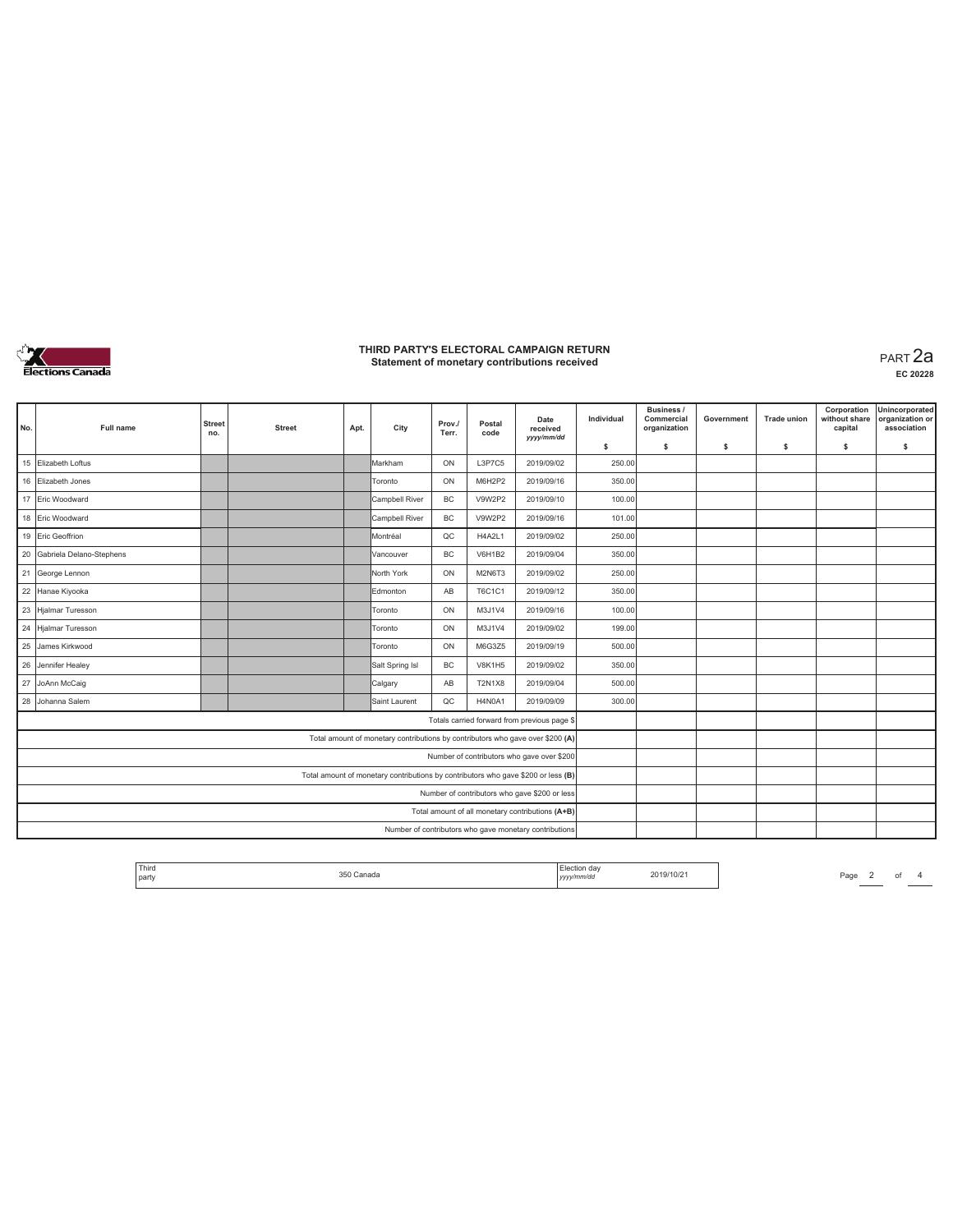

**EC 20228**

| No. | Full name         | <b>Street</b><br>no. | <b>Street</b> | Apt. | City                                                                              | Prov./<br>Terr. | Postal<br>code                               | Date<br>received<br>yyyy/mm/dd                         | Individual | <b>Business /</b><br>Commercial<br>organization | Government | <b>Trade union</b> | Corporation<br>without share<br>capital | Unincorporated<br>organization or<br>association |
|-----|-------------------|----------------------|---------------|------|-----------------------------------------------------------------------------------|-----------------|----------------------------------------------|--------------------------------------------------------|------------|-------------------------------------------------|------------|--------------------|-----------------------------------------|--------------------------------------------------|
|     |                   |                      |               |      |                                                                                   |                 |                                              |                                                        | \$         | -S                                              | s          | s                  | \$                                      | s                                                |
| 29  | John DaGloria     |                      |               |      | Cherry Valley                                                                     | ON              | K0K1P0                                       | 2019/09/04                                             | 50.00      |                                                 |            |                    |                                         |                                                  |
| 30  | John DaGloria     |                      |               |      | Cherry Valley                                                                     | ON              | K0K1P0                                       | 2019/09/11                                             | 100.00     |                                                 |            |                    |                                         |                                                  |
| 31  | John DaGloria     |                      |               |      | Cherry Valley                                                                     | ON              | K0K1P0                                       | 2019/09/17                                             | 125.00     |                                                 |            |                    |                                         |                                                  |
| 32  | John Olthuis      |                      |               |      | Toronto                                                                           | ON              | M4K1A7                                       | 2019/09/16                                             | 350.00     |                                                 |            |                    |                                         |                                                  |
| 33  | Katie Perfitt     |                      |               |      | Pakenham                                                                          | ON              | K0A2X0                                       | 2019/09/02                                             | 500.00     |                                                 |            |                    |                                         |                                                  |
| 34  | Kyle Sahlstrom    |                      |               |      | Abbotsford                                                                        | BC              | V2S78G4                                      | 2019/09/21                                             | 350.00     |                                                 |            |                    |                                         |                                                  |
| 35  | Leanne Averbach   |                      |               |      | Vancouver                                                                         | <b>BC</b>       | V6B2X6                                       | 2019/09/16                                             | 2,000.00   |                                                 |            |                    |                                         |                                                  |
| 36  | Leena Hasan       |                      |               |      | Burnaby                                                                           | BC              | <b>V5B1R6</b>                                | 2019/09/05                                             | 350.00     |                                                 |            |                    |                                         |                                                  |
| 37  | Linda Rosier      |                      |               |      | Erin                                                                              | ON              | N0B1T0                                       | 2019/09/16                                             | 199.00     |                                                 |            |                    |                                         |                                                  |
| 38  | Linda Rosier      |                      |               |      | <b>I</b> Erin                                                                     | ON              | N0B1T0                                       | 2019/09/02                                             | 200.00     |                                                 |            |                    |                                         |                                                  |
| 39  | Elizabeth Hodgson |                      |               |      | Vancouver                                                                         | <b>BC</b>       | V6R2L7                                       | 2019/09/02                                             | 350.00     |                                                 |            |                    |                                         |                                                  |
| 40  | Lucile Quirion    |                      |               |      | Montreal                                                                          | QC              | H <sub>2</sub> R <sub>2</sub> R <sub>4</sub> | 2019/09/02                                             | 350.00     |                                                 |            |                    |                                         |                                                  |
| 41  | Marc Khouzam      |                      |               |      | St-Laurent                                                                        | QC              | <b>H4L2E8</b>                                | 2019/09/16                                             | 1,000.00   |                                                 |            |                    |                                         |                                                  |
|     | 42 Mark Prescott  |                      |               |      | Calgary                                                                           | AB              | T3B3P9                                       | 2019/09/04                                             | 1,000.00   |                                                 |            |                    |                                         |                                                  |
|     |                   |                      |               |      |                                                                                   |                 |                                              | Totals carried forward from previous page \$           |            |                                                 |            |                    |                                         |                                                  |
|     |                   |                      |               |      | Total amount of monetary contributions by contributors who gave over \$200 (A)    |                 |                                              |                                                        |            |                                                 |            |                    |                                         |                                                  |
|     |                   |                      |               |      |                                                                                   |                 |                                              | Number of contributors who gave over \$200             |            |                                                 |            |                    |                                         |                                                  |
|     |                   |                      |               |      | Total amount of monetary contributions by contributors who gave \$200 or less (B) |                 |                                              |                                                        |            |                                                 |            |                    |                                         |                                                  |
|     |                   |                      |               |      |                                                                                   |                 |                                              | Number of contributors who gave \$200 or less          |            |                                                 |            |                    |                                         |                                                  |
|     |                   |                      |               |      |                                                                                   |                 |                                              | Total amount of all monetary contributions (A+B)       |            |                                                 |            |                    |                                         |                                                  |
|     |                   |                      |               |      |                                                                                   |                 |                                              | Number of contributors who gave monetary contributions |            |                                                 |            |                    |                                         |                                                  |

Election day<br>yyyy/mm/dd **Third** The Cliente Constant Cliente Constant Cliente Constant Cliente Constant Page 3 of 4 Third Page 3 of 4 Third Page 3 of 4 Third Page 3 of 4 Third Page 3 of 4 Third Page 3 of 4 Third Page 3 of 4 Third Page 3 of 4 Thir 350 Canada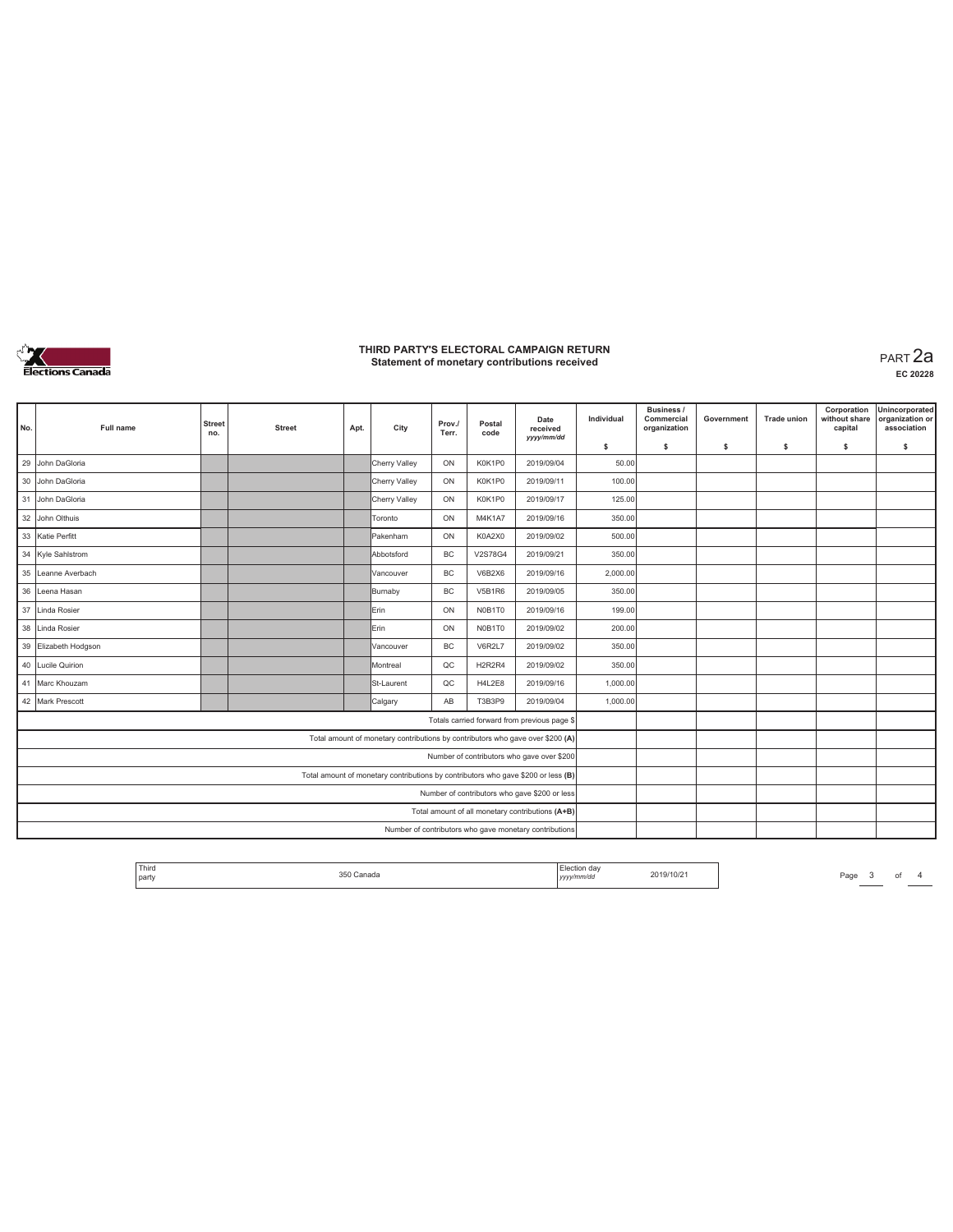

**EC 20228**

| No. | <b>Full name</b>                          | <b>Street</b><br>no. | <b>Street</b> | Apt. | City                                                                              | Prov./<br>Terr. | Postal<br>code | Date<br>received<br>yyyy/mm/dd                         | Individual | <b>Business /</b><br>Commercial<br>organization | Government | <b>Trade union</b> | Corporation<br>without share<br>capital | Unincorporated<br>organization or<br>association |
|-----|-------------------------------------------|----------------------|---------------|------|-----------------------------------------------------------------------------------|-----------------|----------------|--------------------------------------------------------|------------|-------------------------------------------------|------------|--------------------|-----------------------------------------|--------------------------------------------------|
|     |                                           |                      |               |      |                                                                                   |                 |                |                                                        | \$         | s                                               | \$         | s                  | \$                                      | s                                                |
| 43  | Mary Neuman                               |                      |               |      | Toronto                                                                           | ON              | M5S2K3         | 2019/09/17                                             | 100.00     |                                                 |            |                    |                                         |                                                  |
|     | 44 Mary Neuman                            |                      |               |      | Toronto                                                                           | ON              | M5S2K3         | 2019/09/02                                             | 1,000.00   |                                                 |            |                    |                                         |                                                  |
|     | 45 Robert Barrs                           |                      |               |      | Vancouver                                                                         | BC              | V6B2Z6         | 2019/09/17                                             | 1,000.00   |                                                 |            |                    |                                         |                                                  |
|     | 46 Sophia Lang                            |                      |               |      | Calgary                                                                           | AB              | <b>T2N0G6</b>  | 2019/09/17                                             | 1,000.00   |                                                 |            |                    |                                         |                                                  |
|     | 47 Susan Wortman                          |                      |               |      | Hamilton                                                                          | ON              | L8P2W9         | 2019/09/02                                             | 500.00     |                                                 |            |                    |                                         |                                                  |
|     | 48 Tyler Michaels                         |                      |               |      | Vancouver                                                                         | <b>BC</b>       | <b>V5T2A5</b>  | 2019/09/02                                             | 250.00     |                                                 |            |                    |                                         |                                                  |
|     | 49 Virginia Van Zee                       |                      |               |      | Vancouver                                                                         | <b>BC</b>       | V5Z0A2         | 2019/09/04                                             | 450.00     |                                                 |            |                    |                                         |                                                  |
|     | 50 Wayne Maddison                         |                      |               |      | Vancouver                                                                         | <b>BC</b>       | <b>V6K3S1</b>  | 2019/09/28                                             | 1,000.00   |                                                 |            |                    |                                         |                                                  |
|     | 51 William Davis                          |                      |               |      | Vancouver                                                                         | <b>BC</b>       | <b>V6M1W6</b>  | 2019/09/17                                             | 350.00     |                                                 |            |                    |                                         |                                                  |
|     | 52 Winniefred Kwak                        |                      |               |      | Halifax                                                                           | <b>NS</b>       | B3M4W9         | 2019/09/04                                             | 100.00     |                                                 |            |                    |                                         |                                                  |
|     | 53 Winniefred Kwak                        |                      |               |      | Halifax                                                                           | <b>NS</b>       | B3M4W9         | 2019/09/19                                             | 100.00     |                                                 |            |                    |                                         |                                                  |
| 54  | Winniefred Kwak                           |                      |               |      | Halifax                                                                           | <b>NS</b>       | B3M4W9         | 2019/09/19                                             | 100.00     |                                                 |            |                    |                                         |                                                  |
| 55  | Lush Handmade Cosmetics Ltd.              |                      |               |      | Vancouver                                                                         | <b>BC</b>       | V6P6M0         | 2019/10/01                                             |            | 10,000.00                                       |            |                    |                                         |                                                  |
|     | 56 786989 Alberta Ltd (Christopher Fleck) |                      |               |      | Vancouver                                                                         | <b>BC</b>       | <b>V5N4Y6</b>  | 2019/08/30                                             |            | 5,000.00                                        |            |                    |                                         |                                                  |
|     |                                           |                      |               |      |                                                                                   |                 |                | Totals carried forward from previous page \$           |            |                                                 |            |                    |                                         |                                                  |
|     |                                           |                      |               |      | Total amount of monetary contributions by contributors who gave over \$200 (A)    |                 |                |                                                        | 22,276.00  | 15,000.00                                       |            |                    |                                         |                                                  |
|     |                                           |                      |               |      |                                                                                   |                 |                | Number of contributors who gave over \$200             | 43         |                                                 |            |                    |                                         |                                                  |
|     |                                           |                      |               |      | Total amount of monetary contributions by contributors who gave \$200 or less (B) |                 |                |                                                        | 46,739.00  |                                                 |            |                    |                                         |                                                  |
|     |                                           |                      |               |      |                                                                                   |                 |                | Number of contributors who gave \$200 or less          | 931        |                                                 |            |                    |                                         |                                                  |
|     |                                           |                      |               |      |                                                                                   |                 |                | Total amount of all monetary contributions (A+B)       | 69,015.00  | 15,000.00                                       |            |                    |                                         |                                                  |
|     |                                           |                      |               |      |                                                                                   |                 |                | Number of contributors who gave monetary contributions | 974        |                                                 |            |                    |                                         |                                                  |

| 2019/10/2<br>`anada<br><b>party</b><br>v/mm/dc<br>.<br>,,,, |
|-------------------------------------------------------------|
|-------------------------------------------------------------|

*Page* 4 of 4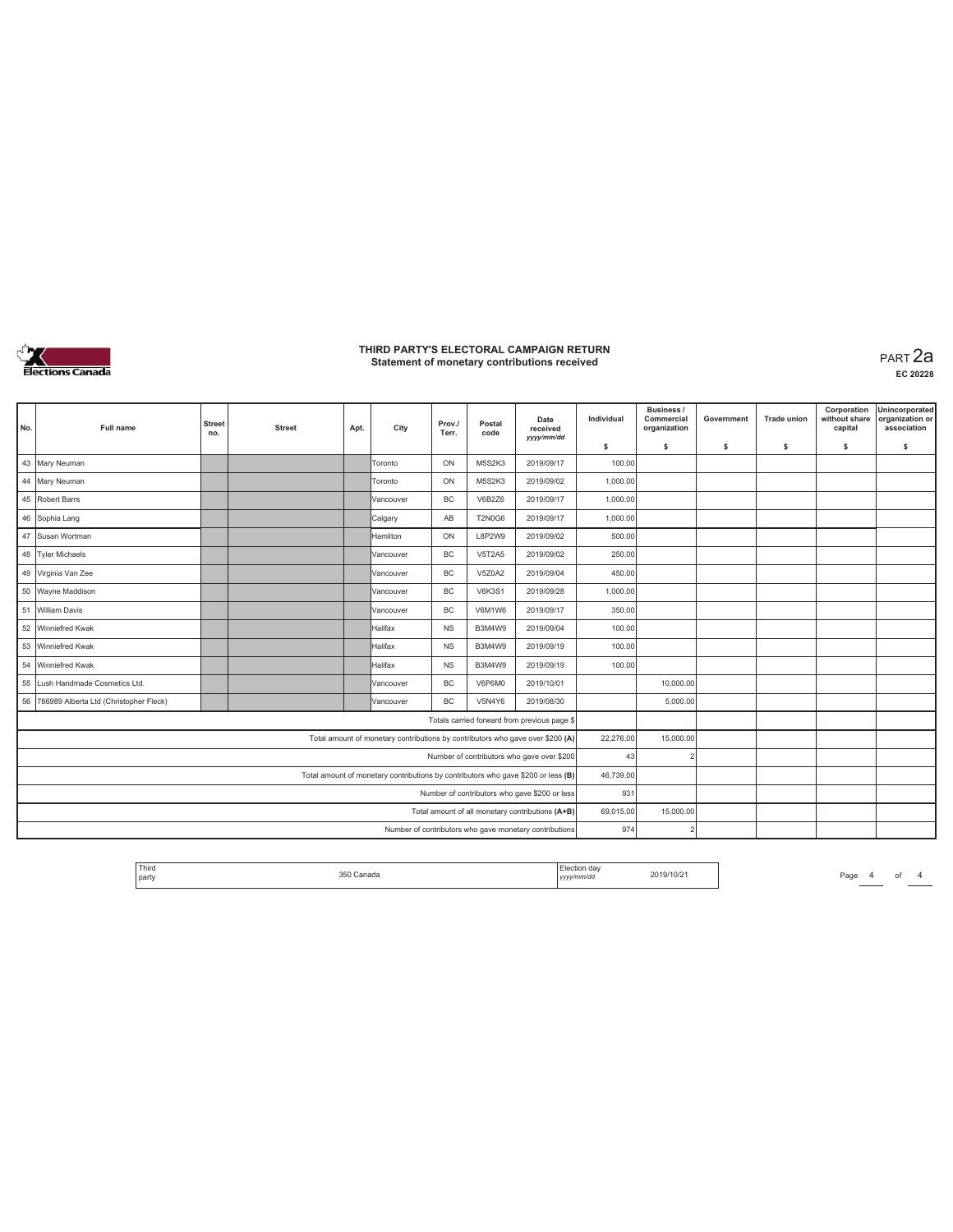

**EC 20228**

| No. | Full name       | <b>Street</b><br>no. | <b>Street</b> | Apt. | City                                                                                  | Prov./<br>Terr. | Postal<br>code | Date<br>received<br>yyyy/mm/dd                             | Individual     | Business /<br>Commercial<br>organization | Government   | Trade union | Corporation<br>without share<br>capital | Unincorporated<br>organization or<br>association |
|-----|-----------------|----------------------|---------------|------|---------------------------------------------------------------------------------------|-----------------|----------------|------------------------------------------------------------|----------------|------------------------------------------|--------------|-------------|-----------------------------------------|--------------------------------------------------|
|     |                 |                      |               |      |                                                                                       |                 |                |                                                            | \$             | \$                                       | $\mathsf{s}$ | s           | \$                                      | \$                                               |
|     | Desiree Walalce |                      |               |      | Langley                                                                               | <b>BC</b>       | V3A3W2         | 2019/10/15                                                 | 500.00         |                                          |              |             |                                         |                                                  |
|     | 2 Meghan J Mast |                      |               |      | Winnipeg                                                                              | MB              | R3E2L9         | 2019/09/20                                                 | 300.00         |                                          |              |             |                                         |                                                  |
|     |                 |                      |               |      |                                                                                       |                 |                |                                                            |                |                                          |              |             |                                         |                                                  |
|     |                 |                      |               |      |                                                                                       |                 |                |                                                            |                |                                          |              |             |                                         |                                                  |
|     |                 |                      |               |      |                                                                                       |                 |                |                                                            |                |                                          |              |             |                                         |                                                  |
|     |                 |                      |               |      |                                                                                       |                 |                |                                                            |                |                                          |              |             |                                         |                                                  |
|     |                 |                      |               |      |                                                                                       |                 |                |                                                            |                |                                          |              |             |                                         |                                                  |
|     |                 |                      |               |      |                                                                                       |                 |                |                                                            |                |                                          |              |             |                                         |                                                  |
|     |                 |                      |               |      |                                                                                       |                 |                |                                                            |                |                                          |              |             |                                         |                                                  |
|     |                 |                      |               |      |                                                                                       |                 |                |                                                            |                |                                          |              |             |                                         |                                                  |
|     |                 |                      |               |      |                                                                                       |                 |                |                                                            |                |                                          |              |             |                                         |                                                  |
|     |                 |                      |               |      |                                                                                       |                 |                |                                                            |                |                                          |              |             |                                         |                                                  |
|     |                 |                      |               |      |                                                                                       |                 |                |                                                            |                |                                          |              |             |                                         |                                                  |
|     |                 |                      |               |      |                                                                                       |                 |                |                                                            |                |                                          |              |             |                                         |                                                  |
|     |                 |                      |               |      |                                                                                       |                 |                | Totals carried forward from previous page \$               |                |                                          |              |             |                                         |                                                  |
|     |                 |                      |               |      | Total amount of non-monetary contributions by contributors who gave over \$200 (A)    |                 |                |                                                            | 800.00         |                                          |              |             |                                         |                                                  |
|     |                 |                      |               |      |                                                                                       |                 |                | Number of contributors who gave over \$200                 | $\overline{2}$ |                                          |              |             |                                         |                                                  |
|     |                 |                      |               |      | Total amount of non-monetary contributions by contributors who gave \$200 or less (B) |                 |                |                                                            | 425.80         | 40.00                                    |              | 55.00       | 330.00                                  | 175.00                                           |
|     |                 |                      |               |      |                                                                                       |                 |                | Number of contributors who gave \$200 or less              | $\mathbf{Q}$   |                                          |              |             | $\overline{\mathbf{3}}$                 | $\overline{2}$                                   |
|     |                 |                      |               |      |                                                                                       |                 |                | Total amount of all non-monetary contributions (A+B)       | 1,225.80       | 40.00                                    |              | 55.00       | 330.00                                  | 175.00                                           |
|     |                 |                      |               |      |                                                                                       |                 |                | Number of contributors who gave non-monetary contributions | 11             | $\overline{1}$                           |              |             | $\overline{3}$                          | $\overline{2}$                                   |

| ' Thirc<br>party | . | <br>2019/10/21 | $P_{AO}$ | _____ |  |  |
|------------------|---|----------------|----------|-------|--|--|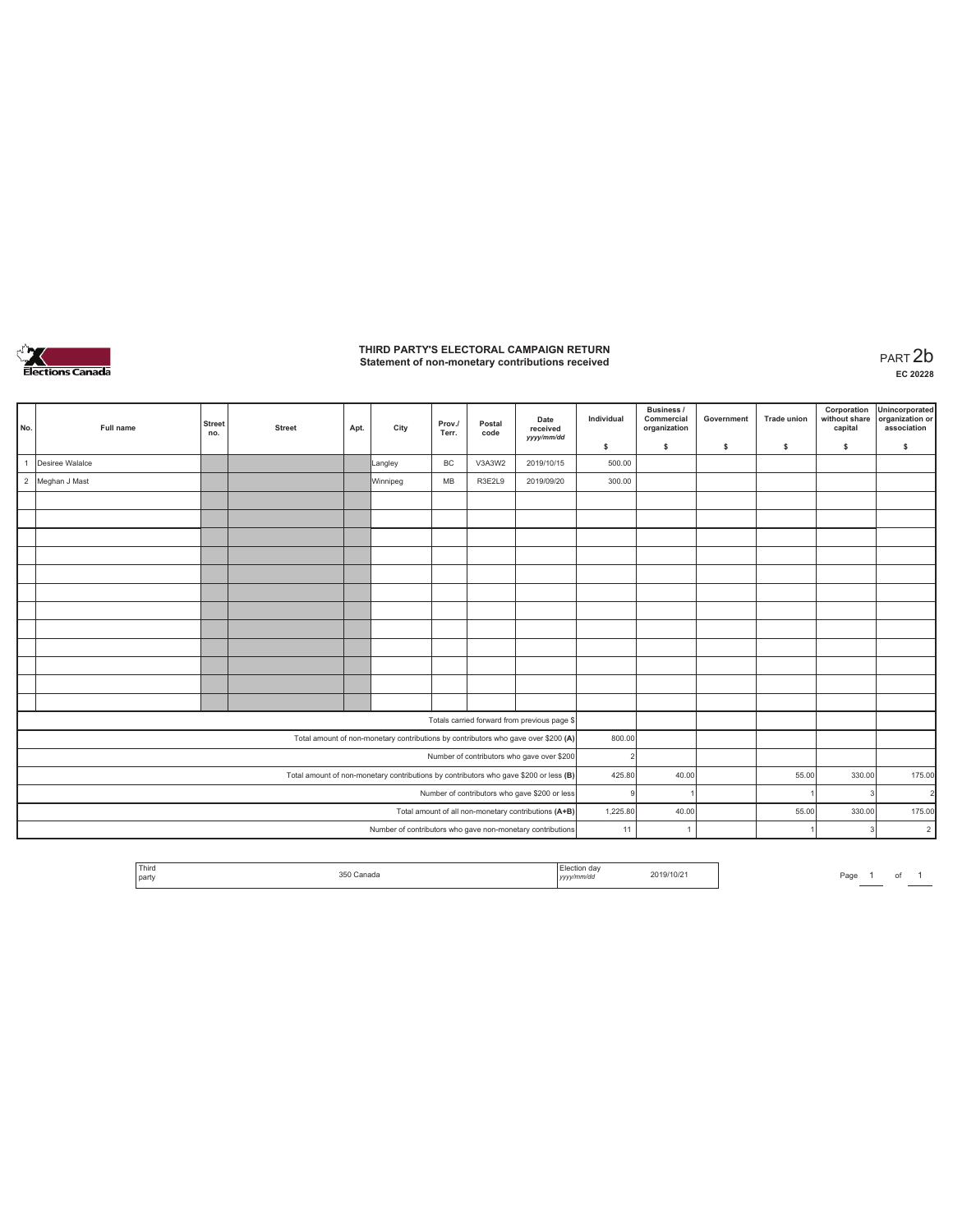

## **THIRD PARTY'S ELECTORAL CAMPAIGN RETURN Statement of operating loans received** PART 2c

**EC 20228**

| No. | Full name | <b>Street</b><br>no. | <b>Street</b> | Apt. | City | Prov./<br>Terr. | Postal<br>code | Date<br>received<br>yyyy/mm/dd                                  | Individual | Business /<br>Commercial<br>organization | Government | <b>Trade union</b> | Corporation<br>without share<br>capital | Unincorporated<br>organization or<br>association |
|-----|-----------|----------------------|---------------|------|------|-----------------|----------------|-----------------------------------------------------------------|------------|------------------------------------------|------------|--------------------|-----------------------------------------|--------------------------------------------------|
|     |           |                      |               |      |      |                 |                |                                                                 | \$         | s.                                       | s          | \$                 | \$                                      | \$                                               |
|     |           |                      |               |      |      |                 |                |                                                                 |            |                                          |            |                    |                                         |                                                  |
|     |           |                      |               |      |      |                 |                |                                                                 |            |                                          |            |                    |                                         |                                                  |
|     |           |                      |               |      |      |                 |                |                                                                 |            |                                          |            |                    |                                         |                                                  |
|     |           |                      |               |      |      |                 |                |                                                                 |            |                                          |            |                    |                                         |                                                  |
|     |           |                      |               |      |      |                 |                |                                                                 |            |                                          |            |                    |                                         |                                                  |
|     |           |                      |               |      |      |                 |                |                                                                 |            |                                          |            |                    |                                         |                                                  |
|     |           |                      |               |      |      |                 |                |                                                                 |            |                                          |            |                    |                                         |                                                  |
|     |           |                      |               |      |      |                 |                |                                                                 |            |                                          |            |                    |                                         |                                                  |
|     |           |                      |               |      |      |                 |                |                                                                 |            |                                          |            |                    |                                         |                                                  |
|     |           |                      |               |      |      |                 |                |                                                                 |            |                                          |            |                    |                                         |                                                  |
|     |           |                      |               |      |      |                 |                |                                                                 |            |                                          |            |                    |                                         |                                                  |
|     |           |                      |               |      |      |                 |                |                                                                 |            |                                          |            |                    |                                         |                                                  |
|     |           |                      |               |      |      |                 |                |                                                                 |            |                                          |            |                    |                                         |                                                  |
|     |           |                      |               |      |      |                 |                |                                                                 |            |                                          |            |                    |                                         |                                                  |
|     |           |                      |               |      |      |                 |                | Totals carried forward from previous page \$                    |            |                                          |            |                    |                                         |                                                  |
|     |           |                      |               |      |      |                 |                | Total amount of loans by lenders who provided over \$200 (A)    |            |                                          |            |                    |                                         |                                                  |
|     |           |                      |               |      |      |                 |                | Number of lenders who provided over \$200                       |            |                                          |            |                    |                                         |                                                  |
|     |           |                      |               |      |      |                 |                | Total amount of loans by lenders who provided \$200 or less (B) |            |                                          |            |                    |                                         |                                                  |
|     |           |                      |               |      |      |                 |                | Number of lenders who provided \$200 or less                    |            |                                          |            |                    |                                         |                                                  |
|     |           |                      |               |      |      |                 |                | Total amount of all loans (A+B)                                 |            |                                          |            |                    |                                         |                                                  |
|     |           |                      |               |      |      |                 |                | Number of all lenders who provided loans                        |            |                                          |            |                    |                                         |                                                  |

| Third |             | Election dav            |           |
|-------|-------------|-------------------------|-----------|
| party | Canada<br>. | vv/mm/do<br>,,,,<br>___ | 2019/10/2 |

Page  $1$  of  $1$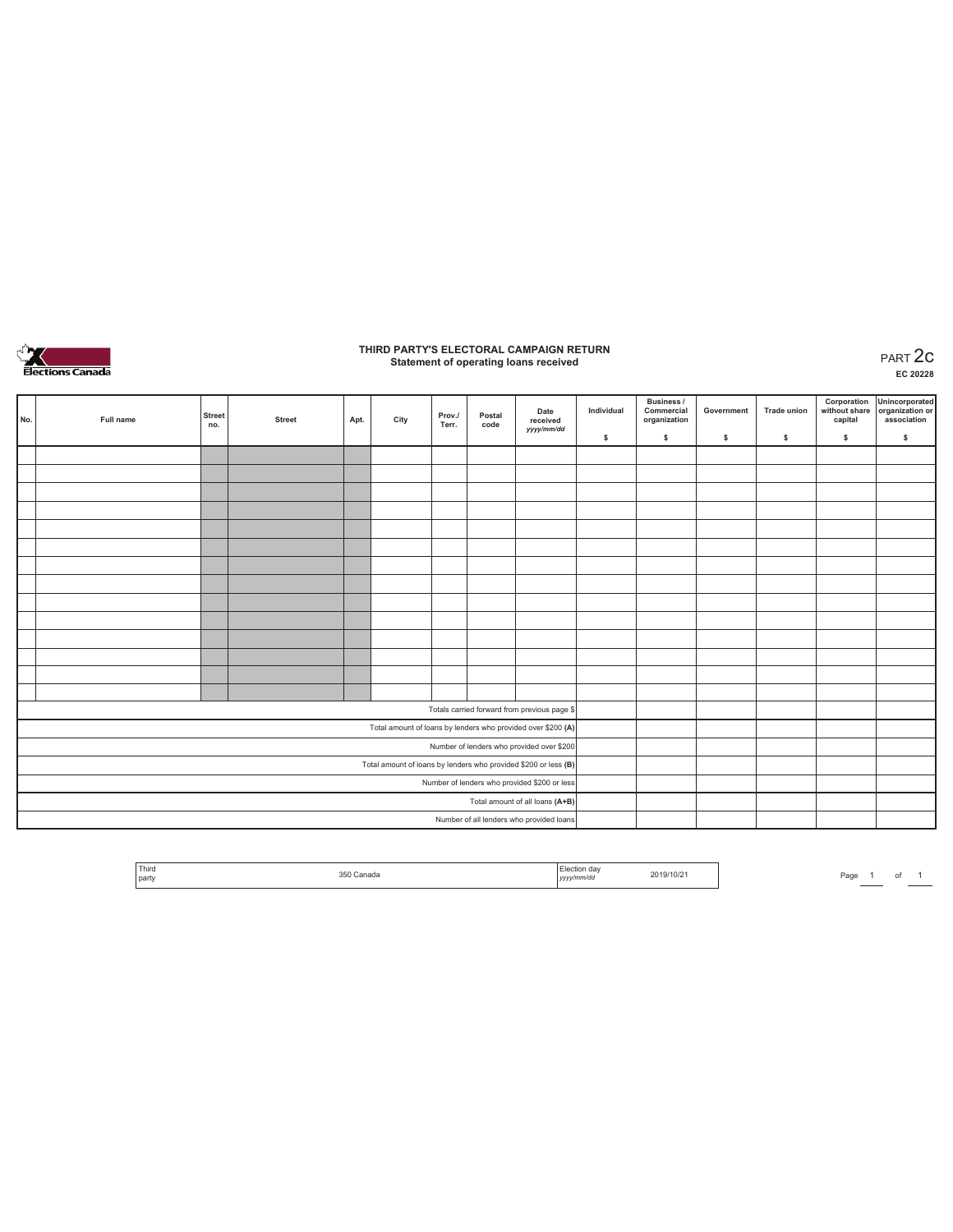

### **THIRD PARTY'S ELECTORAL CAMPAIGN RETURN Summary of inflows** PART 2d

**EC 20228**

| No.   | Type of contributor / lender                 | Monetary<br>contributions<br>(Part 2a) | Non-monetary<br>contributions<br>(Part 2b) | Loans<br>(Part 2c) | Total     | Number of<br>contributors and<br>lenders |
|-------|----------------------------------------------|----------------------------------------|--------------------------------------------|--------------------|-----------|------------------------------------------|
|       |                                              | \$                                     | \$                                         | \$                 | \$        |                                          |
| 1.    | Individuals                                  | 69,015.00                              | 1,225.80                                   |                    | 70,240.80 | 985                                      |
| 2.    | Businesses / Commercial organizations        | 15,000.00                              | 40.00                                      |                    | 15,040.00 | 3l                                       |
| 3.    | Governments                                  |                                        |                                            |                    |           |                                          |
| 4.    | Trade unions                                 |                                        | 55.00                                      |                    | 55.00     |                                          |
| 5.    | Corporations without share capital           |                                        | 330.00                                     |                    | 330.00    | ٩                                        |
| 6.    | Unincorporated organizations or associations |                                        | 175.00                                     |                    | 175.00    | $\mathcal{D}$                            |
| 7.    | Total (items 1 to 6)                         | 84,015.00                              | 1,825.80                                   |                    | 85,840.80 | 994                                      |
| Total |                                              |                                        |                                            |                    |           |                                          |
| 8.    | Amount of third party's resources used       |                                        |                                            |                    |           |                                          |
| 9.    | Grand total (items 7 and 8)                  | 84,015.00                              | 1,825.80                                   |                    | 85,840.80 | 994                                      |

| Third | 350 Canada | Election day | 2019/10/21 |
|-------|------------|--------------|------------|
| party | .          | yyyy/mm/dd   |            |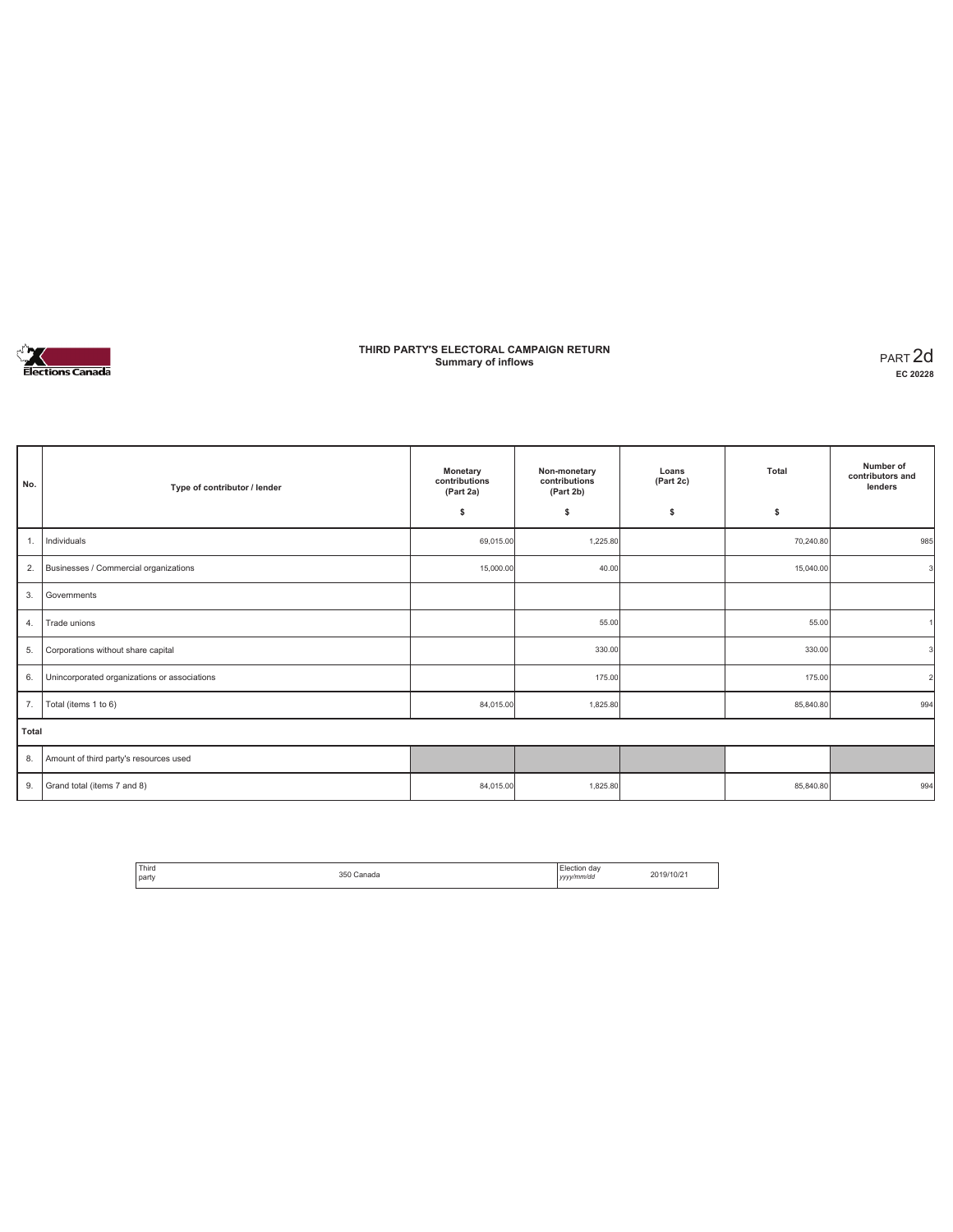

PART 3a **EC 20228**

For a list of expense types, expense categories and expense subcategories, refer to Annex II in the Instructions.

| No.            | Date<br>incurred<br>yyyy/mm/dd | ED Code<br>(if applicable) | Supplier                        | <b>Expense type</b> | <b>Expense</b><br>category                                 | Expense<br>subcategory      | <b>Starting date</b><br>of activity,<br>advertisement<br>or survey<br>yyyy/mm/dd | <b>Ending date</b><br>of activity,<br>advertisement<br>or survey<br>yyyy/mm/dd | Place of activity or<br>advertisement        | <b>Expense amount</b><br>-S |
|----------------|--------------------------------|----------------------------|---------------------------------|---------------------|------------------------------------------------------------|-----------------------------|----------------------------------------------------------------------------------|--------------------------------------------------------------------------------|----------------------------------------------|-----------------------------|
|                | 2019/08/26                     |                            | franciskung.com consulting ltd. | Partisan Activity   | Office                                                     | Website - development       | 2019/08/26                                                                       | 2019/10/21                                                                     | National                                     | 3.675.00                    |
| $\overline{2}$ | 2019/08/31                     |                            | VanCity                         | Partisan Activity   | Other                                                      | Bank fees                   | 2019/08/31                                                                       | 2019/08/31                                                                     | National                                     | 0.75                        |
| 3              | 2019/08/31                     |                            | VanCity                         | Partisan Activity   | Other                                                      | Bank fees                   | 2019/08/31                                                                       | 2019/08/31                                                                     | National                                     | 13.00                       |
| 4              | 2019/09/01                     |                            | 350 Action                      | Partisan Activity   | Voter contact                                              | Database Update             | 2019/09/01                                                                       | 2019/10/21                                                                     | National                                     | 6.501.21                    |
| 5              | 2019/09/03                     |                            | <b>Global Payments Gateway</b>  | Partisan Activity   | Other                                                      | <b>Transaction</b> fees     | 2019/09/03                                                                       | 2019/09/03                                                                     | National                                     | 10.00                       |
| 6              | 2019/09/04                     |                            | Polaris Institute               | Partisan Activity   | Salaries, wages & consulting fee Other - payroll admin fee |                             | 2019/09/04                                                                       | 2019/09/10                                                                     | National                                     | 14.59                       |
|                | 2019/09/04                     |                            | Polaris Institute               | Partisan Activity   | Salaries, wages & consulting fee Other - payroll admin fee |                             | 2019/09/05                                                                       | 2019/10/21                                                                     | National                                     | 46.34                       |
| 8              | 2019/09/04                     |                            | Staff - Cameron Fenton          | Partisan Activity   | Voter contact                                              | Other voter contact (email) | 2019/09/04                                                                       | 2019/09/04                                                                     | National                                     | 15.14                       |
| 9              | 2019/09/05                     |                            | Staff - Amara Possian           | Partisan Activity   | Office                                                     | Website - development       | 2019/09/05                                                                       | 2019/10/21                                                                     | National                                     | 288.95                      |
| 10             | 2019/09/05                     |                            | Staff - Cameron Fenton          | Partisan Activity   | Office                                                     | Website - development       | 2019/09/05                                                                       | 2019/10/21                                                                     | National                                     | 121.10                      |
| 11             | 2019/09/05                     |                            | Staff - Jennifer Deol           | Partisan Activity   | Social Media                                               | Design & Maintenance        | 2019/09/05                                                                       | 2019/09/10                                                                     | National                                     | 36.61                       |
| 12             | 2019/09/06                     |                            | Royal Bank Credit Card Center   | Partisan Activity   | Other                                                      | <b>Transaction</b> fees     | 2019/09/06                                                                       | 2019/09/10                                                                     | National                                     | 70.99                       |
| 13             | 2019/09/08                     | 11-004                     | Staff - Amara Possian           | Partisan Activity   | Office                                                     | Website - development       | 2019/09/08                                                                       | 2019/10/21                                                                     | Malpeque                                     | 9.25                        |
| 14             | 2019/09/08                     | 12-004                     | Staff - Amara Possian           | Partisan Activity   | Office                                                     | Website - development       | 2019/09/08                                                                       | 2019/10/21                                                                     | Dartmouth-Cole Harbour                       | 9.25                        |
| 15             | 2019/09/08                     | 35-032                     | Staff - Amara Possian           | Partisan Activity   | Office                                                     | Website - development       | 2019/09/08                                                                       | 2019/10/21                                                                     | Guelph                                       | 9.25                        |
| 16             | 2019/09/08                     | 35-035                     | Staff - Amara Possian           | Partisan Activity   | Office                                                     | Website - development       | 2019/09/08                                                                       | 2019/10/21                                                                     | Hamilton-Centre                              | 9.25                        |
| 17             | 2019/09/08                     | 35-045                     | Staff - Amara Possian           | Partisan Activity   | Office                                                     | Website - development       | 2019/09/08                                                                       | 2019/10/21                                                                     | Kitchener Centre                             | 9.25                        |
|                |                                |                            |                                 |                     |                                                            |                             |                                                                                  |                                                                                | Totals carried forward from previous page \$ |                             |
|                |                                |                            |                                 |                     |                                                            |                             |                                                                                  |                                                                                | Total \$                                     |                             |

Flection day 2019/10/21 Page 1 of 4 Property 2019/10/21 Page 1 of 4 Third<br>arty and the studies of the SSD Canada and the studies of the studies of the SSD Canada and the SSD Canada and t<br>arty *yyy/mm/dd* 2019/10/21 party 350 Canada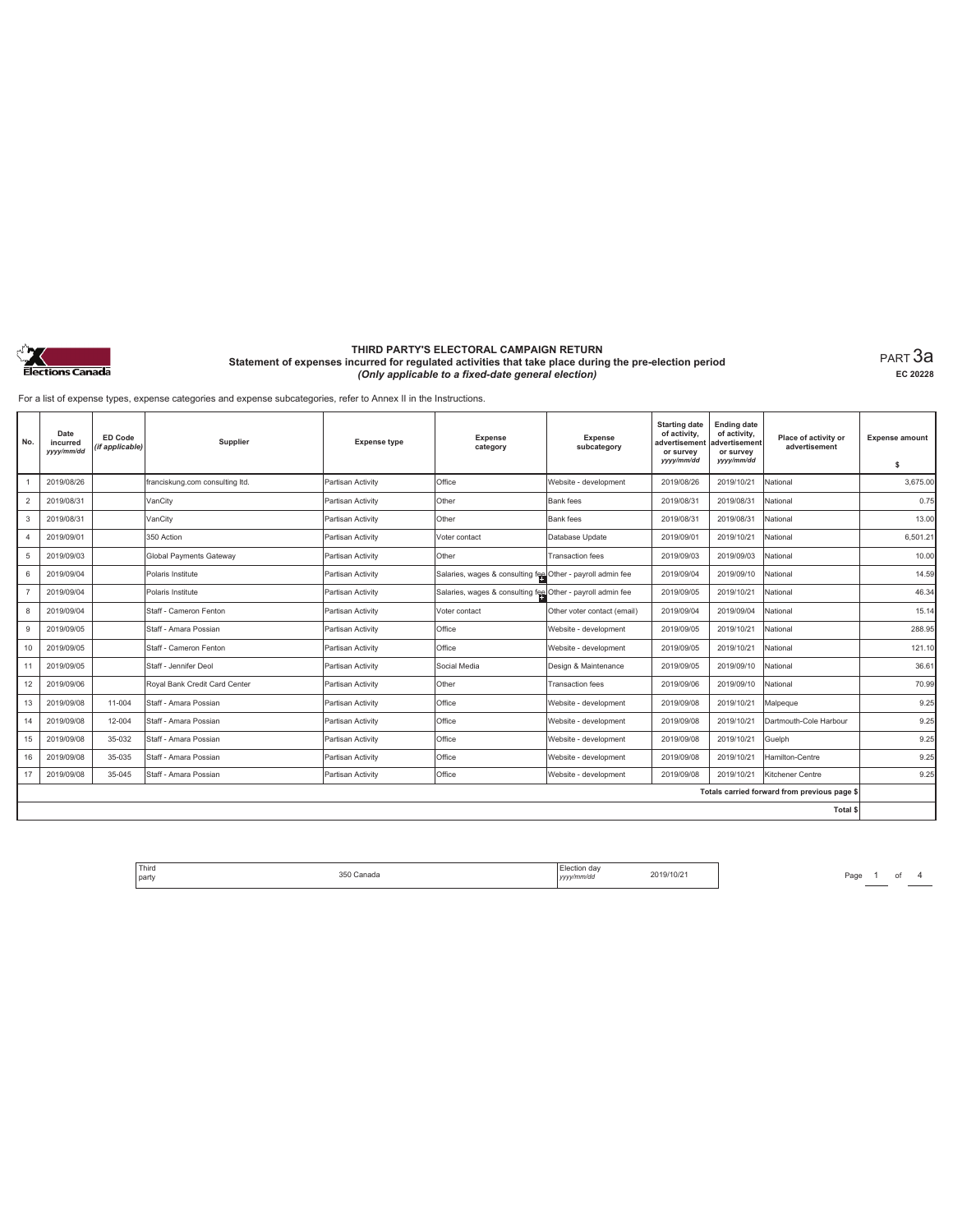

PART 3a **EC 20228**

For a list of expense types, expense categories and expense subcategories, refer to Annex II in the Instructions.

| No. | Date<br>incurred<br>yyyy/mm/dd | ED Code<br>(if applicable) | Supplier             | <b>Expense type</b> | <b>Expense</b><br>category | Expense<br>subcategory | <b>Starting date</b><br>of activity,<br>advertisement<br>or survey<br>yyyy/mm/dd | <b>Ending date</b><br>of activity,<br>advertisement<br>or survey<br>yyyy/mm/dd | Place of activity or<br>advertisement        | <b>Expense amount</b><br>s |
|-----|--------------------------------|----------------------------|----------------------|---------------------|----------------------------|------------------------|----------------------------------------------------------------------------------|--------------------------------------------------------------------------------|----------------------------------------------|----------------------------|
| 18  | 2019/09/08                     | 35-081                     | Staff- Amara Possian | Partisan Activity   | Office                     | Website - development  | 2019/09/08                                                                       | 2019/10/21                                                                     | Parkdale - High Park                         | 9.25                       |
| 19  | 2019/09/08                     | 35-096                     | Staff- Amara Possian | Partisan Activity   | Office                     | Website - development  | 2019/09/08                                                                       | 2019/10/21                                                                     | Scarborough North                            | 9.25                       |
| 20  | 2019/09/08                     | 35-101                     | Staff- Amara Possian | Partisan Activity   | Office                     | Website - development  | 2019/09/08                                                                       | 2019/10/21                                                                     | Spadina - Fort York                          | 9.25                       |
| 21  | 2019/09/08                     | 35-108                     | Staff- Amara Possian | Partisan Activity   | Office                     | Website - development  | 2019/09/08                                                                       | 2019/10/21                                                                     | Toronto - Centre                             | 9.25                       |
| 22  | 2019/09/08                     | 35-118                     | Staff- Amara Possian | Partisan Activity   | Office                     | Website - development  | 2019/09/08                                                                       | 2019/10/21                                                                     | York Centre                                  | 9.25                       |
| 23  | 2019/09/08                     | 46-005                     | Staff- Amara Possian | Partisan Activity   | Office                     | Website - development  | 2019/09/08                                                                       | 2019/10/21                                                                     | Elmwood - Transcona                          | 9.25                       |
| 24  | 2019/09/08                     | 46-011                     | Staff- Amara Possian | Partisan Activity   | Office                     | Website - development  | 2019/09/08                                                                       | 2019/10/21                                                                     | Winnipeg Center                              | 9.25                       |
| 25  | 2019/09/08                     | 59-002                     | Staff- Amara Possian | Partisan Activity   | Office                     | Website - development  | 2019/09/08                                                                       | 2019/10/21                                                                     | Burnaby North-Seymour                        | 9.25                       |
| 26  | 2019/09/08                     | 11-004                     | Staff - Ativa Jaffar | Partisan Activity   | Office                     | Website - development  | 2019/09/08                                                                       | 2019/10/21                                                                     | Malpeque                                     | 3.68                       |
| 27  | 2019/09/08                     | 12-004                     | Staff - Atiya Jaffar | Partisan Activity   | Office                     | Website - development  | 2019/09/08                                                                       | 2019/10/21                                                                     | Dartmouth-Cole Harbour                       | 3.68                       |
| 28  | 2019/09/08                     | 35-032                     | Staff - Atiya Jaffar | Partisan Activity   | Office                     | Website - development  | 2019/09/08                                                                       | 2019/10/21                                                                     | Guelph                                       | 3.68                       |
| 29  | 2019/09/08                     | 35-035                     | Staff - Atiya Jaffar | Partisan Activity   | Office                     | Website - development  | 2019/09/08                                                                       | 2019/10/21                                                                     | Hamilton-Centre                              | 3.68                       |
| 30  | 2019/09/08                     | 35-045                     | Staff - Atiya Jaffar | Partisan Activity   | Office                     | Website - development  | 2019/09/08                                                                       | 2019/10/21                                                                     | Kitchener Centre                             | 3.68                       |
| 31  | 2019/09/08                     | 35-081                     | Staff - Atiya Jaffar | Partisan Activity   | Office                     | Website - development  | 2019/09/08                                                                       | 2019/10/21                                                                     | Parkdale - High Park                         | 3.68                       |
| 32  | 2019/09/08                     | 35-096                     | Staff - Atiya Jaffar | Partisan Activity   | Office                     | Website - development  | 2019/09/08                                                                       | 2019/10/21                                                                     | Scarborough North                            | 3.68                       |
| 33  | 2019/09/08                     | 35-101                     | Staff - Atiya Jaffar | Partisan Activity   | Office                     | Website - development  | 2019/09/08                                                                       | 2019/10/21                                                                     | Spadina - Fort York                          | 3.68                       |
| 34  | 2019/09/08                     | 35-108                     | Staff - Atiya Jaffar | Partisan Activity   | Office                     | Website - development  | 2019/09/08                                                                       | 2019/10/21                                                                     | Toronto - Centre                             | 3.68                       |
|     |                                |                            |                      |                     |                            |                        |                                                                                  |                                                                                | Totals carried forward from previous page \$ |                            |
|     |                                |                            |                      |                     |                            |                        |                                                                                  |                                                                                | <b>Total \$</b>                              |                            |

Flection day 2019/10/21 Page 2 of 4 Property 2019/10/21 Third<br>arty and the studies of the SSD Canada and the studies of the studies of the SSD Canada and the SSD Canada and t<br>arty *yyy/mm/dd* 2019/10/21 party 350 Canada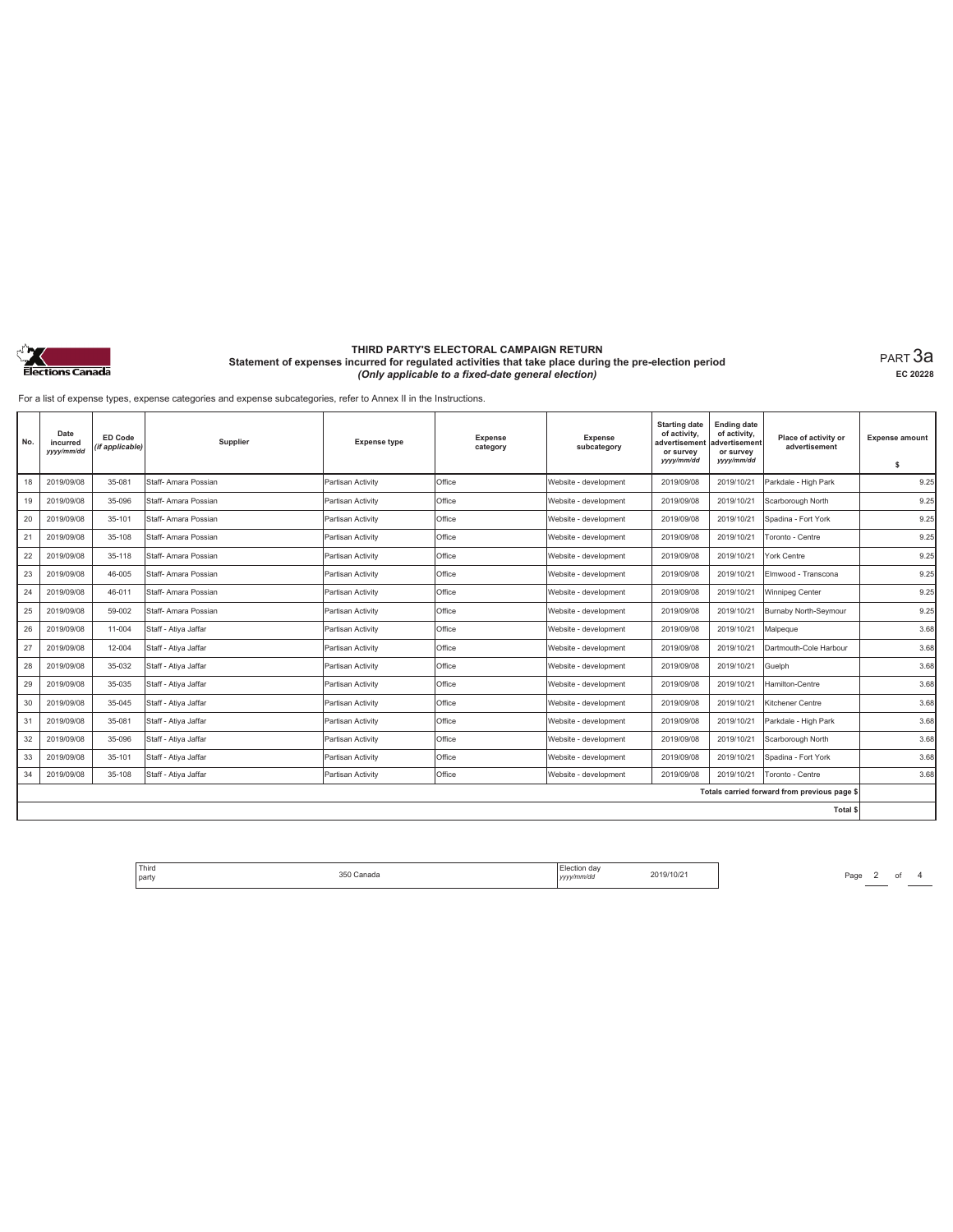

PART 3a **EC 20228**

For a list of expense types, expense categories and expense subcategories, refer to Annex II in the Instructions.

| No. | Date<br>incurred<br>yyyy/mm/dd | <b>ED Code</b><br>(if applicable) | Supplier                      | <b>Expense type</b> | <b>Expense</b><br>category | Expense<br>subcategory  | <b>Starting date</b><br>of activity,<br>advertisement<br>or survey<br>yyyy/mm/dd | <b>Ending date</b><br>of activity,<br>advertisement<br>or survey<br>yyyy/mm/dd | Place of activity or<br>advertisement        | <b>Expense amount</b><br>s |
|-----|--------------------------------|-----------------------------------|-------------------------------|---------------------|----------------------------|-------------------------|----------------------------------------------------------------------------------|--------------------------------------------------------------------------------|----------------------------------------------|----------------------------|
| 35  | 2019/09/08                     | 35-118                            | Staff - Atiya Jaffar          | Partisan Activity   | Office                     | Website - development   | 2019/09/08                                                                       | 2019/10/21                                                                     | York Centre                                  | 3.68                       |
| 36  | 2019/09/08                     | 46-005                            | Staff - Atiya Jaffar          | Partisan Activity   | Office                     | Website - development   | 2019/09/08                                                                       | 2019/10/21                                                                     | Elmwood-Transcona                            | 3.68                       |
| 37  | 2019/09/08                     | 46-011                            | Staff - Ativa Jaffar          | Partisan Activity   | Office                     | Website - development   | 2019/09/08                                                                       | 2019/10/21                                                                     | Winnipeg Center                              | 3.68                       |
| 38  | 2019/09/08                     | 59-002                            | Staff - Atiya Jaffar          | Partisan Activity   | Office                     | Website - development   | 2019/09/08                                                                       | 2019/10/21                                                                     | Burnaby North-Seymour                        | 3.68                       |
| 39  | 2019/09/08                     |                                   | Staff - Atiya Jaffar          | Partisan Activity   | Office                     | Website - development   | 2019/09/08                                                                       | 2019/10/21                                                                     | National                                     | 321.97                     |
| 40  | 2019/09/08                     |                                   | Staff - Clayton Thomas-Muller | Partisan Activity   | Voter Contact              | Other (Website Content) | 2019/09/08                                                                       | 2019/10/21                                                                     | National                                     | 26.64                      |
| 41  | 2019/09/08                     | 59-002                            | Staff - Jennifer Deol         | Partisan Activity   | Social Media               | Design & Maintenance    | 2019/09/08                                                                       | 2019/09/09                                                                     | Burnaby North-Seymour                        | 17.19                      |
| 42  | 2019/09/08                     | 12-004                            | Staff - Jennifer Deol         | Partisan Activity   | Social Media               | Design & Maintenance    | 2019/09/08                                                                       | 2019/09/09                                                                     | Dartmouth-Cole Harbour                       | 17.19                      |
| 43  | 2019/09/08                     | 46-005                            | Staff - Jennifer Deol         | Partisan Activity   | Social Media               | Design & Maintenance    | 2019/09/08                                                                       | 2019/09/09                                                                     | Elmwood-Transcona                            | 15.19                      |
| 44  | 2019/09/08                     | 35-032                            | Staff - Jennifer Deol         | Partisan Activity   | Social Media               | Design & Maintenance    | 2019/09/08                                                                       | 2019/09/09                                                                     | Guelph                                       | 15.86                      |
| 45  | 2019/09/08                     | 35-035                            | Staff - Jennifer Deol         | Partisan Activity   | Social Media               | Design & Maintenance    | 2019/09/08                                                                       | 2019/09/09                                                                     | Hamiton-Centre                               | 17.19                      |
| 46  | 2019/09/08                     | 35-045                            | Staff - Jennifer Deol         | Partisan Activity   | Social Media               | Design & Maintenance    | 2019/09/08                                                                       | 2019/09/09                                                                     | Kitchener Centre                             | 15.19                      |
| 47  | 2019/09/08                     | 11-004                            | Staff - Jennifer Deol         | Partisan Activity   | Social Media               | Design & Maintenance    | 2019/09/08                                                                       | 2019/09/09                                                                     | Malpeque                                     | 16.52                      |
| 48  | 2019/09/08                     | 35-081                            | Staff - Jennifer Deol         | Partisan Activity   | Social Media               | Design & Maintenance    | 2019/09/08                                                                       | 2019/09/09                                                                     | Parkdale - High Park                         | 16.52                      |
| 49  | 2019/09/08                     | 35-096                            | Staff - Jennifer Deol         | Partisan Activity   | Social Media               | Design & Maintenance    | 2019/09/08                                                                       | 2019/09/09                                                                     | Scarborough North                            | 15.19                      |
| 50  | 2019/09/08                     | 35-101                            | Staff - Jennifer Deol         | Partisan Activity   | Social Media               | Design & Maintenance    | 2019/09/08                                                                       | 2019/09/09                                                                     | Spadina - Fort York                          | 21.29                      |
| 51  | 2019/09/08                     | 35-108                            | Staff - Jennifer Deol         | Partisan Activity   | Social Media               | Design & Maintenance    | 2019/09/08                                                                       | 2019/09/09                                                                     | Toronto - Centre                             | 15.19                      |
|     |                                |                                   |                               |                     |                            |                         |                                                                                  |                                                                                | Totals carried forward from previous page \$ |                            |
|     |                                |                                   |                               |                     |                            |                         |                                                                                  |                                                                                | Total \$                                     |                            |

Flection day 2019/10/21 Page 3 of 4 Property 2019/10/21 Third<br>arty and the studies of the SSD Canada and the studies of the studies of the SSD Canada and the SSD Canada and t<br>arty *yyy/mm/dd* 2019/10/21 party 350 Canada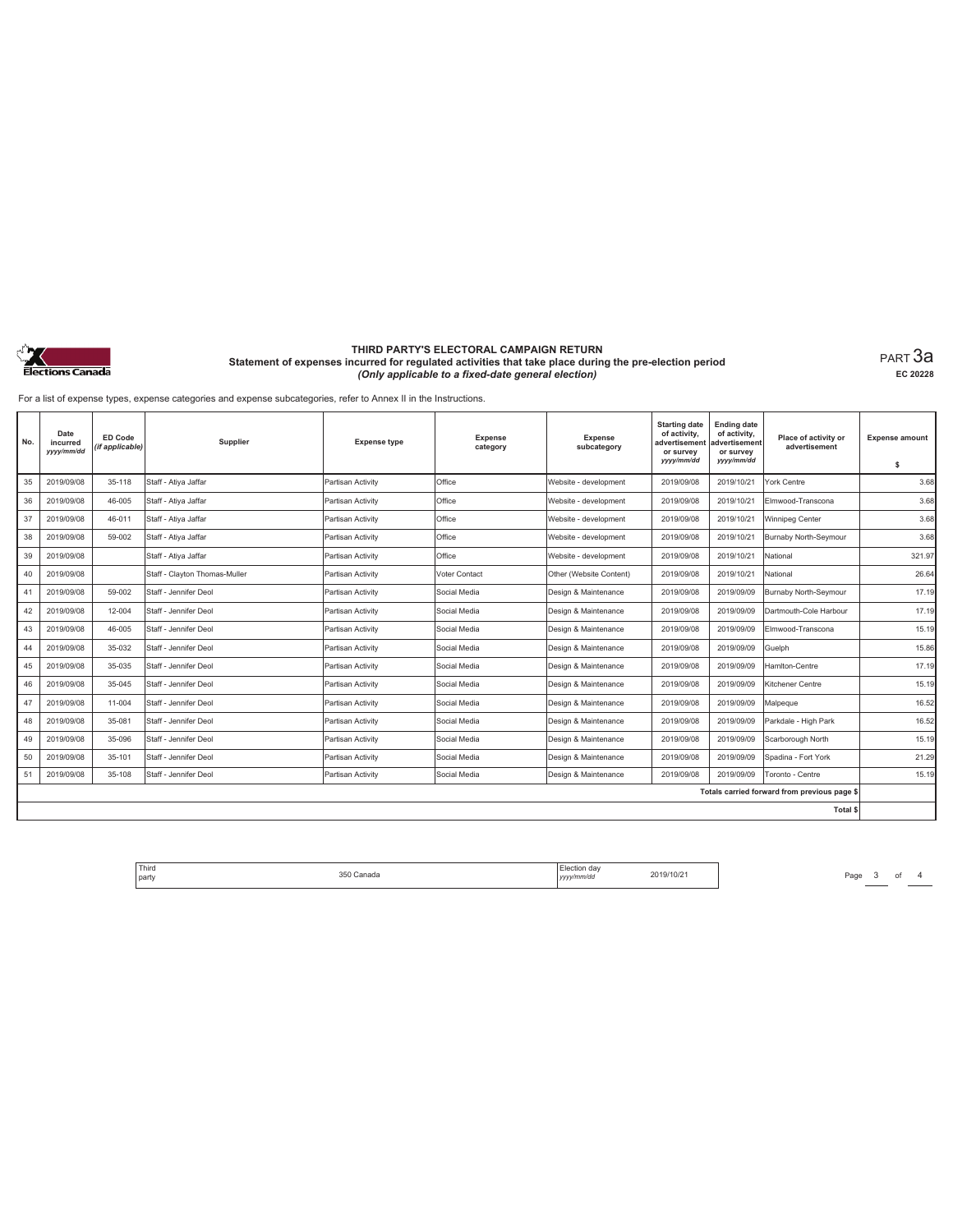

PART 3a **EC 20228**

For a list of expense types, expense categories and expense subcategories, refer to Annex II in the Instructions.

| No. | Date<br>incurred<br>yyyy/mm/dd | ED Code<br>(if applicable) | Supplier              | <b>Expense type</b> | Expense<br>category                              | Expense<br>subcategory       | <b>Starting date</b><br>of activity,<br>advertisement<br>or survey<br>yyyy/mm/dd | <b>Ending date</b><br>of activity,<br>advertisement<br>or survey<br>yyyy/mm/dd | Place of activity or<br>advertisement        | <b>Expense amount</b><br>\$ |
|-----|--------------------------------|----------------------------|-----------------------|---------------------|--------------------------------------------------|------------------------------|----------------------------------------------------------------------------------|--------------------------------------------------------------------------------|----------------------------------------------|-----------------------------|
| 52  | 2019/09/08                     | 46-011                     | Staff - Jennifer Deol | Partisan Activity   | Social Media                                     | Design & Maintenance         | 2019/09/08                                                                       | 2019/09/09                                                                     | Winnipeg Center                              | 18.51                       |
| 53  | 2019/09/08                     | 35-118                     | Staff - Jennifer Deol | Partisan Activity   | Social Media                                     | Design & Maintenance         | 2019/09/08                                                                       | 2019/09/09                                                                     | York Centre                                  | 15.86                       |
| 54  | 2019/09/08                     |                            | Stripe                | Partisan Activity   | Other                                            | <b>Transaction fees</b>      | 2019/09/08                                                                       | 2019/09/08                                                                     | National                                     | 271.92                      |
| 55  | 2019/09/08                     |                            | Stripe                | Partisan Activity   | Other                                            | <b>Transaction fees</b>      | 2019/09/08                                                                       | 2019/09/08                                                                     | National                                     | 61.91                       |
| 56  | 2019/09/08                     |                            | Stripe                | Partisan Activity   | Other                                            | <b>Transaction fees</b>      | 2019/09/08                                                                       | 2019/09/08                                                                     | National                                     | 26.98                       |
| 57  | 2019/09/09                     |                            | Stripe                | Partisan Activity   | Other                                            | <b>Transaction fees</b>      | 2019/09/09                                                                       | 2019/09/09                                                                     | National                                     | 418.39                      |
| 58  | 2019/09/09                     |                            | Staff - Atiya Jaffar  | Partisan Activity   | Voter contact                                    | Other (website launch email) | 2019/09/09                                                                       | 2019/09/09                                                                     | National                                     | 23.01                       |
| 59  | 2019/09/10                     |                            | Stripe                | Partisan Activity   | Other                                            | <b>Transaction fees</b>      | 2019/09/10                                                                       | 2019/09/10                                                                     | National                                     | 319.03                      |
| 60  | 2019/09/22                     |                            | 350 Action            | Partisan Activity   | Office                                           | IT-Software                  | 2019/08/22                                                                       | 2019/09/21                                                                     | National                                     | 1,975.50                    |
| 61  | 2019/09/22                     |                            | 350 Action            | Partisan Activity   | Salaries, wages & consulting fee Consulting Fees |                              | 2019/08/22                                                                       | 2019/09/21                                                                     | National                                     | 3,824.57                    |
|     |                                |                            |                       |                     |                                                  |                              |                                                                                  |                                                                                |                                              |                             |
|     |                                |                            |                       |                     |                                                  |                              |                                                                                  |                                                                                |                                              |                             |
|     |                                |                            |                       |                     |                                                  |                              |                                                                                  |                                                                                |                                              |                             |
|     |                                |                            |                       |                     |                                                  |                              |                                                                                  |                                                                                |                                              |                             |
|     |                                |                            |                       |                     |                                                  |                              |                                                                                  |                                                                                |                                              |                             |
|     |                                |                            |                       |                     |                                                  |                              |                                                                                  |                                                                                |                                              |                             |
|     |                                |                            |                       |                     |                                                  |                              |                                                                                  |                                                                                |                                              |                             |
|     |                                |                            |                       |                     |                                                  |                              |                                                                                  |                                                                                | Totals carried forward from previous page \$ |                             |
|     |                                |                            |                       |                     |                                                  |                              |                                                                                  |                                                                                | Total \$                                     | 18,448.55                   |

Election day 2019/10/21 Page 4 of 4 Page 4 of 4 Election day Third<br>arty and the studies of the SSD Canada and the studies of the studies of the SSD Canada and the SSD Canada and t<br>arty *yyy/mm/dd* 2019/10/21 party 350 Canada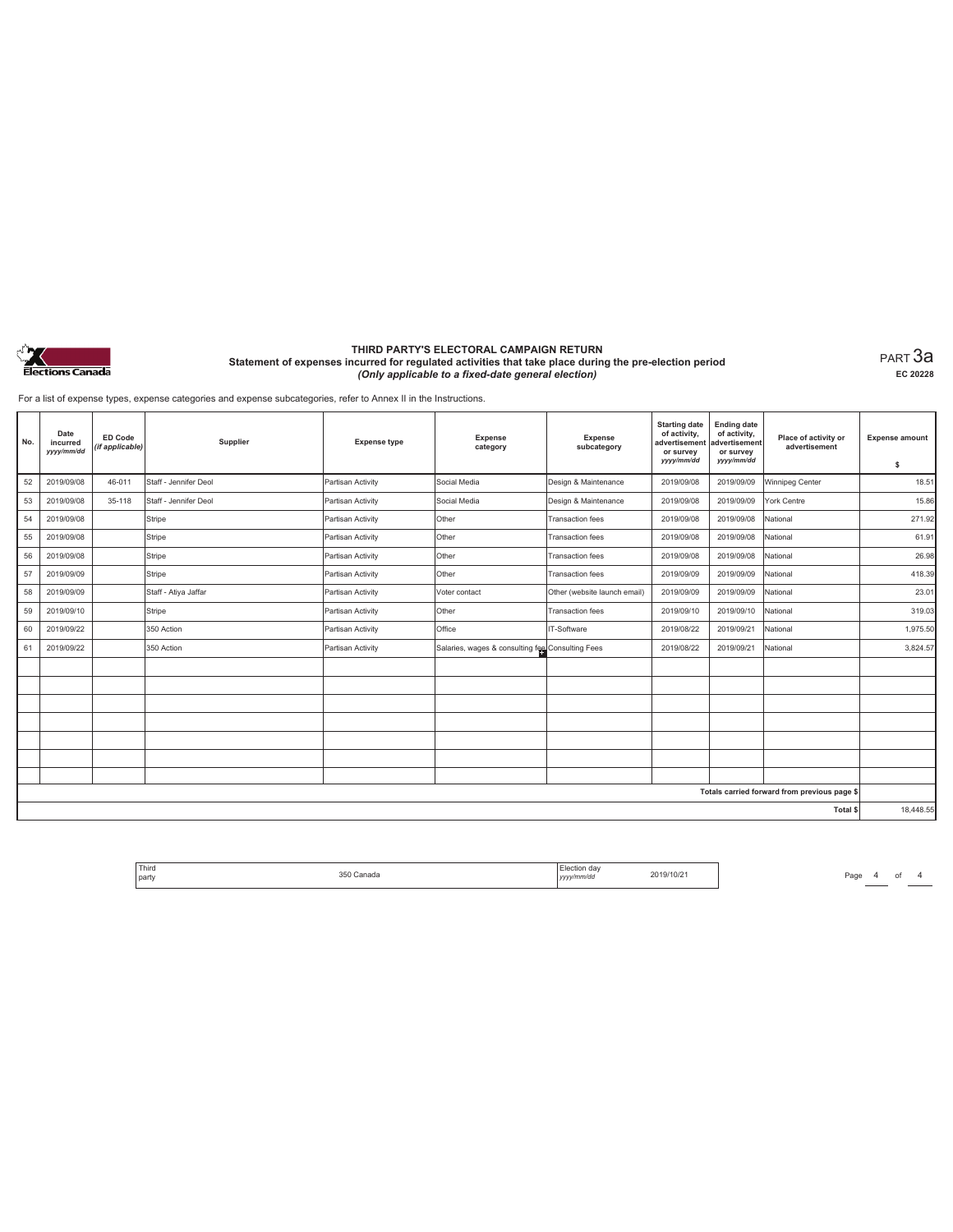

**EC 20228**

For a list of expense types, expense categories and expense subcategories, refer to Annex II in the Instructions.

| No.            | Date<br>incurred<br>yyyy/mm/dd | ED Code<br>(if applicable) | Supplier                        | <b>Expense type</b>         | <b>Expense</b><br>category                                 | <b>Expense</b><br>subcategory | <b>Starting date</b><br>of activity.<br>advertisement<br>or survey<br>yyyy/mm/dd | <b>Ending date</b><br>of activity,<br>advertisement<br>or survey<br>yyyy/mm/dd | Place of activity or<br>advertisement        | <b>Expense amount</b><br>s |
|----------------|--------------------------------|----------------------------|---------------------------------|-----------------------------|------------------------------------------------------------|-------------------------------|----------------------------------------------------------------------------------|--------------------------------------------------------------------------------|----------------------------------------------|----------------------------|
|                | 2019/08/26                     |                            | franciskung.com consulting ltd. | Partisan Activity           | Office                                                     | Website - development         | 2019/08/26                                                                       | 2019/10/21                                                                     | National                                     | 3.675.00                   |
| $\overline{c}$ | 2019/08/31                     |                            | YYC For A Green New Deal        | <b>Election Advertising</b> | Advertising                                                | Signs                         | 2019/09/27                                                                       | 2019/09/27                                                                     | Calgary                                      | 95.00                      |
| 3              | 2019/09/01                     |                            | 350 Action                      | Partisan Activity           | Voter contact                                              | Database Update               | 2019/08/22                                                                       | 2019/10/21                                                                     | National                                     | 6.501.21                   |
| $\overline{4}$ | 2019/09/04                     |                            | Polaris Institute               | Partisan Activity           | Salaries, wages & consulting fee Other - payroll admin fee |                               | 2019/09/05                                                                       | 2019/10/21                                                                     | National                                     | 46.34                      |
| 5              | 2019/09/05                     |                            | Staff - Amara Possian           | Partisan Activity           | Office                                                     | Website - development         | 2019/09/05                                                                       | 2019/10/21                                                                     | National                                     | 288.95                     |
| 6              | 2019/09/05                     |                            | Staff - Cameron Fenton          | Partisan Activity           | Office                                                     | Website - development         | 2019/09/05                                                                       | 2019/10/21                                                                     | National                                     | 121.10                     |
| $\overline{7}$ | 2019/09/08                     | 11-004                     | Staff - Amara Possian           | Partisan Activity           | Office                                                     | Website - development         | 2019/09/08                                                                       | 2019/10/21                                                                     | Malpeque                                     | 9.25                       |
| 8              | 2019/09/08                     | 11-004                     | Staff - Cameron Fenton          | Partisan Activity           | Office                                                     | Website - development         | 2019/09/08                                                                       | 2019/10/21                                                                     | Malpeque                                     | 3.68                       |
| $\overline{9}$ | 2019/09/08                     | 12-004                     | Staff - Amara Possian           | Partisan Activity           | Office                                                     | Website - development         | 2019/09/08                                                                       | 2019/10/21                                                                     | Dartmouth-Cole Harbour                       | 9.25                       |
| 10             | 2019/09/08                     | 12-004                     | Staff - Ativa Jaffar            | Partisan Activity           | Office                                                     | Website - development         | 2019/09/08                                                                       | 2019/10/21                                                                     | Dartmouth-Cole Harbour                       | 3.68                       |
| 11             | 2019/09/08                     | 35-032                     | Staff - Amara Possian           | Partisan Activity           | Office                                                     | Website - development         | 2019/09/08                                                                       | 2019/10/21                                                                     | Guelph                                       | 9.25                       |
| 12             | 2019/09/08                     | 35-032                     | Staff - Atiya Jaffar            | Partisan Activity           | Office                                                     | Website - development         | 2019/09/08                                                                       | 2019/10/21                                                                     | Guelph                                       | 3.68                       |
| 13             | 2019/09/08                     | 35-035                     | Staff - Atiya Jaffar            | Partisan Activity           | Office                                                     | Website - development         | 2019/09/08                                                                       | 2019/10/21                                                                     | <b>Hamilton Centre</b>                       | 3.68                       |
| 14             | 2019/09/08                     | 35-035                     | Staff - Amara Possian           | Partisan Activity           | Office                                                     | Website - development         | 2019/09/08                                                                       | 2019/10/21                                                                     | <b>Hamilton Centre</b>                       | 9.25                       |
| 15             | 2019/09/08                     | 35-045                     | Staff - Amara Possian           | Partisan Activity           | Office                                                     | Website - development         | 2019/09/08                                                                       | 2019/10/21                                                                     | Kitchener Centre                             | 9.25                       |
| 16             | 2019/09/08                     | 35-045                     | Staff - Ativa Jaffar            | Partisan Activity           | Office                                                     | Website - development         | 2019/09/08                                                                       | 2019/10/21                                                                     | Kitchener Centre                             | 3.68                       |
| 17             | 2019/09/08                     | 35-081                     | Staff - Amara Possian           | Partisan Activity           | Office                                                     | Website - development         | 2019/09/08                                                                       | 2019/10/21                                                                     | Parkdale-High Park                           | 9.25                       |
|                |                                |                            |                                 |                             |                                                            |                               |                                                                                  |                                                                                | Totals carried forward from previous page \$ |                            |
|                |                                |                            |                                 |                             |                                                            |                               |                                                                                  |                                                                                | Total \$                                     |                            |

Third The Same 1 of 53 The Section of the Section of the Section of the Section of the Section of the Section of the Section of the Section of the Section of the Section of the Section of the Section of the Section of the party 350 Canada Election day *yyyy/mm/dd* 2019/10/21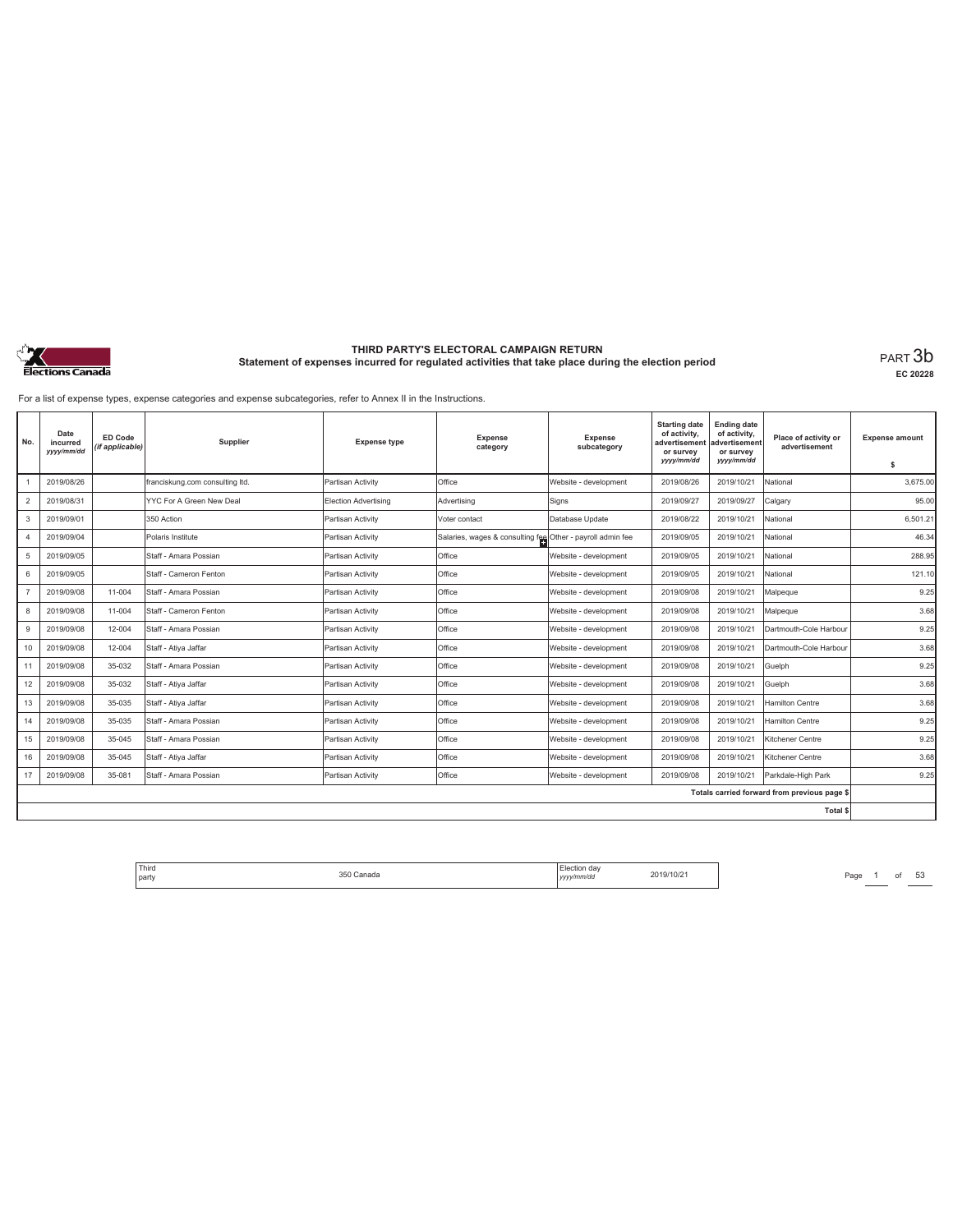

**EC 20228**

For a list of expense types, expense categories and expense subcategories, refer to Annex II in the Instructions.

| No. | Date<br>incurred<br>yyyy/mm/dd | ED Code<br>(if applicable) | Supplier                      | <b>Expense type</b> | <b>Expense</b><br>category | Expense<br>subcategory | <b>Starting date</b><br>of activity,<br>advertisement<br>or survey<br>yyyy/mm/dd | <b>Ending date</b><br>of activity,<br>advertisement<br>or survey<br>yyyy/mm/dd | Place of activity or<br>advertisement        | <b>Expense amount</b><br>\$ |
|-----|--------------------------------|----------------------------|-------------------------------|---------------------|----------------------------|------------------------|----------------------------------------------------------------------------------|--------------------------------------------------------------------------------|----------------------------------------------|-----------------------------|
| 18  | 2019/09/08                     | 35-081                     | Staff - Atiya Jaffar          | Partisan Activity   | Office                     | Website - development  | 2019/09/08                                                                       | 2019/10/21                                                                     | Parkdale-High Park                           | 3.68                        |
| 19  | 2019/09/08                     | 35-096                     | Staff - Amara Possian         | Partisan Activity   | Office                     | Website - development  | 2019/09/08                                                                       | 2019/10/21                                                                     | Scarborough North                            | 9.25                        |
| 20  | 2019/09/08                     | 35-096                     | Staff - Ativa Jaffar          | Partisan Activity   | Office                     | Website - development  | 2019/09/08                                                                       | 2019/10/21                                                                     | Scarborough North                            | 3.68                        |
| 21  | 2019/09/08                     | 35-101                     | Staff - Amara Possian         | Partisan Activity   | Office                     | Website - development  | 2019/09/08                                                                       | 2019/10/21                                                                     | Spadina-Fort York                            | 9.25                        |
| 22  | 2019/09/08                     | 35-101                     | Staff - Ativa Jaffar          | Partisan Activity   | Office                     | Website - development  | 2019/09/08                                                                       | 2019/10/21                                                                     | Spadina-Fort York                            | 3.68                        |
| 23  | 2019/09/08                     | 35-108                     | Staff - Amara Possian         | Partisan Activity   | Office                     | Website - development  | 2019/09/08                                                                       | 2019/10/21                                                                     | <b>Toronto Centre</b>                        | 9.25                        |
| 24  | 2019/09/08                     | 35-108                     | Staff - Atiya Jaffar          | Partisan Activity   | Office                     | Website - development  | 2019/09/08                                                                       | 2019/10/21                                                                     | <b>Toronto Centre</b>                        | 3.68                        |
| 25  | 2019/09/08                     | 35-118                     | Staff - Amara Possian         | Partisan Activity   | Office                     | Website - development  | 2019/09/08                                                                       | 2019/10/21                                                                     | York Centre                                  | 9.25                        |
| 26  | 2019/09/08                     | 35-118                     | Staff - Ativa Jaffar          | Partisan Activity   | Office                     | Website - development  | 2019/09/08                                                                       | 2019/10/21                                                                     | York Centre                                  | 3.68                        |
| 27  | 2019/09/08                     | 46-005                     | Staff - Ativa Jaffar          | Partisan Activity   | Office                     | Website - development  | 2019/09/08                                                                       | 2019/10/21                                                                     | Elmwood-Transcona                            | 3.68                        |
| 28  | 2019/09/08                     | 46-005                     | Staff - Amara Possian         | Partisan Activity   | Office                     | Website - development  | 2019/09/08                                                                       | 2019/10/21                                                                     | Elmwood-Transcona                            | 9.25                        |
| 29  | 2019/09/08                     | 46-011                     | Staff - Amara Possian         | Partisan Activity   | Office                     | Website - development  | 2019/09/08                                                                       | 2019/10/21                                                                     | Winnipeg Centre                              | 9.25                        |
| 30  | 2019/09/08                     | 46-011                     | Staff - Atiya Jaffar          | Partisan Activity   | Office                     | Website - development  | 2019/09/08                                                                       | 2019/10/21                                                                     | Winnipeg Centre                              | 3.68                        |
| 31  | 2019/09/08                     | 59-002                     | Staff - Amara Possian         | Partisan Activity   | Office                     | Website - development  | 2019/09/08                                                                       | 2019/10/21                                                                     | Burnaby North-Seymour                        | 9.25                        |
| 32  | 2019/09/08                     | 59-002                     | Staff - Atiya Jaffar          | Partisan Activity   | Office                     | Website - development  | 2019/09/08                                                                       | 2019/10/21                                                                     | Burnaby North-Seymour                        | 3.68                        |
| 33  | 2019/09/08                     |                            | Staff - Ativa Jaffar          | Partisan Activity   | Office                     | Website - development  | 2019/09/08                                                                       | 2019/10/21                                                                     | National                                     | 321.97                      |
| 34  | 2019/09/08                     |                            | Staff - Clayton Thomas-Muller | Partisan Activity   | Office                     | Website - development  | 2019/09/08                                                                       | 2019/10/21                                                                     | National                                     | 26.64                       |
|     |                                |                            |                               |                     |                            |                        |                                                                                  |                                                                                | Totals carried forward from previous page \$ |                             |
|     |                                |                            |                               |                     |                            |                        |                                                                                  |                                                                                | <b>Total \$</b>                              |                             |

Third The Same 2 of 53<br>
party Page 2 of 53<br>
party 2019/10/21 Page 2 of 53 party 350 Canada Election day *yyyy/mm/dd* 2019/10/21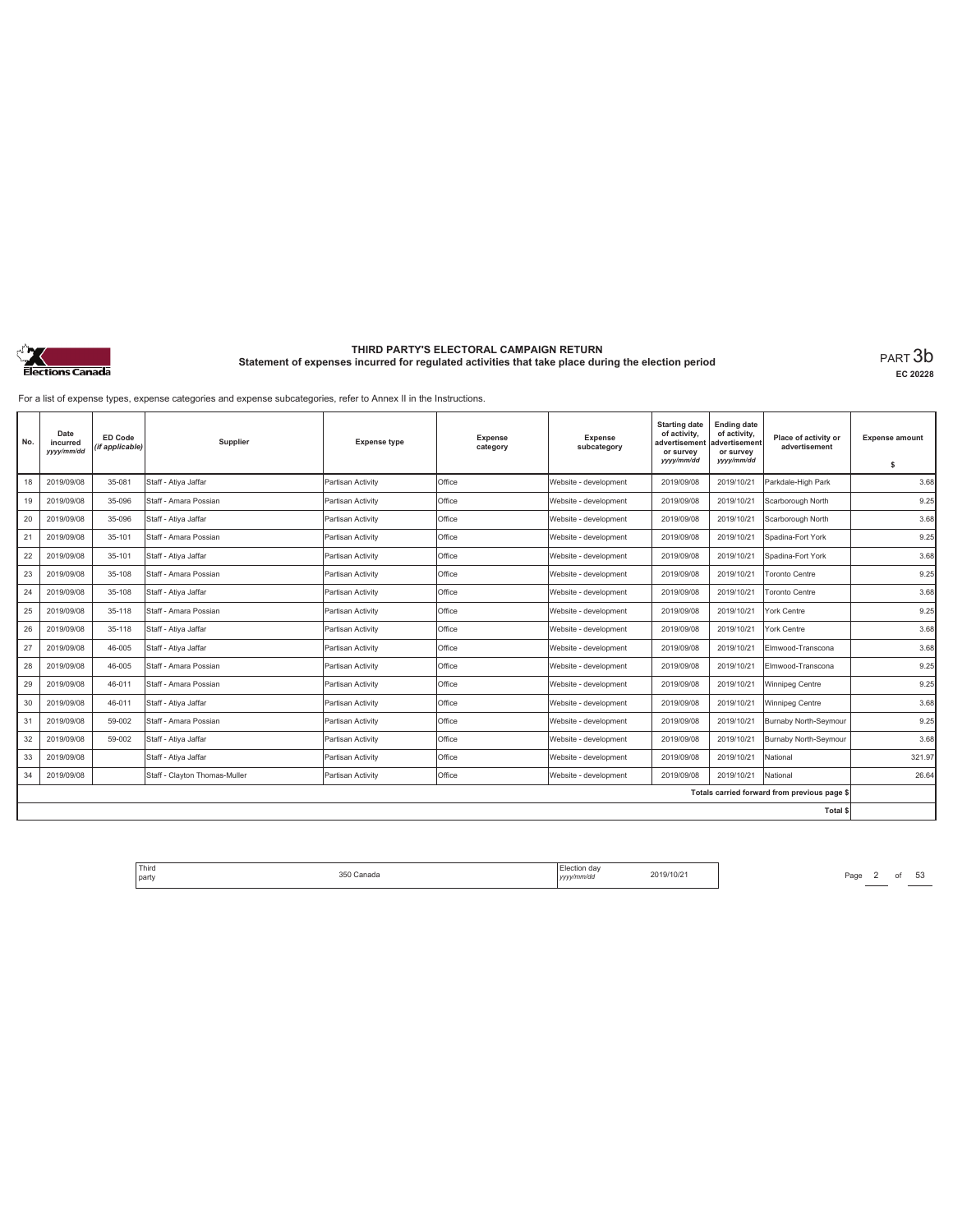

**EC 20228**

For a list of expense types, expense categories and expense subcategories, refer to Annex II in the Instructions.

| No. | Date<br>incurred<br>yyy/mm/dd | ED Code<br>(if applicable) | Supplier                        | <b>Expense type</b>         | Expense<br>category                                        | Expense<br>subcategory  | <b>Starting date</b><br>of activity,<br>advertisement<br>or survey<br>yyyy/mm/dd | <b>Ending date</b><br>of activity,<br>advertisement<br>or survey<br>yyyy/mm/dd | Place of activity or<br>advertisement        | <b>Expense amount</b><br>\$ |
|-----|-------------------------------|----------------------------|---------------------------------|-----------------------------|------------------------------------------------------------|-------------------------|----------------------------------------------------------------------------------|--------------------------------------------------------------------------------|----------------------------------------------|-----------------------------|
| 35  | 2019/09/09                    |                            | VI Bui                          | Election Advertising        | Advertising                                                | Signs                   | 2019/09/27                                                                       | 2019/09/27                                                                     | Ottawa                                       | 46.33                       |
| 36  | 2019/09/11                    |                            | Polaris Institute               | Partisan Activity           | Salaries, wages & consulting fee Other - payroll admin fee |                         | 2019/09/11                                                                       | 2019/10/21                                                                     | National                                     | 497.83                      |
| 37  | 2019/09/11                    |                            | Staff - Amara Possian           | Partisan Activity           | Social Media                                               | Design & Maintenance    | 2019/09/11                                                                       | 2019/09/11                                                                     | National                                     | 11.56                       |
| 38  | 2019/09/11                    |                            | Zoom Video Communications, Inc. | Partisan Activity           | Office                                                     | IT-Software             | 2019/09/11                                                                       | 2019/10/10                                                                     | National                                     | 40.37                       |
| 39  | 2019/09/11                    |                            | Staff - Amara Possian           | Partisan Activity           | Events                                                     | Kick-off meetings       | 2019/09/11                                                                       | 2019/09/11                                                                     | National                                     | 57.79                       |
| 40  | 2019/09/11                    |                            | Staff - Atiya Jaffar            | Partisan Activity           | Events                                                     | Kick-off meetings       | 2019/09/11                                                                       | 2019/09/11                                                                     | National                                     | 34.52                       |
| 41  | 2019/09/11                    |                            | Staff - Atiya Jaffar            | Partisan Activity           | Voter contact                                              | Other (website content) | 2019/09/11                                                                       | 2019/09/11                                                                     | National                                     | 15.34                       |
| 42  | 2019/09/11                    |                            | Stripe                          | Partisan Activity           | Other                                                      | <b>Transaction fees</b> | 2019/09/11                                                                       | 2019/09/11                                                                     | National                                     | 58.27                       |
| 43  | 2019/09/11                    |                            | Royal Bank Credit Card Center   | Partisan Activity           | Other                                                      | <b>Transaction fees</b> | 2019/09/11                                                                       | 2019/10/15                                                                     | National                                     | 1,005.70                    |
| 44  | 2019/09/12                    | 12-004                     | Staff - Jennifer Deol           | Partisan Activity           | Social Media                                               | Design & Maintenance    | 2019/09/12                                                                       | 2019/10/20                                                                     | Dartmouth-Cole Harbour                       | 9.54                        |
| 45  | 2019/09/12                    | 35-035                     | Staff - Jennifer Deol           | Partisan Activity           | Social Media                                               | Design & Maintenance    | 2019/09/12                                                                       | 2019/10/17                                                                     | <b>Hamilton Centre</b>                       | 17.75                       |
| 46  | 2019/09/12                    |                            | Staff - Jennifer Deol           | Partisan Activity           | Social Media                                               | Design & Maintenance    | 2019/09/12                                                                       | 2019/10/21                                                                     | National                                     | 781.31                      |
| 47  | 2019/09/12                    |                            | Kate Hodgson                    | Election Advertising        | Advertisina                                                | Signs                   | 2019/09/12                                                                       | 2019/09/27                                                                     | Vancouver                                    | 93.43                       |
| 48  | 2019/09/12                    |                            | Peter Driftmier                 | <b>Election Advertising</b> | Advertising                                                | Signs                   | 2019/09/12                                                                       | 2019/09/27                                                                     | Calgary                                      | 73.57                       |
| 49  | 2019/09/12                    |                            | Staff - Cam Fenton              | Partisan Activity           | Office                                                     | Website- development    | 2019/09/12                                                                       | 2019/10/21                                                                     | National                                     | 90.83                       |
| 50  | 2019/09/13                    | 46-011                     | Staff - Jennifer Deol           | Partisan Activity           | Social Media                                               | Design & Maintenance    | 2019/09/13                                                                       | 2019/10/21                                                                     | Winnipeg Centre                              | 19.08                       |
| 51  | 2019/09/13                    |                            | <b>Global Payments Gateway</b>  | Partisan Activity           | Other                                                      | <b>Transaction</b> fees | 2019/09/13                                                                       | 2019/09/13                                                                     | National                                     | 20.00                       |
|     |                               |                            |                                 |                             |                                                            |                         |                                                                                  |                                                                                | Totals carried forward from previous page \$ |                             |
|     |                               |                            |                                 |                             |                                                            |                         |                                                                                  |                                                                                | <b>Total \$</b>                              |                             |

Third The Same 350 Canada 350 Canada 2019/10/21 Page 3 of 53 party 350 Canada Election day *yyyy/mm/dd* 2019/10/21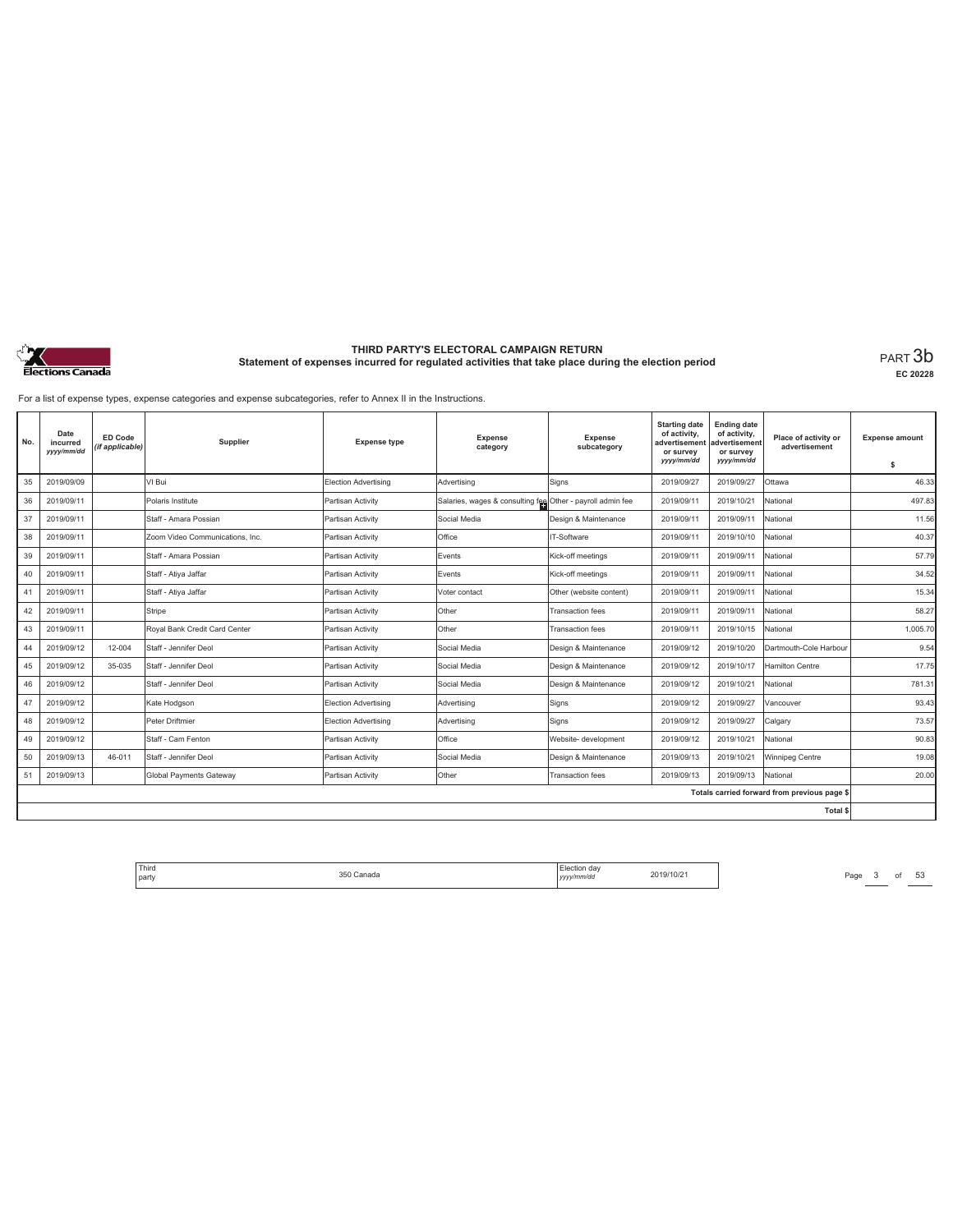

**EC 20228**

For a list of expense types, expense categories and expense subcategories, refer to Annex II in the Instructions.

| No. | Date<br>incurred<br>yyy/mm/dd | ED Code<br>(if applicable) | Supplier                        | <b>Expense type</b>         | Expense<br>category                                         | Expense<br>subcategory      | <b>Starting date</b><br>of activity,<br>advertisement<br>or survey<br>yyyy/mm/dd | <b>Ending date</b><br>of activity,<br>advertisement<br>or survey<br>yyyy/mm/dd | Place of activity or<br>advertisement        | <b>Expense amount</b><br>\$ |
|-----|-------------------------------|----------------------------|---------------------------------|-----------------------------|-------------------------------------------------------------|-----------------------------|----------------------------------------------------------------------------------|--------------------------------------------------------------------------------|----------------------------------------------|-----------------------------|
| 52  | 2019/09/15                    |                            | Emma Jackson                    | <b>Election Advertising</b> | Advertising                                                 | Signs                       | 2019/09/15                                                                       | 2019/09/27                                                                     | Edmonton                                     | 70.00                       |
| 53  | 2019/09/16                    |                            | Staff - Jennifer Deol           | Election Advertising        | Advertising                                                 | Design & development        | 2019/09/16                                                                       | 2019/10/14                                                                     | National                                     | 72.23                       |
| 54  | 2019/09/16                    | 11-004                     | Staff - Jennifer Deol           | Partisan Activity           | Social Media                                                | Design & Maintenance        | 2019/09/16                                                                       | 2019/09/16                                                                     | Malpeque                                     | 3.45                        |
| 55  | 2019/09/16                    | 35-118                     | Staff - Jennifer Deol           | Partisan Activity           | Social Media                                                | Design & Maintenance        | 2019/09/16                                                                       | 2019/09/16                                                                     | York Centre                                  | 3.45                        |
| 56  | 2019/09/16                    |                            | Gabriele Gelderman              | Election Advertising        | Advertising                                                 | Signs                       | 2019/09/16                                                                       | 2019/09/27                                                                     | Edmonton                                     | 525.81                      |
| 57  | 2019/09/16                    |                            | Kate Hodgson                    | Election Advertising        | Advertising                                                 | Signs                       | 2019/09/16                                                                       | 2019/09/27                                                                     | Vancouver                                    | 133.11                      |
| 58  | 2019/09/17                    | 35-081                     | Staff - Jennifer Deol           | Partisan Activity           | Social Media                                                | Design & Maintenance        | 2019/09/17                                                                       | 2019/10/21                                                                     | Parkdale-High Park                           | 20.45                       |
| 59  | 2019/09/17                    |                            | Staff - Emma Jackson            | Partisan Activity           | Salaries, wages & consulting fee Other (volunteer coaching) |                             | 2019/09/17                                                                       | 2019/10/08                                                                     | National                                     | 155.64                      |
| 60  | 2019/09/17                    |                            | Calgary District Labour Council | Election Advertising        | Advertising                                                 | Signs                       | 2019/09/17                                                                       | 2019/09/27                                                                     | Calgary                                      | 55.00                       |
| 61  | 2019/09/17                    |                            | Peter Driftmier                 | Election Advertising        | Advertisina                                                 | Signs                       | 2019/09/17                                                                       | 2019/09/27                                                                     | Calgary                                      | 52.11                       |
| 62  | 2019/09/18                    |                            | Staff - Jennifer Deol           | Election Advertising        | Advertising                                                 | Mail Outs                   | 2019/09/17                                                                       | 2019/09/18                                                                     | National                                     | 41.51                       |
| 63  | 2019/09/18                    | 59-002                     | Staff - Jennifer Deol           | Partisan Activity           | Social Media                                                | Design & Maintenance        | 2019/09/18                                                                       | 2019/10/20                                                                     | Burnaby North-Seymour                        | 9.53                        |
| 64  | 2019/09/18                    |                            | Staff - Amara Possian           | Partisan Activity           | Events                                                      | Kick-off meetings           | 2019/09/18                                                                       | 2019/10/02                                                                     | National                                     | 231.16                      |
| 65  | 2019/09/18                    |                            | Staff - Atiya Jaffar            | Partisan Activity           | Voter Contact                                               | Other voter contact (email) | 2019/09/18                                                                       | 2019/10/15                                                                     | National                                     | 156.47                      |
| 66  | 2019/09/18                    |                            | Staff - Cam Fenton              | Partisan Activity           | Voter Contact                                               | Other voter contact (email) | 2019/09/18                                                                       | 2019/09/24                                                                     | National                                     | 121.10                      |
| 67  | 2019/09/18                    |                            | Emma Gilles                     | Election Advertising        | Advertisina                                                 | Signs                       | 2019/09/18                                                                       | 2019/09/27                                                                     | Yellowknife                                  | 514.08                      |
| 68  | 2019/09/18                    |                            | Emily Thiessen                  | Election Advertising        | Advertisina                                                 | Signs                       | 2019/09/27                                                                       | 2019/09/27                                                                     | Victoria                                     | 100.00                      |
|     |                               |                            |                                 |                             |                                                             |                             |                                                                                  |                                                                                | Totals carried forward from previous page \$ |                             |
|     |                               |                            |                                 |                             |                                                             |                             |                                                                                  |                                                                                | <b>Total \$</b>                              |                             |

Third The Samuel Channel Channel Channel Channel Channel Channel Channel Channel Channel Channel Channel Channel Channel Channel Channel Channel Channel Channel Channel Channel Channel Channel Channel Channel Channel Chann party 350 Canada Election day *yyyy/mm/dd* 2019/10/21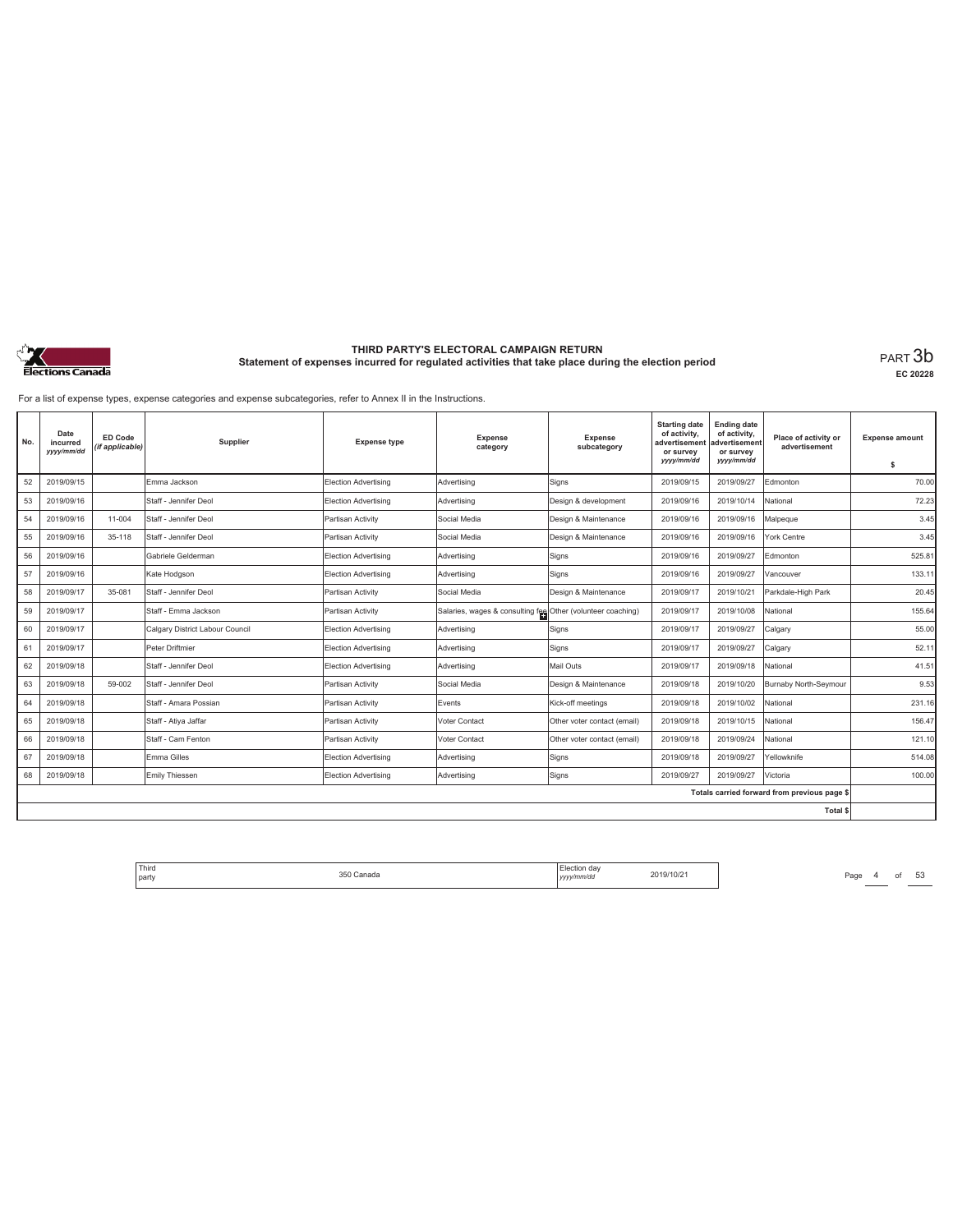

**EC 20228**

For a list of expense types, expense categories and expense subcategories, refer to Annex II in the Instructions.

| No. | Date<br>incurred<br>yyyy/mm/dd | ED Code<br>(if applicable) | Supplier                                     | <b>Expense type</b>  | <b>Expense</b><br>category                                  | Expense<br>subcategory | <b>Starting date</b><br>of activity,<br>advertisement<br>or survey<br>yyyy/mm/dd | <b>Ending date</b><br>of activity,<br>advertisement<br>or survey<br>yyyy/mm/dd | Place of activity or<br>advertisement        | <b>Expense amount</b><br>\$ |
|-----|--------------------------------|----------------------------|----------------------------------------------|----------------------|-------------------------------------------------------------|------------------------|----------------------------------------------------------------------------------|--------------------------------------------------------------------------------|----------------------------------------------|-----------------------------|
| 69  | 2019/09/19                     |                            | Staff - Katie Perfitt                        | Partisan Activity    | Salaries, wages & consulting fee Other (volunteer coaching) |                        | 2019/09/17                                                                       | 2019/09/17                                                                     | National                                     | 92.04                       |
| 70  | 2019/09/19                     |                            | Yellowknife Association for Community Living | Election Advertising | Advertising                                                 | Signs                  | 2019/09/19                                                                       | 2019/09/27                                                                     | Yellowknife                                  | 80.00                       |
| 71  | 2019/09/19                     |                            | Tahva Weiss-Gibbons                          | Election Advertising | Advertising                                                 | Signs                  | 2019/09/19                                                                       | 2019/09/27                                                                     | Victoria                                     | 72.80                       |
| 72  | 2019/09/19                     | 24-039                     | Staff - Cam Fenton                           | Partisan Activity    | Office                                                      | Website - development  | 2019/09/24                                                                       | 2019/10/21                                                                     | Laurier-Sainte-Marie                         | 30.28                       |
| 73  | 2019/09/19                     | 24-041                     | Staff - Cam Fenton                           | Partisan Activity    | Office                                                      | Website - development  | 2019/09/24                                                                       | 2019/10/21                                                                     | Longueuil-Charles-etc                        | 15.14                       |
| 74  | 2019/09/19                     | 24-052                     | Staff - Cam Fenton                           | Partisan Activity    | Office                                                      | Website - development  | 2019/09/24                                                                       | 2019/10/21                                                                     | Mount-Roval                                  | 15.14                       |
| 75  | 2019/09/19                     | 24-077                     | Staff - Cam Fenton                           | Partisan Activity    | Office                                                      | Website - development  | 2019/09/24                                                                       | 2019/10/21                                                                     | Ville-Marie-Le Sud etc                       | 15.14                       |
| 76  | 2019/09/19                     | 35-007                     | Staff - Cam Fenton                           | Partisan Activity    | Office                                                      | Website - development  | 2019/09/24                                                                       | 2019/10/21                                                                     | Beaches-East York                            | 15.14                       |
| 77  | 2019/09/19                     | 35-109                     | Staff - Cam Fenton                           | Partisan Activity    | Office                                                      | Website - development  | 2019/09/24                                                                       | 2019/10/21                                                                     | Toronto-Danforth                             | 15.14                       |
| 78  | 2019/09/19                     | 35-112                     | Staff - Cam Fenton                           | Partisan Activity    | Office                                                      | Website - development  | 2019/09/24                                                                       | 2019/10/21                                                                     | Waterloo                                     | 15.14                       |
| 79  | 2019/09/19                     | 35-120                     | Staff - Cam Fenton                           | Partisan Activity    | Office                                                      | Website - development  | 2019/09/24                                                                       | 2019/10/21                                                                     | York South-Weston                            | 15.14                       |
| 80  | 2019/09/19                     | 46-009                     | Staff - Cam Fenton                           | Partisan Activity    | Office                                                      | Website - development  | 2019/09/24                                                                       | 2019/10/21                                                                     | Saint Boniface- Saint etc                    | 15.14                       |
| 81  | 2019/09/19                     | 46-014                     | Staff - Cam Fenton                           | Partisan Activity    | Office                                                      | Website - development  | 2019/09/24                                                                       | 2019/10/21                                                                     | Winnipeg South Centre                        | 15.14                       |
| 82  | 2019/09/19                     | 59-019                     | Staff - Cam Fenton                           | Partisan Activity    | Office                                                      | Website - development  | 2019/09/24                                                                       | 2019/10/21                                                                     | New Westminster-etc                          | 15.14                       |
| 83  | 2019/09/19                     | 59-035                     | Staff - Cam Fenton                           | Partisan Activity    | Office                                                      | Website - development  | 2019/09/24                                                                       | 2019/10/21                                                                     | Vancouver East                               | 15.14                       |
| 84  | 2019/09/19                     | 59-036                     | Staff - Cam Fenton                           | Partisan Activity    | Office                                                      | Website - development  | 2019/09/24                                                                       | 2019/10/21                                                                     | Vancouver Granville                          | 15.14                       |
| 85  | 2019/09/19                     | 59-038                     | Staff - Cam Fenton                           | Partisan Activity    | Office                                                      | Website - development  | 2019/09/24                                                                       | 2019/10/21                                                                     | Vancouver Kingsway                           | 15.14                       |
|     |                                |                            |                                              |                      |                                                             |                        |                                                                                  |                                                                                | Totals carried forward from previous page \$ |                             |
|     |                                |                            |                                              |                      |                                                             |                        |                                                                                  |                                                                                | Total \$                                     |                             |

Third Election day Election day 2019/10/21 Page 5 of 53 Page 5 of 53 party 350 Canada Election day *yyyy/mm/dd* 2019/10/21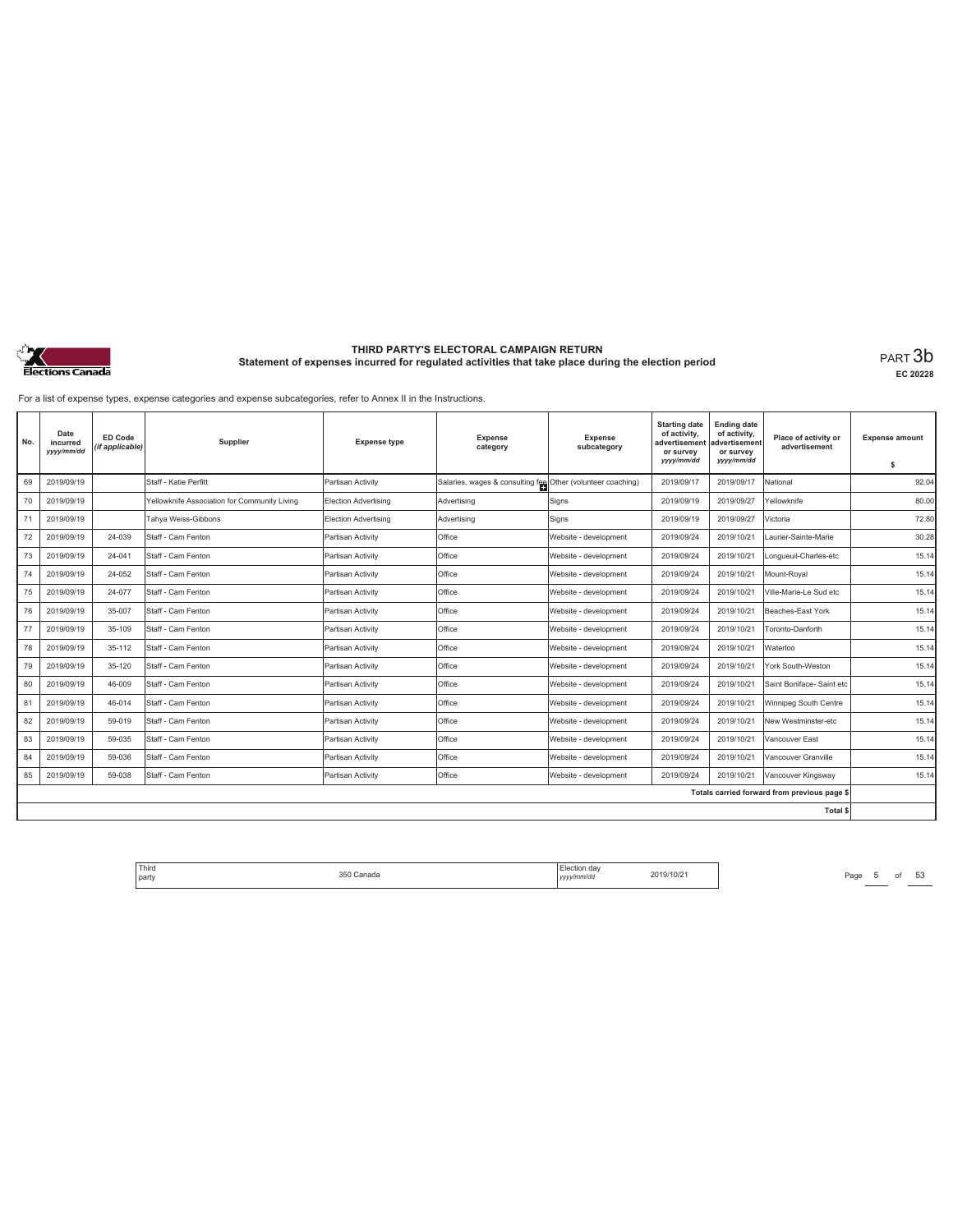

**EC 20228**

For a list of expense types, expense categories and expense subcategories, refer to Annex II in the Instructions.

| No. | Date<br>incurred<br>yyyy/mm/dd | <b>ED Code</b><br>(if applicable) | Supplier                  | <b>Expense type</b>         | <b>Expense</b><br>category                       | Expense<br>subcategory | <b>Starting date</b><br>of activity,<br>advertisement<br>or survey<br>yyyy/mm/dd | <b>Ending date</b><br>of activity,<br>advertisement<br>or survey<br>yyyy/mm/dd | Place of activity or<br>advertisement        | <b>Expense amount</b> |
|-----|--------------------------------|-----------------------------------|---------------------------|-----------------------------|--------------------------------------------------|------------------------|----------------------------------------------------------------------------------|--------------------------------------------------------------------------------|----------------------------------------------|-----------------------|
|     |                                |                                   |                           |                             |                                                  |                        |                                                                                  |                                                                                |                                              | s                     |
| 86  | 2019/09/19                     | 61-001                            | Staff - Cam Fenton        | Partisan Activity           | Office                                           | Website - development  | 2019/09/24                                                                       | 2019/10/21                                                                     | Northwest Territories                        | 15.14                 |
| 87  | 2019/09/20                     |                                   | Staff - Katie Perfitt     | Election Advertising        | Advertising                                      | Design & development   | 2019/09/20                                                                       | 2019/09/20                                                                     | National                                     | 46.02                 |
| 88  | 2019/09/20                     |                                   | Nayeli Jimenez            | <b>Election Advertising</b> | Advertising                                      | Design & Development   | 2019/09/20                                                                       | 2019/10/21                                                                     | National                                     | 1,000.00              |
| 89  | 2019/09/20                     |                                   | Thomas Gagnon-van Leeuwen | Election Advertising        | Advertising                                      | Signs                  | 2019/09/20                                                                       | 2019/09/27                                                                     | Yellowknife                                  | 200.00                |
| 90  | 2019/09/20                     |                                   | Meghan J Mast             | Election Advertising        | Advertising                                      | Signs                  | 2019/09/20                                                                       | 2019/09/27                                                                     | Winnipeg                                     | 300.00                |
| 91  | 2019/09/20                     |                                   | Laura Cameron             | <b>Election Advertising</b> | Advertising                                      | Signs                  | 2019/09/20                                                                       | 2019/09/27                                                                     | Winnipeg                                     | 33.21                 |
| 92  | 2019/09/20                     |                                   | Laura Cameron             | Election Advertising        | Advertising                                      | Signs                  | 2019/09/20                                                                       | 2019/09/27                                                                     | Winnipeg                                     | 190.69                |
| 93  | 2019/09/20                     |                                   | VI Bui                    | Election Advertising        | Advertising                                      | Signs                  | 2019/09/20                                                                       | 2019/09/27                                                                     | Ottawa                                       | 21.12                 |
| 94  | 2019/09/20                     |                                   | Emma Jackson              | <b>Election Advertising</b> | Advertising                                      | Signs                  | 2019/10/20                                                                       | 2019/10/21                                                                     | Edmonton                                     | 200.00                |
| 95  | 2019/09/20                     |                                   | Sarah Alvo                | Election Advertising        | Advertising                                      | Signs                  | 2019/10/20                                                                       | 2019/10/21                                                                     | Kitchener Waterloo                           | 216.91                |
| 96  | 2019/09/20                     |                                   | Stephen Buellet           | <b>Election Advertising</b> | Advertising                                      | Signs                  | 2019/10/20                                                                       | 2019/10/21                                                                     | Edmonton                                     | 95.39                 |
| 97  | 2019/09/22                     |                                   | 350 Action                | Partisan Activity           | Salaries, wages & consulting fee Consulting Fees |                        | 2019/08/22                                                                       | 2019/09/21                                                                     | National                                     | 3,824.57              |
| 98  | 2019/09/22                     |                                   | 350 Action                | Partisan Activity           | Office                                           | IT-Software            | 2019/08/22                                                                       | 2019/09/21                                                                     | National                                     | 1,975.50              |
| 99  | 2019/09/22                     |                                   | Staff - Atiya Jaffar      | <b>Election Advertising</b> | Advertising                                      | Design & development   | 2019/09/18                                                                       | 2019/09/22                                                                     | National                                     | 11.51                 |
| 100 | 2019/09/22                     |                                   | Atiya Jaffar              | <b>Election Advertising</b> | Advertising                                      | Placement costs        | 2019/09/18                                                                       | 2019/09/22                                                                     | National                                     | 300.00                |
| 101 | 2019/09/22                     |                                   | Grace King                | <b>Election Advertising</b> | Advertising                                      | Signs                  | 2019/09/22                                                                       | 2019/10/03                                                                     | Toronto                                      | 20.00                 |
| 102 | 2019/09/22                     |                                   | Emma Jackson              | Election Advertising        | Advertising                                      | Signs                  | 2019/09/22                                                                       | 2019/09/27                                                                     | Edmonton                                     | 389.98                |
|     |                                |                                   |                           |                             |                                                  |                        |                                                                                  |                                                                                | Totals carried forward from previous page \$ |                       |
|     |                                |                                   |                           |                             |                                                  |                        |                                                                                  |                                                                                | Total \$                                     |                       |

Third Election day Election day 2019/10/21 Page 6 of 53 Page 6 of 53 party 350 Canada Election day *yyyy/mm/dd* 2019/10/21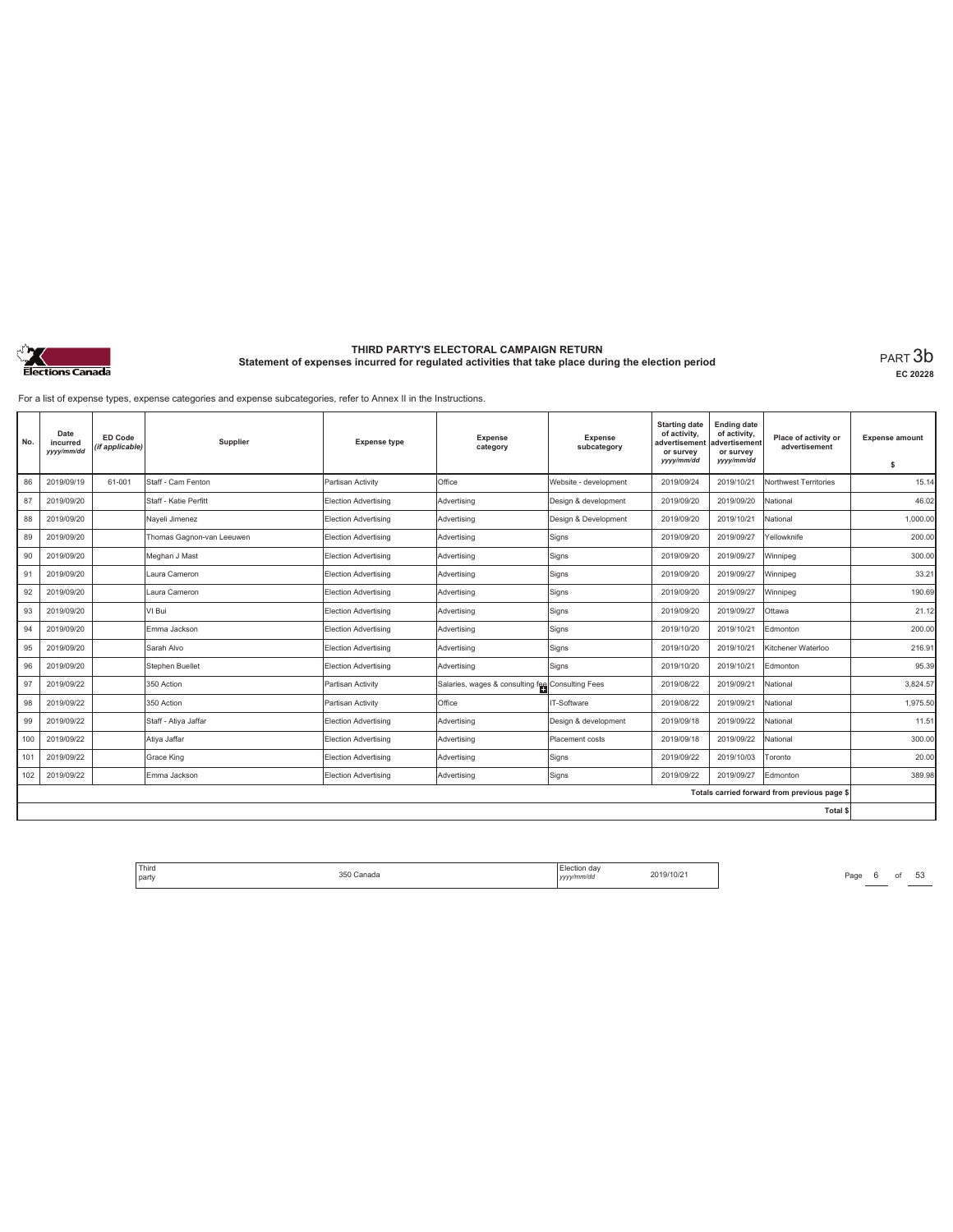

**EC 20228**

For a list of expense types, expense categories and expense subcategories, refer to Annex II in the Instructions.

| No. | Date<br>incurred<br>yyyy/mm/dd | ED Code<br>(if applicable) | Supplier                          | <b>Expense type</b>         | <b>Expense</b><br>category | Expense<br>subcategory          | <b>Starting date</b><br>of activity,<br>advertisement<br>or survey<br>yyyy/mm/dd | <b>Ending date</b><br>of activity,<br>advertisement<br>or survey<br>yyyy/mm/dd | Place of activity or<br>advertisement        | <b>Expense amount</b><br>s |
|-----|--------------------------------|----------------------------|-----------------------------------|-----------------------------|----------------------------|---------------------------------|----------------------------------------------------------------------------------|--------------------------------------------------------------------------------|----------------------------------------------|----------------------------|
| 103 | 2019/09/22                     |                            | Meghan Smith                      | <b>Election Advertising</b> | Advertising                | Signs                           | 2019/09/22                                                                       | 2019/09/27                                                                     | Winnipea                                     | 246.40                     |
| 104 | 2019/09/23                     | 35-096                     | Staff - Jennifer Deol             | Partisan Activity           | Social Media               | Design & Maintenance            | 2019/09/23                                                                       | 2019/10/14                                                                     | Scarborough North                            | 4.11                       |
| 105 | 2019/09/23                     |                            | Staff - Amara Possian             | Partisan Activity           | Voter Contact              | Other voter contact (editing en | 2019/09/23                                                                       | 2019/09/24                                                                     | National                                     | 28.90                      |
| 106 | 2019/09/23                     |                            | Manitoba Energy Justice Coalition | <b>Election Advertising</b> | Advertising                | Signs                           | 2019/09/23                                                                       | 2019/09/27                                                                     | Winnipeg                                     | 150.00                     |
| 107 | 2019/09/23                     |                            | Christian Favreau                 | Election Advertising        | Advertising                | Signs                           | 2019/09/23                                                                       | 2019/09/27                                                                     | Montréal                                     | 66.89                      |
| 108 | 2019/09/23                     |                            | <b>Cricket Cheng</b>              | Election Advertising        | Advertising                | Signs                           | 2019/09/23                                                                       | 2019/09/27                                                                     | Toronto                                      | 22.60                      |
| 109 | 2019/09/23                     |                            | Sarah Theissen                    | Election Advertising        | Advertising                | Signs                           | 2019/09/23                                                                       | 2019/09/27                                                                     | Winnipeg                                     | 135.00                     |
| 110 | 2019/09/23                     | 24-039                     | Staff - Atiya Jaffar              | Partisan Activity           | Office                     | Website - development           | 2019/09/23                                                                       | 2019/10/21                                                                     | Laurier-Sainte Marie                         | 16.10                      |
| 111 | 2019/09/23                     | 24-041                     | Staff - Ativa Jaffar              | Partisan Activity           | Office                     | Website - development           | 2019/09/23                                                                       | 2019/10/21                                                                     | Longueuil-Charles etc                        | 11.04                      |
| 112 | 2019/09/23                     | 24-052                     | Staff - Ativa Jaffar              | Partisan Activity           | Office                     | Website - development           | 2019/09/23                                                                       | 2019/10/21                                                                     | Mount Roval                                  | 11.04                      |
| 113 | 2019/09/23                     | 24-077                     | Staff - Atiya Jaffar              | Partisan Activity           | Office                     | Website - development           | 2019/09/23                                                                       | 2019/10/21                                                                     | Ville-Marie-Le Sud etc                       | 11.04                      |
| 114 | 2019/09/23                     | 35-007                     | Staff - Atiya Jaffar              | Partisan Activity           | Office                     | Website - development           | 2019/09/23                                                                       | 2019/10/21                                                                     | Beaches-East York                            | 11.04                      |
| 115 | 2019/09/23                     | 35-109                     | Staff - Atiya Jaffar              | Partisan Activity           | Office                     | Website - development           | 2019/09/23                                                                       | 2019/10/21                                                                     | Toronto-Danforth                             | 11.04                      |
| 116 | 2019/09/23                     | 35-112                     | Staff - Atiya Jaffar              | Partisan Activity           | Office                     | Website - development           | 2019/09/23                                                                       | 2019/10/21                                                                     | Waterloo                                     | 11.04                      |
| 117 | 2019/09/23                     | 35-120                     | Staff - Atiya Jaffar              | Partisan Activity           | Office                     | Website - development           | 2019/09/23                                                                       | 2019/10/21                                                                     | York South-Weston                            | 11.04                      |
| 118 | 2019/09/23                     | 46-003                     | Staff - Ativa Jaffar              | Partisan Activity           | Office                     | Website - development           | 2019/09/23                                                                       | 2019/10/21                                                                     | Churchill-Keewatinook                        | 11.04                      |
| 119 | 2019/09/23                     | 46-009                     | Staff - Ativa Jaffar              | Partisan Activity           | Office                     | Website - development           | 2019/09/23                                                                       | 2019/10/21                                                                     | Saint Boniface-Saint etc                     | 11.04                      |
|     |                                |                            |                                   |                             |                            |                                 |                                                                                  |                                                                                | Totals carried forward from previous page \$ |                            |
|     |                                |                            |                                   |                             |                            |                                 |                                                                                  |                                                                                | Total \$                                     |                            |

Third Election day Election day 2019/10/21 Page 7 of 53 Page 7 of 53 party 350 Canada Election day *yyyy/mm/dd* 2019/10/21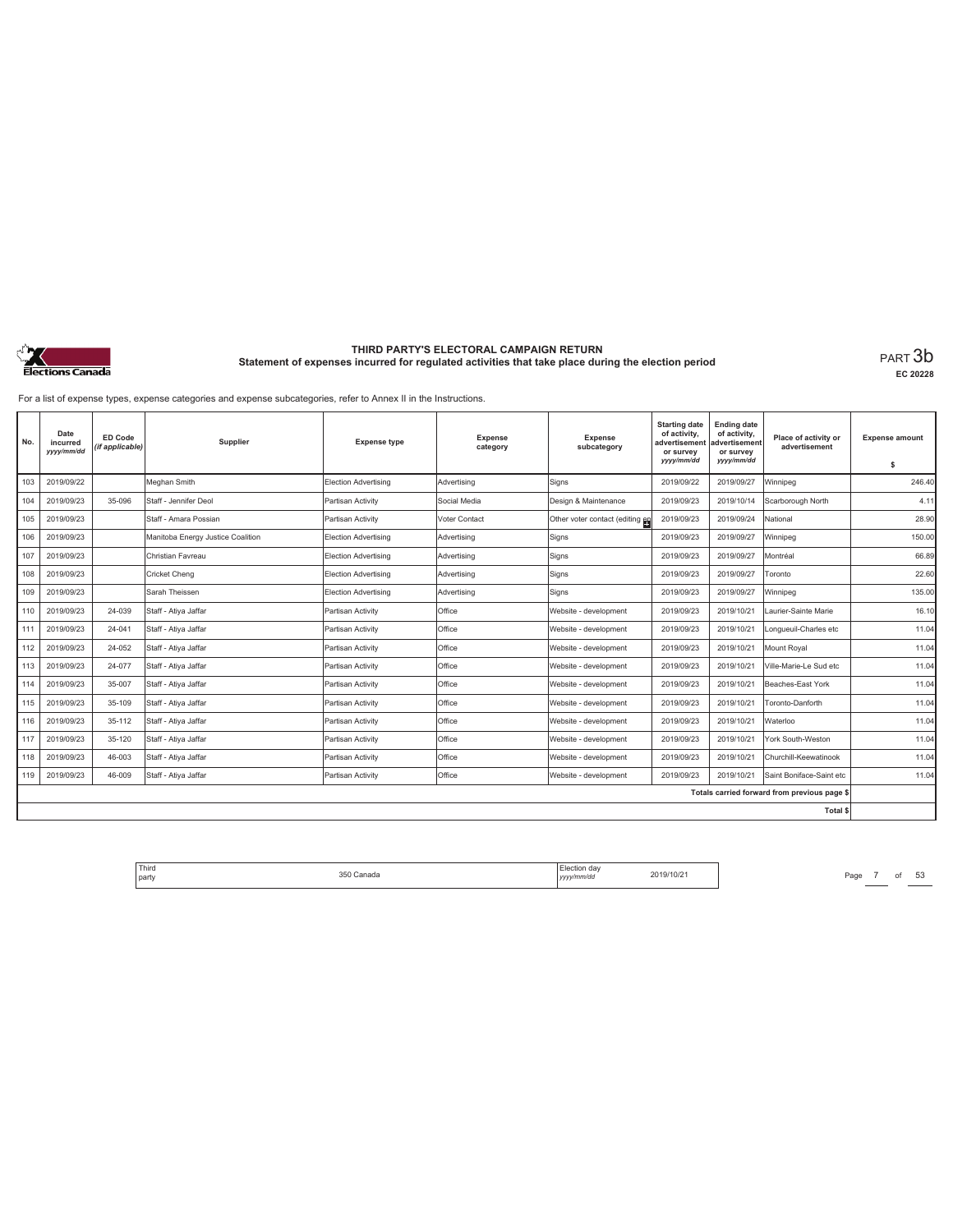

**EC 20228**

For a list of expense types, expense categories and expense subcategories, refer to Annex II in the Instructions.

| No. | Date<br>incurred<br>yyyy/mm/dd | ED Code<br>(if applicable) | Supplier              | <b>Expense type</b> | <b>Expense</b><br>category | <b>Expense</b><br>subcategory | <b>Starting date</b><br>of activity,<br>advertisemen<br>or survey<br>yyyy/mm/dd | <b>Ending date</b><br>of activity,<br>advertisement<br>or survey<br>yyyy/mm/dd | Place of activity or<br>advertisement        | <b>Expense amount</b><br>s |
|-----|--------------------------------|----------------------------|-----------------------|---------------------|----------------------------|-------------------------------|---------------------------------------------------------------------------------|--------------------------------------------------------------------------------|----------------------------------------------|----------------------------|
| 120 | 2019/09/23                     | 46-014                     | Staff - Atiya Jaffar  | Partisan Activity   | Office                     | Website - development         | 2019/09/23                                                                      | 2019/10/21                                                                     | Winnipeg South Centre                        | 11.04                      |
| 121 | 2019/09/23                     | 59-019                     | Staff - Atiya Jaffar  | Partisan Activity   | Office                     | Website - development         | 2019/09/23                                                                      | 2019/10/21                                                                     | New Westminster-etc                          | 11.04                      |
| 122 | 2019/09/23                     | 59-019                     | Staff - Ativa Jaffar  | Partisan Activity   | Office                     | Website - development         | 2019/09/23                                                                      | 2019/10/21                                                                     | Vancouver Granville                          | 11.04                      |
| 123 | 2019/09/23                     | 59-035                     | Staff - Atiya Jaffar  | Partisan Activity   | Office                     | Website - development         | 2019/09/23                                                                      | 2019/10/21                                                                     | Vancouver East                               | 11.04                      |
| 124 | 2019/09/23                     | 59-038                     | Staff - Atiya Jaffar  | Partisan Activity   | Office                     | Website - development         | 2019/09/23                                                                      | 2019/10/21                                                                     | Vancouver kingsway                           | 11.04                      |
| 125 | 2019/09/23                     | 61-001                     | Staff - Atiya Jaffar  | Partisan Activity   | Office                     | Website - development         | 2019/09/23                                                                      | 2019/10/21                                                                     | Northwest Territories                        | 16.10                      |
| 126 | 2019/09/24                     | 24-039                     | Staff - Jennifer Deol | Partisan Activity   | Social Media               | Design & Maintenance          | 2019/09/24                                                                      | 2019/10/16                                                                     | Laurier-Sainte-Marie                         | 13.02                      |
| 127 | 2019/09/24                     | 24-041                     | Staff - Jennifer Deol | Partisan Activity   | Social Media               | Design & Maintenance          | 2019/09/24                                                                      | 2019/10/10                                                                     | Longueuil-Charles etc                        | 8.26                       |
| 128 | 2019/09/24                     | 24-052                     | Staff - Jennifer Deol | Partisan Activity   | Social Media               | Design & Maintenance          | 2019/09/24                                                                      | 2019/10/12                                                                     | Mount-Roval                                  | 8.28                       |
| 129 | 2019/09/24                     | 24-077                     | Staff - Jennifer Deol | Partisan Activity   | Social Media               | Design & Maintenance          | 2019/09/24                                                                      | 2019/09/24                                                                     | Ville-Marie-Le Sud etc                       | 4.82                       |
| 130 | 2019/09/24                     | 35-007                     | Staff - Jennifer Deol | Partisan Activity   | Social Media               | Design & Maintenance          | 2019/09/24                                                                      | 2019/10/08                                                                     | Beaches-East York                            | 9.64                       |
| 131 | 2019/09/24                     | 35-108                     | Staff - Jennifer Deol | Partisan Activity   | Social Media               | Design & Maintenance          | 2019/09/24                                                                      | 2019/10/21                                                                     | <b>Toronto Centre</b>                        | 1.32                       |
| 132 | 2019/09/24                     | 35-109                     | Staff - Jennifer Deol | Partisan Activity   | Social Media               | Design & Maintenance          | 2019/09/24                                                                      | 2019/10/21                                                                     | <b>Toronto Danforth</b>                      | 17.13                      |
| 133 | 2019/09/24                     | 35-112                     | Staff - Jennifer Deol | Partisan Activity   | Social Media               | Design & Maintenance          | 2019/09/24                                                                      | 2019/10/21                                                                     | Waterloo                                     | 9.59                       |
| 134 | 2019/09/24                     | 35-120                     | Staff - Jennifer Deol | Partisan Activity   | Social Media               | Design & Maintenance          | 2019/09/24                                                                      | 2019/10/15                                                                     | York South-Weston                            | 8.92                       |
| 135 | 2019/09/24                     | 46-003                     | Staff - Jennifer Deol | Partisan Activity   | Social Media               | Design & Maintenance          | 2019/09/24                                                                      | 2019/10/12                                                                     | Churchill-Keewatinook                        | 9.59                       |
| 136 | 2019/09/24                     | 46-005                     | Staff - Jennifer Deol | Partisan Activity   | Social Media               | Design & Maintenance          | 2019/09/24                                                                      | 2019/10/15                                                                     | Elmwood-Transcona                            | 6.88                       |
|     |                                |                            |                       |                     |                            |                               |                                                                                 |                                                                                | Totals carried forward from previous page \$ |                            |
|     |                                |                            |                       |                     |                            |                               |                                                                                 |                                                                                | Total \$                                     |                            |

Third Election day Election day 2019/10/21 Page 8 of 53 Page 8 of 53 party 350 Canada Election day *yyyy/mm/dd* 2019/10/21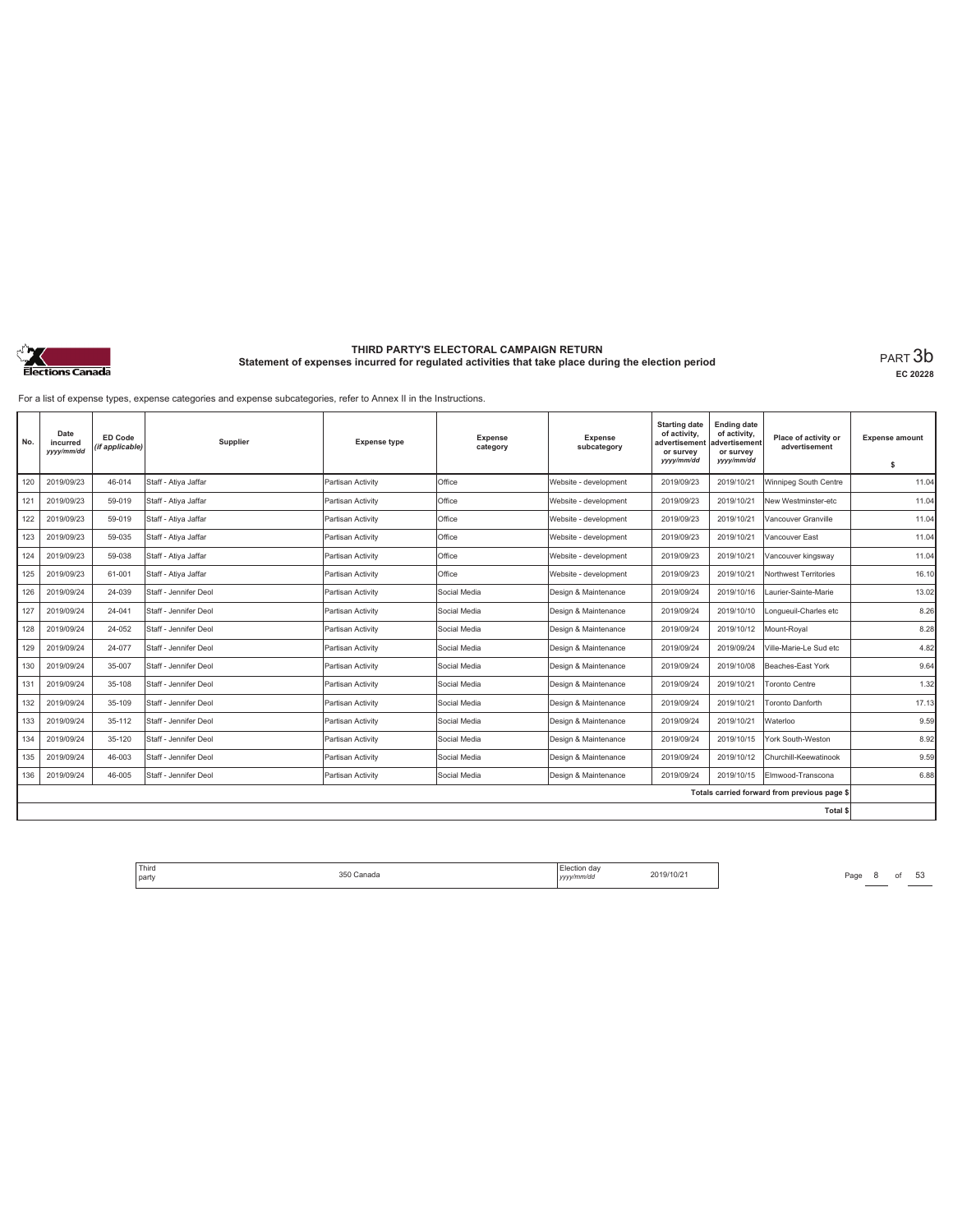

**EC 20228**

For a list of expense types, expense categories and expense subcategories, refer to Annex II in the Instructions.

| No. | Date<br>incurred<br>yyy/mm/dd | ED Code<br>(if applicable) | Supplier                                   | <b>Expense type</b>         | <b>Expense</b><br>category | <b>Expense</b><br>subcategory  | <b>Starting date</b><br>of activity.<br>advertisement<br>or survey<br>yyyy/mm/dd | <b>Ending date</b><br>of activity,<br>advertisement<br>or survey<br>yyyy/mm/dd | Place of activity or<br>advertisement        | <b>Expense amount</b><br>\$ |
|-----|-------------------------------|----------------------------|--------------------------------------------|-----------------------------|----------------------------|--------------------------------|----------------------------------------------------------------------------------|--------------------------------------------------------------------------------|----------------------------------------------|-----------------------------|
| 137 | 2019/09/24                    | 46-009                     | Staff - Jennifer Deol                      | Partisan Activity           | Social Media               | Design & Maintenance           | 2019/09/24                                                                       | 2019/10/12                                                                     | Saint-Boniface-etc                           | 8.30                        |
| 138 | 2019/09/24                    | 46-014                     | Staff - Jennifer Deol                      | Partisan Activity           | Social Media               | Design & Maintenance           | 2019/09/24                                                                       | 2019/10/12                                                                     | Winnipeg South Centre                        | 8.26                        |
| 139 | 2019/09/24                    | 59-019                     | Staff - Jennifer Deol                      | Partisan Activity           | Social Media               | Design & Maintenance           | 2019/09/24                                                                       | 2019/10/17                                                                     | New Westminster-etc                          | 8.92                        |
| 140 | 2019/09/24                    | 59-019                     | Staff - Jennifer Deol                      | Partisan Activity           | Social Media               | Design & Maintenance           | 2019/09/24                                                                       | 2019/10/21                                                                     | Vancouver Granville                          | 6.15                        |
| 141 | 2019/09/24                    | 59-035                     | Staff - Jennifer Deol                      | Partisan Activity           | Social Media               | Design & Maintenance           | 2019/09/24                                                                       | 2019/10/16                                                                     | Vancouver East                               | 9.59                        |
| 142 | 2019/09/24                    | 59-038                     | Staff - Jennifer Deol                      | Partisan Activity           | Social Media               | Design & Maintenance           | 2019/09/24                                                                       | 2019/10/17                                                                     | Vancouver Kingsway                           | 9.58                        |
| 143 | 2019/09/24                    | 61-001                     | Staff - Jennifer Deol                      | Partisan Activity           | Social Media               | Design & Maintenance           | 2019/09/24                                                                       | 2019/10/19                                                                     | Northwest Territories                        | 14.35                       |
| 144 | 2019/09/24                    | 59-035                     | Staff Atiya Jaffar                         | Partisan Activity           | Voter Contact              | Other voter contact (email)    | 2019/09/24                                                                       | 2019/10/21                                                                     | Vancouver East                               | 28.99                       |
| 145 | 2019/09/24                    |                            | University of Winnipeg Student Association | <b>Election Advertising</b> | Advertising                | Signs                          | 2019/09/24                                                                       | 2019/09/27                                                                     | Winnipeg                                     | 100.00                      |
| 146 | 2019/09/25                    | 35-032                     | Staff - Jennifer Deol                      | Partisan Activity           | Social Media               | Design & Maintenance           | 2019/09/25                                                                       | 2019/09/25                                                                     | Guelph                                       | 3.45                        |
| 147 | 2019/09/25                    | 35-045                     | Staff - Jennifer Deol                      | Partisan Activity           | Social Media               | Design & Maintenance           | 2019/09/25                                                                       | 2019/10/07                                                                     | Kitchener Centre                             | 4.11                        |
| 148 | 2019/09/25                    |                            | Staff - Amara Possian                      | Partisan Activity           | Voter Contact              | Other voter contact (volunteer | 2019/09/25                                                                       | 2019/09/25                                                                     | National                                     | 57.79                       |
| 149 | 2019/09/25                    |                            | PowerShift: Young and Rising               | Election Advertising        | Advertisina                | Signs                          | 2019/09/25                                                                       | 2019/09/27                                                                     | Ottawa                                       | 80.00                       |
| 150 | 2019/09/25                    |                            | Staff - Katie Perfitt                      | Election Advertising        | Advertisina                | Signs                          | 2019/09/25                                                                       | 2019/10/07                                                                     | Ottawa                                       | 782.34                      |
| 151 | 2019/09/26                    |                            | Staff - Emma Jackson                       | Partisan Activity           | Voter Contact              | Other voter contact (voluntees | 2019/09/26                                                                       | 2019/09/26                                                                     | National                                     | 69.16                       |
| 152 | 2019/09/26                    |                            | Jennifer Deol                              | Election Advertising        | Advertisina                | <b>Placement Cost</b>          | 2019/09/26                                                                       | 2019/09/30                                                                     | National                                     | 350.00                      |
| 153 | 2019/09/26                    |                            | Staff - Emma Jackson                       | Election Advertising        | Advertisina                | Signs                          | 2019/09/26                                                                       | 2019/09/26                                                                     | Edmonton                                     | 138.32                      |
|     |                               |                            |                                            |                             |                            |                                |                                                                                  |                                                                                | Totals carried forward from previous page \$ |                             |
|     |                               |                            |                                            |                             |                            |                                |                                                                                  |                                                                                | <b>Total \$</b>                              |                             |

Third Election day Election day 2019/10/21 Page 9 of 53 Page 9 of 53 party 350 Canada Election day *yyyy/mm/dd* 2019/10/21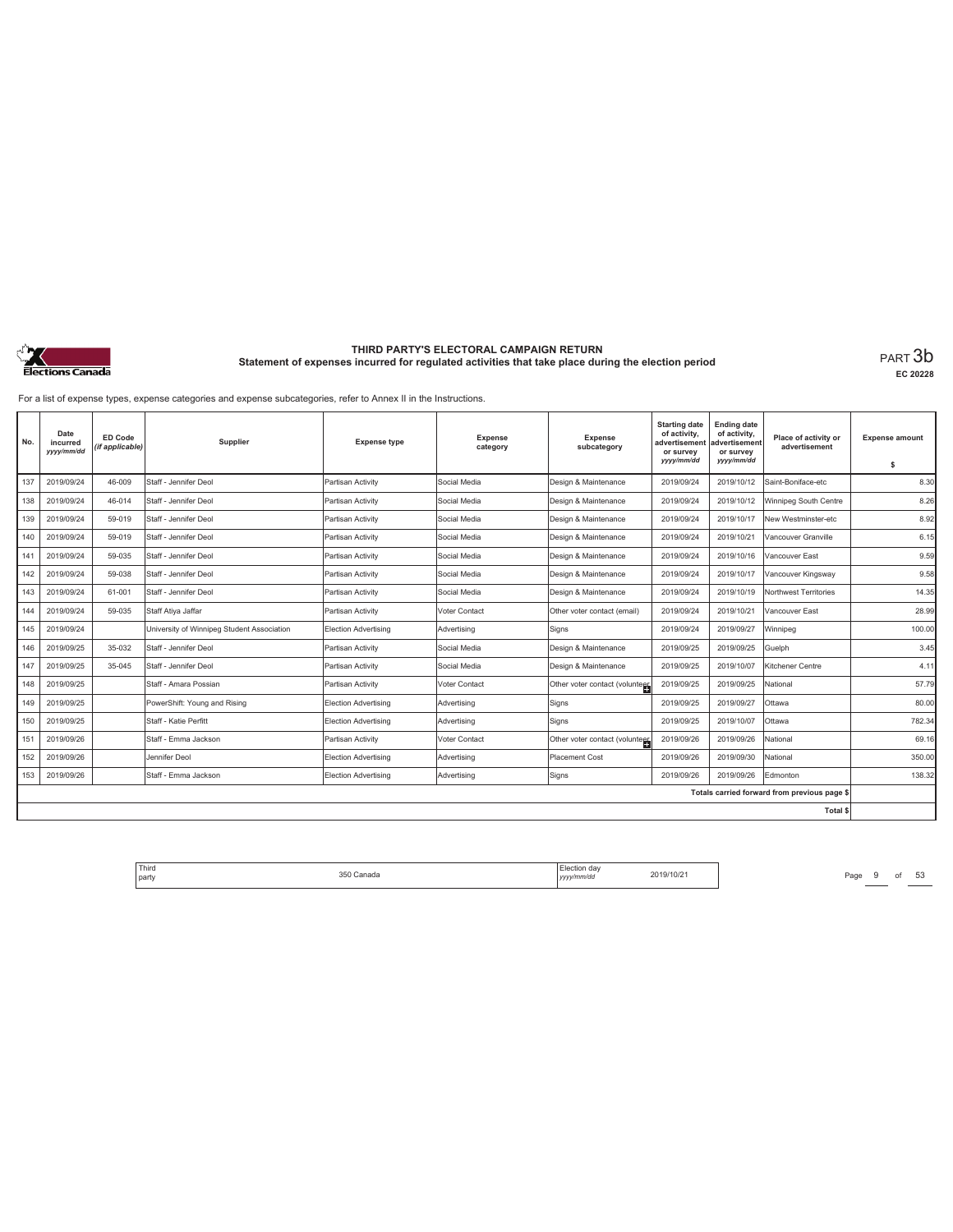

**EC 20228**

For a list of expense types, expense categories and expense subcategories, refer to Annex II in the Instructions.

| No. | Date<br>incurred<br>yyyy/mm/dd | ED Code<br>(if applicable) | Supplier                                     | <b>Expense type</b>  | <b>Expense</b><br>category | <b>Expense</b><br>subcategory    | <b>Starting date</b><br>of activity,<br>advertisement<br>or survey<br>yyyy/mm/dd | <b>Ending date</b><br>of activity,<br>advertisement<br>or survey<br>yyyy/mm/dd | Place of activity or<br>advertisement        | <b>Expense amount</b><br>s |
|-----|--------------------------------|----------------------------|----------------------------------------------|----------------------|----------------------------|----------------------------------|----------------------------------------------------------------------------------|--------------------------------------------------------------------------------|----------------------------------------------|----------------------------|
| 154 | 2019/09/27                     | 35-081                     | Staff - Amara Possian                        | Partisan Activity    | Social Media               | Design & Maintenance             | 2019/09/27                                                                       | 2019/09/27                                                                     | Parkdale-High Park                           | 5.78                       |
| 155 | 2019/09/27                     | 35-101                     | Staff - Amara Possian                        | Partisan Activity    | Social Media               | Design & Maintenance             | 2019/09/27                                                                       | 2019/09/27                                                                     | Spadina-Fort York                            | 5.78                       |
| 156 | 2019/09/27                     | 35-108                     | Staff - Amara Possian                        | Partisan Activity    | Social Media               | Design & Maintenance             | 2019/09/27                                                                       | 2019/09/27                                                                     | <b>Toronto Centre</b>                        | 5.78                       |
| 157 | 2019/09/27                     | 35-118                     | Staff - Amara Possian                        | Partisan Activity    | Social Media               | Design & Maintenance             | 2019/09/27                                                                       | 2019/09/27                                                                     | York Centre                                  | 5.78                       |
| 158 | 2019/09/27                     |                            | Cameron Cannon                               | Election Advertising | Advertising                | <b>Production Costs</b>          | 2019/09/27                                                                       | 2019/09/27                                                                     | Winnipeg                                     | 200.00                     |
| 159 | 2019/09/27                     |                            | Desiree Wallace -- Pro Libertate Photography | Election Advertising | Advertising                | <b>Production Costs</b>          | 2019/09/27                                                                       | 2019/09/27                                                                     | Vancouver                                    | 300.00                     |
| 160 | 2019/09/27                     |                            | Nhattan Nguyen Photography Services          | Election Advertising | Advertising                | <b>Production Costs</b>          | 2019/09/27                                                                       | 2019/09/27                                                                     | Ottawa                                       | 200.00                     |
| 161 | 2019/09/27                     |                            | Viosana Shkurti Studio                       | Election Advertising | Advertising                | <b>Production Costs</b>          | 2019/09/27                                                                       | 2019/09/27                                                                     | Montreal                                     | 315.00                     |
| 162 | 2019/09/27                     |                            | Abdul Y Malik Photography                    | Election Advertising | Advertisina                | Production Costs                 | 2019/09/27                                                                       | 2019/09/27                                                                     | Edmonton                                     | 200.00                     |
| 163 | 2019/09/27                     |                            | Allan Lisner                                 | Election Advertising | Advertising                | Production Costs                 | 2019/09/27                                                                       | 2019/09/27                                                                     | Toronto                                      | 300.00                     |
| 164 | 2019/09/27                     |                            | Christian Favreau                            | Election Advertising | Advertising                | Signs                            | 2019/09/27                                                                       | 2019/09/27                                                                     | Montréal                                     | 24.00                      |
| 165 | 2019/09/27                     |                            | Global Payments Gateway                      | Partisan Activity    | Other                      | <b>Transaction fees</b>          | 2019/09/27                                                                       | 2019/09/27                                                                     | National                                     | 10.00                      |
| 166 | 2019/09/29                     |                            | Emily Theissen                               | Election Advertising | Advertising                | Signs                            | 2019/09/27                                                                       | 2019/09/27                                                                     | Victoria                                     | 60.00                      |
| 167 | 2019/09/30                     |                            | VanCity                                      | Partisan Activity    | Other                      | Bank fees                        | 2019/09/30                                                                       | 2019/09/30                                                                     | National                                     | 6.50                       |
| 168 | 2019/09/30                     |                            | Staff - Emma Jackson                         | Election Advertising | Advertising                | Other (ad toolkit for volunteers | 2019/09/30                                                                       | 2019/10/21                                                                     | National                                     | 138.32                     |
| 169 | 2019/09/30                     |                            | Staff - Amara Possian                        | Election Advertising | Advertising                | Other (toolkit for volunteers)   | 2019/09/30                                                                       | 2019/10/02                                                                     | National                                     | 115.58                     |
| 170 | 2019/10/01                     |                            | Staff - Atiya Jaffar                         | Partisan Activity    | Events                     | Other (Debate Watch Party)       | 2019/10/01                                                                       | 2019/10/07                                                                     | National                                     | 149.57                     |
|     |                                |                            |                                              |                      |                            |                                  |                                                                                  |                                                                                | Totals carried forward from previous page \$ |                            |
|     |                                |                            |                                              |                      |                            |                                  |                                                                                  |                                                                                | Total \$                                     |                            |

Third The Chanada S50 Canada S50 Canada S50 Canada S50 Canada S50 Canada S50 Canada S50 Canada S50 Canada S50 Canada S50 Canada S50 Canada S50 Canada S50 Canada S50 Canada S50 Canada S50 Canada S50 Canada S50 Canada S50 Ca party 350 Canada Election day *yyyy/mm/dd* 2019/10/21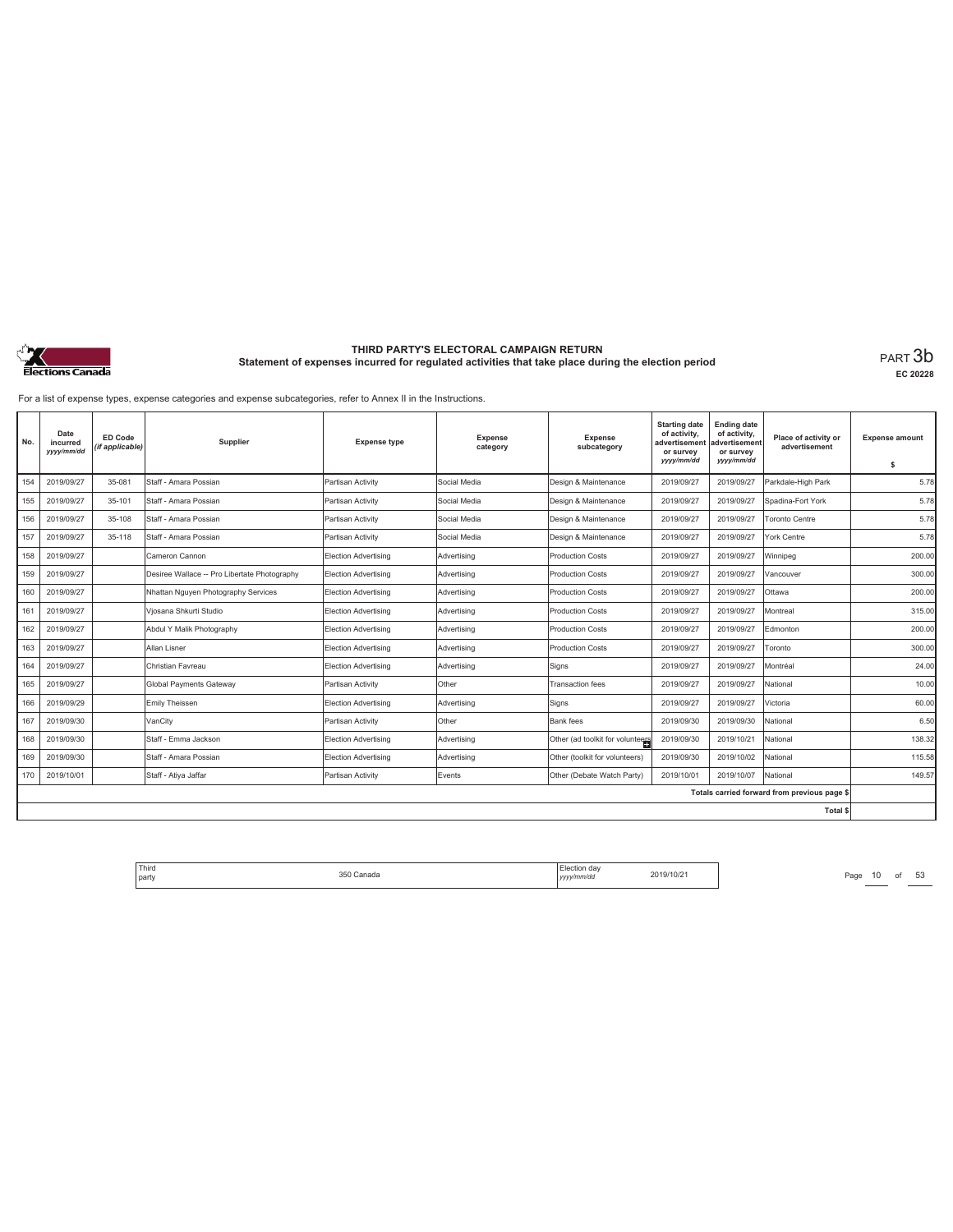

**EC 20228**

For a list of expense types, expense categories and expense subcategories, refer to Annex II in the Instructions.

| No. | Date<br>incurred<br>yyyy/mm/dd | ED Code<br>(if applicable) | Supplier              | <b>Expense type</b>         | Expense<br>category | Expense<br>subcategory  | <b>Starting date</b><br>of activity,<br>advertisement<br>or survey<br>yyyy/mm/dd | <b>Ending date</b><br>of activity,<br>advertisement<br>or survey<br>yyyy/mm/dd | Place of activity or<br>advertisement        | <b>Expense amount</b><br>s |
|-----|--------------------------------|----------------------------|-----------------------|-----------------------------|---------------------|-------------------------|----------------------------------------------------------------------------------|--------------------------------------------------------------------------------|----------------------------------------------|----------------------------|
| 171 | 2019/10/01                     |                            | Amara Possian         | Partisan Activity           | Other               | <b>Transaction fees</b> | 2019/10/01                                                                       | 2019/10/01                                                                     | National                                     | 521.62                     |
| 172 | 2019/10/02                     |                            | Danielle Fuechtmann   | <b>Election Advertising</b> | Advertising         | Design & Development    | 2019/10/02                                                                       | 2019/10/21                                                                     | National                                     | 157.50                     |
| 173 | 2019/10/02                     |                            | Staff - Atiya Jaffar  | Partisan Activity           | Events              | Kick-off meetings       | 2019/10/02                                                                       | 2019/10/02                                                                     | National                                     | 92.04                      |
| 174 | 2019/10/02                     |                            | Ron Watt              | <b>Election Advertising</b> | Advertising         | Signs                   | 2019/10/02                                                                       | 2019/10/21                                                                     | Kanata                                       | 5.00                       |
| 175 | 2019/10/02                     |                            | Christian Favreau     | Election Advertising        | Advertising         | Signs                   | 2019/10/02                                                                       | 2019/10/21                                                                     | Montréal                                     | 76.37                      |
| 176 | 2019/10/03                     | 24-064                     | Staff - Jennifer Deol | Partisan Activity           | Social Media        | Design & Maintenance    | 2019/10/03                                                                       | 2019/10/15                                                                     | Rosemont-La Petite etc                       | 15.14                      |
| 177 | 2019/10/03                     | 59-034                     | Staff - Jennifer Deol | Partisan Activity           | Social Media        | Design & Maintenance    | 2019/10/03                                                                       | 2019/10/12                                                                     | Vancouver Centre                             | 11.71                      |
| 178 | 2019/10/03                     |                            | Niklas Agarwal        | Partisan Activity           | Events              | Other (Town Hall)       | 2019/10/03                                                                       | 2019/10/03                                                                     | Toronto                                      | 319.50                     |
| 179 | 2019/10/03                     |                            | Staff - Amara Possian | Partisan Activity           | Events              | Rallies                 | 2019/10/03                                                                       | 2019/10/03                                                                     | Toronto                                      | 28.90                      |
| 180 | 2019/10/03                     |                            | Madisvn Gifford       | Election Advertising        | Advertising         | Signs                   | 2019/10/03                                                                       | 2019/10/21                                                                     | Surrey                                       | 5.00                       |
| 181 | 2019/10/03                     |                            | Staff - Atiya Jaffar  | Partisan Activity           | Office              | Website - development   | 2019/10/03                                                                       | 2019/10/21                                                                     | National                                     | 92.04                      |
| 182 | 2019/10/03                     | 12-005                     | Staff - Atiya Jaffar  | Partisan Activity           | Office              | Website - development   | 2019/10/03                                                                       | 2019/10/21                                                                     | Halifax                                      | 16.10                      |
| 183 | 2019/10/03                     | 24-064                     | Staff - Atiya Jaffar  | Partisan Activity           | Office              | Website - development   | 2019/10/03                                                                       | 2019/10/21                                                                     | Rosemont-La Petite etc                       | 12.42                      |
| 184 | 2019/10/03                     | 35-076                     | Staff - Ativa Jaffar  | Partisan Activity           | Office              | Website - development   | 2019/10/03                                                                       | 2019/10/21                                                                     | Orléans                                      | 11.04                      |
| 185 | 2019/10/03                     | 35-078                     | Staff - Atiya Jaffar  | Partisan Activity           | Office              | Website - development   | 2019/10/03                                                                       | 2019/10/21                                                                     | Ottawa-Vanier                                | 11.04                      |
| 186 | 2019/10/03                     | 35-079                     | Staff - Ativa Jaffar  | Partisan Activity           | Office              | Website - development   | 2019/10/03                                                                       | 2019/10/21                                                                     | Ottawa West-Nepean                           | 11.04                      |
| 187 | 2019/10/03                     | 59-034                     | Staff - Ativa Jaffar  | Partisan Activity           | Office              | Website - development   | 2019/10/03                                                                       | 2019/10/21                                                                     | Vancouver Centre                             | 11.04                      |
|     |                                |                            |                       |                             |                     |                         |                                                                                  |                                                                                | Totals carried forward from previous page \$ |                            |
|     |                                |                            |                       |                             |                     |                         |                                                                                  |                                                                                | Total \$                                     |                            |

Third The Same 11 of 53<br>
party Page 11 of 53<br>
party 2019/10/21 Page 11 of 53 party 350 Canada Election day *yyyy/mm/dd* 2019/10/21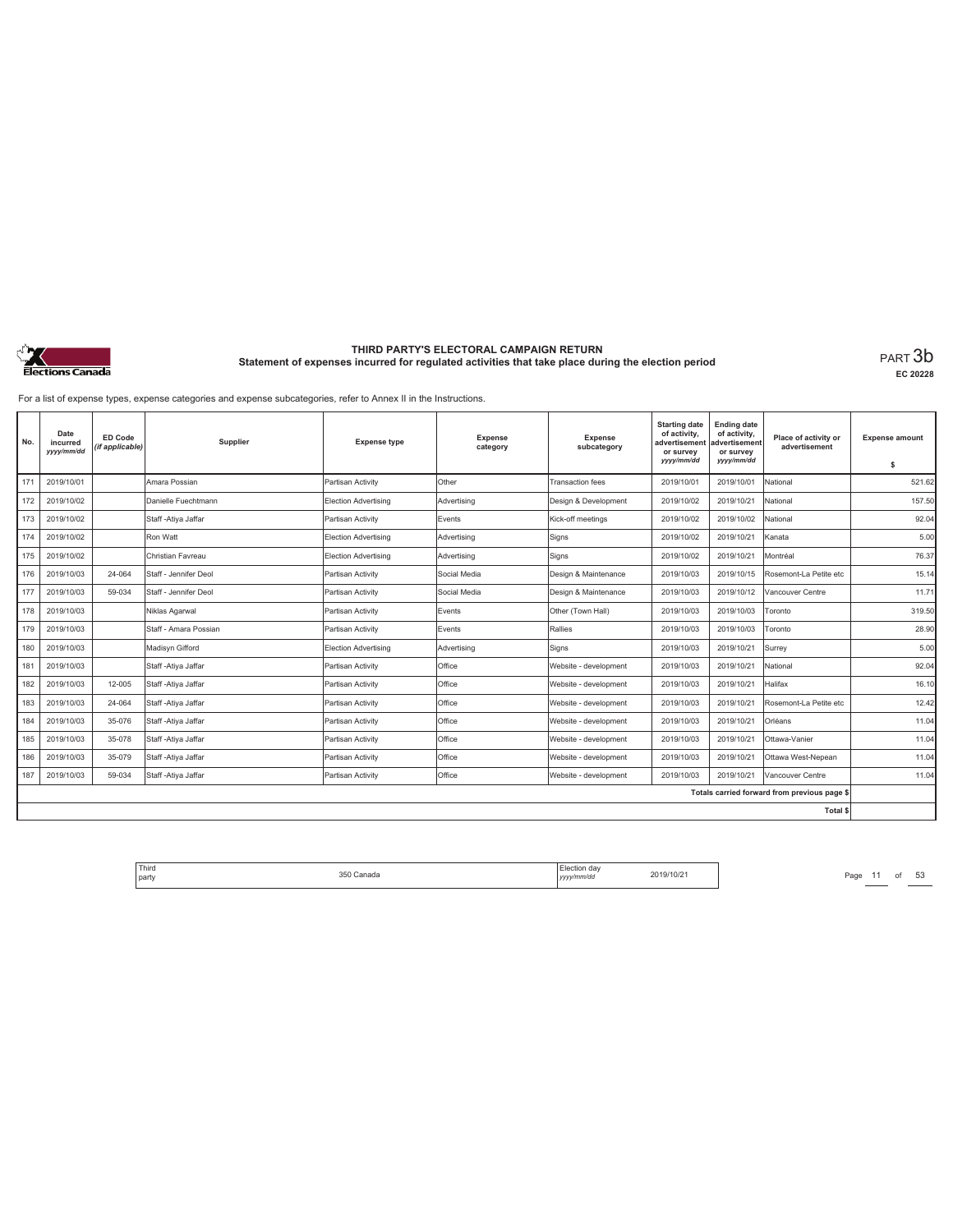

**EC 20228**

For a list of expense types, expense categories and expense subcategories, refer to Annex II in the Instructions.

| No. | Date<br>incurred<br>yyyy/mm/dd | ED Code<br>(if applicable) | Supplier              | <b>Expense type</b>         | Expense<br>category | <b>Expense</b><br>subcategory | <b>Starting date</b><br>of activity,<br>advertisemen<br>or survey<br>yyyy/mm/dd | <b>Ending date</b><br>of activity,<br>advertisement<br>or survey<br>yyyy/mm/dd | Place of activity or<br>advertisement        | <b>Expense amount</b><br>s |
|-----|--------------------------------|----------------------------|-----------------------|-----------------------------|---------------------|-------------------------------|---------------------------------------------------------------------------------|--------------------------------------------------------------------------------|----------------------------------------------|----------------------------|
| 188 | 2019/10/04                     | 11-004                     | Staff - Atiya Jaffar  | Partisan Activity           | Office              | Website - development         | 2019/10/03                                                                      | 2019/10/21                                                                     | Malpegue                                     | 7.36                       |
| 189 | 2019/10/04                     | 12-004                     | Staff - Atiya Jaffar  | Partisan Activity           | Office              | Website - development         | 2019/10/03                                                                      | 2019/10/21                                                                     | Dartmouth-Cole Harbour                       | 7.36                       |
| 190 | 2019/10/04                     | 35-032                     | Staff - Ativa Jaffar  | Partisan Activity           | Office              | Website - development         | 2019/10/03                                                                      | 2019/10/21                                                                     | Guelph                                       | 7.36                       |
| 191 | 2019/10/04                     | 35-035                     | Staff - Atiya Jaffar  | Partisan Activity           | Office              | Website - development         | 2019/10/03                                                                      | 2019/10/21                                                                     | Hamilton Centre                              | 12.42                      |
| 192 | 2019/10/04                     | 35-045                     | Staff - Atiya Jaffar  | Partisan Activity           | Office              | Website - development         | 2019/10/03                                                                      | 2019/10/21                                                                     | Kitchener Centre                             | 7.36                       |
| 193 | 2019/10/04                     | 35-081                     | Staff - Ativa Jaffar  | Partisan Activity           | Office              | Website - development         | 2019/10/03                                                                      | 2019/10/21                                                                     | Parkdale-High Park                           | 12.42                      |
| 194 | 2019/10/04                     | 35-096                     | Staff - Atiya Jaffar  | Partisan Activity           | Office              | Website - development         | 2019/10/03                                                                      | 2019/10/21                                                                     | Scarborough North                            | 7.36                       |
| 195 | 2019/10/04                     | 35-101                     | Staff - Atiya Jaffar  | Partisan Activity           | Office              | Website - development         | 2019/10/03                                                                      | 2019/10/21                                                                     | Spadina-Fort York                            | 7.36                       |
| 196 | 2019/10/04                     | 35-108                     | Staff - Ativa Jaffar  | Partisan Activity           | Office              | Website - development         | 2019/10/03                                                                      | 2019/10/21                                                                     | Toronto Centre                               | 7.36                       |
| 197 | 2019/10/04                     | 33-511                     | Staff - Ativa Jaffar  | Partisan Activity           | Office              | Website - development         | 2019/10/03                                                                      | 2019/10/21                                                                     | York Centre                                  | 7.36                       |
| 198 | 2019/10/04                     | 46-005                     | Staff - Atiya Jaffar  | Partisan Activity           | Office              | Website - development         | 2019/10/03                                                                      | 2019/10/21                                                                     | Elmwood-Transcona                            | 12.42                      |
| 199 | 2019/10/04                     | 46-011                     | Staff - Atiya Jaffar  | Partisan Activity           | Office              | Website - development         | 2019/10/03                                                                      | 2019/10/21                                                                     | Winnipeg Centre                              | 12.42                      |
| 200 | 2019/10/04                     | 59-002                     | Staff - Atiya Jaffar  | Partisan Activity           | Office              | Website - development         | 2019/10/03                                                                      | 2019/10/21                                                                     | Burnaby North-Seymour                        | 12.42                      |
| 201 | 2019/10/04                     |                            | <b>Guy Brodsky</b>    | Election Advertising        | Advertising         | Signs                         | 2019/10/04                                                                      | 2019/10/07                                                                     | Kitchener-Waterloo                           | 19.00                      |
| 202 | 2019/10/04                     |                            | Staff - Amara Possian | Election Advertising        | Advertising         | Print media                   | 2019/10/16                                                                      | 2019/10/21                                                                     | National                                     | 231.16                     |
| 203 | 2019/10/04                     |                            | Staff - Cam Fenton    | Election Advertising        | Advertisina         | Print media                   | 2019/10/16                                                                      | 2019/10/21                                                                     | National                                     | 242.20                     |
| 204 | 2019/10/05                     | 24-039                     | Staff - Jennifer Deol | <b>Election Advertising</b> | Advertising         | Design & development          | 2019/10/05                                                                      | 2019/10/20                                                                     | Laurier-Sainte Marie                         | 16.60                      |
|     |                                |                            |                       |                             |                     |                               |                                                                                 |                                                                                | Totals carried forward from previous page \$ |                            |
|     |                                |                            |                       |                             |                     |                               |                                                                                 |                                                                                | Total \$                                     |                            |

Third The Same 12 of 53<br>
party Page 12 of 53<br>
party 1999<br>
Page 12 of 53 party 350 Canada Election day *yyyy/mm/dd* 2019/10/21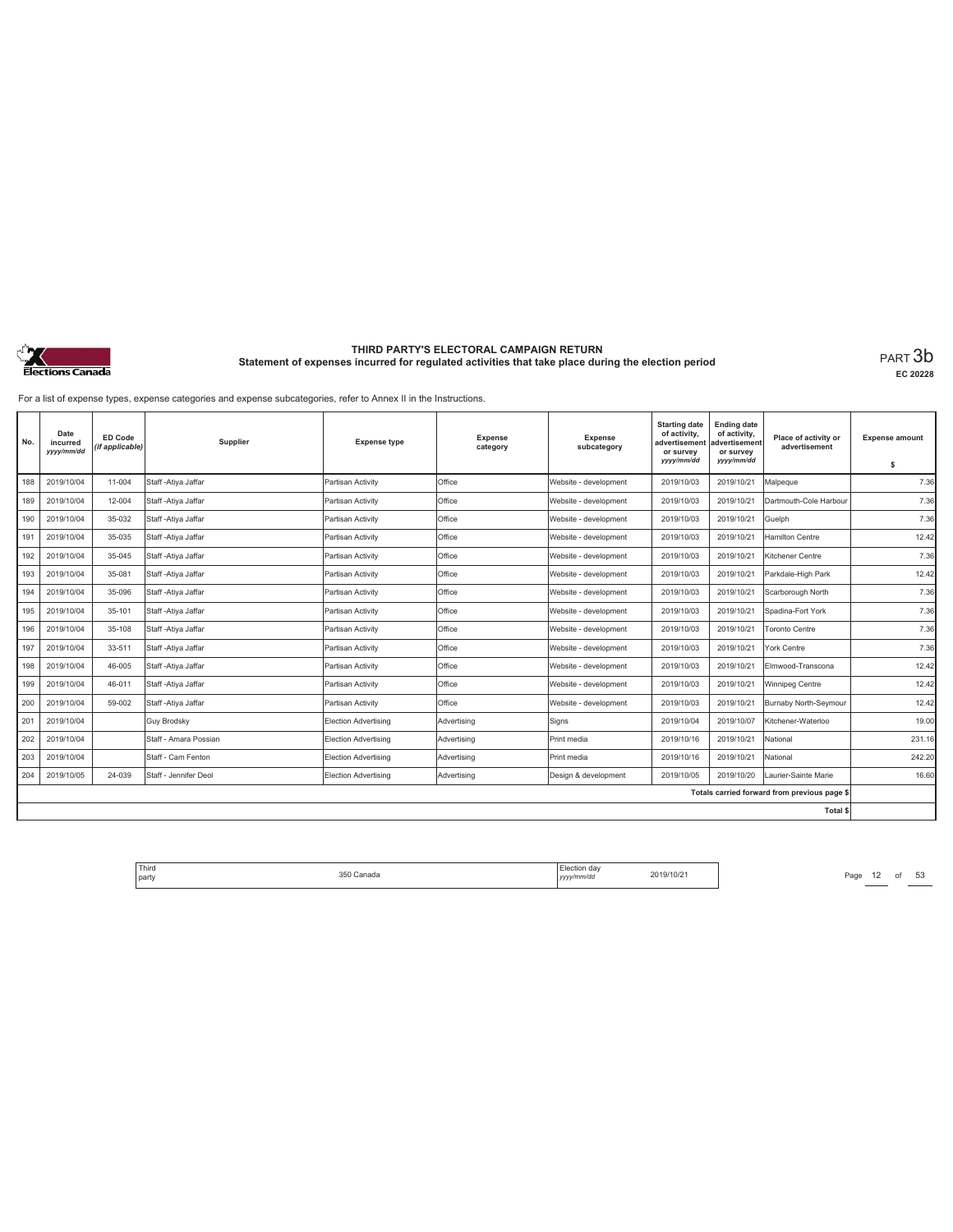

**EC 20228**

For a list of expense types, expense categories and expense subcategories, refer to Annex II in the Instructions.

| No. | Date<br>incurred<br>yyyy/mm/dd | <b>ED Code</b><br>(if applicable) | Supplier              | <b>Expense type</b>         | <b>Expense</b><br>category | <b>Expense</b><br>subcategory | <b>Starting date</b><br>of activity.<br>advertisement<br>or survey<br>yyyy/mm/dd | <b>Ending date</b><br>of activity,<br>advertisement<br>or survey<br>yyyy/mm/dd | Place of activity or<br>advertisement        | <b>Expense amount</b><br>s |
|-----|--------------------------------|-----------------------------------|-----------------------|-----------------------------|----------------------------|-------------------------------|----------------------------------------------------------------------------------|--------------------------------------------------------------------------------|----------------------------------------------|----------------------------|
| 205 | 2019/10/05                     | 24-041                            | Staff - Jennifer Deol | Election Advertising        | Advertisina                | Design & development          | 2019/10/05                                                                       | 2019/10/14                                                                     | Longueuil-Charles etc                        | 6.64                       |
| 206 | 2019/10/05                     | 24-052                            | Staff - Jennifer Deol | <b>Election Advertising</b> | Advertising                | Design & development          | 2019/10/05                                                                       | 2019/10/14                                                                     | <b>Mount Roval</b>                           | 6.64                       |
| 207 | 2019/10/05                     | 24-064                            | Staff - Jennifer Deol | Election Advertising        | Advertisina                | Design & development          | 2019/10/05                                                                       | 2019/10/20                                                                     | Rosemont-La Petite etc                       | 9.96                       |
| 208 | 2019/10/05                     | 24-077                            | Staff - Jennifer Deol | <b>Election Advertising</b> | Advertising                | Design & development          | 2019/10/05                                                                       | 2019/10/14                                                                     | Ville-Marie-Le Sud etc                       | 6.64                       |
| 209 | 2019/10/05                     | 35-007                            | Staff - Jennifer Deol | Election Advertising        | Advertisina                | Desian & development          | 2019/10/05                                                                       | 2019/10/20                                                                     | Beaches-East York                            | 6.64                       |
| 210 | 2019/10/05                     | 35-032                            | Staff - Jennifer Deol | Election Advertising        | Advertisina                | Design & development          | 2019/10/05                                                                       | 2019/10/20                                                                     | Guelph                                       | 9.96                       |
| 211 | 2019/10/05                     | 35-035                            | Staff - Jennifer Deol | Election Advertising        | Advertisina                | Design & development          | 2019/10/05                                                                       | 2019/10/20                                                                     | <b>Hamilton Centre</b>                       | 13.28                      |
| 212 | 2019/10/05                     | 35-081                            | Staff - Jennifer Deol | <b>Election Advertising</b> | Advertising                | Design & development          | 2019/10/05                                                                       | 2019/10/20                                                                     | Parkdale-High Park                           | 13.28                      |
| 213 | 2019/10/05                     | 35-101                            | Staff - Jennifer Deol | Election Advertising        | Advertisina                | Design & development          | 2019/10/05                                                                       | 2019/10/20                                                                     | Spadina-Fort York                            | 9.96                       |
| 214 | 2019/10/05                     | 35-108                            | Staff - Jennifer Deol | Election Advertising        | Advertisina                | Design & development          | 2019/10/05                                                                       | 2019/10/20                                                                     | <b>Toronto Centre</b>                        | 9.96                       |
| 215 | 2019/10/05                     | 35-109                            | Staff - Jennifer Deol | <b>Election Advertising</b> | Advertising                | Design & development          | 2019/10/05                                                                       | 2019/10/20                                                                     | Toronto-Danforth                             | 13.28                      |
| 216 | 2019/10/05                     | 35-118                            | Staff - Jennifer Deol | <b>Election Advertising</b> | Advertising                | Design & development          | 2019/10/05                                                                       | 2019/10/20                                                                     | York Centre                                  | 9.96                       |
| 217 | 2019/10/05                     | 46-005                            | Staff - Jennifer Deol | <b>Election Advertising</b> | Advertising                | Design & development          | 2019/10/05                                                                       | 2019/10/20                                                                     | Elmwood-Transcona                            | 13.28                      |
| 218 | 2019/10/05                     | 46-009                            | Staff - Jennifer Deol | <b>Election Advertising</b> | Advertising                | Design & development          | 2019/10/05                                                                       | 2019/10/20                                                                     | Saint Boniface-Saint etc                     | 9.96                       |
| 219 | 2019/10/05                     | 46-011                            | Staff - Jennifer Deol | <b>Election Advertising</b> | Advertising                | Design & development          | 2019/10/05                                                                       | 2019/10/20                                                                     | Winnipeg Centre                              | 13.28                      |
| 220 | 2019/10/05                     | 46-014                            | Staff - Jennifer Deol | Election Advertising        | Advertisina                | Desian & development          | 2019/10/05                                                                       | 2019/10/20                                                                     | Winnipeg South Centre                        | 9.96                       |
| 221 | 2019/10/05                     | 59-002                            | Staff - Jennifer Deol | Election Advertising        | Advertisina                | Design & development          | 2019/10/05                                                                       | 2019/10/20                                                                     | Burnaby North-Seymour                        | 13.28                      |
|     |                                |                                   |                       |                             |                            |                               |                                                                                  |                                                                                | Totals carried forward from previous page \$ |                            |
|     |                                |                                   |                       |                             |                            |                               |                                                                                  |                                                                                | Total \$                                     |                            |

Third The Same 1350 Canada 350 Canada 2019/10/21 Page 13 of 53 party 350 Canada Election day *yyyy/mm/dd* 2019/10/21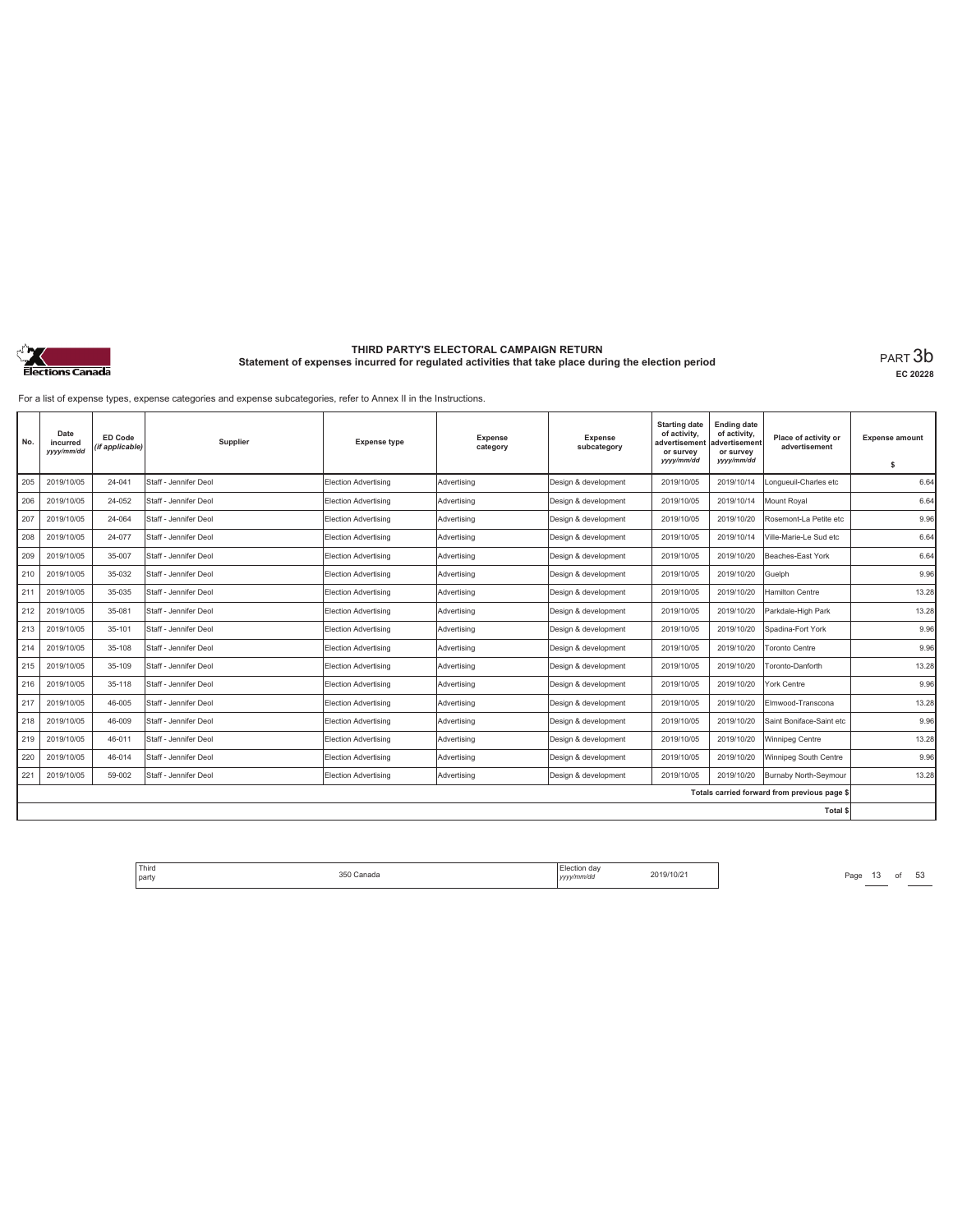

**EC 20228**

For a list of expense types, expense categories and expense subcategories, refer to Annex II in the Instructions.

| No. | Date<br>incurred<br>yyyy/mm/dd | <b>ED Code</b><br>(if applicable) | Supplier                     | <b>Expense type</b>         | <b>Expense</b><br>category | Expense<br>subcategory | <b>Starting date</b><br>of activity,<br>advertisement<br>or survey<br>yyyy/mm/dd | <b>Ending date</b><br>of activity,<br>advertisement<br>or survey<br>yyyy/mm/dd | Place of activity or<br>advertisement        | <b>Expense amount</b><br>\$ |
|-----|--------------------------------|-----------------------------------|------------------------------|-----------------------------|----------------------------|------------------------|----------------------------------------------------------------------------------|--------------------------------------------------------------------------------|----------------------------------------------|-----------------------------|
| 222 | 2019/10/05                     | 35-101                            | Staff - Jennifer Deol        | Partisan Activity           | Social Media               | Design & Maintenance   | 2019/10/05                                                                       | 2019/10/17                                                                     | Spadina-Fort York                            | 6.14                        |
| 223 | 2019/10/05                     |                                   | Actorium Training Centre     | Partisan Activity           | Events                     | Kick-off meetings      | 2019/10/05                                                                       | 2019/10/05                                                                     | Vancouver                                    | 40.00                       |
| 224 | 2019/10/05                     | 59-002                            | Jennifer Deol / Atiya Jaffar | Election Advertising        | Advertising                | Placement costs        | 2019/10/05                                                                       | 2019/10/10                                                                     | Burnaby North-Seymour                        | 300.00                      |
| 225 | 2019/10/05                     | 35-032                            | Jennifer Deol / Atiya Jaffar | Election Advertising        | Advertising                | <b>Placement costs</b> | 2019/10/05                                                                       | 2019/10/10                                                                     | Guelph                                       | 299.98                      |
| 226 | 2019/10/05                     | 35-035                            | Jennifer Deol / Atiya Jaffar | Election Advertising        | Advertising                | Placement costs        | 2019/10/05                                                                       | 2019/10/10                                                                     | <b>Hamilton Centre</b>                       | 246.76                      |
| 227 | 2019/10/05                     | 24-039                            | Jennifer Deol / Atiya Jaffar | Election Advertising        | Advertising                | Placement costs        | 2019/10/05                                                                       | 2019/10/10                                                                     | llaurier-Sainte Marie                        | 60.00                       |
| 228 | 2019/10/05                     | 24-041                            | Jennifer Deol / Atiya Jaffar | Election Advertising        | Advertising                | Placement costs        | 2019/10/05                                                                       | 2019/10/10                                                                     | Longueuil-Charles etc                        | 60.00                       |
| 229 | 2019/10/05                     | 24-052                            | Jennifer Deol / Atiya Jaffar | Election Advertising        | Advertising                | <b>Placement costs</b> | 2019/10/05                                                                       | 2019/10/10                                                                     | Mount Royal                                  | 60.00                       |
| 230 | 2019/10/05                     | 24-064                            | Jennifer Deol / Atiya Jaffar | Election Advertising        | Advertising                | Placement costs        | 2019/10/05                                                                       | 2019/10/10                                                                     | Rosemont-Charles etc                         | 60.00                       |
| 231 | 2019/10/05                     | 24-077                            | Jennifer Deol / Atiya Jaffar | Election Advertising        | Advertising                | Placement costs        | 2019/10/05                                                                       | 2019/10/10                                                                     | Ville-Marie-Le Sud etc                       | 60.00                       |
| 232 | 2019/10/05                     |                                   | Jennifer Deol / Atiya Jaffar | Election Advertising        | Advertisina                | <b>Placement costs</b> | 2019/10/05                                                                       | 2019/10/10                                                                     | National                                     | 300.00                      |
| 233 | 2019/10/05                     | 35-007                            | Jennifer Deol / Atiya Jaffar | <b>Election Advertising</b> | Advertising                | Placement costs        | 2019/10/05                                                                       | 2019/10/10                                                                     | Beaches-East York                            | 50.00                       |
| 234 | 2019/10/05                     | 35-081                            | Jennifer Deol / Ativa Jaffar | Election Advertising        | Advertisina                | Placement costs        | 2019/10/05                                                                       | 2019/10/10                                                                     | Parkdale-High Park                           | 50.00                       |
| 235 | 2019/10/05                     | 35-101                            | Jennifer Deol / Atiya Jaffar | Election Advertising        | Advertising                | Placement costs        | 2019/10/05                                                                       | 2019/10/10                                                                     | Spadina-Fort York                            | 50.00                       |
| 236 | 2019/10/05                     | 35-108                            | Jennifer Deol / Atiya Jaffar | <b>Election Advertising</b> | Advertising                | Placement costs        | 2019/10/05                                                                       | 2019/10/10                                                                     | <b>Toronto Centre</b>                        | 50.00                       |
| 237 | 2019/10/05                     | 35-109                            | Jennifer Deol / Atiya Jaffar | <b>Election Advertising</b> | Advertising                | Placement costs        | 2019/10/05                                                                       | 2019/10/10                                                                     | Toronto-Danforth                             | 50.00                       |
| 238 | 2019/10/05                     | 35-118                            | Jennifer Deol / Atiya Jaffar | Election Advertising        | Advertising                | Placement costs        | 2019/10/05                                                                       | 2019/10/10                                                                     | York Centre                                  | 50.00                       |
|     |                                |                                   |                              |                             |                            |                        |                                                                                  |                                                                                | Totals carried forward from previous page \$ |                             |
|     |                                |                                   |                              |                             |                            |                        |                                                                                  |                                                                                | Total \$                                     |                             |

Third The Same 14 of 53<br>
party Page 14 of 53<br>
party 2019/10/21 Page 14 of 53 party 350 Canada Election day *yyyy/mm/dd* 2019/10/21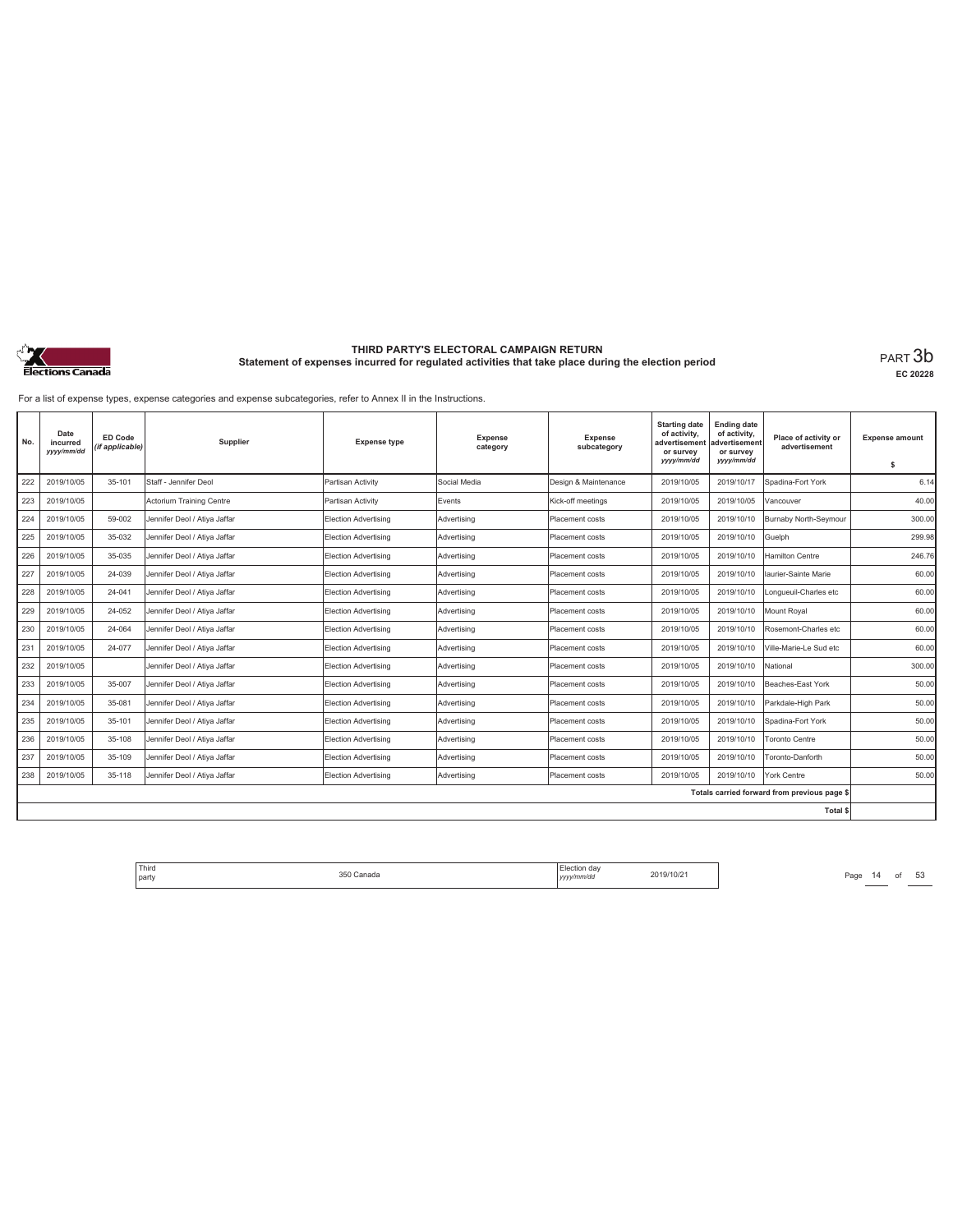

**EC 20228**

For a list of expense types, expense categories and expense subcategories, refer to Annex II in the Instructions.

| No. | Date<br>incurred<br>yyyy/mm/dd | ED Code<br>(if applicable) | Supplier                     | <b>Expense type</b>         | Expense<br>category | Expense<br>subcategory | <b>Starting date</b><br>of activity,<br>advertisement<br>or survey<br>yyyy/mm/dd | Ending date<br>of activity,<br>advertisement<br>or survey<br>yyyy/mm/dd | Place of activity or<br>advertisement        | <b>Expense amount</b><br>\$ |
|-----|--------------------------------|----------------------------|------------------------------|-----------------------------|---------------------|------------------------|----------------------------------------------------------------------------------|-------------------------------------------------------------------------|----------------------------------------------|-----------------------------|
| 239 | 2019/10/05                     | 46-005                     | Jennifer Deol / Atiya Jaffar | <b>Election Advertising</b> | Advertising         | Placement costs        | 2019/10/05                                                                       | 2019/10/10                                                              | Elmwood-Transcona                            | 75.00                       |
| 240 | 2019/10/05                     | 46-009                     | Jennifer Deol / Atiya Jaffar | Election Advertising        | Advertising         | Placement costs        | 2019/10/05                                                                       | 2019/10/10                                                              | Saint Boniface-Saint etc                     | 75.00                       |
| 241 | 2019/10/05                     | 46-011                     | Jennifer Deol / Atiya Jaffar | Election Advertising        | Advertising         | Placement costs        | 2019/10/05                                                                       | 2019/10/10                                                              | Winnipeg Centre                              | 75.00                       |
| 242 | 2019/10/05                     | 46-014                     | Jennifer Deol / Atiya Jaffar | <b>Election Advertising</b> | Advertising         | Placement costs        | 2019/10/05                                                                       | 2019/10/10                                                              | Winnipeg South Centre                        | 75.00                       |
| 243 | 2019/10/05                     |                            | Jennifer Deol                | Election Advertising        | Advertisina         | Placement costs        | 2019/10/05                                                                       | 2019/10/21                                                              | National                                     | 303.00                      |
| 244 | 2019/10/05                     |                            | Katie Perfitt                | Election Advertising        | Advertising         | Signs                  | 2019/10/07                                                                       | 2019/10/08                                                              | Ottawa                                       | 531.24                      |
| 245 | 2019/10/05                     | 59-034                     | Staff - Cam Fenton           | Partisan Activity           | Office              | Website - development  | 2019/10/07                                                                       | 2019/10/21                                                              | Vancouver Centre                             | 15.14                       |
| 246 | 2019/10/06                     |                            | Nathaniel Wesley Waldie Ort  | <b>Election Advertising</b> | Advertising         | Signs                  | 2019/10/06                                                                       | 2019/10/07                                                              | Winnipeg                                     | 1.00                        |
| 247 | 2019/10/06                     |                            | Geoffrey Carter              | <b>Election Advertising</b> | Advertising         | Signs                  | 2019/10/06                                                                       | 2019/10/07                                                              | Kingston                                     | 0.80                        |
| 248 | 2019/10/06                     |                            | Staff - Jennifer Deol        | Partisan Activity           | Office              | Website -development   | 2019/10/06                                                                       | 2019/10/21                                                              | National                                     | 83.02                       |
| 249 | 2019/10/06                     |                            | Staff - Katie Perfitt        | Partisan Activity           | Events              | Rallies                | 2019/10/07                                                                       | 2019/10/07                                                              | Ottawa                                       | 230.10                      |
| 250 | 2019/10/07                     | 11-004                     | Anne-Marie Courtmanche       | Partisan Activity           | Office              | Website -development   | 2019/10/04                                                                       | 2019/10/21                                                              | Malpeque                                     | 11.80                       |
| 251 | 2019/10/07                     | 12-004                     | Anne-Marie Courtmanche       | Partisan Activity           | Office              | Website -development   | 2019/10/04                                                                       | 2019/10/21                                                              | Dartmouth-Cole Harbour                       | 11.80                       |
| 252 | 2019/10/07                     | 24-039                     | Anne-Marie Courtmanche       | Partisan Activity           | Office              | Website -development   | 2019/10/04                                                                       | 2019/10/21                                                              | Laurier-Sainte-Marie                         | 11.80                       |
| 253 | 2019/10/07                     | 24-041                     | Anne-Marie Courtmanche       | Partisan Activity           | Office              | Website -development   | 2019/10/04                                                                       | 2019/10/21                                                              | Longueuil-Charles-etc                        | 11.80                       |
| 254 | 2019/10/07                     | 24-052                     | Anne-Marie Courtmanche       | Partisan Activity           | Office              | Website -development   | 2019/10/04                                                                       | 2019/10/21                                                              | Mount Royal                                  | 11.80                       |
| 255 | 2019/10/07                     | 24-077                     | Anne-Marie Courtmanche       | Partisan Activity           | Office              | Website -development   | 2019/10/04                                                                       | 2019/10/21                                                              | Ville-Marie-Le Sud etc                       | 11.80                       |
|     |                                |                            |                              |                             |                     |                        |                                                                                  |                                                                         | Totals carried forward from previous page \$ |                             |
|     |                                |                            |                              |                             |                     |                        |                                                                                  |                                                                         | <b>Total \$</b>                              |                             |

Third The SSO Canada 350 Canada 2019/10/21 Page 15 of 53 party 350 Canada Election day *yyyy/mm/dd* 2019/10/21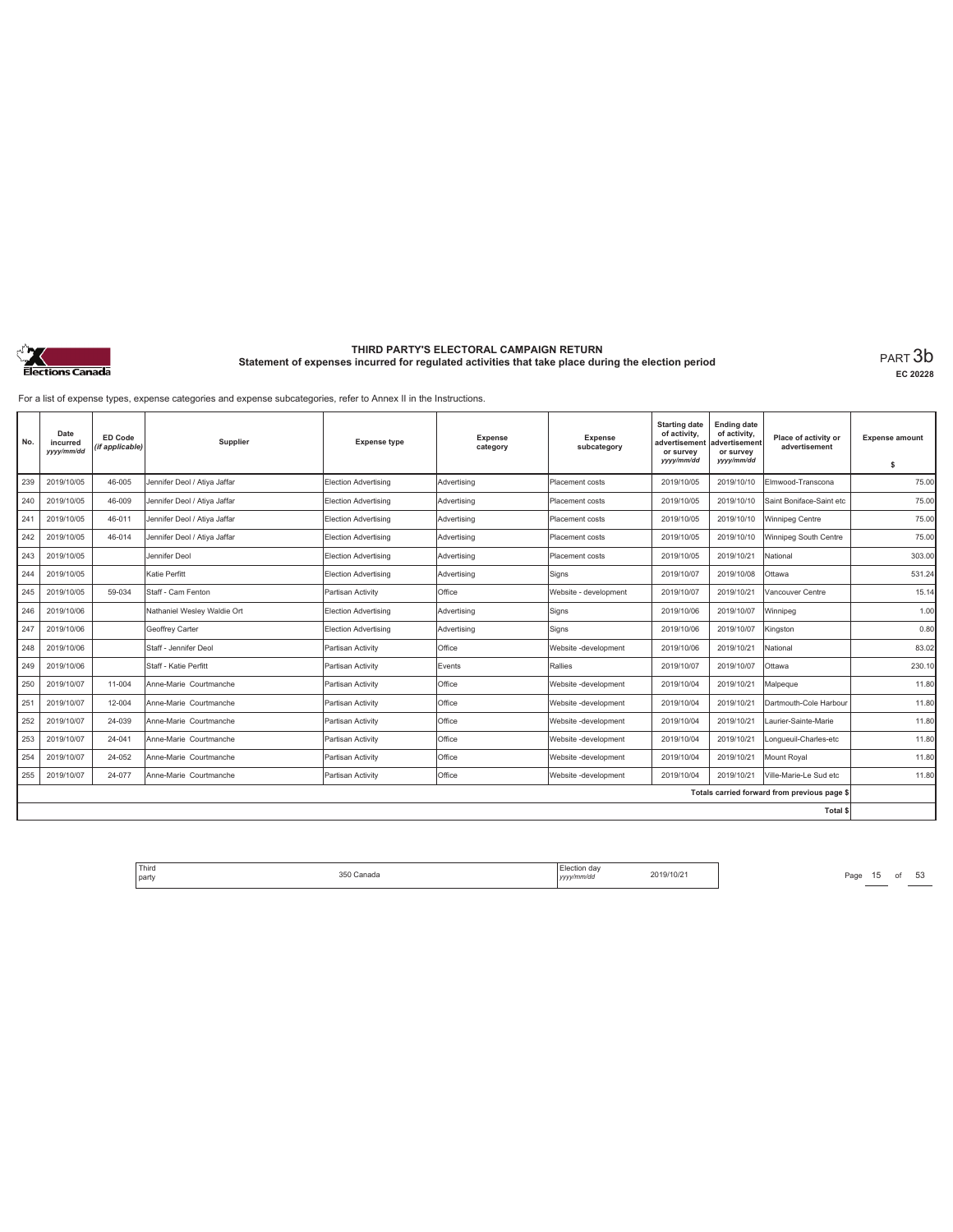

**EC 20228**

For a list of expense types, expense categories and expense subcategories, refer to Annex II in the Instructions.

| No. | Date<br>incurred<br>yyyy/mm/dd | ED Code<br>(if applicable) | Supplier                | <b>Expense type</b> | <b>Expense</b><br>category | <b>Expense</b><br>subcategory | <b>Starting date</b><br>of activity,<br>advertisement<br>or survey<br>yyyy/mm/dd | <b>Ending date</b><br>of activity,<br>advertisement<br>or survey<br>yyyy/mm/dd | Place of activity or<br>advertisement        | <b>Expense amount</b><br>s |
|-----|--------------------------------|----------------------------|-------------------------|---------------------|----------------------------|-------------------------------|----------------------------------------------------------------------------------|--------------------------------------------------------------------------------|----------------------------------------------|----------------------------|
| 256 | 2019/10/07                     | 35-007                     | Anne-Marie Courtemanche | Partisan Activity   | Office                     | Website - development         | 2019/10/04                                                                       | 2019/10/21                                                                     | Beaches-East York                            | 11.80                      |
| 257 | 2019/10/07                     | 35-032                     | Anne-Marie Courtemanche | Partisan Activity   | Office                     | Website - development         | 2019/10/04                                                                       | 2019/10/21                                                                     | Guelph                                       | 11.80                      |
| 258 | 2019/10/07                     | 35-035                     | Anne-Marie Courtemanche | Partisan Activity   | Office                     | Website - development         | 2019/10/04                                                                       | 2019/10/21                                                                     | <b>Hamilton Centre</b>                       | 11.80                      |
| 259 | 2019/10/07                     | 35-045                     | Anne-Marie Courtemanche | Partisan Activity   | Office                     | Website - development         | 2019/10/04                                                                       | 2019/10/21                                                                     | Kitchener Centre                             | 11.80                      |
| 260 | 2019/10/07                     | 35-081                     | Anne-Marie Courtemanche | Partisan Activity   | Office                     | Website - development         | 2019/10/04                                                                       | 2019/10/21                                                                     | Parkdale-High Park                           | 11.80                      |
| 261 | 2019/10/07                     | 35-096                     | Anne-Marie Courtemanche | Partisan Activity   | Office                     | Website - development         | 2019/10/04                                                                       | 2019/10/21                                                                     | Scarborough North                            | 11.80                      |
| 262 | 2019/10/07                     | 35-101                     | Anne-Marie Courtemanche | Partisan Activity   | Office                     | Website - development         | 2019/10/04                                                                       | 2019/10/21                                                                     | Spadina-Fort York                            | 11.80                      |
| 263 | 2019/10/07                     | 35-108                     | Anne-Marie Courtemanche | Partisan Activity   | Office                     | Website - development         | 2019/10/04                                                                       | 2019/10/21                                                                     | <b>Toronto Centre</b>                        | 11.80                      |
| 264 | 2019/10/07                     | 35-109                     | Anne-Marie Courtemanche | Partisan Activity   | Office                     | Website - development         | 2019/10/04                                                                       | 2019/10/21                                                                     | Toronto-Danforth                             | 11.80                      |
| 265 | 2019/10/07                     | 35-112                     | Anne-Marie Courtemanche | Partisan Activity   | Office                     | Website - development         | 2019/10/04                                                                       | 2019/10/21                                                                     | Waterloo                                     | 11.80                      |
| 266 | 2019/10/07                     | 35-118                     | Anne-Marie Courtemanche | Partisan Activity   | Office                     | Website - development         | 2019/10/04                                                                       | 2019/10/21                                                                     | York Centre                                  | 11.80                      |
| 267 | 2019/10/07                     | 35-120                     | Anne-Marie Courtemanche | Partisan Activity   | Office                     | Website - development         | 2019/10/04                                                                       | 2019/10/21                                                                     | York South-Weston                            | 11.80                      |
| 268 | 2019/10/07                     | 46-003                     | Anne-Marie Courtemanche | Partisan Activity   | Office                     | Website - development         | 2019/10/04                                                                       | 2019/10/21                                                                     | Churchill-Keewatinook                        | 11.80                      |
| 269 | 2019/10/07                     | 46-005                     | Anne-Marie Courtemanche | Partisan Activity   | Office                     | Website - development         | 2019/10/04                                                                       | 2019/10/21                                                                     | Elmwood                                      | 11.80                      |
| 270 | 2019/10/07                     | 46-009                     | Anne-Marie Courtemanche | Partisan Activity   | Office                     | Website - development         | 2019/10/04                                                                       | 2019/10/21                                                                     | Saint Boniface-Saint etc                     | 11.80                      |
| 271 | 2019/10/07                     | 46-011                     | Anne-Marie Courtemanche | Partisan Activity   | Office                     | Website - development         | 2019/10/04                                                                       | 2019/10/21                                                                     | Winnipeg Centre                              | 11.80                      |
| 272 | 2019/10/07                     | 46-014                     | Anne-Marie Courtemanche | Partisan Activity   | Office                     | Website - development         | 2019/10/04                                                                       | 2019/10/21                                                                     | Winnipeg South Centre                        | 11.80                      |
|     |                                |                            |                         |                     |                            |                               |                                                                                  |                                                                                | Totals carried forward from previous page \$ |                            |
|     |                                |                            |                         |                     |                            |                               |                                                                                  |                                                                                | Total \$                                     |                            |

Third Election day Election day 2019/10/21 Page 16 of 53 Page 16 of 53 party 350 Canada Election day *yyyy/mm/dd* 2019/10/21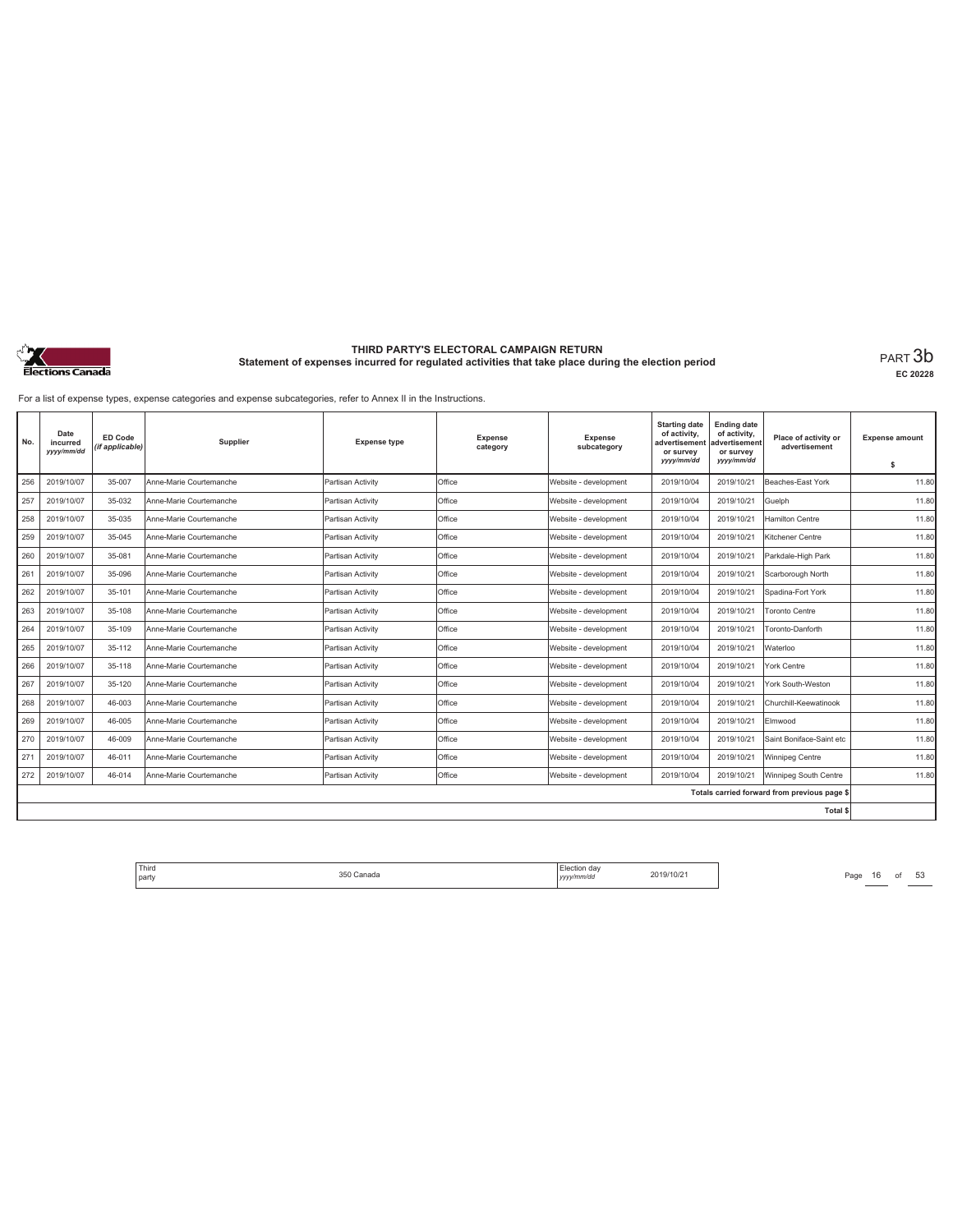

**EC 20228**

For a list of expense types, expense categories and expense subcategories, refer to Annex II in the Instructions.

| No. | Date<br>incurred<br>yyyy/mm/dd | <b>ED Code</b><br>(if applicable) | Supplier                         | <b>Expense type</b> | <b>Expense</b><br>category | <b>Expense</b><br>subcategory | <b>Starting date</b><br>of activity,<br>advertisement<br>or survey | <b>Ending date</b><br>of activity,<br>advertisement<br>or survey | Place of activity or<br>advertisement        | <b>Expense amount</b> |
|-----|--------------------------------|-----------------------------------|----------------------------------|---------------------|----------------------------|-------------------------------|--------------------------------------------------------------------|------------------------------------------------------------------|----------------------------------------------|-----------------------|
|     |                                |                                   |                                  |                     |                            |                               | yyyy/mm/dd                                                         | yyyy/mm/dd                                                       |                                              | s                     |
| 273 | 2019/10/07                     | 59-002                            | Anne-Marie Courtemanche          | Partisan Activity   | Office                     | Website - development         | 2019/10/14                                                         | 2019/10/21                                                       | Burnaby North-Seymour                        | 11.80                 |
| 274 | 2019/10/07                     | 59-019                            | Anne-Marie Courtemanche          | Partisan Activity   | Office                     | Website - development         | 2019/10/14                                                         | 2019/10/21                                                       | New Westminster-etc                          | 11.80                 |
| 275 | 2019/10/07                     | 59-035                            | Anne-Marie Courtemanche          | Partisan Activity   | Office                     | Website - development         | 2019/10/14                                                         | 2019/10/21                                                       | Vancouver East                               | 11.80                 |
| 276 | 2019/10/07                     | 59-036                            | Anne-Marie Courtemanche          | Partisan Activity   | Office                     | Website - development         | 2019/10/14                                                         | 2019/10/21                                                       | Vancouver Granville                          | 11.80                 |
| 277 | 2019/10/07                     | 59-038                            | Anne-Marie Courtemanche          | Partisan Activity   | Office                     | Website - development         | 2019/10/14                                                         | 2019/10/21                                                       | Vancouver Kingsway                           | 11.80                 |
| 278 | 2019/10/07                     | 61-001                            | Anne-Marie Courtemanche          | Partisan Activity   | Office                     | Website - development         | 2019/10/14                                                         | 2019/10/21                                                       | Northwest Territories                        | 11.80                 |
| 279 | 2019/10/07                     | 35-076                            | Staff - Jennifer Deol            | Partisan Activity   | Social Media               | Design & Maintenance          | 2019/10/07                                                         | 2019/10/21                                                       | Orleans                                      | 12.37                 |
| 280 | 2019/10/07                     | 35-078                            | Staff - Jennifer Deol            | Partisan Activity   | Social Media               | Design & Maintenance          | 2019/10/07                                                         | 2019/10/12                                                       | Ottawa-Vanier                                | 13.08                 |
| 281 | 2019/10/07                     | 35-079                            | Staff - Jennifer Deol            | Partisan Activity   | Social Media               | Design & Maintenance          | 2019/10/07                                                         | 2019/10/17                                                       | Ottawa West-Nepean                           | 13.78                 |
| 282 | 2019/10/07                     |                                   | Avery Shannon                    | Partisan Activity   | Events                     | Other (Debate Watching)       | 2019/10/07                                                         | 2019/10/07                                                       | Vancouver                                    | 89.67                 |
| 283 | 2019/10/07                     |                                   | Christian Favreau                | Partisan Activity   | Events                     | Other (Debate Watching)       | 2019/10/07                                                         | 2019/10/07                                                       | Montreal                                     | 216.64                |
| 284 | 2019/10/07                     |                                   | Gabrielle Gelderman              | Partisan Activity   | Events                     | Other (Debate Watching)       | 2019/10/07                                                         | 2019/10/07                                                       | Edmonton                                     | 99.19                 |
| 285 | 2019/10/07                     |                                   | Geoff Carter                     | Partisan Activity   | Events                     | Other (Debate Watching)       | 2019/10/07                                                         | 2019/10/07                                                       | Kingston                                     | 319.23                |
| 286 | 2019/10/07                     |                                   | Laura Cameron                    | Partisan Activity   | Events                     | Other (Debate Watching)       | 2019/10/07                                                         | 2019/10/07                                                       | Winnipeg                                     | 373.30                |
| 287 | 2019/10/07                     |                                   | Sahar Atbeia                     | Partisan Activity   | Events                     | Other (Debate Watching)       | 2019/10/07                                                         | 2019/10/07                                                       | Halifax                                      | 80.18                 |
| 288 | 2019/10/07                     |                                   | Sarah Alvo                       | Partisan Activity   | Events                     | Other (Debate Watching)       | 2019/10/07                                                         | 2019/10/07                                                       | Kitchener Waterloo                           | 242.32                |
| 289 | 2019/10/07                     |                                   | The Studio at Creative Coworkers | Partisan Activity   | Events                     | Other (Debate Watching)       | 2019/10/07                                                         | 2019/10/07                                                       | Vancouver                                    | 143.50                |
|     |                                |                                   |                                  |                     |                            |                               |                                                                    |                                                                  | Totals carried forward from previous page \$ |                       |
|     |                                |                                   |                                  |                     |                            |                               |                                                                    |                                                                  | Total \$                                     |                       |

Third Election day Election day 2019/10/21 Page 17 of 53 Page 17 of 53 party 350 Canada Election day *yyyy/mm/dd* 2019/10/21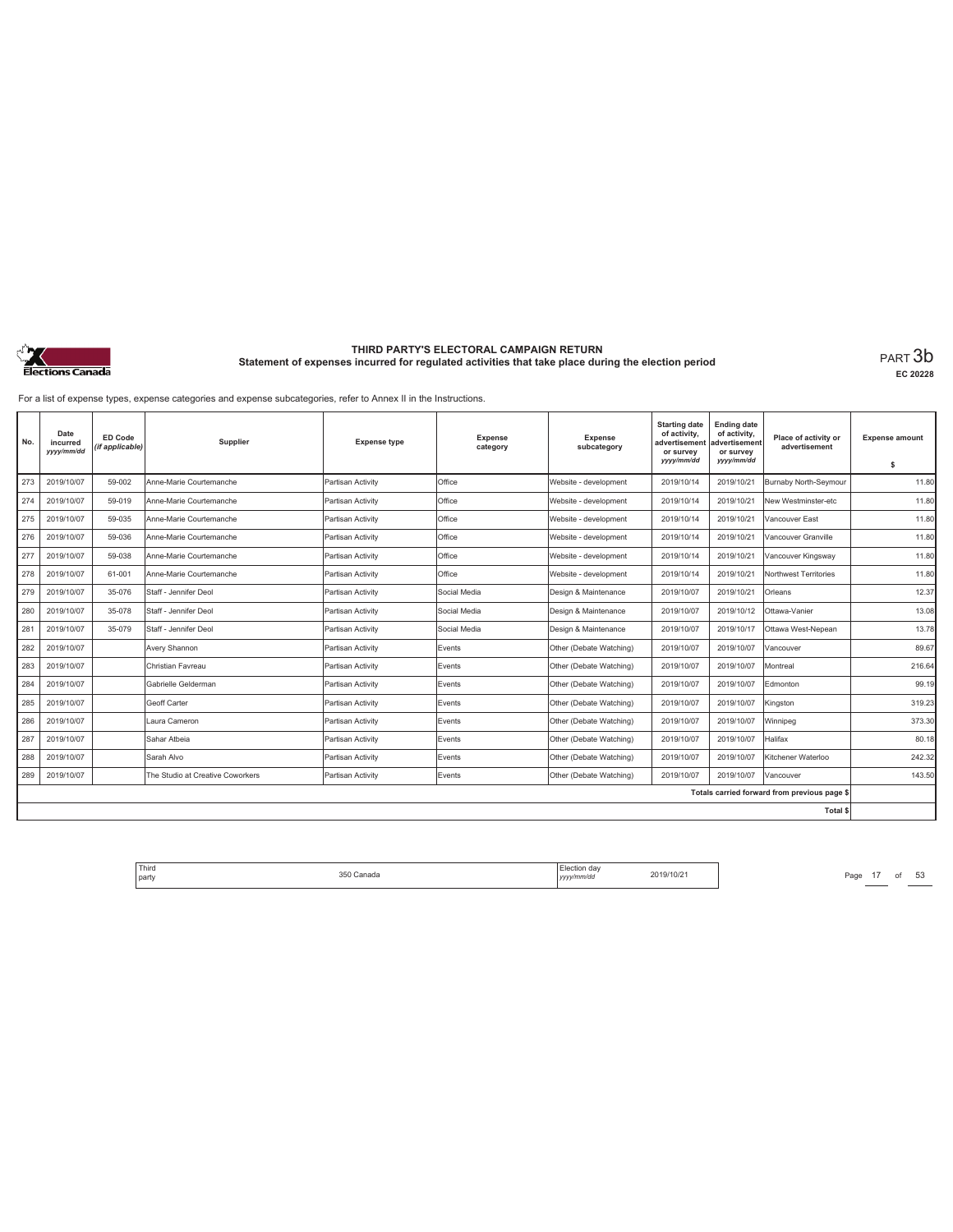

**EC 20228**

For a list of expense types, expense categories and expense subcategories, refer to Annex II in the Instructions.

| No. | Date<br>incurred<br>yyyy/mm/dd | ED Code<br>(if applicable) | Supplier                 | <b>Expense type</b>         | <b>Expense</b><br>category                                  | <b>Expense</b><br>subcategory | <b>Starting date</b><br>of activity,<br>advertisement<br>or survey<br>yyyy/mm/dd | <b>Ending date</b><br>of activity,<br>advertisement<br>or survey<br>yyyy/mm/dd | Place of activity or<br>advertisement        | <b>Expense amount</b><br>\$ |
|-----|--------------------------------|----------------------------|--------------------------|-----------------------------|-------------------------------------------------------------|-------------------------------|----------------------------------------------------------------------------------|--------------------------------------------------------------------------------|----------------------------------------------|-----------------------------|
| 290 | 2019/10/07                     |                            | Thomas Gagnon-van Leeuwe | Partisan Activity           | Events                                                      | Other (Debate Watching)       | 2019/10/07                                                                       | 2019/10/07                                                                     | Yellowknife                                  | 20.48                       |
| 291 | 2019/10/07                     |                            | Katie Perfitt            | Partisan Activity           | Events                                                      | Rallies                       | 2019/10/07                                                                       | 2019/10/07                                                                     | Ottawa                                       | 739.00                      |
| 292 | 2019/10/07                     | 12-005                     | Staff - Cam Fenton       | Partisan Activity           | Office                                                      | Website - development         | 2019/10/07                                                                       | 2019/10/21                                                                     | Halifax                                      | 15.14                       |
| 293 | 2019/10/07                     | 24-064                     | Staff - Cam Fenton       | Partisan Activity           | Office                                                      | Website - development         | 2019/10/07                                                                       | 2019/10/21                                                                     | Rosemont-La Petite etc                       | 15.14                       |
| 294 | 2019/10/07                     | 35-076                     | Staff - Cam Fenton       | Partisan Activity           | Office                                                      | Website - development         | 2019/10/07                                                                       | 2019/10/21                                                                     | Orléans                                      | 15.14                       |
| 295 | 2019/10/07                     | 35-078                     | Staff - Cam Fenton       | Partisan Activity           | Office                                                      | Website - development         | 2019/10/07                                                                       | 2019/10/21                                                                     | Ottawa-Vanier                                | 15.14                       |
| 296 | 2019/10/07                     | 37-079                     | Staff - Cam Fenton       | Partisan Activity           | Office                                                      | Website - development         | 2019/10/07                                                                       | 2019/10/21                                                                     | Ottawa West-Nepean                           | 15.14                       |
| 297 | 2019/10/07                     | 12-005                     | Amina Mousagim-Barette   | Partisan Activity           | Office                                                      | Website - development         | 2019/10/08                                                                       | 2019/10/21                                                                     | Halifax                                      | 11.45                       |
| 298 | 2019/10/07                     | 24-064                     | Amina Mousagim-Barette   | Partisan Activity           | Office                                                      | Website - development         | 2019/10/08                                                                       | 2019/10/21                                                                     | Rosemont-La Petite etc                       | 11.45                       |
| 299 | 2019/10/07                     | 35-076                     | Amina Mousagim-Barette   | Partisan Activity           | Office                                                      | Website - development         | 2019/10/08                                                                       | 2019/10/21                                                                     | Orléans                                      | 11.45                       |
| 300 | 2019/10/07                     | 35-078                     | Amina Mousagim-Barette   | Partisan Activity           | Office                                                      | Website - development         | 2019/10/08                                                                       | 2019/10/21                                                                     | Ottawa-Vanier                                | 11.45                       |
| 301 | 2019/10/07                     | 35-079                     | Amina Mousagim-Barette   | Partisan Activity           | Office                                                      | Website - development         | 2019/10/08                                                                       | 2019/10/21                                                                     | Ottawa West-Nepean                           | 11.45                       |
| 302 | 2019/10/07                     | 59-034                     | Amina Mousagim-Barette   | Partisan Activity           | Office                                                      | Website - development         | 2019/10/08                                                                       | 2019/10/21                                                                     | Vancouver Centre                             | 11.45                       |
| 303 | 2019/10/08                     | 12-005                     | Staff - Jennifer Deol    | Partisan Activity           | Social Media                                                | Design & Maintenance          | 2019/10/08                                                                       | 2019/10/16                                                                     | Halifax                                      | 15.80                       |
| 304 | 2019/10/08                     |                            | Staff - Cam Fenton       | Partisan Activity           | Social Media                                                | Design & Maintenance          | 2019/10/08                                                                       | 2019/10/21                                                                     | National                                     | 30.28                       |
| 305 | 2019/10/08                     |                            | Staff - Amara Possian    | Partisan Activity           | Salaries, wages & consulting fee Other (volunteer coaching) |                               | 2019/10/08                                                                       | 2019/10/08                                                                     | National                                     | 86.69                       |
| 306 | 2019/10/08                     |                            | Christian Favreau        | <b>Election Advertising</b> | Advertising                                                 | Signs                         | 2019/10/08                                                                       | 2019/10/21                                                                     | Montréal                                     | 101.55                      |
|     |                                |                            |                          |                             |                                                             |                               |                                                                                  |                                                                                | Totals carried forward from previous page \$ |                             |
|     |                                |                            |                          |                             |                                                             |                               |                                                                                  |                                                                                | Total \$                                     |                             |

Third Election day Election day 2019/10/21 Page 18 of 53 Page 18 of 53 party 350 Canada Election day *yyyy/mm/dd* 2019/10/21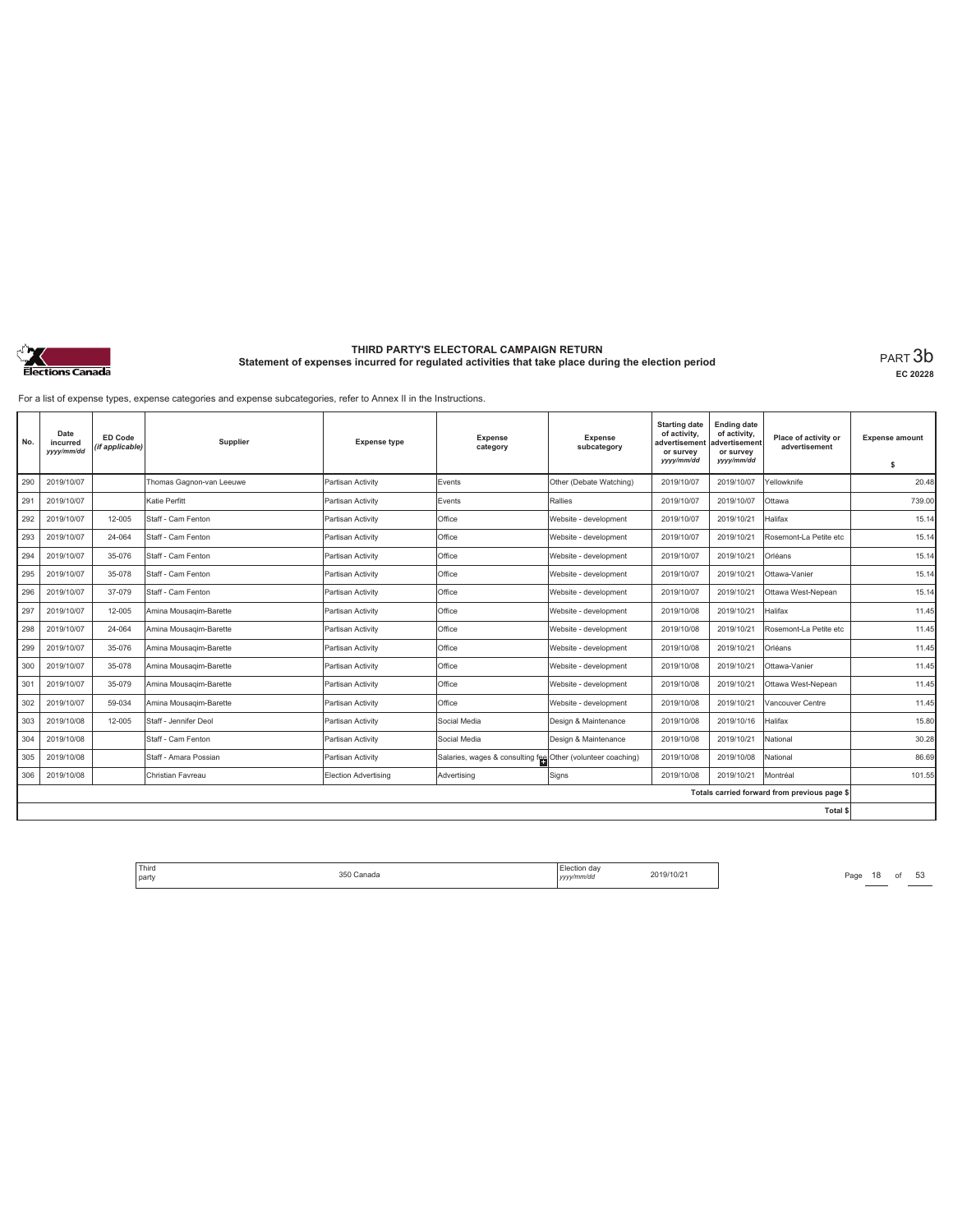

**EC 20228**

For a list of expense types, expense categories and expense subcategories, refer to Annex II in the Instructions.

| No. | Date<br>incurred<br>yyyy/mm/dd | <b>ED Code</b><br>(if applicable) | Supplier              | <b>Expense type</b> | <b>Expense</b><br>category | Expense<br>subcategory      | <b>Starting date</b><br>of activity,<br>advertisement<br>or survey<br>yyyy/mm/dd | <b>Ending date</b><br>of activity,<br>advertisement<br>or survey<br>yyyy/mm/dd | Place of activity or<br>advertisement        | <b>Expense amount</b><br>\$ |
|-----|--------------------------------|-----------------------------------|-----------------------|---------------------|----------------------------|-----------------------------|----------------------------------------------------------------------------------|--------------------------------------------------------------------------------|----------------------------------------------|-----------------------------|
| 307 | 2019/10/09                     |                                   | Staff - Amara Possian | Partisan Activity   | Voter Contact              | Other voter contact (email) | 2019/10/09                                                                       | 2019/10/09                                                                     | National                                     | 57.79                       |
| 308 | 2019/10/09                     | 11-004                            | Staff - Atiya Jaffar  | Partisan Activity   | Voter Contact              | <b>Text Messaging</b>       | 2019/10/09                                                                       | 2019/10/21                                                                     | Malpeque                                     | 13.81                       |
| 309 | 2019/10/09                     | 12-004                            | Staff - Ativa Jaffar  | Partisan Activity   | Voter Contact              | Text Messaging              | 2019/10/09                                                                       | 2019/10/21                                                                     | Dartmouth-Cole Harbour                       | 13.81                       |
| 310 | 2019/10/09                     | 12-005                            | Staff - Atiya Jaffar  | Partisan Activity   | Voter Contact              | <b>Text Messaging</b>       | 2019/10/09                                                                       | 2019/10/21                                                                     | Halifax                                      | 13.81                       |
| 311 | 2019/10/09                     | 24-039                            | Staff - Atiya Jaffar  | Partisan Activity   | Voter Contact              | <b>Text Messaging</b>       | 2019/10/09                                                                       | 2019/10/21                                                                     | Laurier-Sainte-Marie                         | 7.36                        |
| 312 | 2019/10/09                     | 24-041                            | Staff - Atiya Jaffar  | Partisan Activity   | Voter Contact              | <b>Text Messaging</b>       | 2019/10/09                                                                       | 2019/10/21                                                                     | Longueuil-Charles-etc                        | 13.81                       |
| 313 | 2019/10/09                     | 24-052                            | Staff - Atiya Jaffar  | Partisan Activity   | Voter Contact              | <b>Text Messaging</b>       | 2019/10/09                                                                       | 2019/10/21                                                                     | Mount-Roval                                  | 13.81                       |
| 314 | 2019/10/09                     | 24-064                            | Staff - Atiya Jaffar  | Partisan Activity   | Voter Contact              | <b>Text Messaging</b>       | 2019/10/09                                                                       | 2019/10/21                                                                     | Rosemont-La Petite etc                       | 27.62                       |
| 315 | 2019/10/09                     | 24-077                            | Staff - Atiya Jaffar  | Partisan Activity   | Voter Contact              | <b>Text Messaging</b>       | 2019/10/09                                                                       | 2019/10/21                                                                     | Ville-Marie-Le Sud etc                       | 11.96                       |
| 316 | 2019/10/09                     | 35-007                            | Staff - Atiya Jaffar  | Partisan Activity   | Voter Contact              | <b>Text Messaging</b>       | 2019/10/09                                                                       | 2019/10/21                                                                     | Beaches-East York                            | 13.81                       |
| 317 | 2019/10/09                     | 35-032                            | Staff - Atiya Jaffar  | Partisan Activity   | Voter Contact              | <b>Text Messaging</b>       | 2019/10/09                                                                       | 2019/10/21                                                                     | Guelph                                       | 13.81                       |
| 318 | 2019/10/09                     | 35-035                            | Staff - Atiya Jaffar  | Partisan Activity   | Voter Contact              | <b>Text Messaging</b>       | 2019/10/09                                                                       | 2019/10/21                                                                     | Hamilton Centre                              | 13.81                       |
| 319 | 2019/10/09                     | 35-045                            | Staff - Ativa Jaffar  | Partisan Activity   | Voter Contact              | <b>Text Messaging</b>       | 2019/10/09                                                                       | 2019/10/21                                                                     | Kitchener Centre                             | 13.81                       |
| 320 | 2019/10/09                     | 35-076                            | Staff - Atiya Jaffar  | Partisan Activity   | Voter Contact              | <b>Text Messaging</b>       | 2019/10/09                                                                       | 2019/10/21                                                                     | Orléans                                      | 18.41                       |
| 321 | 2019/10/09                     | 35-078                            | Staff - Atiya Jaffar  | Partisan Activity   | Voter Contact              | <b>Text Messaging</b>       | 2019/10/09                                                                       | 2019/10/21                                                                     | Ottawa-Vanier                                | 27.62                       |
| 322 | 2019/10/09                     | 35-079                            | Staff - Atiya Jaffar  | Partisan Activity   | Voter Contact              | <b>Text Messaging</b>       | 2019/10/09                                                                       | 2019/10/21                                                                     | Ottawa West-Nepean                           | 16.11                       |
| 323 | 2019/10/09                     | 35-081                            | Staff - Atiya Jaffar  | Partisan Activity   | Voter Contact              | <b>Text Messaging</b>       | 2019/10/09                                                                       | 2019/10/21                                                                     | Parkdale-High Park                           | 27.62                       |
|     |                                |                                   |                       |                     |                            |                             |                                                                                  |                                                                                | Totals carried forward from previous page \$ |                             |
|     |                                |                                   |                       |                     |                            |                             |                                                                                  |                                                                                | Total \$                                     |                             |

Third Election day Election day 2019/10/21 Page 19 of 53 Page 19 of 53 party 350 Canada Election day *yyyy/mm/dd* 2019/10/21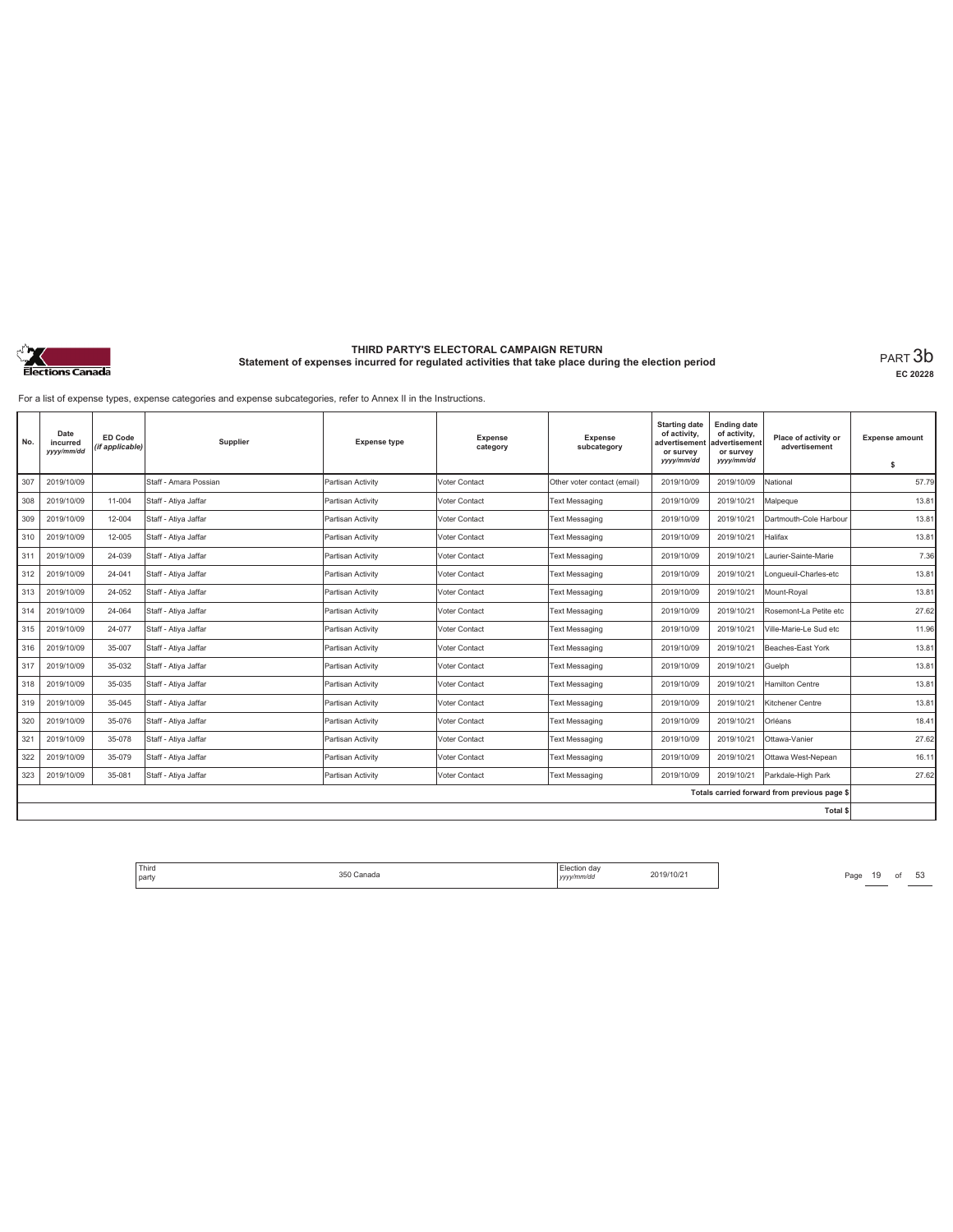

**EC 20228**

For a list of expense types, expense categories and expense subcategories, refer to Annex II in the Instructions.

| No. | Date<br>incurred<br>yyyy/mm/dd | <b>ED Code</b><br>(if applicable) | Supplier             | <b>Expense type</b> | <b>Expense</b><br>category | <b>Expense</b><br>subcategory | <b>Starting date</b><br>of activity,<br>advertisement<br>or survey<br>yyyy/mm/dd | <b>Ending date</b><br>of activity,<br>advertisement<br>or survey<br>yyyy/mm/dd | Place of activity or<br>advertisement        | <b>Expense amount</b><br>\$ |
|-----|--------------------------------|-----------------------------------|----------------------|---------------------|----------------------------|-------------------------------|----------------------------------------------------------------------------------|--------------------------------------------------------------------------------|----------------------------------------------|-----------------------------|
| 324 | 2019/10/09                     | 35-096                            | Staff - Atiya Jaffar | Partisan Activity   | Voter Contact              | <b>Text Messaging</b>         | 2019/10/09                                                                       | 2019/10/21                                                                     | Scarborough North                            | 18.41                       |
| 325 | 2019/10/09                     | 35-101                            | Staff - Atiya Jaffar | Partisan Activity   | Voter Contact              | <b>Text Messaging</b>         | 2019/10/09                                                                       | 2019/10/21                                                                     | Spadina-Fort York                            | 18.41                       |
| 326 | 2019/10/09                     | 35-108                            | Staff - Atiya Jaffar | Partisan Activity   | Voter Contact              | <b>Text Messaging</b>         | 2019/10/09                                                                       | 2019/10/21                                                                     | <b>Toronto Centre</b>                        | 20.71                       |
| 327 | 2019/10/09                     | 35-109                            | Staff - Atiya Jaffar | Partisan Activity   | <b>Voter Contact</b>       | <b>Text Messaging</b>         | 2019/10/09                                                                       | 2019/10/21                                                                     | Toronto-Danforth                             | 27.62                       |
| 328 | 2019/10/09                     | 35-112                            | Staff - Atiya Jaffar | Partisan Activity   | Voter Contact              | Text Messaging                | 2019/10/09                                                                       | 2019/10/21                                                                     | Waterloo                                     | 18.41                       |
| 329 | 2019/10/09                     | 35-118                            | Staff - Ativa Jaffar | Partisan Activity   | Voter Contact              | <b>Text Messaging</b>         | 2019/10/09                                                                       | 2019/10/21                                                                     | York Centre                                  | 16.11                       |
| 330 | 2019/10/09                     | 35-120                            | Staff - Atiya Jaffar | Partisan Activity   | <b>Voter Contact</b>       | <b>Text Messaging</b>         | 2019/10/09                                                                       | 2019/10/21                                                                     | York South-Weston                            | 20.71                       |
| 331 | 2019/10/09                     | 46-003                            | Staff - Atiya Jaffar | Partisan Activity   | Voter Contact              | Text Messaging                | 2019/10/09                                                                       | 2019/10/21                                                                     | Churchill-Keewatinook                        | 13.81                       |
| 332 | 2019/10/09                     | 46-005                            | Staff - Ativa Jaffar | Partisan Activity   | Voter Contact              | <b>Text Messaging</b>         | 2019/10/09                                                                       | 2019/10/21                                                                     | Elmwood-Transcona                            | 13.81                       |
| 333 | 2019/10/09                     | 46-009                            | Staff - Ativa Jaffar | Partisan Activity   | Voter Contact              | <b>Text Messaging</b>         | 2019/10/09                                                                       | 2019/10/21                                                                     | Saint Boniface-Saint etc                     | 16.11                       |
| 334 | 2019/10/09                     | 46-011                            | Staff - Atiya Jaffar | Partisan Activity   | Voter Contact              | Text Messaging                | 2019/10/09                                                                       | 2019/10/21                                                                     | Winnipeg Centre                              | 27.63                       |
| 335 | 2019/10/09                     | 46-014                            | Staff - Atiya Jaffar | Partisan Activity   | Voter Contact              | Text Messaging                | 2019/10/09                                                                       | 2019/10/21                                                                     | Winnipeg South Centre                        | 16.11                       |
| 336 | 2019/10/09                     | 59-002                            | Staff - Atiya Jaffar | Partisan Activity   | Voter Contact              | <b>Text Messaging</b>         | 2019/10/09                                                                       | 2019/10/21                                                                     | Burnaby North-Seymour                        | 13.81                       |
| 337 | 2019/10/09                     | 59-019                            | Staff - Atiya Jaffar | Partisan Activity   | Voter Contact              | <b>Text Messaging</b>         | 2019/10/09                                                                       | 2019/10/21                                                                     | New Westminster-etc                          | 13.81                       |
| 338 | 2019/10/09                     | 59-019                            | Staff - Atiya Jaffar | Partisan Activity   | Voter Contact              | <b>Text Messaging</b>         | 2019/10/09                                                                       | 2019/10/21                                                                     | Vancouver Granville                          | 16.11                       |
| 339 | 2019/10/09                     | 59-034                            | Staff - Atiya Jaffar | Partisan Activity   | Voter Contact              | <b>Text Messaging</b>         | 2019/10/09                                                                       | 2019/10/21                                                                     | Vancouver Centre                             | 20.71                       |
| 340 | 2019/10/09                     | 59-035                            | Staff - Atiya Jaffar | Partisan Activity   | Voter Contact              | <b>Text Messaging</b>         | 2019/10/09                                                                       | 2019/10/21                                                                     | Vancouver East                               | 27.62                       |
|     |                                |                                   |                      |                     |                            |                               |                                                                                  |                                                                                | Totals carried forward from previous page \$ |                             |
|     |                                |                                   |                      |                     |                            |                               |                                                                                  |                                                                                | Total \$                                     |                             |

Third The Chanada S50 Canada S50 Canada S50 Canada S50 Canada S50 Canada S50 Canada S50 Canada S50 Canada S50 Canada S50 Canada S50 Canada S50 Canada S50 Canada S50 Canada S50 Canada S50 Canada S50 Canada S50 Canada S50 Ca party 350 Canada Election day *yyyy/mm/dd* 2019/10/21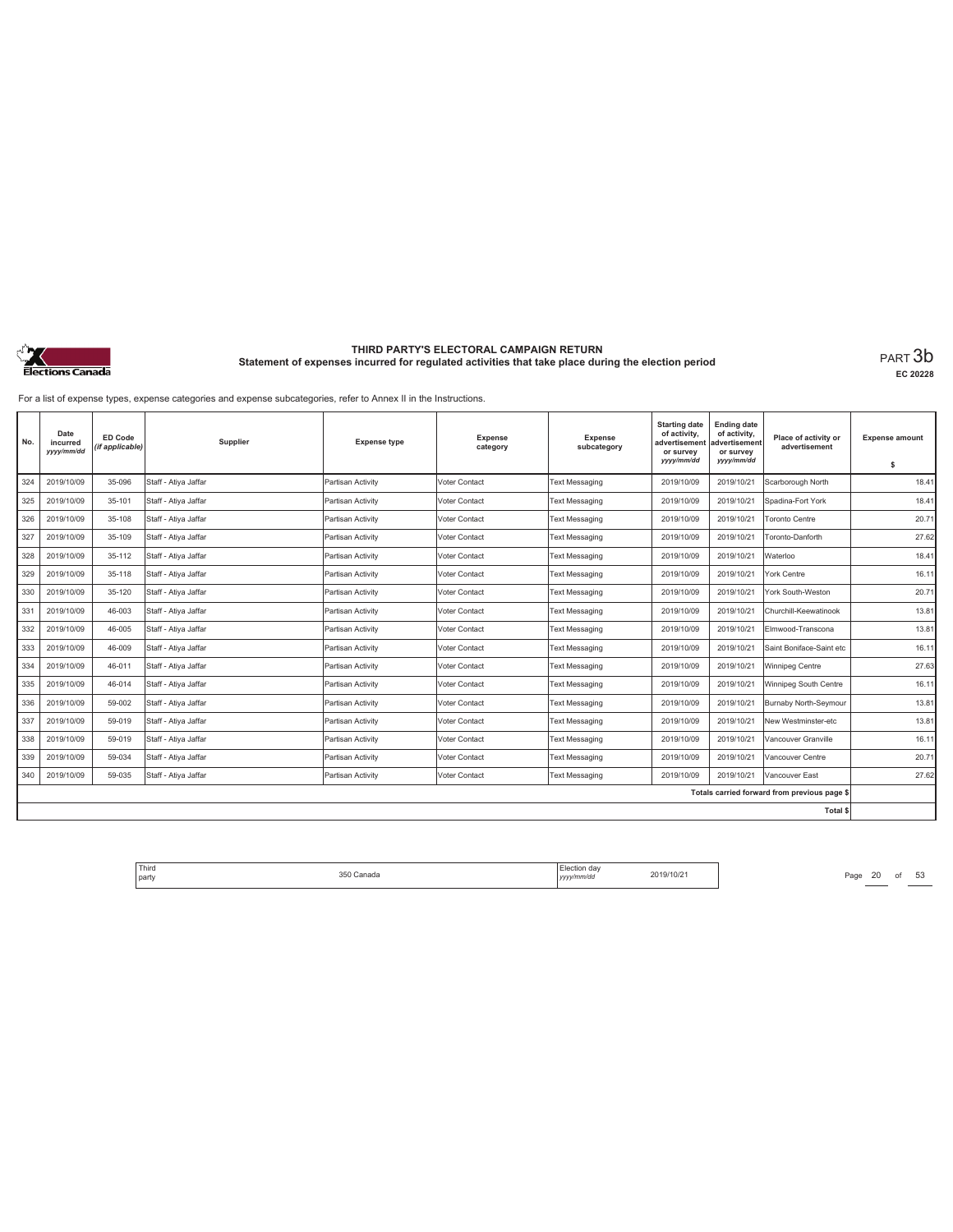

**EC 20228**

For a list of expense types, expense categories and expense subcategories, refer to Annex II in the Instructions.

| No. | Date<br>incurred<br>yyyy/mm/dd | <b>ED Code</b><br>(if applicable) | Supplier               | <b>Expense type</b>         | <b>Expense</b><br>category | Expense<br>subcategory      | <b>Starting date</b><br>of activity,<br>advertisement<br>or survey<br>yyyy/mm/dd | <b>Ending date</b><br>of activity,<br>advertisement<br>or survey<br>yyyy/mm/dd | Place of activity or<br>advertisement        | <b>Expense amount</b><br>\$ |
|-----|--------------------------------|-----------------------------------|------------------------|-----------------------------|----------------------------|-----------------------------|----------------------------------------------------------------------------------|--------------------------------------------------------------------------------|----------------------------------------------|-----------------------------|
| 341 | 2019/10/09                     | 59-038                            | Staff - Atiya Jaffar   | Partisan Activity           | Voter Contact              | <b>Text Messaging</b>       | 2019/10/09                                                                       | 2019/10/21                                                                     | Vancouver Kingsway                           | 27.62                       |
|     |                                |                                   |                        |                             |                            |                             |                                                                                  |                                                                                |                                              |                             |
| 342 | 2019/10/09                     | 61-001                            | Staff - Atiya Jaffar   | Partisan Activity           | Voter Contact              | <b>Text Messaging</b>       | 2019/10/09                                                                       | 2019/10/21                                                                     | Northwest Territories                        | 27.62                       |
| 343 | 2019/10/09                     |                                   | Staff - Amara Possian  | Partisan Activity           | Voter Contact              | <b>Text Messaging</b>       | 2019/10/09                                                                       | 2019/10/13                                                                     | National                                     | 57.79                       |
| 344 | 2019/10/09                     |                                   | Staff - Emma Jackson   | Partisan Activity           | Voter Contact              | <b>Text Messaging</b>       | 2019/10/09                                                                       | 2019/10/21                                                                     | National                                     | 1,089.27                    |
| 345 | 2019/10/10                     |                                   | Anne-Marie Couremanche | Partisan Activity           | Voter Contact              | Other Voter Contact (email) | 2019/09/30                                                                       | 2019/10/10                                                                     | National                                     | 411.20                      |
| 346 | 2019/10/10                     | 59-002                            | Jennifer Deol          | Election Advertising        | Advertising                | Placement costs             | 2019/10/05                                                                       | 2019/10/08                                                                     | Burnaby North-Seymour                        | 170.00                      |
| 347 | 2019/10/10                     | 35-096                            | Staff - Jennifer Deol  | <b>Election Advertising</b> | Advertising                | Design & development        | 2019/10/10                                                                       | 2019/10/20                                                                     | Scarborough North                            | 6.64                        |
| 348 | 2019/10/10                     | 35-120                            | Staff - Jennifer Deol  | Election Advertising        | Advertising                | Design & development        | 2019/10/10                                                                       | 2019/10/20                                                                     | York South-Weston                            | 6.64                        |
| 349 | 2019/10/10                     | 61-001                            | Staff - Jennifer Deol  | Election Advertising        | Advertisina                | Desian & development        | 2019/10/10                                                                       | 2019/10/20                                                                     | Northwest Territories                        | 9.96                        |
| 350 | 2019/10/10                     |                                   | Cameron Fenton         | Election Advertising        | Advertising                | Other (Postage)             | 2019/10/10                                                                       | 2019/10/21                                                                     | Kitchener Waterloo                           | 86.18                       |
| 351 | 2019/10/10                     |                                   | Cameron Fenton         | Election Advertising        | Advertising                | Other (Postage)             | 2019/10/10                                                                       | 2019/10/21                                                                     | Victoria                                     | 86.18                       |
| 352 | 2019/10/10                     |                                   | Cameron Fenton         | <b>Election Advertising</b> | Advertising                | Other (Postage)             | 2019/10/10                                                                       | 2019/10/21                                                                     | Halifax                                      | 86.18                       |
| 353 | 2019/10/10                     |                                   | Cameron Fenton         | Election Advertising        | Advertising                | Other (Postage)             | 2019/10/10                                                                       | 2019/10/21                                                                     | Yellowknife                                  | 86.18                       |
| 354 | 2019/10/10                     |                                   | Cameron Fenton         | <b>Election Advertising</b> | Advertising                | Other (Postage)             | 2019/10/10                                                                       | 2019/10/21                                                                     | Kingston                                     | 86.18                       |
| 355 | 2019/10/10                     |                                   | Cameron Fenton         | <b>Election Advertising</b> | Advertising                | Other (Postage)             | 2019/10/10                                                                       | 2019/10/21                                                                     | Montréal                                     | 86.18                       |
| 356 | 2019/10/10                     |                                   | Cameron Fenton         | Election Advertising        | Advertising                | Other (Postage)             | 2019/10/10                                                                       | 2019/10/21                                                                     | Calgary                                      | 86.18                       |
| 357 | 2019/10/10                     |                                   | Cameron Fenton         | Election Advertising        | Advertising                | Other (Postage)             | 2019/10/10                                                                       | 2019/10/21                                                                     | Ottawa                                       | 158.00                      |
|     |                                |                                   |                        |                             |                            |                             |                                                                                  |                                                                                | Totals carried forward from previous page \$ |                             |
|     |                                |                                   |                        |                             |                            |                             |                                                                                  |                                                                                | Total \$                                     |                             |

Third The Same 21 of 53<br>
party Page 21 of 53<br>
party 2019/10/21 Page 21 of 53 party 350 Canada Election day *yyyy/mm/dd* 2019/10/21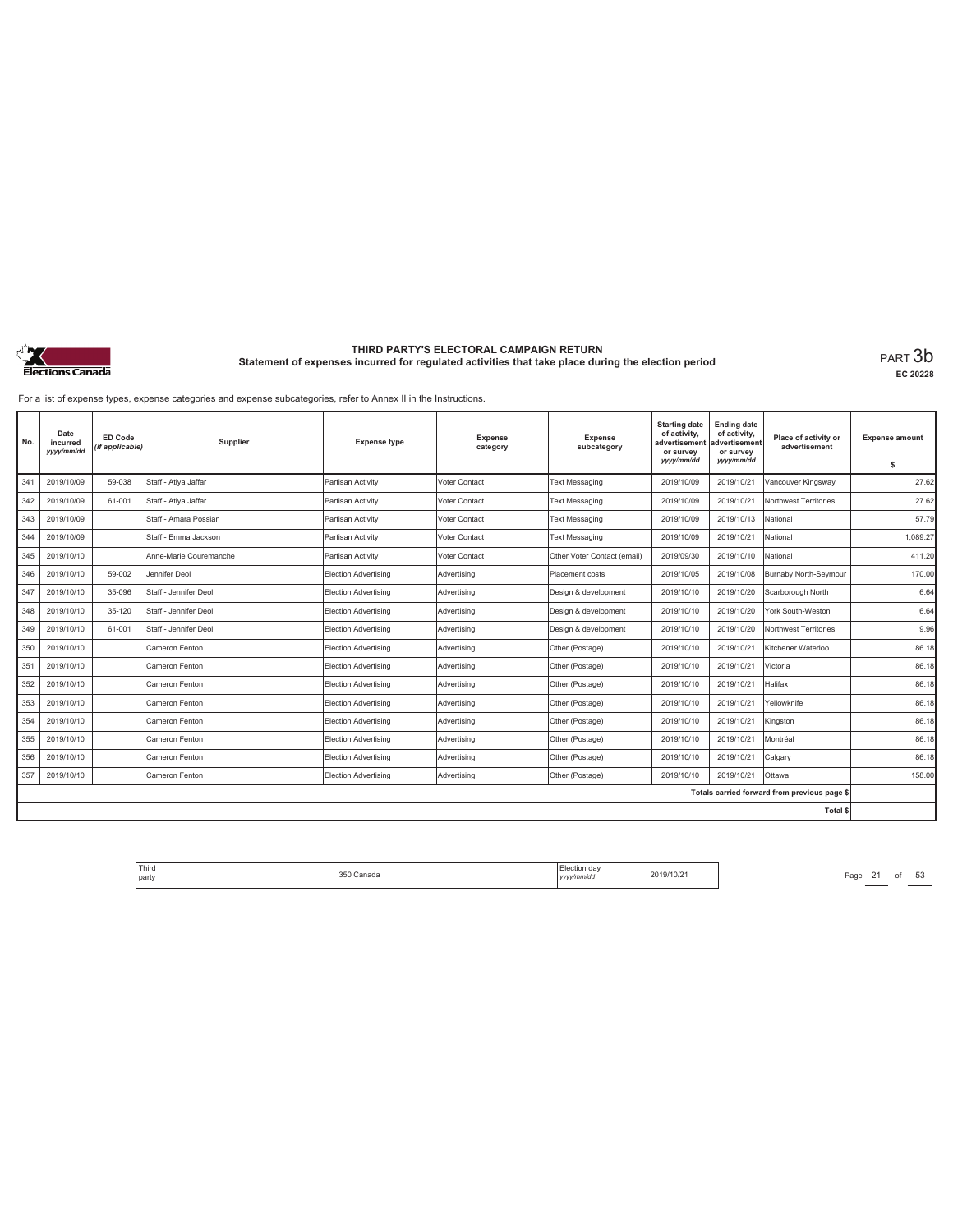

**EC 20228**

For a list of expense types, expense categories and expense subcategories, refer to Annex II in the Instructions.

| No. | Date<br>incurred<br>yyyy/mm/dd | ED Code<br>(if applicable) | Supplier       | <b>Expense type</b>         | <b>Expense</b><br>category | <b>Expense</b><br>subcategory | <b>Starting date</b><br>of activity,<br>advertisement<br>or survey<br>yyyy/mm/dd | <b>Ending date</b><br>of activity,<br>advertisement<br>or survey<br>yyyy/mm/dd | Place of activity or<br>advertisement        | <b>Expense amount</b><br>\$ |
|-----|--------------------------------|----------------------------|----------------|-----------------------------|----------------------------|-------------------------------|----------------------------------------------------------------------------------|--------------------------------------------------------------------------------|----------------------------------------------|-----------------------------|
| 358 | 2019/10/10                     |                            | Cameron Fenton | <b>Election Advertising</b> | Advertising                | Other (Postage)               | 2019/10/10                                                                       | 2019/10/21                                                                     | Edmonton                                     | 172.36                      |
|     |                                |                            | Cameron Fenton |                             |                            |                               |                                                                                  |                                                                                |                                              |                             |
| 359 | 2019/10/10                     |                            |                | Election Advertising        | Advertising                | Other (Postage)               | 2019/10/10                                                                       | 2019/10/21                                                                     | Winnipeg                                     | 172.36                      |
| 360 | 2019/10/10                     |                            | Cameron Fenton | Election Advertising        | Advertising                | Other (Postage)               | 2019/10/10                                                                       | 2019/10/21                                                                     | Toronto                                      | 689.45                      |
| 361 | 2019/10/10                     | 59-002                     | Jennifer Deol  | Election Advertising        | Advertising                | Placement costs               | 2019/10/10                                                                       | 2019/10/13                                                                     | Burnaby North-Seymour                        | 235.04                      |
| 362 | 2019/10/10                     | 35-032                     | Jennifer Deol  | Election Advertising        | Advertising                | Placement costs               | 2019/10/10                                                                       | 2019/10/14                                                                     | Guelph                                       | 201.74                      |
| 363 | 2019/10/10                     | 35-035                     | Jennifer Deol  | Election Advertising        | Advertising                | Placement costs               | 2019/10/10                                                                       | 2019/10/14                                                                     | <b>Hamilton Centre</b>                       | 1,196.05                    |
| 364 | 2019/10/10                     | 24-039                     | Jennifer Deol  | Election Advertising        | Advertising                | Placement costs               | 2019/10/10                                                                       | 2019/10/14                                                                     | Laurier-Sainte-Marie                         | 59.05                       |
| 365 | 2019/10/10                     | 24-041                     | Jennifer Deol  | <b>Election Advertising</b> | Advertising                | Placement costs               | 2019/10/10                                                                       | 2019/10/14                                                                     | Longueuil-Charles-etc                        | 59.05                       |
| 366 | 2019/10/10                     | 24-052                     | Jennifer Deol  | Election Advertising        | Advertising                | Placement costs               | 2019/10/10                                                                       | 2019/10/14                                                                     | Mount Roval                                  | 59.06                       |
| 367 | 2019/10/10                     | 24-064                     | Jennifer Deol  | Election Advertising        | Advertising                | Placement costs               | 2019/10/10                                                                       | 2019/10/14                                                                     | Rosemont-La Petite-etc                       | 59.06                       |
| 368 | 2019/10/10                     | 24-077                     | Jennifer Deol  | Election Advertising        | Advertisina                | Placement costs               | 2019/10/10                                                                       | 2019/10/14                                                                     | Ville Marie-Le Sud etc                       | 59.05                       |
| 369 | 2019/10/10                     |                            | Jennifer Deol  | Election Advertising        | Advertisina                | Placement costs               | 2019/10/10                                                                       | 2019/10/14                                                                     | National                                     | 296.15                      |
| 370 | 2019/10/10                     | 61-001                     | Jennifer Deol  | Election Advertising        | Advertising                | Placement costs               | 2019/10/10                                                                       | 2019/10/14                                                                     | Northwest Territories                        | 399.95                      |
| 371 | 2019/10/10                     | 35-081                     | Jennifer Deol  | Election Advertising        | Advertising                | Placement costs               | 2019/10/10                                                                       | 2019/10/14                                                                     | Parkdale-High Park                           | 43.59                       |
| 372 | 2019/10/10                     | 35-096                     | Jennifer Deol  | Election Advertising        | Advertising                | Placement costs               | 2019/10/10                                                                       | 2019/10/14                                                                     | Scarborough North                            | 43.60                       |
| 373 | 2019/10/10                     | 35-101                     | Jennifer Deol  | <b>Election Advertising</b> | Advertising                | Placement costs               | 2019/10/10                                                                       | 2019/10/14                                                                     | Spadina-Fort York                            | 43.60                       |
| 374 | 2019/10/10                     | 35-108                     | Jennifer Deol  | Election Advertising        | Advertising                | Placement costs               | 2019/10/10                                                                       | 2019/10/14                                                                     | <b>Toronto Centre</b>                        | 43.59                       |
|     |                                |                            |                |                             |                            |                               |                                                                                  |                                                                                | Totals carried forward from previous page \$ |                             |
|     |                                |                            |                |                             |                            |                               |                                                                                  |                                                                                | <b>Total \$</b>                              |                             |

Third The Same 22 of 53<br>
party Page 22 of 53<br>
party 2019/10/21 Page 22 of 53 party 350 Canada Election day *yyyy/mm/dd* 2019/10/21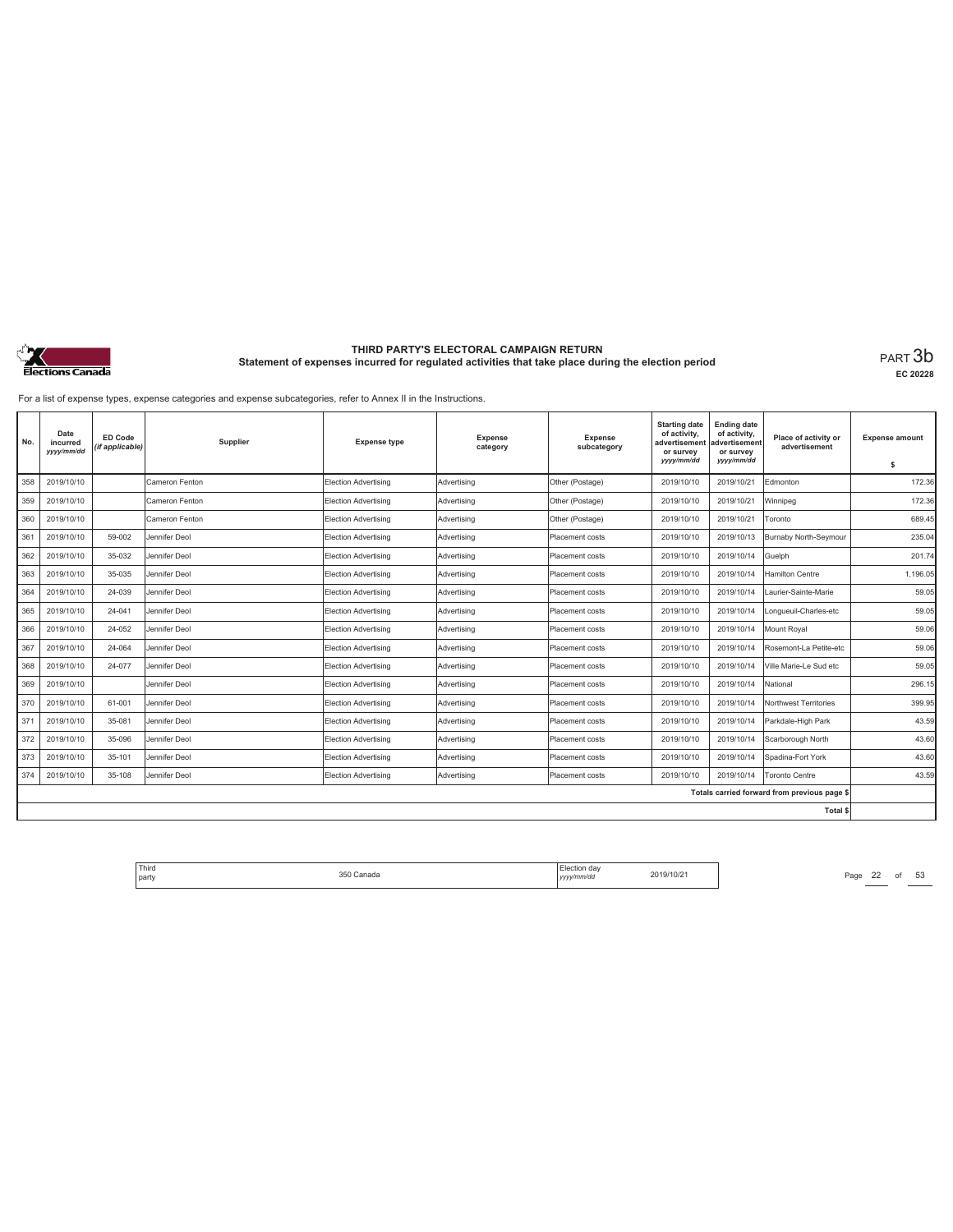

**EC 20228**

For a list of expense types, expense categories and expense subcategories, refer to Annex II in the Instructions.

| No. | Date<br>incurred<br>yyyy/mm/dd | ED Code<br>(if applicable) | Supplier           | <b>Expense type</b>         | <b>Expense</b><br>category | <b>Expense</b><br>subcategory | <b>Starting date</b><br>of activity,<br>advertisement<br>or survey<br>yyyy/mm/dd | <b>Ending date</b><br>of activity,<br>advertisement<br>or survey<br>yyyy/mm/dd | Place of activity or<br>advertisement        | <b>Expense amount</b><br>\$ |
|-----|--------------------------------|----------------------------|--------------------|-----------------------------|----------------------------|-------------------------------|----------------------------------------------------------------------------------|--------------------------------------------------------------------------------|----------------------------------------------|-----------------------------|
| 375 | 2019/10/10                     | 35-109                     | Jennifer Deol      | Election Advertising        | Advertising                | Placement costs               | 2019/10/10                                                                       | 2019/10/14                                                                     | Toronto-Danforth                             | 43.59                       |
| 376 | 2019/10/10                     | 35-118                     | Jennifer Deol      | Election Advertising        | Advertising                | Placement costs               | 2019/10/10                                                                       | 2019/10/14                                                                     | York Centre                                  | 43.59                       |
| 377 | 2019/10/10                     | 35-120                     | Jennifer Deol      | Election Advertising        | Advertisina                | Placement costs               | 2019/10/10                                                                       | 2019/10/14                                                                     | York South-Weston                            | 43.60                       |
| 378 | 2019/10/10                     | 46-005                     | Jennifer Deol      | Election Advertising        | Advertisina                | Placement costs               | 2019/10/10                                                                       | 2019/10/14                                                                     | Elmwood-Transcona                            | 74.28                       |
| 379 | 2019/10/10                     | 46-009                     | Jennifer Deol      | Election Advertising        | Advertising                | Placement costs               | 2019/10/10                                                                       | 2019/10/14                                                                     | Saint Boniface-Saint etc                     | 74.28                       |
| 380 | 2019/10/10                     | 46-011                     | Jennifer Deol      | Election Advertising        | Advertising                | Placement costs               | 2019/10/10                                                                       | 2019/10/14                                                                     | Winnipeg Centre                              | 74.28                       |
| 381 | 2019/10/10                     | 46-014                     | Jennifer Deol      | <b>Election Advertising</b> | Advertising                | Placement costs               | 2019/10/10                                                                       | 2019/10/14                                                                     | Winnipeg South Centre                        | 74.28                       |
| 382 | 2019/10/10                     | 11-004                     | <b>Black Press</b> | Election Advertising        | Advertising                | Print media                   | 2019/10/10                                                                       | 2019/10/21                                                                     | Malpeque                                     | 42.78                       |
| 383 | 2019/10/10                     | 12-004                     | <b>Black Press</b> | Election Advertising        | Advertisina                | Print media                   | 2019/10/10                                                                       | 2019/10/21                                                                     | Dartmouth-Cole Harbour                       | 42.78                       |
| 384 | 2019/10/10                     | 12-005                     | <b>Black Press</b> | Election Advertising        | Advertisina                | Print media                   | 2019/10/10                                                                       | 2019/10/21                                                                     | Halifax                                      | 42.78                       |
| 385 | 2019/10/10                     | 24-039                     | <b>Black Press</b> | Election Advertising        | Advertising                | Print media                   | 2019/10/10                                                                       | 2019/10/21                                                                     | Laurier-Sainte Marie                         | 42.78                       |
| 386 | 2019/10/10                     | 24-041                     | <b>Black Press</b> | Election Advertising        | Advertisina                | Print media                   | 2019/10/10                                                                       | 2019/10/21                                                                     | Longueuil-Charles etc                        | 42.78                       |
| 387 | 2019/10/10                     | 24-052                     | <b>Black Press</b> | <b>Election Advertising</b> | Advertising                | Print media                   | 2019/10/10                                                                       | 2019/10/21                                                                     | Mount Royal                                  | 42.78                       |
| 388 | 2019/10/10                     | 24-064                     | <b>Black Press</b> | <b>Election Advertising</b> | Advertising                | Print media                   | 2019/10/10                                                                       | 2019/10/21                                                                     | Rosemont-La Petite etc                       | 42.78                       |
| 389 | 2019/10/10                     | 24-077                     | <b>Black Press</b> | Election Advertising        | Advertising                | Print media                   | 2019/10/10                                                                       | 2019/10/21                                                                     | Ville-Marie-Le Sud etc                       | 42.78                       |
| 390 | 2019/10/10                     | 35-007                     | <b>Black Press</b> | <b>Election Advertising</b> | Advertising                | Print media                   | 2019/10/10                                                                       | 2019/10/21                                                                     | Beaches-East York                            | 42.78                       |
| 391 | 2019/10/10                     | 35-032                     | <b>Black Press</b> | Election Advertising        | Advertisina                | Print media                   | 2019/10/10                                                                       | 2019/10/21                                                                     | Guelph                                       | 42.78                       |
|     |                                |                            |                    |                             |                            |                               |                                                                                  |                                                                                | Totals carried forward from previous page \$ |                             |
|     |                                |                            |                    |                             |                            |                               |                                                                                  |                                                                                | <b>Total \$</b>                              |                             |

Third The Same 23 of 53<br>
party Page 23 of 53<br>
party 2019/10/21 Page 23 of 53 party 350 Canada Election day *yyyy/mm/dd* 2019/10/21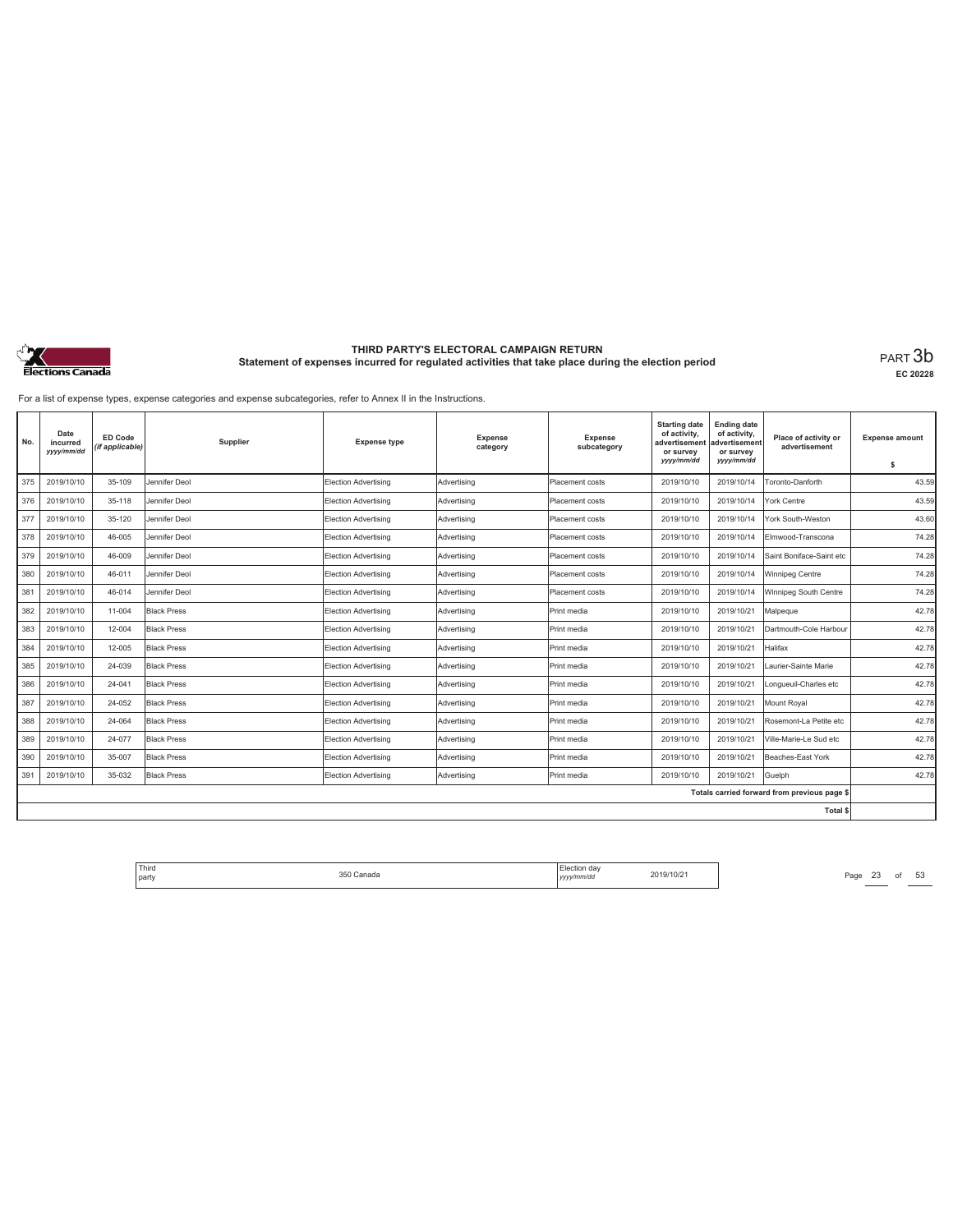

**EC 20228**

For a list of expense types, expense categories and expense subcategories, refer to Annex II in the Instructions.

| No. | Date<br>incurred<br>yyyy/mm/dd | ED Code<br>(if applicable) | Supplier           | <b>Expense type</b>         | <b>Expense</b><br>category | <b>Expense</b><br>subcategory | <b>Starting date</b><br>of activity,<br>advertisement<br>or survey<br>yyyy/mm/dd | <b>Ending date</b><br>of activity,<br>advertisement<br>or survey<br>yyyy/mm/dd | Place of activity or<br>advertisement        | <b>Expense amount</b><br>\$ |
|-----|--------------------------------|----------------------------|--------------------|-----------------------------|----------------------------|-------------------------------|----------------------------------------------------------------------------------|--------------------------------------------------------------------------------|----------------------------------------------|-----------------------------|
| 392 | 2019/10/10                     | 35-035                     | <b>Black Press</b> | Election Advertising        | Advertising                | Print media                   | 2019/10/10                                                                       | 2019/10/21                                                                     | Hamilton Centre                              | 42.78                       |
| 393 | 2019/10/10                     | 35-045                     | <b>Black Press</b> | Election Advertising        | Advertising                | Print media                   | 2019/10/10                                                                       | 2019/10/21                                                                     | Kitchener Centre                             | 42.78                       |
| 394 | 2019/10/10                     | 35-076                     | <b>Black Press</b> | Election Advertising        | Advertisina                | Print media                   | 2019/10/10                                                                       | 2019/10/21                                                                     | Orléans                                      | 42.78                       |
| 395 | 2019/10/10                     | 35-078                     | <b>Black Press</b> | Election Advertising        | Advertisina                | Print media                   | 2019/10/10                                                                       | 2019/10/21                                                                     | Ottawa-Vanier                                | 42.78                       |
| 396 | 2019/10/10                     | 35-079                     | <b>Black Press</b> | Election Advertising        | Advertising                | Print media                   | 2019/10/10                                                                       | 2019/10/21                                                                     | Ottawa West-Nepean                           | 42.78                       |
| 397 | 2019/10/10                     | 35-081                     | <b>Black Press</b> | Election Advertising        | Advertising                | Print media                   | 2019/10/10                                                                       | 2019/10/21                                                                     | Parkdale-High Park                           | 42.78                       |
| 398 | 2019/10/10                     | 35-096                     | <b>Black Press</b> | <b>Election Advertising</b> | Advertising                | Print media                   | 2019/10/10                                                                       | 2019/10/21                                                                     | Scarborough North                            | 42.78                       |
| 399 | 2019/10/10                     | 35-101                     | <b>Black Press</b> | Election Advertising        | Advertising                | Print media                   | 2019/10/10                                                                       | 2019/10/21                                                                     | Spadina-Fort York                            | 42.78                       |
| 400 | 2019/10/10                     | 35-108                     | <b>Black Press</b> | Election Advertising        | Advertisina                | Print media                   | 2019/10/10                                                                       | 2019/10/21                                                                     | Toronto Centre                               | 42.78                       |
| 401 | 2019/10/10                     | 35-109                     | <b>Black Press</b> | Election Advertising        | Advertisina                | Print media                   | 2019/10/10                                                                       | 2019/10/21                                                                     | Toronto-Danforth                             | 42.78                       |
| 402 | 2019/10/10                     | 35-112                     | <b>Black Press</b> | Election Advertising        | Advertising                | Print media                   | 2019/10/10                                                                       | 2019/10/21                                                                     | Waterloo                                     | 42.78                       |
| 403 | 2019/10/10                     | 35-118                     | <b>Black Press</b> | Election Advertising        | Advertisina                | Print media                   | 2019/10/10                                                                       | 2019/10/21                                                                     | York Centre                                  | 42.78                       |
| 404 | 2019/10/10                     | 35-120                     | <b>Black Press</b> | <b>Election Advertising</b> | Advertising                | Print media                   | 2019/10/10                                                                       | 2019/10/21                                                                     | York South-Weston                            | 42.78                       |
| 405 | 2019/10/10                     | 46-003                     | <b>Black Press</b> | <b>Election Advertising</b> | Advertising                | Print media                   | 2019/10/10                                                                       | 2019/10/21                                                                     | Churchill-Keewatinook                        | 42.78                       |
| 406 | 2019/10/10                     | 46-005                     | <b>Black Press</b> | Election Advertising        | Advertising                | Print media                   | 2019/10/10                                                                       | 2019/10/21                                                                     | Elmwood-Transcona                            | 42.78                       |
| 407 | 2019/10/10                     | 46-009                     | <b>Black Press</b> | Election Advertising        | Advertising                | Print media                   | 2019/10/10                                                                       | 2019/10/21                                                                     | Saint Boniface-Saint etc                     | 42.78                       |
| 408 | 2019/10/10                     | 46-011                     | <b>Black Press</b> | Election Advertising        | Advertisina                | Print media                   | 2019/10/10                                                                       | 2019/10/21                                                                     | Winnipeg Centre                              | 42.78                       |
|     |                                |                            |                    |                             |                            |                               |                                                                                  |                                                                                | Totals carried forward from previous page \$ |                             |
|     |                                |                            |                    |                             |                            |                               |                                                                                  |                                                                                | <b>Total \$</b>                              |                             |

Third Election day Election day 2019/10/21 Page 24 of 53 Page 24 of 53 party 350 Canada Election day *yyyy/mm/dd* 2019/10/21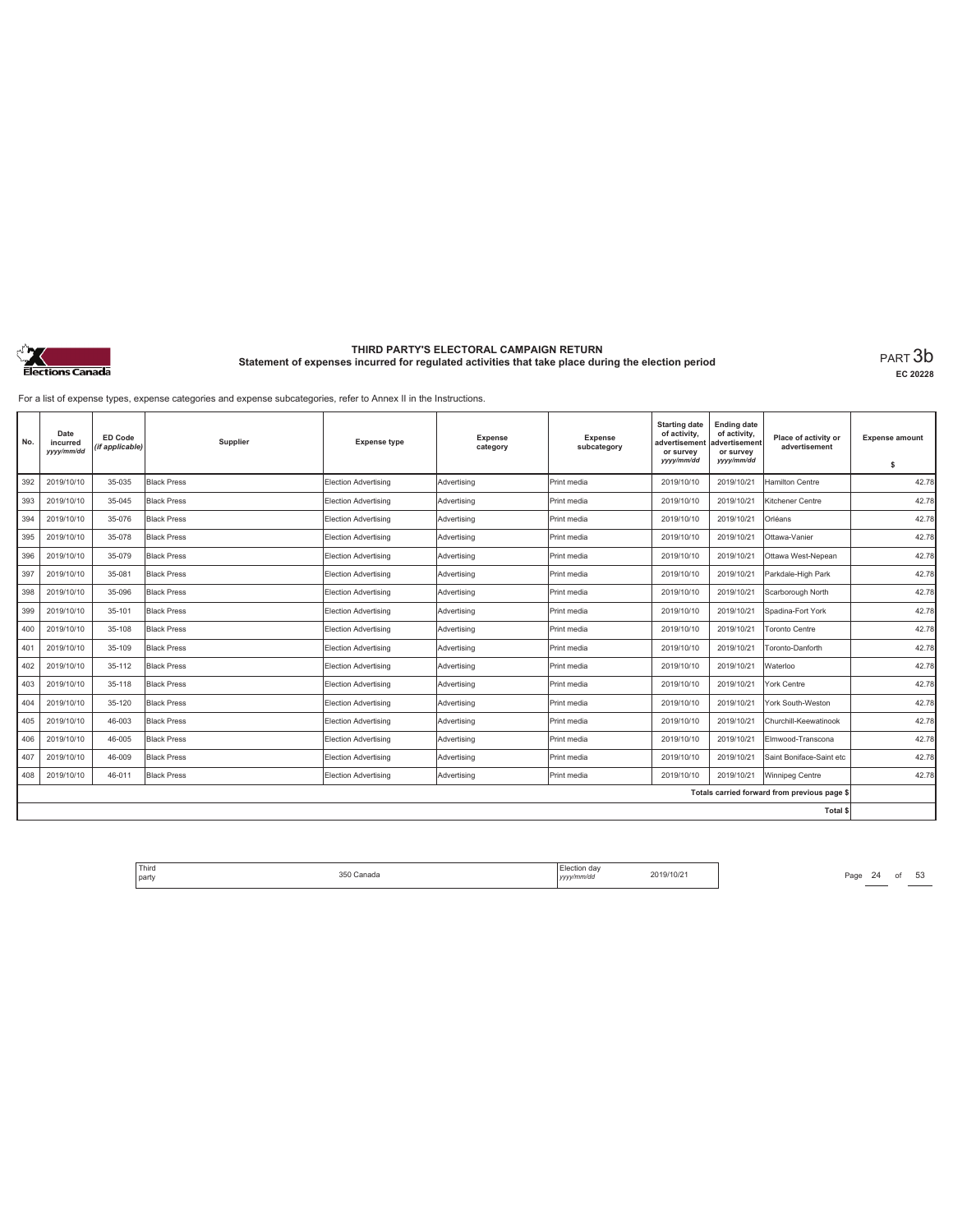

**EC 20228**

For a list of expense types, expense categories and expense subcategories, refer to Annex II in the Instructions.

| No. | Date<br>incurred<br>yyyy/mm/dd | ED Code<br>(if applicable) | Supplier           | <b>Expense type</b>  | Expense<br>category | <b>Expense</b><br>subcategory | <b>Starting date</b><br>of activity,<br>advertisement<br>or survey<br>yyyy/mm/dd | <b>Ending date</b><br>of activity,<br>advertisement<br>or survey<br>yyyy/mm/dd | Place of activity or<br>advertisement        | <b>Expense amount</b><br>\$ |
|-----|--------------------------------|----------------------------|--------------------|----------------------|---------------------|-------------------------------|----------------------------------------------------------------------------------|--------------------------------------------------------------------------------|----------------------------------------------|-----------------------------|
| 409 | 2019/10/10                     | 46-014                     | <b>Black Press</b> | Election Advertising | Advertising         | Print Media                   | 2019/10/10                                                                       | 2019/10/21                                                                     | Winnipeg South Centre                        | 42.78                       |
| 410 | 2019/10/10                     | 59-002                     | <b>Black Press</b> | Election Advertising | Advertising         | Print Media                   | 2019/10/10                                                                       | 2019/10/21                                                                     | Burnaby North-Seymour                        | 42.78                       |
| 411 | 2019/10/10                     | 59-019                     | <b>Black Press</b> | Election Advertising | Advertising         | Print Media                   | 2019/10/10                                                                       | 2019/10/21                                                                     | New Westminster-etc                          | 42.78                       |
| 412 | 2019/10/10                     | 59-034                     | <b>Black Press</b> | Election Advertising | Advertising         | Print Media                   | 2019/10/10                                                                       | 2019/10/21                                                                     | Vancouver Centre                             | 42.78                       |
| 413 | 2019/10/10                     | 59-035                     | <b>Black Press</b> | Election Advertising | Advertising         | Print Media                   | 2019/10/10                                                                       | 2019/10/21                                                                     | Vancouver East                               | 42.78                       |
| 414 | 2019/10/10                     | 59-036                     | <b>Black Press</b> | Election Advertising | Advertisina         | Print Media                   | 2019/10/10                                                                       | 2019/10/21                                                                     | Vancouver Granville                          | 42.78                       |
| 415 | 2019/10/10                     | 59-038                     | <b>Black Press</b> | Election Advertising | Advertising         | Print Media                   | 2019/10/10                                                                       | 2019/10/21                                                                     | Vancouver Kingsway                           | 42.78                       |
| 416 | 2019/10/10                     | 61-001                     | <b>Black Press</b> | Election Advertising | Advertising         | Print Media                   | 2019/10/10                                                                       | 2019/10/21                                                                     | Northwest Territories                        | 42.78                       |
| 417 | 2019/10/10                     |                            | Ativa Jaffar       | Partisan Activity    | Office              | Website - hostina             | 2019/10/10                                                                       | 2019/10/21                                                                     | National                                     | 22.60                       |
| 418 | 2019/10/11                     | 24-052                     | New/Mode           | Partisan Activity    | Voter Contact       | Text messaging                | 2019/09/27                                                                       | 2019/09/14                                                                     | Mount Royal                                  | 42.27                       |
| 419 | 2019/10/11                     | 11-004                     | New/Mode           | Partisan Activity    | Voter Contact       | Text messaging                | 2019/10/09                                                                       | 2019/09/14                                                                     | Malpeque                                     | 42.27                       |
| 420 | 2019/10/11                     | 12-004                     | New/Mode           | Partisan Activity    | Voter Contact       | Text messaging                | 2019/10/09                                                                       | 2019/09/14                                                                     | Dartmouth-Cole Harbour                       | 42.27                       |
| 421 | 2019/10/11                     | 12-005                     | New/Mode           | Partisan Activity    | Voter Contact       | Text messaging                | 2019/10/09                                                                       | 2019/09/14                                                                     | Halifax                                      | 42.27                       |
| 422 | 2019/10/11                     | 24-039                     | New/Mode           | Partisan Activity    | Voter Contact       | Text messaging                | 2019/10/09                                                                       | 2019/09/14                                                                     | Laurier-Sainte-Marie                         | 42.27                       |
| 423 | 2019/10/11                     | 24-041                     | New/Mode           | Partisan Activity    | Voter Contact       | Text messaging                | 2019/10/09                                                                       | 2019/09/14                                                                     | .ongueuil-Charles-etc                        | 42.27                       |
| 424 | 2019/10/11                     | 24-064                     | New/Mode           | Partisan Activity    | Voter Contact       | Text messaging                | 2019/10/09                                                                       | 2019/09/14                                                                     | Rosemont-La Petite etc                       | 42.27                       |
| 425 | 2019/10/11                     | 24-077                     | New/Mode           | Partisan Activity    | Voter Contact       | Text messaging                | 2019/10/09                                                                       | 2019/09/14                                                                     | Ville-Marie-Le Sud etc                       | 42.27                       |
|     |                                |                            |                    |                      |                     |                               |                                                                                  |                                                                                | Totals carried forward from previous page \$ |                             |
|     |                                |                            |                    |                      |                     |                               |                                                                                  |                                                                                | Total \$                                     |                             |

Third The SSO Canada 350 Canada 2019/10/21 Page 25 of 53 party 350 Canada Election day *yyyy/mm/dd* 2019/10/21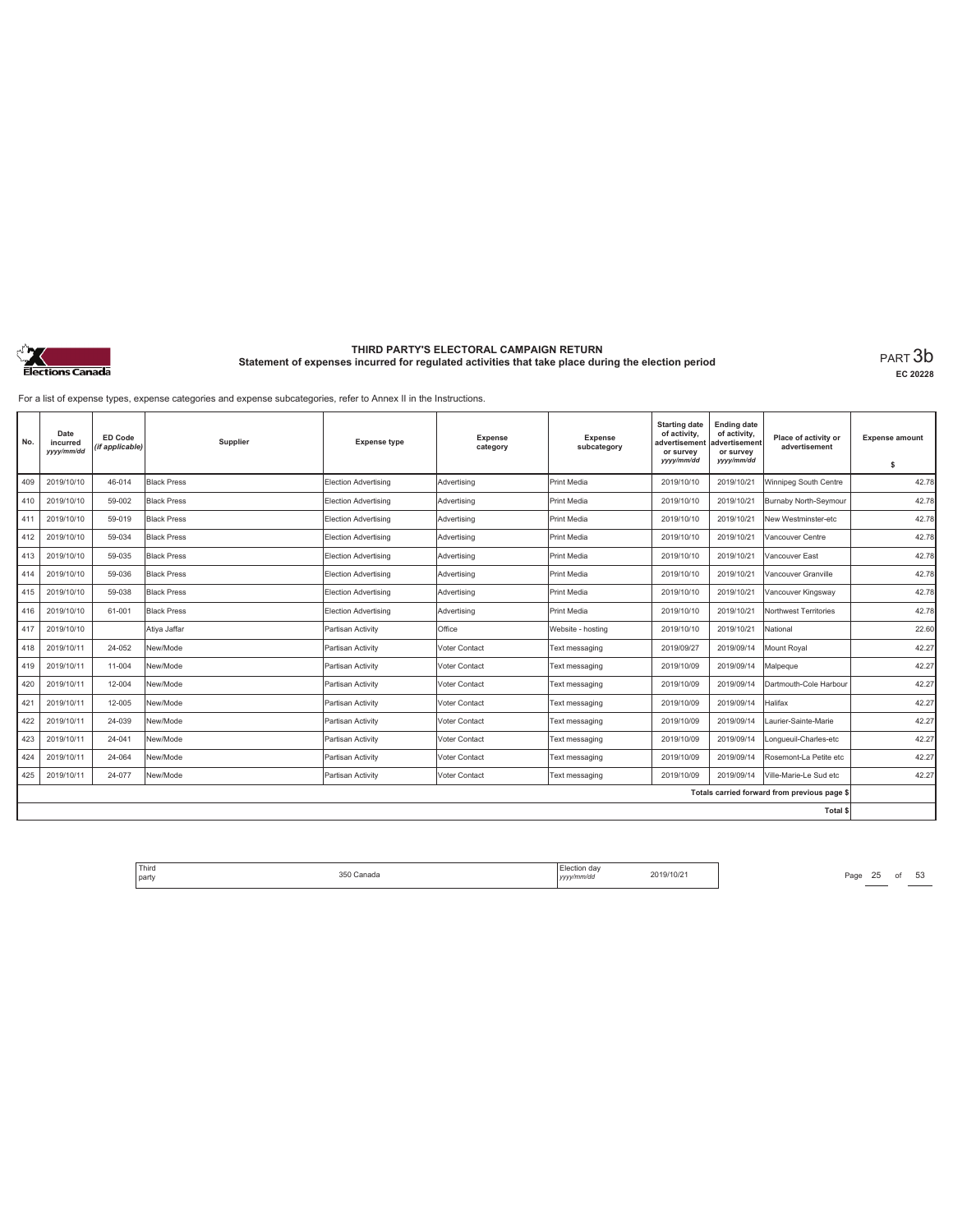

**EC 20228**

For a list of expense types, expense categories and expense subcategories, refer to Annex II in the Instructions.

| No. | Date<br>incurred<br>yyyy/mm/dd | ED Code<br>(if applicable) | Supplier | <b>Expense type</b> | <b>Expense</b><br>category | <b>Expense</b><br>subcategory | <b>Starting date</b><br>of activity,<br>advertisement<br>or survey<br>yyyy/mm/dd | <b>Ending date</b><br>of activity,<br>advertisement<br>or survey<br>yyyy/mm/dd | Place of activity or<br>advertisement        | <b>Expense amount</b><br>\$ |
|-----|--------------------------------|----------------------------|----------|---------------------|----------------------------|-------------------------------|----------------------------------------------------------------------------------|--------------------------------------------------------------------------------|----------------------------------------------|-----------------------------|
| 426 | 2019/10/11                     | 35-007                     | New/Mode | Partisan Activity   | Voter Contact              | Text messaging                | 2019/10/09                                                                       | 2019/09/14                                                                     | Beaches-East York                            | 42.27                       |
| 427 | 2019/10/11                     | 35-032                     | New/Mode | Partisan Activity   | Voter Contact              | Text messaging                | 2019/10/09                                                                       | 2019/09/14                                                                     | Guelph                                       | 42.27                       |
| 428 | 2019/10/11                     | 35-035                     | New/Mode | Partisan Activity   | Voter Contact              | Text messaging                | 2019/10/09                                                                       | 2019/09/14                                                                     | Hamilton Centre                              | 42.27                       |
| 429 | 2019/10/11                     | 35-045                     | New/Mode | Partisan Activity   | Voter Contact              | Text messaging                | 2019/10/09                                                                       | 2019/09/14                                                                     | Kitchener Centre                             | 42.27                       |
| 430 | 2019/10/11                     | 35-076                     | New/Mode | Partisan Activity   | Voter Contact              | Text messaging                | 2019/10/09                                                                       | 2019/09/14                                                                     | Orléans                                      | 42.27                       |
| 431 | 2019/10/11                     | 35-078                     | New/Mode | Partisan Activity   | Voter Contact              | Text messaging                | 2019/10/09                                                                       | 2019/09/14                                                                     | Ottawa-Vanier                                | 42.27                       |
| 432 | 2019/10/11                     | 35-079                     | New/Mode | Partisan Activity   | Voter Contact              | Text messaging                | 2019/10/09                                                                       | 2019/09/14                                                                     | Ottawa West-Nepean                           | 42.27                       |
| 433 | 2019/10/11                     | 35-081                     | New/Mode | Partisan Activity   | Voter Contact              | Text messaging                | 2019/10/09                                                                       | 2019/09/14                                                                     | Parkdale-High Park                           | 42.27                       |
| 434 | 2019/10/11                     | 35-096                     | New/Mode | Partisan Activity   | Voter Contact              | Text messaging                | 2019/10/09                                                                       | 2019/09/14                                                                     | Scarborough North                            | 42.27                       |
| 435 | 2019/10/11                     | 35-101                     | New/Mode | Partisan Activity   | Voter Contact              | Text messaging                | 2019/10/09                                                                       | 2019/09/14                                                                     | Spadina-Fort York                            | 42.27                       |
| 436 | 2019/10/11                     | 35-108                     | New/Mode | Partisan Activity   | Voter Contact              | Text messaging                | 2019/10/09                                                                       | 2019/09/14                                                                     | <b>Toronto Centre</b>                        | 42.27                       |
| 437 | 2019/10/11                     | 35-109                     | New/Mode | Partisan Activity   | Voter Contact              | Text messaging                | 2019/10/09                                                                       | 2019/09/14                                                                     | Toronto-Danforth                             | 42.27                       |
| 438 | 2019/10/11                     | 35-112                     | New/Mode | Partisan Activity   | Voter Contact              | Text messaging                | 2019/10/09                                                                       | 2019/09/14                                                                     | Waterloo                                     | 42.27                       |
| 439 | 2019/10/11                     | 35-118                     | New/Mode | Partisan Activity   | Voter Contact              | Text messaging                | 2019/10/09                                                                       | 2019/09/14                                                                     | York Centre                                  | 42.27                       |
| 440 | 2019/10/11                     | 35-120                     | New/Mode | Partisan Activity   | Voter Contact              | Text messaging                | 2019/10/09                                                                       | 2019/09/14                                                                     | Your-South-Weston                            | 42.27                       |
| 441 | 2019/10/11                     | 46-003                     | New/Mode | Partisan Activity   | Voter Contact              | Text messaging                | 2019/10/09                                                                       | 2019/09/14                                                                     | Churchill-Keewatinook                        | 42.27                       |
| 442 | 2019/10/11                     | 46-005                     | New/Mode | Partisan Activity   | Voter Contact              | Text messaging                | 2019/10/09                                                                       | 2019/09/14                                                                     | Elmwood-Transcona                            | 42.27                       |
|     |                                |                            |          |                     |                            |                               |                                                                                  |                                                                                | Totals carried forward from previous page \$ |                             |
|     |                                |                            |          |                     |                            |                               |                                                                                  |                                                                                | Total \$                                     |                             |

Third Election day Election day 2019/10/21 Page 26 of 53 Page 26 of 53 party 350 Canada Election day *yyyy/mm/dd* 2019/10/21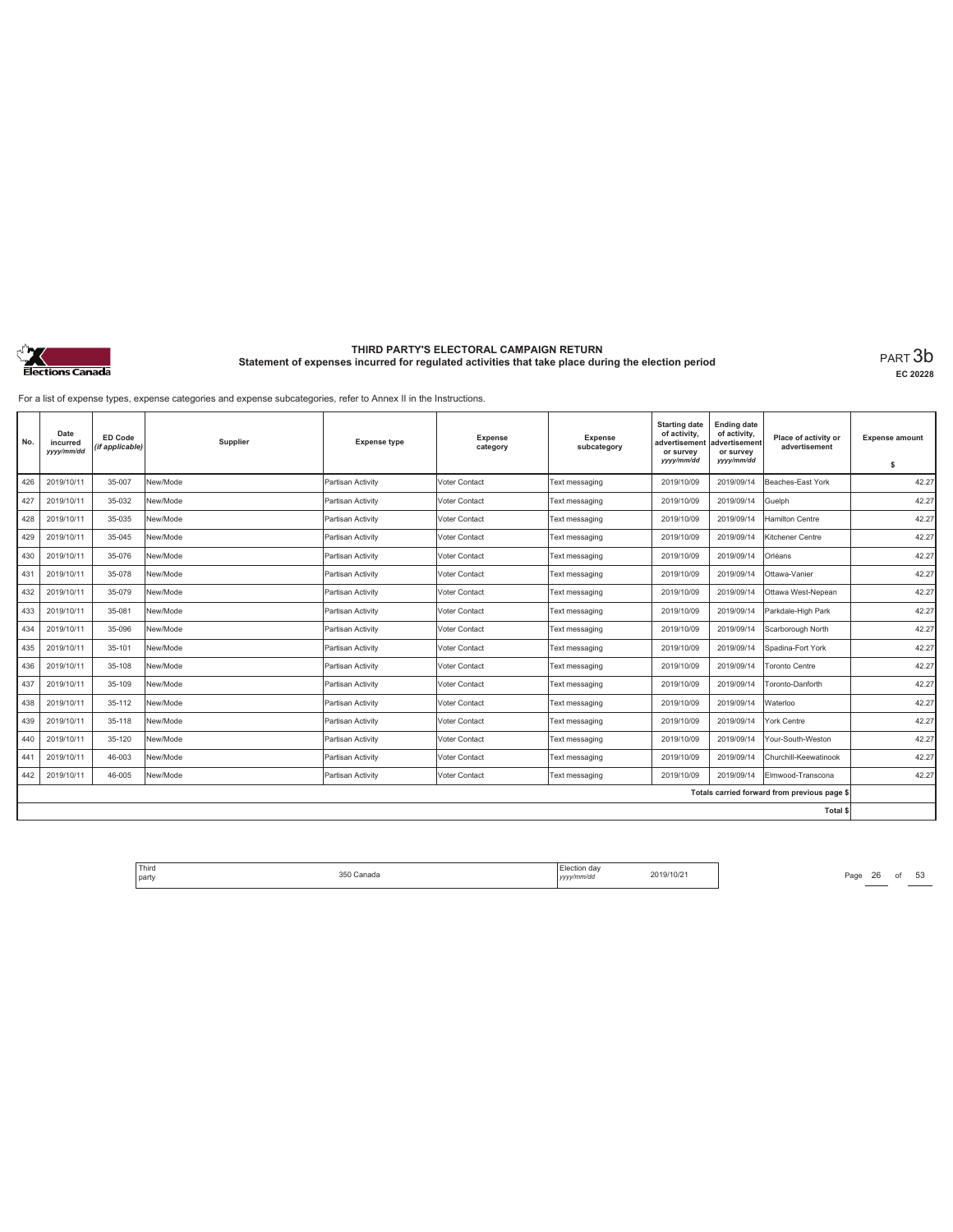

**EC 20228**

For a list of expense types, expense categories and expense subcategories, refer to Annex II in the Instructions.

| No. | Date<br>incurred<br>yyyy/mm/dd | ED Code<br>(if applicable) | Supplier    | <b>Expense type</b> | <b>Expense</b><br>category | <b>Expense</b><br>subcategory | <b>Starting date</b><br>of activity,<br>advertisement<br>or survey<br>yyyy/mm/dd | <b>Ending date</b><br>of activity,<br>advertisement<br>or survey<br>yyyy/mm/dd | Place of activity or<br>advertisement        | <b>Expense amount</b><br>\$ |
|-----|--------------------------------|----------------------------|-------------|---------------------|----------------------------|-------------------------------|----------------------------------------------------------------------------------|--------------------------------------------------------------------------------|----------------------------------------------|-----------------------------|
| 443 | 2019/10/11                     | 46-009                     | New/Mode    | Partisan Activity   | Voter Contact              | Text messaging                | 2019/10/09                                                                       | 2019/09/14                                                                     | Saint-Boniface-Saint etc                     | 42.27                       |
| 444 | 2019/10/11                     | 46-011                     | New/Mode    | Partisan Activity   | Voter Contact              | Text messaging                | 2019/10/09                                                                       | 2019/09/14                                                                     | Winnipeg Centre                              | 42.27                       |
| 445 | 2019/10/11                     | 46-014                     | New/Mode    | Partisan Activity   | Voter Contact              | Text messaging                | 2019/10/09                                                                       | 2019/09/14                                                                     | Winnipeg South Centre                        | 42.27                       |
| 446 | 2019/10/11                     | 59-002                     | New/Mode    | Partisan Activity   | Voter Contact              | Text messaging                | 2019/10/09                                                                       | 2019/09/14                                                                     | Burnaby North-Seymour                        | 42.27                       |
| 447 | 2019/10/11                     | 59-019                     | New/Mode    | Partisan Activity   | Voter Contact              | Text messaging                | 2019/10/09                                                                       | 2019/09/14                                                                     | New Westminster-etc                          | 42.27                       |
| 448 | 2019/10/11                     | 59-034                     | New/Mode    | Partisan Activity   | Voter Contact              | Text messaging                | 2019/10/09                                                                       | 2019/09/14                                                                     | Vancouver Centre                             | 42.27                       |
| 449 | 2019/10/11                     | 59-035                     | New/Mode    | Partisan Activity   | Voter Contact              | Text messaging                | 2019/10/09                                                                       | 2019/09/14                                                                     | Vancouver East                               | 42.27                       |
| 450 | 2019/10/11                     | 59-036                     | New/Mode    | Partisan Activity   | Voter Contact              | Text messaging                | 2019/10/09                                                                       | 2019/09/14                                                                     | Vancouver Granville                          | 42.27                       |
| 451 | 2019/10/11                     | 59-038                     | New/Mode    | Partisan Activity   | Voter Contact              | Text messaging                | 2019/10/09                                                                       | 2019/09/14                                                                     | Vancouver Kingsway                           | 42.27                       |
| 452 | 2019/10/11                     | 61-001                     | New/Mode    | Partisan Activity   | Voter Contact              | Text messaging                | 2019/10/09                                                                       | 2019/09/14                                                                     | Northwest Territories                        | 42.27                       |
| 453 | 2019/10/11                     | 11-004                     | TOSKR, Inc. | Partisan Activity   | Voter Contact              | Text messaging                | 2019/10/09                                                                       | 2019/09/14                                                                     | Malpeque                                     | 57.14                       |
| 454 | 2019/10/11                     | 12-004                     | TOSKR, Inc. | Partisan Activity   | Voter Contact              | Text messaging                | 2019/10/09                                                                       | 2019/09/14                                                                     | Dartmouth-Cole Harbour                       | 57.14                       |
| 455 | 2019/10/11                     | 12-005                     | TOSKR, Inc. | Partisan Activity   | Voter Contact              | Text messaging                | 2019/10/09                                                                       | 2019/09/14                                                                     | Halifax                                      | 57.14                       |
| 456 | 2019/10/11                     | 24-039                     | TOSKR, Inc. | Partisan Activity   | Voter Contact              | Text messaging                | 2019/10/09                                                                       | 2019/09/14                                                                     | Laurier-Sainte-Marie                         | 57.14                       |
| 457 | 2019/10/11                     | 24-041                     | TOSKR, Inc. | Partisan Activity   | Voter Contact              | Text messaging                | 2019/10/09                                                                       | 2019/09/14                                                                     | Longueuil-Charles-etc                        | 57.14                       |
| 458 | 2019/10/11                     | 24-052                     | TOSKR, Inc. | Partisan Activity   | Voter Contact              | Text messaging                | 2019/10/09                                                                       | 2019/09/14                                                                     | Mount Roval                                  | 57.14                       |
| 459 | 2019/10/11                     | 24-064                     | TOSKR. Inc. | Partisan Activity   | Voter Contact              | Text messaging                | 2019/10/09                                                                       | 2019/09/14                                                                     | Rosemont-La Petite etc                       | 57.14                       |
|     |                                |                            |             |                     |                            |                               |                                                                                  |                                                                                | Totals carried forward from previous page \$ |                             |
|     |                                |                            |             |                     |                            |                               |                                                                                  |                                                                                | Total \$                                     |                             |

Third The Same 27 of 53<br>
party Page 27 of 53<br>
party 2019/10/21 Page 27 of 53 party 350 Canada Election day *yyyy/mm/dd* 2019/10/21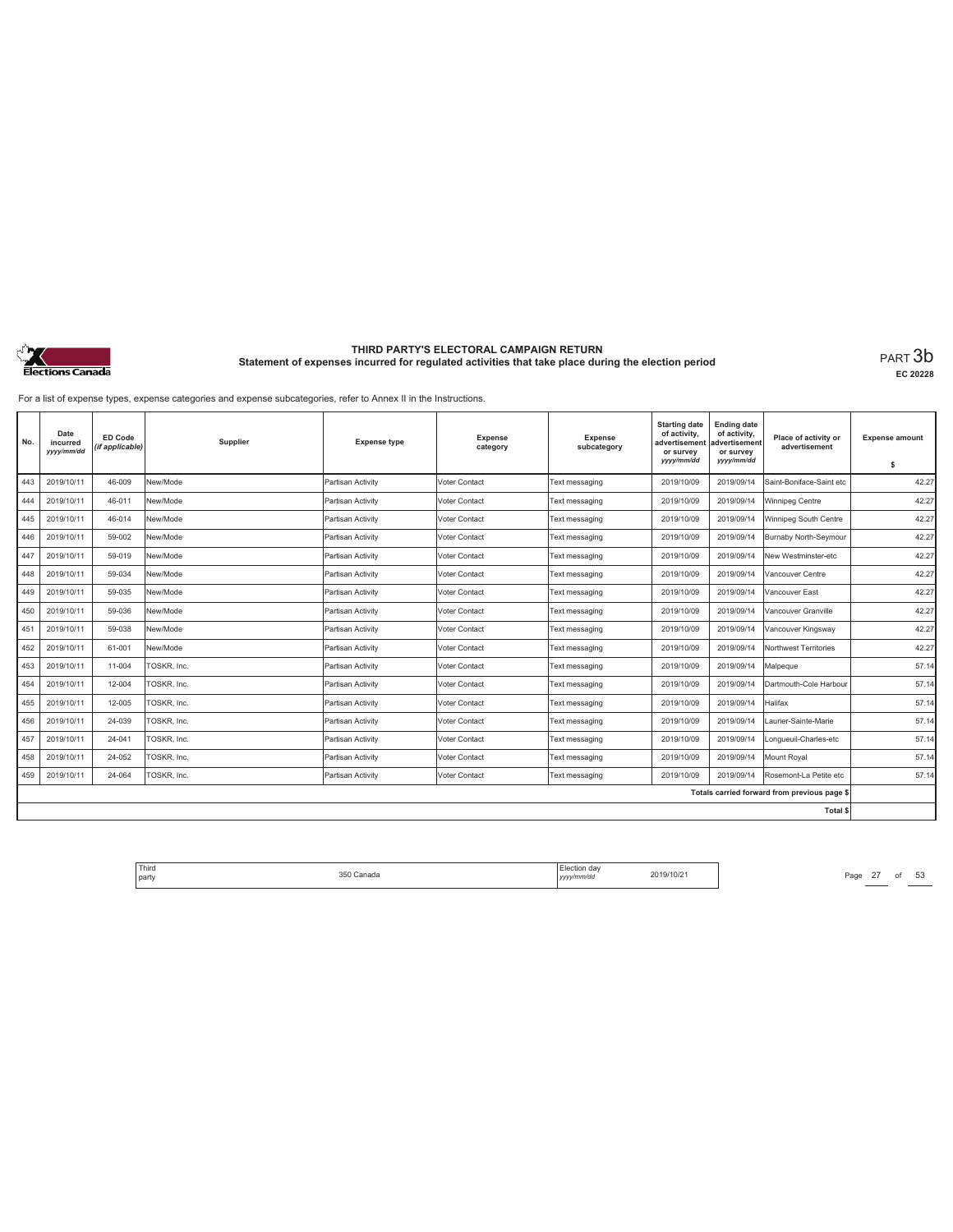

**EC 20228**

For a list of expense types, expense categories and expense subcategories, refer to Annex II in the Instructions.

| No. | Date<br>incurred<br>yyyy/mm/dd | ED Code<br>(if applicable) | Supplier    | <b>Expense type</b> | <b>Expense</b><br>category | <b>Expense</b><br>subcategory | <b>Starting date</b><br>of activity,<br>advertisement<br>or survey<br>yyyy/mm/dd | <b>Ending date</b><br>of activity,<br>advertisement<br>or survey<br>yyyy/mm/dd | Place of activity or<br>advertisement        | <b>Expense amount</b><br>\$ |
|-----|--------------------------------|----------------------------|-------------|---------------------|----------------------------|-------------------------------|----------------------------------------------------------------------------------|--------------------------------------------------------------------------------|----------------------------------------------|-----------------------------|
| 460 | 2019/10/11                     | 24-077                     | TOSKR, Inc. | Partisan Activity   | Voter Contact              | <b>Text Messaging</b>         | 2019/10/09                                                                       | 2019/09/14                                                                     | Ville Marie-Le Sud etc                       | 57.14                       |
| 461 | 2019/10/11                     | 35-007                     | TOSKR, Inc. | Partisan Activity   | Voter Contact              | <b>Text Messaging</b>         | 2019/10/09                                                                       | 2019/09/14                                                                     | Beaches-East York                            | 57.14                       |
| 462 | 2019/10/11                     | 35-032                     | TOSKR, Inc. | Partisan Activity   | Voter Contact              | Text Messaging                | 2019/10/09                                                                       | 2019/09/14                                                                     | Guelph                                       | 57.14                       |
| 463 | 2019/10/11                     | 35-035                     | TOSKR, Inc. | Partisan Activity   | Voter Contact              | <b>Text Messaging</b>         | 2019/10/09                                                                       | 2019/09/14                                                                     | <b>Hamilton Centre</b>                       | 57.14                       |
| 464 | 2019/10/11                     | 35-045                     | TOSKR, Inc. | Partisan Activity   | Voter Contact              | <b>Text Messaging</b>         | 2019/10/09                                                                       | 2019/09/14                                                                     | Kitchener Centre                             | 57.14                       |
| 465 | 2019/10/11                     | 35-076                     | TOSKR, Inc. | Partisan Activity   | Voter Contact              | <b>Text Messaging</b>         | 2019/10/09                                                                       | 2019/09/14                                                                     | Orléans                                      | 57.14                       |
| 466 | 2019/10/11                     | 35-078                     | TOSKR, Inc. | Partisan Activity   | Voter Contact              | <b>Text Messaging</b>         | 2019/10/09                                                                       | 2019/09/14                                                                     | Ottawa-Vanier                                | 57.14                       |
| 467 | 2019/10/11                     | 35-079                     | TOSKR, Inc. | Partisan Activity   | Voter Contact              | <b>Text Messaging</b>         | 2019/10/09                                                                       | 2019/09/14                                                                     | Ottawa West-Nepean                           | 57.14                       |
| 468 | 2019/10/11                     | 35-081                     | TOSKR, Inc. | Partisan Activity   | Voter Contact              | <b>Text Messaging</b>         | 2019/10/09                                                                       | 2019/09/14                                                                     | Parkdale-High Park                           | 57.14                       |
| 469 | 2019/10/11                     | 35-096                     | TOSKR, Inc. | Partisan Activity   | Voter Contact              | Text Messaging                | 2019/10/09                                                                       | 2019/09/14                                                                     | Scarborough North                            | 57.14                       |
| 470 | 2019/10/11                     | 35-101                     | TOSKR, Inc. | Partisan Activity   | Voter Contact              | <b>Text Messaging</b>         | 2019/10/09                                                                       | 2019/09/14                                                                     | Spadina-Fort york                            | 57.14                       |
| 471 | 2019/10/11                     | 35-108                     | TOSKR, Inc. | Partisan Activity   | Voter Contact              | <b>Text Messaging</b>         | 2019/10/09                                                                       | 2019/09/14                                                                     | <b>Toronto Centre</b>                        | 57.14                       |
| 472 | 2019/10/11                     | 35-109                     | TOSKR, Inc. | Partisan Activity   | Voter Contact              | <b>Text Messaging</b>         | 2019/10/09                                                                       | 2019/09/14                                                                     | Toronto-Danforth                             | 57.14                       |
| 473 | 2019/10/11                     | 35-112                     | TOSKR, Inc. | Partisan Activity   | Voter Contact              | <b>Text Messaging</b>         | 2019/10/09                                                                       | 2019/09/14                                                                     | Waterloo                                     | 57.14                       |
| 474 | 2019/10/11                     | 35-118                     | TOSKR, Inc. | Partisan Activity   | Voter Contact              | <b>Text Messaging</b>         | 2019/10/09                                                                       | 2019/09/14                                                                     | York Centre                                  | 57.14                       |
| 475 | 2019/10/11                     | 35-120                     | TOSKR, Inc. | Partisan Activity   | Voter Contact              | <b>Text Messaging</b>         | 2019/10/09                                                                       | 2019/09/14                                                                     | York South-Weston                            | 57.14                       |
| 476 | 2019/10/11                     | 46-003                     | TOSKR. Inc. | Partisan Activity   | Voter Contact              | <b>Text Messaging</b>         | 2019/10/09                                                                       | 2019/09/14                                                                     | Churchill-Keewatinook                        | 57.14                       |
|     |                                |                            |             |                     |                            |                               |                                                                                  |                                                                                | Totals carried forward from previous page \$ |                             |
|     |                                |                            |             |                     |                            |                               |                                                                                  |                                                                                | Total \$                                     |                             |

Third Election day Election day 2019/10/21 Page 28 of 53 Page 28 of 53 party 350 Canada Election day *yyyy/mm/dd* 2019/10/21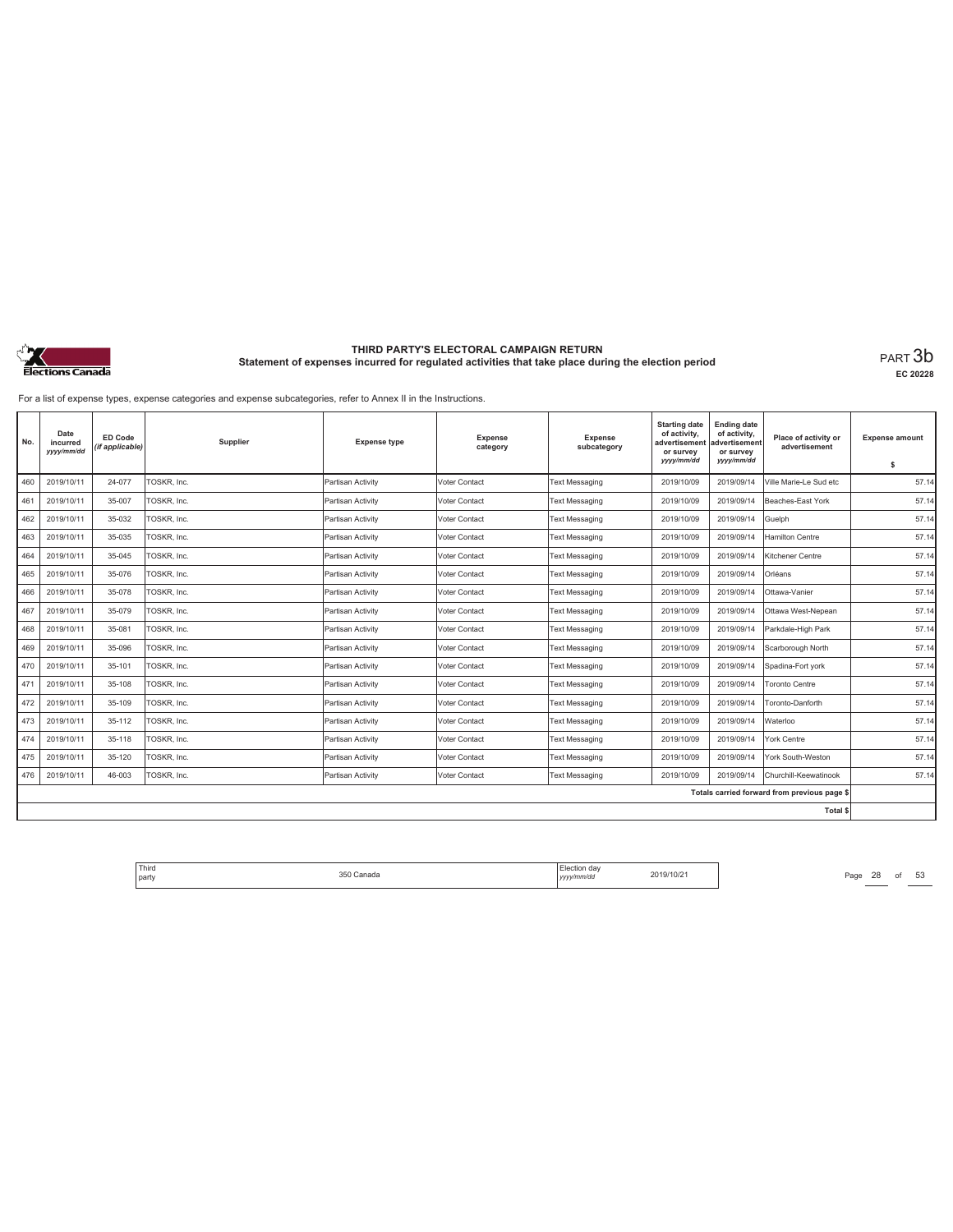

**EC 20228**

For a list of expense types, expense categories and expense subcategories, refer to Annex II in the Instructions.

| No. | Date<br>incurred<br>yyyy/mm/dd | ED Code<br>(if applicable) | Supplier       | <b>Expense type</b>         | <b>Expense</b><br>category | <b>Expense</b><br>subcategory | <b>Starting date</b><br>of activity,<br>advertisement<br>or survey<br>yyyy/mm/dd | <b>Ending date</b><br>of activity,<br>advertisement<br>or survey<br>yyyy/mm/dd | Place of activity or<br>advertisement        | <b>Expense amount</b><br>\$ |
|-----|--------------------------------|----------------------------|----------------|-----------------------------|----------------------------|-------------------------------|----------------------------------------------------------------------------------|--------------------------------------------------------------------------------|----------------------------------------------|-----------------------------|
| 477 | 2019/10/11                     | 46-005                     | TOSKR, Inc.    | Partisan Activity           | Voter Contact              | Text messaging                | 2019/10/09                                                                       | 2019/09/14                                                                     | Elmwood-Transcona                            | 57.14                       |
| 478 | 2019/10/11                     | 46-009                     | TOSKR, Inc.    | Partisan Activity           | Voter Contact              | Text messaging                | 2019/10/09                                                                       | 2019/09/14                                                                     | Saint Boniface-Saint etc                     | 57.14                       |
| 479 | 2019/10/11                     | 46-011                     | TOSKR, Inc.    | Partisan Activity           | Voter Contact              | Text messaging                | 2019/10/09                                                                       | 2019/09/14                                                                     | Winnipeg Centre                              | 57.14                       |
| 480 | 2019/10/11                     | 46-014                     | TOSKR, Inc.    | Partisan Activity           | Voter Contact              | Text messaging                | 2019/10/09                                                                       | 2019/09/14                                                                     | Winnipeg South Centre                        | 57.14                       |
| 481 | 2019/10/11                     | 59-002                     | TOSKR, Inc.    | Partisan Activity           | Voter Contact              | Text messaging                | 2019/10/09                                                                       | 2019/09/14                                                                     | Burnaby North-Seymour                        | 57.14                       |
| 482 | 2019/10/11                     | 59-019                     | TOSKR, Inc.    | Partisan Activity           | Voter Contact              | Text messaging                | 2019/10/09                                                                       | 2019/09/14                                                                     | New Westminster-etc                          | 57.14                       |
| 483 | 2019/10/11                     | 59-034                     | TOSKR, Inc.    | Partisan Activity           | Voter Contact              | Text messaging                | 2019/10/09                                                                       | 2019/09/14                                                                     | Vancouver Centre                             | 57.14                       |
| 484 | 2019/10/11                     | 59-035                     | TOSKR, Inc.    | Partisan Activity           | Voter Contact              | Text messaging                | 2019/10/09                                                                       | 2019/09/14                                                                     | Vancouver East                               | 57.14                       |
| 485 | 2019/10/11                     | 59-036                     | TOSKR, Inc.    | Partisan Activity           | Voter Contact              | Text messaging                | 2019/10/09                                                                       | 2019/09/14                                                                     | Vancouver Granville                          | 57.14                       |
| 486 | 2019/10/11                     | 59-038                     | TOSKR, Inc.    | Partisan Activity           | Voter Contact              | Text messaging                | 2019/10/09                                                                       | 2019/09/14                                                                     | Vancouver Kingsway                           | 57.14                       |
| 487 | 2019/10/11                     | 61-001                     | TOSKR, Inc.    | Partisan Activity           | Voter Contact              | Text messaging                | 2019/10/09                                                                       | 2019/09/14                                                                     | Northwest Territories                        | 57.14                       |
| 488 | 2019/10/11                     | 11-004                     | Nayeli Jimenez | <b>Election Advertising</b> | Advertising                | Design & Development          | 2019/10/10                                                                       | 2019/10/21                                                                     | Malpeque                                     | 14.29                       |
| 489 | 2019/10/11                     | 12-004                     | Nayeli Jimenez | Election Advertising        | Advertising                | Design & Development          | 2019/10/10                                                                       | 2019/10/21                                                                     | Dartmouth-Cole Harbour                       | 14.29                       |
| 490 | 2019/10/11                     | 12-005                     | Nayeli Jimenez | <b>Election Advertising</b> | Advertising                | Design & Development          | 2019/10/10                                                                       | 2019/10/21                                                                     | Halifax                                      | 14.29                       |
| 491 | 2019/10/11                     | 24-039                     | Nayeli Jimenez | <b>Election Advertising</b> | Advertising                | Design & Development          | 2019/10/10                                                                       | 2019/10/21                                                                     | Laurier-Sainte-Marie                         | 14.29                       |
| 492 | 2019/10/11                     | 24-041                     | Naveli Jimenez | Election Advertising        | Advertising                | Design & Development          | 2019/10/10                                                                       | 2019/10/21                                                                     | Longueuil-Charles-etc                        | 14.29                       |
| 493 | 2019/10/11                     | 24-052                     | Nayeli Jimenez | Election Advertising        | Advertising                | Design & Development          | 2019/10/10                                                                       | 2019/10/21                                                                     | Mount Roval                                  | 14.29                       |
|     |                                |                            |                |                             |                            |                               |                                                                                  |                                                                                | Totals carried forward from previous page \$ |                             |
|     |                                |                            |                |                             |                            |                               |                                                                                  |                                                                                | Total \$                                     |                             |

Third Election day Election day 2019/10/21 Page 29 of 53 Page 29 Of 53 party 350 Canada Election day *yyyy/mm/dd* 2019/10/21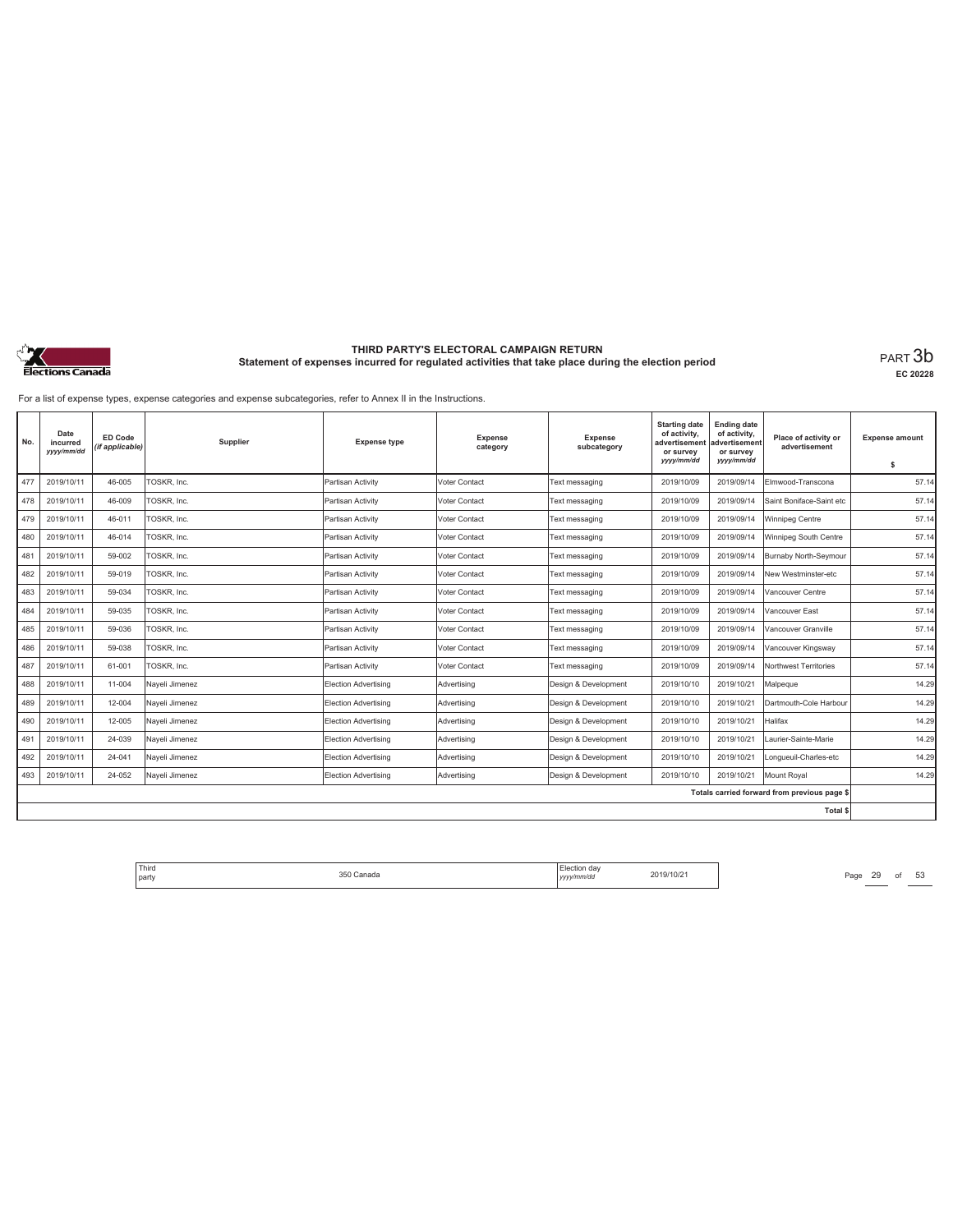

**EC 20228**

For a list of expense types, expense categories and expense subcategories, refer to Annex II in the Instructions.

| No. | Date<br>incurred<br>yyyy/mm/dd | <b>ED Code</b><br>(if applicable) | Supplier       | <b>Expense type</b>         | <b>Expense</b><br>category | <b>Expense</b><br>subcategory | <b>Starting date</b><br>of activity,<br>advertisement<br>or survey<br>yyyy/mm/dd | <b>Ending date</b><br>of activity,<br>advertisement<br>or survey<br>yyyy/mm/dd | Place of activity or<br>advertisement        | <b>Expense amount</b><br>s |
|-----|--------------------------------|-----------------------------------|----------------|-----------------------------|----------------------------|-------------------------------|----------------------------------------------------------------------------------|--------------------------------------------------------------------------------|----------------------------------------------|----------------------------|
| 494 | 2019/10/11                     | 24-064                            | Naveli Jimenez | <b>Election Advertising</b> | Advertisina                | Design & Development          | 2019/10/10                                                                       | 2019/10/21                                                                     | Rosemont-La Petite etc                       | 14.29                      |
|     |                                |                                   |                |                             |                            |                               |                                                                                  |                                                                                |                                              |                            |
| 495 | 2019/10/11                     | 24-077                            | Nayeli Jimenez | Election Advertising        | Advertising                | Design & Development          | 2019/10/10                                                                       | 2019/10/21                                                                     | Ville-Marie-Le Sud etc                       | 14.29                      |
| 496 | 2019/10/11                     | 35-007                            | Naveli Jimenez | Election Advertising        | Advertising                | Design & Development          | 2019/10/10                                                                       | 2019/10/21                                                                     | Beaches-East York                            | 14.29                      |
| 497 | 2019/10/11                     | 35-032                            | Nayeli Jimenez | <b>Election Advertising</b> | Advertising                | Design & Development          | 2019/10/10                                                                       | 2019/10/21                                                                     | Guelph                                       | 14.29                      |
| 498 | 2019/10/11                     | 35-035                            | Naveli Jimenez | Election Advertising        | Advertisina                | Design & Development          | 2019/10/10                                                                       | 2019/10/21                                                                     | Hamilton Centre                              | 14.29                      |
| 499 | 2019/10/11                     | 35-045                            | Nayeli Jimenez | Election Advertising        | Advertising                | Design & Development          | 2019/10/10                                                                       | 2019/10/21                                                                     | Kitchener Centre                             | 14.29                      |
| 500 | 2019/10/11                     | 35-076                            | Nayeli Jimenez | Election Advertising        | Advertising                | Design & Development          | 2019/10/10                                                                       | 2019/10/21                                                                     | Orléans                                      | 14.29                      |
| 501 | 2019/10/11                     | 35-078                            | Nayeli Jimenez | Election Advertising        | Advertising                | Design & Development          | 2019/10/10                                                                       | 2019/10/21                                                                     | Ottawa-Vanier                                | 14.29                      |
| 502 | 2019/10/11                     | 35-079                            | Naveli Jimenez | Election Advertising        | Advertisina                | Design & Development          | 2019/10/10                                                                       | 2019/10/21                                                                     | Ottawa West-Nepean                           | 14.29                      |
| 503 | 2019/10/11                     | 35-081                            | Naveli Jimenez | Election Advertising        | Advertisina                | Design & Development          | 2019/10/10                                                                       | 2019/10/21                                                                     | Parkdale-High Park                           | 14.29                      |
| 504 | 2019/10/11                     | 35-096                            | Nayeli Jimenez | Election Advertising        | Advertising                | Design & Development          | 2019/10/10                                                                       | 2019/10/21                                                                     | Scarborough North                            | 14.29                      |
| 505 | 2019/10/11                     | 35-101                            | Nayeli Jimenez | Election Advertising        | Advertising                | Design & Development          | 2019/10/10                                                                       | 2019/10/21                                                                     | Spadina-Fort York                            | 14.29                      |
| 506 | 2019/10/11                     | 35-108                            | Nayeli Jimenez | Election Advertising        | Advertising                | Design & Development          | 2019/10/10                                                                       | 2019/10/21                                                                     | Toronto Centre                               | 14.29                      |
| 507 | 2019/10/11                     | 35-109                            | Nayeli Jimenez | Election Advertising        | Advertising                | Design & Development          | 2019/10/10                                                                       | 2019/10/21                                                                     | Toronto Danforth                             | 14.29                      |
| 508 | 2019/10/11                     | 35-112                            | Nayeli Jimenez | Election Advertising        | Advertising                | Design & Development          | 2019/10/10                                                                       | 2019/10/21                                                                     | Waterloo                                     | 14.29                      |
| 509 | 2019/10/11                     | 35-118                            | Naveli Jimenez | Election Advertising        | Advertising                | Design & Development          | 2019/10/10                                                                       | 2019/10/21                                                                     | York Centre                                  | 14.29                      |
| 510 | 2019/10/11                     | 35-120                            | Nayeli Jimenez | Election Advertising        | Advertising                | Design & Development          | 2019/10/10                                                                       | 2019/10/21                                                                     | York South-Weston                            | 14.29                      |
|     |                                |                                   |                |                             |                            |                               |                                                                                  |                                                                                | Totals carried forward from previous page \$ |                            |
|     |                                |                                   |                |                             |                            |                               |                                                                                  |                                                                                | <b>Total \$</b>                              |                            |

Third Election day Election day 2019/10/21 Page 30 of 53 Page 30 of 53 party 350 Canada Election day *yyyy/mm/dd* 2019/10/21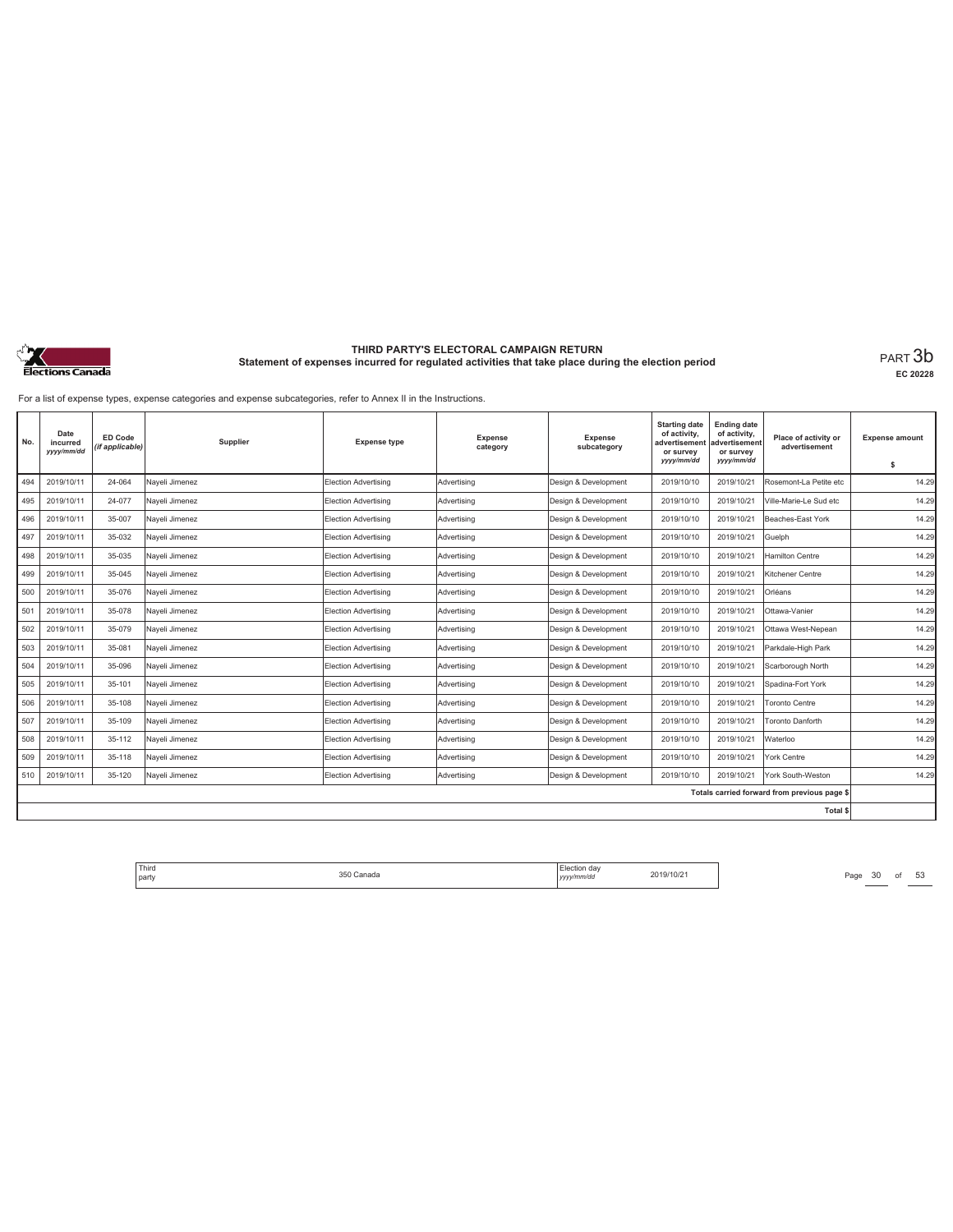

**EC 20228**

For a list of expense types, expense categories and expense subcategories, refer to Annex II in the Instructions.

| No. | Date<br>incurred<br>yyyy/mm/dd | ED Code<br>(if applicable) | Supplier                       | <b>Expense type</b>         | <b>Expense</b><br>category | <b>Expense</b><br>subcategory | <b>Starting date</b><br>of activity,<br>advertisement<br>or survey<br>yyyy/mm/dd | <b>Ending date</b><br>of activity,<br>advertisement<br>or survey<br>yyyy/mm/dd | Place of activity or<br>advertisement        | <b>Expense amount</b> |
|-----|--------------------------------|----------------------------|--------------------------------|-----------------------------|----------------------------|-------------------------------|----------------------------------------------------------------------------------|--------------------------------------------------------------------------------|----------------------------------------------|-----------------------|
|     |                                |                            |                                |                             |                            |                               |                                                                                  |                                                                                |                                              | s                     |
| 511 | 2019/10/11                     | 46-003                     | Naveli Jimenez                 | Election Advertising        | Advertising                | Design & Development          | 2019/10/10                                                                       | 2019/10/21                                                                     | Churchill-Keewatinook                        | 14.29                 |
| 512 | 2019/10/11                     | 46-005                     | Nayeli Jimenez                 | Election Advertising        | Advertising                | Design & Development          | 2019/10/10                                                                       | 2019/10/21                                                                     | Elmwood-Transcona                            | 14.29                 |
| 513 | 2019/10/11                     | 46-009                     | Nayeli Jimenez                 | Election Advertising        | Advertising                | Design & Development          | 2019/10/10                                                                       | 2019/10/21                                                                     | Saint Boniface-Saint etc                     | 14.29                 |
| 514 | 2019/10/11                     | 46-011                     | Nayeli Jimenez                 | Election Advertising        | Advertising                | Design & Development          | 2019/10/10                                                                       | 2019/10/21                                                                     | Winnipeg Centre                              | 14.29                 |
| 515 | 2019/10/11                     | 46-014                     | Nayeli Jimenez                 | Election Advertising        | Advertising                | Design & Development          | 2019/10/10                                                                       | 2019/10/21                                                                     | Winnipeg South Centre                        | 14.29                 |
| 516 | 2019/10/11                     | 59-002                     | Nayeli Jimenez                 | Election Advertising        | Advertising                | Design & Development          | 2019/10/10                                                                       | 2019/10/21                                                                     | Burnaby North-Seymour                        | 14.29                 |
| 517 | 2019/10/11                     | 59-019                     | Nayeli Jimenez                 | <b>Election Advertising</b> | Advertising                | Design & Development          | 2019/10/10                                                                       | 2019/10/21                                                                     | New Westminster-etc                          | 14.29                 |
| 518 | 2019/10/11                     | 59-034                     | Nayeli Jimenez                 | Election Advertising        | Advertising                | Design & Development          | 2019/10/10                                                                       | 2019/10/21                                                                     | Vancouver Centre                             | 14.29                 |
| 519 | 2019/10/11                     | 59-035                     | Nayeli Jimenez                 | <b>Election Advertising</b> | Advertising                | Design & Development          | 2019/10/10                                                                       | 2019/10/21                                                                     | Vancouver East                               | 14.29                 |
| 520 | 2019/10/11                     | 59-036                     | Nayeli Jimenez                 | <b>Election Advertising</b> | Advertising                | Design & Development          | 2019/10/10                                                                       | 2019/10/21                                                                     | Vancouver Granville                          | 14.29                 |
| 521 | 2019/10/11                     | 59-038                     | Naveli Jimenez                 | Election Advertising        | Advertising                | Design & Development          | 2019/10/10                                                                       | 2019/10/21                                                                     | Vancouver Kingsway                           | 14.29                 |
| 522 | 2019/10/11                     | 61-001                     | Naveli Jimenez                 | Election Advertising        | Advertising                | Design & Development          | 2019/10/10                                                                       | 2019/10/21                                                                     | Northwest Territories                        | 14.29                 |
| 523 | 2019/10/11                     |                            | <b>Global Payments Gateway</b> | Partisan Activity           | Other                      | Transaction fees              | 2019/10/11                                                                       | 2019/10/11                                                                     | National                                     | 20.00                 |
| 524 | 2019/10/12                     |                            | Amina Moustagim-Barette        | Partisan Activity           | Voter Contact              | Other Voter Contact (email)   | 2019/09/30                                                                       | 2019/10/12                                                                     | National                                     | 51.30                 |
| 525 | 2019/10/13                     | 59-002                     | Jennifer Deol                  | Election Advertising        | Advertising                | Placement costs               | 2019/10/10                                                                       | 2019/10/14                                                                     | Burnaby North-Seymour                        | 164.96                |
| 526 | 2019/10/13                     | 35-032                     | Jennifer Deol                  | Election Advertising        | Advertising                | Placement costs               | 2019/10/10                                                                       | 2019/10/14                                                                     | Guelph                                       | 148.24                |
| 527 | 2019/10/13                     | 24-039                     | Jennifer Deol                  | Election Advertising        | Advertising                | Placement costs               | 2019/10/10                                                                       | 2019/10/14                                                                     | Laurier-Sainte-Marie                         | 40.94                 |
|     |                                |                            |                                |                             |                            |                               |                                                                                  |                                                                                | Totals carried forward from previous page \$ |                       |
|     |                                |                            |                                |                             |                            |                               |                                                                                  |                                                                                | Total \$                                     |                       |

Third Election day Election day 2019/10/21 Page 31 of 53 Page 31 of 53 party 350 Canada Election day *yyyy/mm/dd* 2019/10/21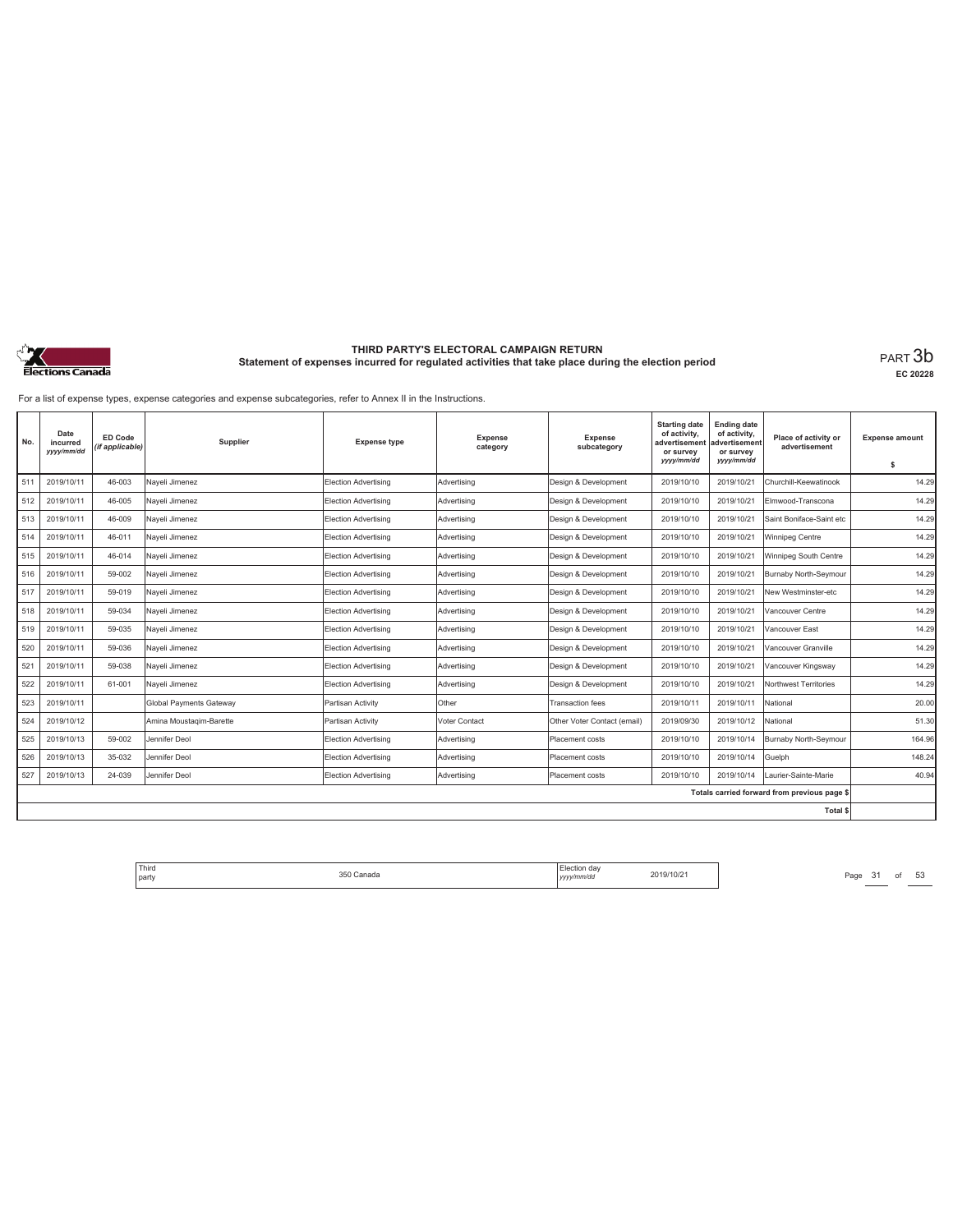

**EC 20228**

For a list of expense types, expense categories and expense subcategories, refer to Annex II in the Instructions.

| No. | Date<br>incurred<br>yyyy/mm/dd | <b>ED Code</b><br>(if applicable) | Supplier      | <b>Expense type</b>         | <b>Expense</b><br>category | <b>Expense</b><br>subcategory | <b>Starting date</b><br>of activity,<br>advertisement<br>or survey<br>yyyy/mm/dd | <b>Ending date</b><br>of activity,<br>advertisement<br>or survey<br>yyyy/mm/dd | Place of activity or<br>advertisement        | <b>Expense amount</b><br>\$ |
|-----|--------------------------------|-----------------------------------|---------------|-----------------------------|----------------------------|-------------------------------|----------------------------------------------------------------------------------|--------------------------------------------------------------------------------|----------------------------------------------|-----------------------------|
| 528 | 2019/10/13                     | 24-041                            | Jennifer Deol | <b>Election Advertising</b> | Advertisina                | Placement costs               | 2019/10/10                                                                       | 2019/10/14                                                                     | Longueuil-Charles-etc                        | 40.94                       |
| 529 | 2019/10/13                     | 24-052                            | Jennifer Deol | Election Advertising        | Advertising                | Placement costs               | 2019/10/10                                                                       | 2019/10/14                                                                     | Mount Royal                                  | 40.95                       |
| 530 | 2019/10/13                     | 24-064                            | Jennifer Deol | Election Advertising        | Advertising                | Placement costs               | 2019/10/10                                                                       | 2019/10/14                                                                     | Rosemont-La Petite etc                       | 40.95                       |
| 531 | 2019/10/13                     | 24-077                            | Jennifer Deol | <b>Election Advertising</b> | Advertising                | Placement costs               | 2019/10/10                                                                       | 2019/10/14                                                                     | Ville Marie-Le Sud etc                       | 40.95                       |
| 532 | 2019/10/13                     |                                   | Jennifer Deol | Election Advertising        | Advertisina                | Placement costs               | 2019/10/10                                                                       | 2019/10/14                                                                     | National                                     | 202.18                      |
| 533 | 2019/10/13                     | 61-001                            | Jennifer Deol | Election Advertising        | Advertising                | Placement costs               | 2019/10/10                                                                       | 2019/10/14                                                                     | Northwest Territories                        | 300.05                      |
| 534 | 2019/10/13                     | 35-081                            | Jennifer Deol | Election Advertising        | Advertising                | Placement costs               | 2019/10/10                                                                       | 2019/10/14                                                                     | Parkdale-High Park                           | 27.82                       |
| 535 | 2019/10/13                     | 35-096                            | Jennifer Deol | Election Advertising        | Advertising                | Placement costs               | 2019/10/10                                                                       | 2019/10/14                                                                     | Scarborough North                            | 27.82                       |
| 536 | 2019/10/13                     | 35-101                            | Jennifer Deol | Election Advertising        | Advertisina                | Placement costs               | 2019/10/10                                                                       | 2019/10/14                                                                     | Spadina-Fort York                            | 27.82                       |
| 537 | 2019/10/13                     | 35-108                            | Jennifer Deol | Election Advertising        | Advertising                | Placement costs               | 2019/10/10                                                                       | 2019/10/14                                                                     | Toronto Centre                               | 27.82                       |
| 538 | 2019/10/13                     | 35-109                            | Jennifer Deol | Election Advertising        | Advertising                | Placement costs               | 2019/10/10                                                                       | 2019/10/14                                                                     | Toronto-Danforth                             | 27.82                       |
| 539 | 2019/10/13                     | 35-118                            | Jennifer Deol | <b>Election Advertising</b> | Advertising                | Placement costs               | 2019/10/10                                                                       | 2019/10/14                                                                     | York Centre                                  | 27.82                       |
| 540 | 2019/10/13                     | 35-120                            | Jennifer Deol | <b>Election Advertising</b> | Advertising                | Placement costs               | 2019/10/10                                                                       | 2019/10/14                                                                     | York South-Weston                            | 27.83                       |
| 541 | 2019/10/13                     | 46-005                            | Jennifer Deol | <b>Election Advertising</b> | Advertising                | Placement costs               | 2019/10/10                                                                       | 2019/10/14                                                                     | Elmwood-Transcona                            | 50.72                       |
| 542 | 2019/10/13                     | 46-009                            | Jennifer Deol | <b>Election Advertising</b> | Advertising                | Placement costs               | 2019/10/10                                                                       | 2019/10/14                                                                     | Saint Boniface-SaintVital                    | 50.72                       |
| 543 | 2019/10/13                     | 46-011                            | Jennifer Deol | Election Advertising        | Advertisina                | Placement costs               | 2019/10/10                                                                       | 2019/10/14                                                                     | Winnipeg Centre                              | 50.72                       |
| 544 | 2019/10/13                     | 46-014                            | Jennifer Deol | Election Advertising        | Advertising                | Placement costs               | 2019/10/10                                                                       | 2019/10/14                                                                     | Winnipeg South Centre                        | 50.72                       |
|     |                                |                                   |               |                             |                            |                               |                                                                                  |                                                                                | Totals carried forward from previous page \$ |                             |
|     |                                |                                   |               |                             |                            |                               |                                                                                  |                                                                                | <b>Total \$</b>                              |                             |

Third Election day Election day 2019/10/21 Page 32 of 53 Page 32 of 53 party 350 Canada Election day *yyyy/mm/dd* 2019/10/21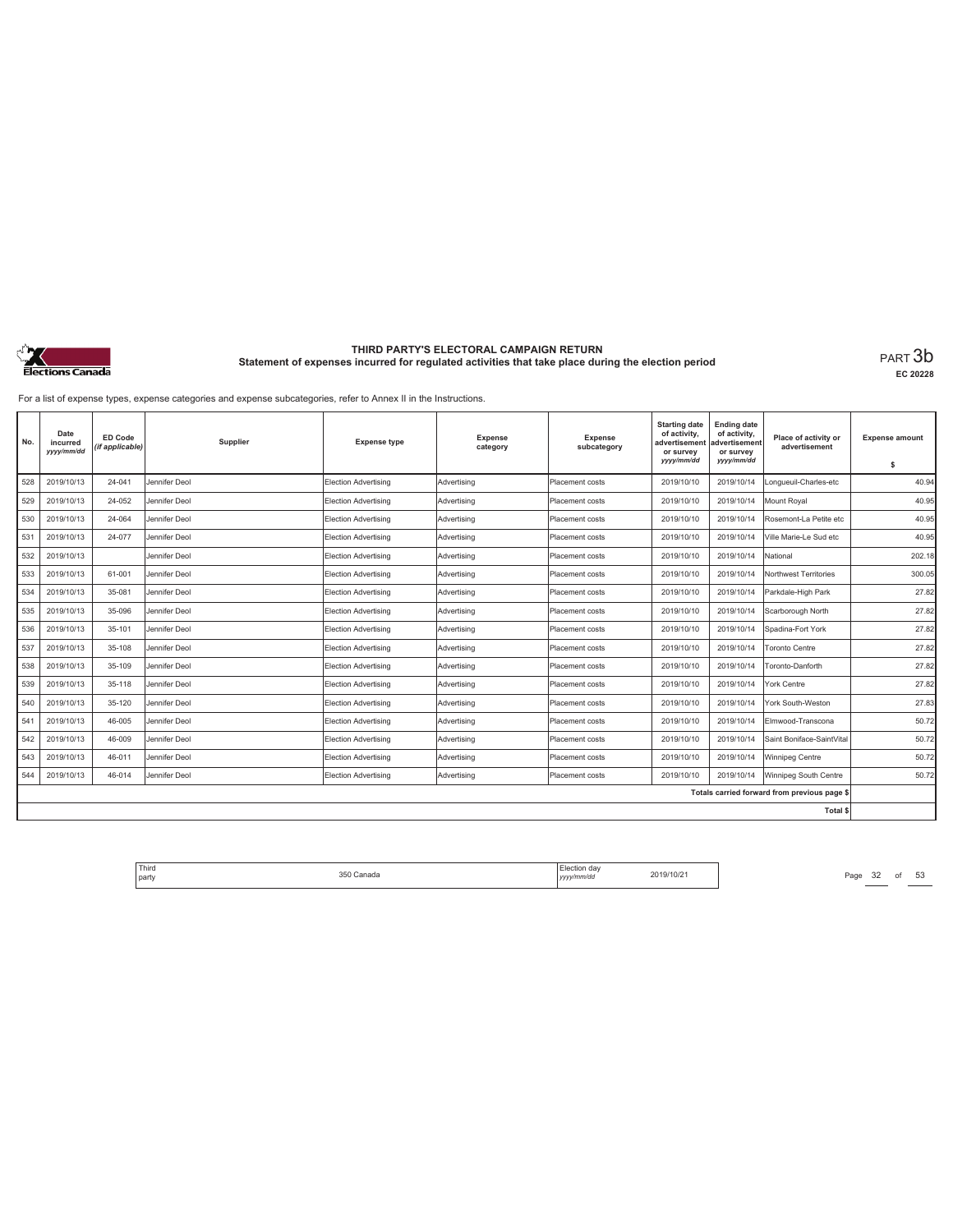

**EC 20228**

For a list of expense types, expense categories and expense subcategories, refer to Annex II in the Instructions.

| No. | Date<br>incurred<br>yyyy/mm/dd | <b>ED Code</b><br>(if applicable) | Supplier               | <b>Expense type</b>         | <b>Expense</b><br>category | Expense<br>subcategory      | <b>Starting date</b><br>of activity,<br>advertisement<br>or survey<br>yyyy/mm/dd | <b>Ending date</b><br>of activity,<br>advertisement<br>or survey<br>yyyy/mm/dd | Place of activity or<br>advertisement        | <b>Expense amount</b><br>\$ |
|-----|--------------------------------|-----------------------------------|------------------------|-----------------------------|----------------------------|-----------------------------|----------------------------------------------------------------------------------|--------------------------------------------------------------------------------|----------------------------------------------|-----------------------------|
| 545 | 2019/10/14                     |                                   | Anne-Marie Courtmanche | Partisan Activity           | Voter Contace              | Other Voter Contact (email) | 2019/10/14                                                                       | 2019/10/14                                                                     | National                                     | 27.16                       |
| 546 | 2019/10/14                     | 24-039                            | Anne-Marie Courtmanche | <b>Election Advertising</b> | Advertising                | <b>Production Costs</b>     | 2019/10/14                                                                       | 2019/10/14                                                                     | Laurier-Sainte Marie                         | 4.35                        |
| 547 | 2019/10/14                     | 24-041                            | Anne-Marie Courtmanche | Election Advertising        | Advertisina                | Production Costs            | 2019/10/14                                                                       | 2019/10/14                                                                     | Longueuil-Charles-etc                        | 4.35                        |
| 548 | 2019/10/14                     | 24-052                            | Anne-Marie Courtmanche | Election Advertising        | Advertisina                | <b>Production Costs</b>     | 2019/10/14                                                                       | 2019/10/14                                                                     | Mount Roval                                  | 4.35                        |
| 549 | 2019/10/14                     | 24-064                            | Anne-Marie Courtmanche | Election Advertising        | Advertising                | Production Costs            | 2019/10/14                                                                       | 2019/10/14                                                                     | Rosemont-La Petite etc                       | 4.35                        |
| 550 | 2019/10/14                     | 24-077                            | Anne-Marie Courtmanche | Election Advertising        | Advertising                | Production Costs            | 2019/10/14                                                                       | 2019/10/14                                                                     | Ville-Marie-Le Sud etc                       | 4.35                        |
| 551 | 2019/10/15                     |                                   | Desiree Wallace        | Partisan Activity           | Social Media               | Design & Maintenance        | 2019/10/15                                                                       | 2019/10/21                                                                     | Langley                                      | 500.00                      |
| 552 | 2019/10/15                     |                                   | Cricket Chena          | Partisan Activity           | Events                     | Other (Orientation)         | 2019/10/15                                                                       | 2019/10/21                                                                     | Toronto                                      | 600.00                      |
| 553 | 2019/10/15                     | 11-004                            | Staff - Amara Possian  | Partisan Activity           | Voter Contact              | Other voter contact (email) | 2019/10/15                                                                       | 2019/10/21                                                                     | Malpeque                                     | 8.09                        |
| 554 | 2019/10/15                     | 12-004                            | Staff - Amara Possian  | Partisan Activity           | Voter Contact              | Other voter contact (email) | 2019/10/15                                                                       | 2019/10/21                                                                     | Dartmouth-Cole Harbour                       | 8.09                        |
| 555 | 2019/10/15                     | 12-005                            | Staff - Amara Possian  | Partisan Activity           | Voter Contact              | Other voter contact (email) | 2019/10/15                                                                       | 2019/10/21                                                                     | Halifax                                      | 8.09                        |
| 556 | 2019/10/15                     | 24-039                            | Staff - Amara Possian  | Partisan Activity           | Voter Contact              | Other voter contact (email) | 2019/10/15                                                                       | 2019/10/21                                                                     | Laurier-Sainte Marie                         | 8.09                        |
| 557 | 2019/10/15                     | 24-041                            | Staff - Amara Possian  | Partisan Activity           | <b>Voter Contact</b>       | Other voter contact (email) | 2019/10/15                                                                       | 2019/10/21                                                                     | Longueuil-Charels-etc                        | 8.09                        |
| 558 | 2019/10/15                     | 24-052                            | Staff - Amara Possian  | Partisan Activity           | Voter Contact              | Other voter contact (email) | 2019/10/15                                                                       | 2019/10/21                                                                     | Mount-Rovall                                 | 8.09                        |
| 559 | 2019/10/15                     | 24-064                            | Staff - Amara Possian  | Partisan Activity           | Voter Contact              | Other voter contact (email) | 2019/10/15                                                                       | 2019/10/21                                                                     | Rosemont-Le Petite etc                       | 8.09                        |
| 560 | 2019/10/15                     | 24-077                            | Staff - Amara Possian  | Partisan Activity           | Voter Contact              | Other voter contact (email) | 2019/10/15                                                                       | 2019/10/21                                                                     | Ville-Marie-Le Sud etc                       | 8.09                        |
| 561 | 2019/10/15                     | 35-007                            | Staff - Amara Possian  | Partisan Activity           | Voter Contact              | Other voter contact (email) | 2019/10/15                                                                       | 2019/10/21                                                                     | Beaches-East York                            | 8.09                        |
|     |                                |                                   |                        |                             |                            |                             |                                                                                  |                                                                                | Totals carried forward from previous page \$ |                             |
|     |                                |                                   |                        |                             |                            |                             |                                                                                  |                                                                                | Total \$                                     |                             |

Third Election day Election day 2019/10/21 Page 33 of 53 Page 33 of 53 Page 33 Of 53 Page 33 Of 53 Page 33 Of 53 Page 33 Of 53 Page 33 Of 53 Page 33 Of 53 Page 34 Page 34 Page 34 Page 34 Page 34 Page 34 Page 34 Page 34 Pag party 350 Canada Election day *yyyy/mm/dd* 2019/10/21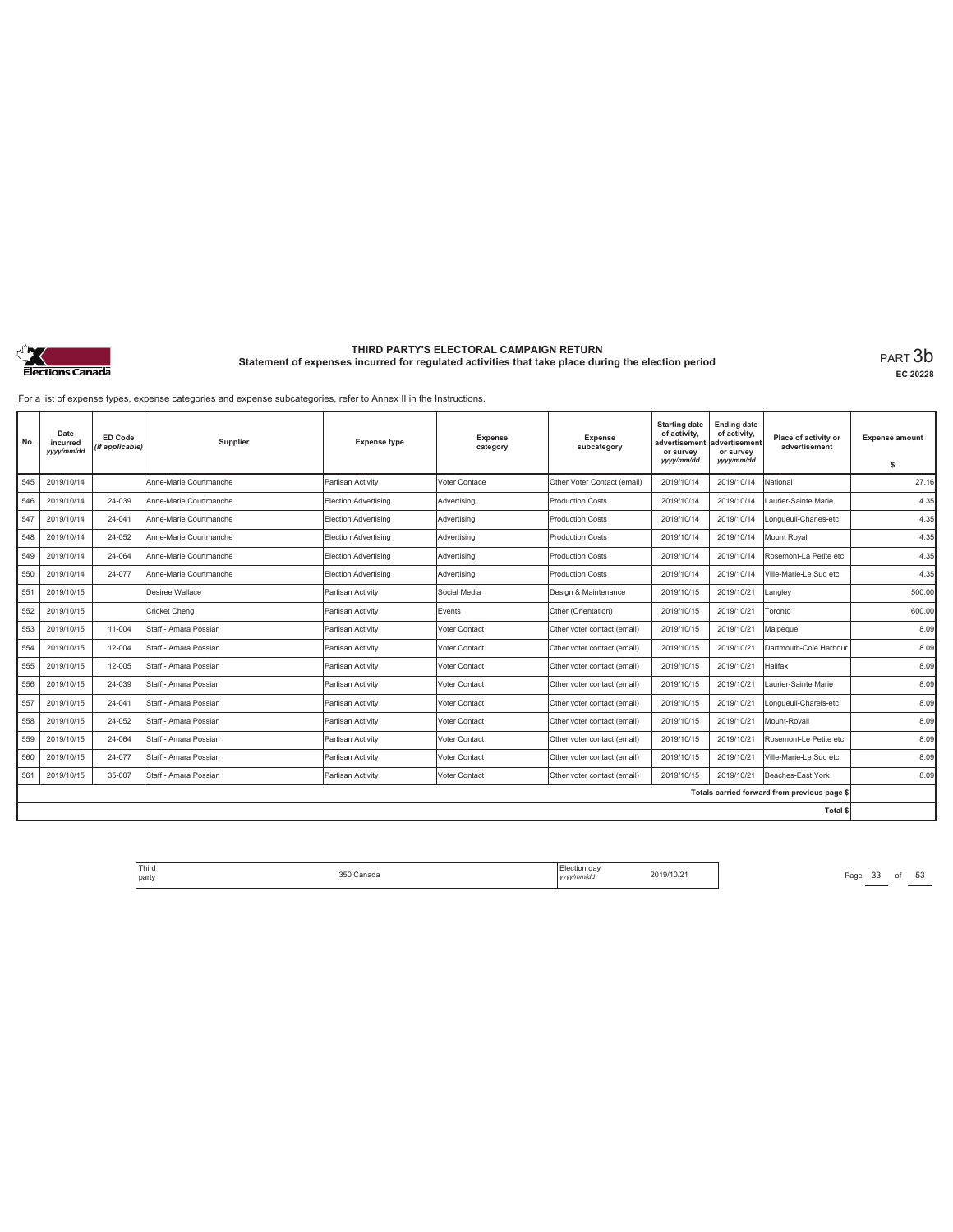

**EC 20228**

For a list of expense types, expense categories and expense subcategories, refer to Annex II in the Instructions.

| No. | Date<br>incurred<br>yyyy/mm/dd | <b>ED Code</b><br>(if applicable) | Supplier              | <b>Expense type</b> | <b>Expense</b><br>category | <b>Expense</b><br>subcategory | <b>Starting date</b><br>of activity,<br>advertisemen<br>or survey<br>yyyy/mm/dd | <b>Ending date</b><br>of activity,<br>advertisement<br>or survey<br>yyy/mm/dd | Place of activity or<br>advertisement        | <b>Expense amount</b><br>\$ |
|-----|--------------------------------|-----------------------------------|-----------------------|---------------------|----------------------------|-------------------------------|---------------------------------------------------------------------------------|-------------------------------------------------------------------------------|----------------------------------------------|-----------------------------|
| 562 | 2019/10/15                     | 35-032                            | Staff - Amara Possian | Partisan Activity   | <b>Voter Contact</b>       | Other voter contact (email)   | 2019/10/15                                                                      | 2019/10/21                                                                    | Guelpj                                       | 8.09                        |
| 563 | 2019/10/15                     | 35-035                            | Staff - Amara Possian | Partisan Activity   | Voter Contact              | Other voter contact (email)   | 2019/10/15                                                                      | 2019/10/21                                                                    | <b>Hamilton Centre</b>                       | 8.09                        |
| 564 | 2019/10/15                     | 35-045                            | Staff - Amara Possian | Partisan Activity   | <b>Voter Contact</b>       | Other voter contact (email)   | 2019/10/15                                                                      | 2019/10/21                                                                    | Kitchener Centre                             | 8.09                        |
| 565 | 2019/10/15                     | 35-076                            | Staff - Amara Possian | Partisan Activity   | Voter Contact              | Other voter contact (email)   | 2019/10/15                                                                      | 2019/10/21                                                                    | Orléans                                      | 8.09                        |
| 566 | 2019/10/15                     | 35-078                            | Staff - Amara Possian | Partisan Activity   | Voter Contact              | Other voter contact (email)   | 2019/10/15                                                                      | 2019/10/21                                                                    | Ottawa-Vanier                                | 8.09                        |
| 567 | 2019/10/15                     | 35-079                            | Staff - Amara Possian | Partisan Activity   | <b>Voter Contact</b>       | Other voter contact (email)   | 2019/10/15                                                                      | 2019/10/21                                                                    | Ottawa West-Nepean                           | 8.09                        |
| 568 | 2019/10/15                     | 35-081                            | Staff - Amara Possian | Partisan Activity   | Voter Contact              | Other voter contact (email)   | 2019/10/15                                                                      | 2019/10/21                                                                    | Parkdale-High Park                           | 8.09                        |
| 569 | 2019/10/15                     | 35-096                            | Staff - Amara Possian | Partisan Activity   | Voter Contact              | Other voter contact (email)   | 2019/10/15                                                                      | 2019/10/21                                                                    | Scarborough North                            | 8.09                        |
| 570 | 2019/10/15                     | 35-101                            | Staff - Amara Possian | Partisan Activity   | Voter Contact              | Other voter contact (email)   | 2019/10/15                                                                      | 2019/10/21                                                                    | Spadina-Fort York                            | 8.09                        |
| 571 | 2019/10/15                     | 35-108                            | Staff - Amara Possian | Partisan Activity   | Voter Contact              | Other voter contact (email)   | 2019/10/15                                                                      | 2019/10/21                                                                    | <b>Toronto Centre</b>                        | 8.09                        |
| 572 | 2019/10/15                     | 35-109                            | Staff - Amara Possian | Partisan Activity   | Voter Contact              | Other voter contact (email)   | 2019/10/15                                                                      | 2019/10/21                                                                    | Toronto-Danforth                             | 8.09                        |
| 573 | 2019/10/15                     | 35-112                            | Staff - Amara Possian | Partisan Activity   | Voter Contact              | Other voter contact (email)   | 2019/10/15                                                                      | 2019/10/21                                                                    | Waterloo                                     | 8.09                        |
| 574 | 2019/10/15                     | 35-118                            | Staff - Amara Possian | Partisan Activity   | Voter Contact              | Other voter contact (email)   | 2019/10/15                                                                      | 2019/10/21                                                                    | York Centre                                  | 8.09                        |
| 575 | 2019/10/15                     | 35-102                            | Staff - Amara Possian | Partisan Activity   | Voter Contact              | Other voter contact (email)   | 2019/10/15                                                                      | 2019/10/21                                                                    | York South-Weston                            | 8.09                        |
| 576 | 2019/10/15                     | 46-003                            | Staff - Amara Possian | Partisan Activity   | <b>Voter Contact</b>       | Other voter contact (email)   | 2019/10/15                                                                      | 2019/10/21                                                                    | Churchill-Keewatinook                        | 8.09                        |
| 577 | 2019/10/15                     | 46-005                            | Staff - Amara Possian | Partisan Activity   | Voter Contact              | Other voter contact (email)   | 2019/10/15                                                                      | 2019/10/21                                                                    | Elmwood-Transcona                            | 8.09                        |
| 578 | 2019/10/15                     | 46-009                            | Staff - Amara Possian | Partisan Activity   | <b>Voter Contact</b>       | Other voter contact (email)   | 2019/10/15                                                                      | 2019/10/21                                                                    | Saint Boniface-Saint etc                     | 8.09                        |
|     |                                |                                   |                       |                     |                            |                               |                                                                                 |                                                                               | Totals carried forward from previous page \$ |                             |
|     |                                |                                   |                       |                     |                            |                               |                                                                                 |                                                                               | <b>Total \$</b>                              |                             |

Third Election day Election day 2019/10/21 Page 34 of 53 Page 34 of 53 party 350 Canada Election day *yyyy/mm/dd* 2019/10/21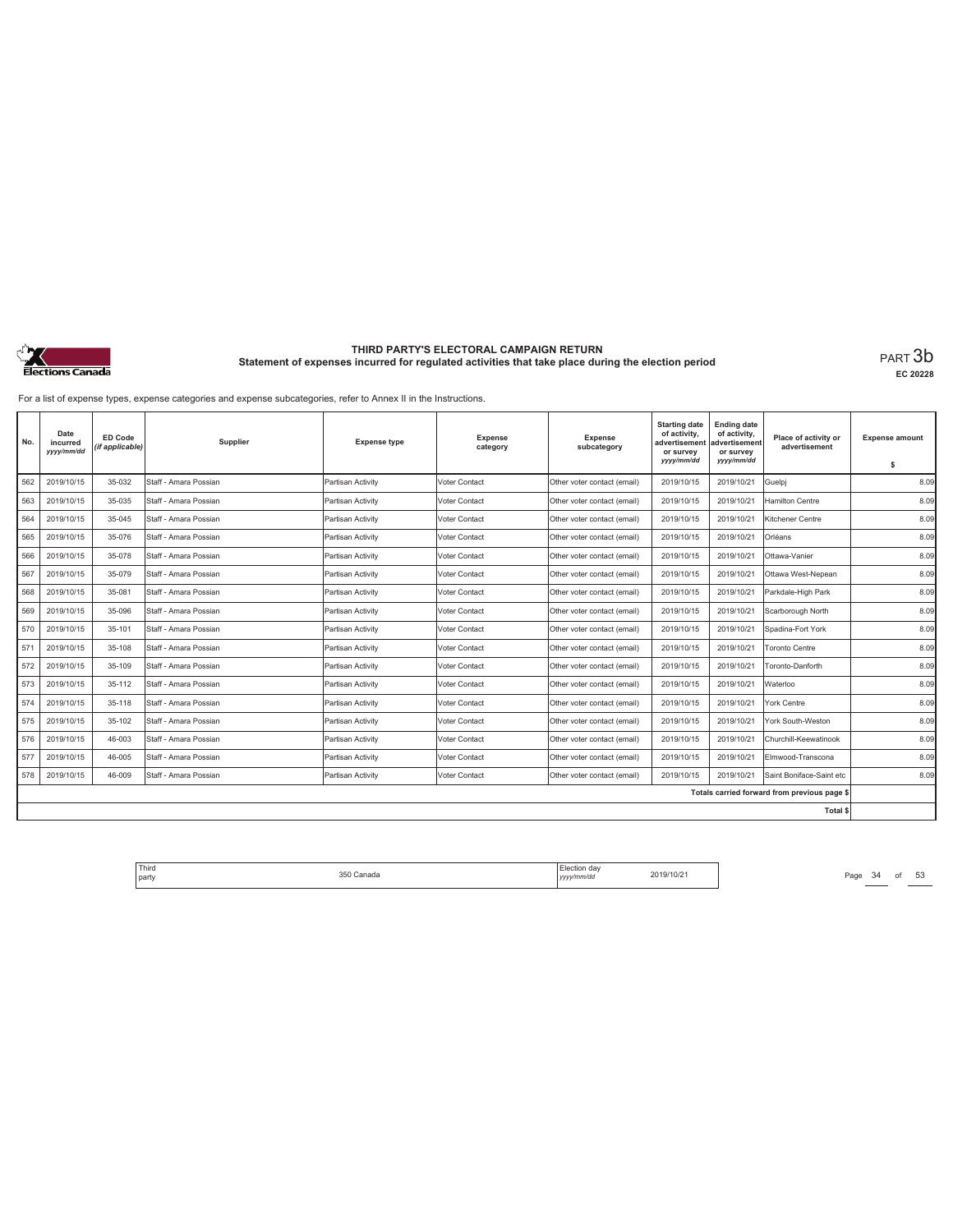

**EC 20228**

For a list of expense types, expense categories and expense subcategories, refer to Annex II in the Instructions.

| No. | Date<br>incurred<br>yyyy/mm/dd | <b>ED Code</b><br>(if applicable) | Supplier                       | <b>Expense type</b> | Expense<br>category  | Expense<br>subcategory      | <b>Starting date</b><br>of activity,<br>advertisemen<br>or survey<br>yyyy/mm/dd | <b>Ending date</b><br>of activity,<br>advertisement<br>or survey<br>yyyy/mm/dd | Place of activity or<br>advertisement        | <b>Expense amount</b><br>s |
|-----|--------------------------------|-----------------------------------|--------------------------------|---------------------|----------------------|-----------------------------|---------------------------------------------------------------------------------|--------------------------------------------------------------------------------|----------------------------------------------|----------------------------|
| 579 | 2019/10/15                     | 46-011                            | Staff - Amara Possian          | Partisan Activity   | Voter Contact        | Other voter contact (email) | 2019/10/15                                                                      | 2019/10/21                                                                     | Winnipeg Centre                              | 8.09                       |
| 580 | 2019/10/15                     | 46-014                            | Staff - Amara Possian          | Partisan Activity   | Voter Contact        | Other voter contact (email) | 2019/10/15                                                                      | 2019/10/21                                                                     | Winnipeg South Centre                        | 8.09                       |
| 581 | 2019/10/15                     | 59-002                            | Staff - Amara Possian          | Partisan Activity   | Voter Contact        | Other voter contact (email) | 2019/10/15                                                                      | 2019/10/21                                                                     | Burnaby North-Seymour                        | 8.09                       |
| 582 | 2019/10/15                     | 59-019                            | Staff - Amara Possian          | Partisan Activity   | Voter Contact        | Other voter contact (email) | 2019/10/15                                                                      | 2019/10/21                                                                     | New Westminster-etc                          | 8.09                       |
| 583 | 2019/10/15                     | 59-019                            | Staff - Amara Possian          | Partisan Activity   | Voter Contact        | Other voter contact (email) | 2019/10/15                                                                      | 2019/10/21                                                                     | Vancouver Granville                          | 8.09                       |
| 584 | 2019/10/15                     | 59-034                            | Staff - Amara Possian          | Partisan Activity   | Voter Contact        | Other voter contact (email) | 2019/10/15                                                                      | 2019/10/21                                                                     | Vancouver Centre                             | 8.09                       |
| 585 | 2019/10/15                     | 59-035                            | Staff - Amara Possian          | Partisan Activity   | Voter Contact        | Other voter contact (email) | 2019/10/15                                                                      | 2019/10/21                                                                     | Vancouver East                               | 8.09                       |
| 586 | 2019/10/15                     | 59-038                            | Staff - Amara Possian          | Partisan Activity   | Voter Contact        | Other voter contact (email) | 2019/10/15                                                                      | 2019/10/21                                                                     | Vancouver Kingsway                           | 8.09                       |
| 587 | 2019/10/15                     | 61-001                            | Staff - Amara Possian          | Partisan Activity   | Voter Contact        | Other voter contact (email) | 2019/10/15                                                                      | 2019/10/21                                                                     | Northwest Territories                        | 8.09                       |
| 588 | 2019/10/16                     |                                   | <b>Global Payments Gateway</b> | Partisan Activity   | Other                | <b>Transaction fees</b>     | 2019/10/15                                                                      | 2019/10/15                                                                     | National                                     | 10.00                      |
| 589 | 2019/10/16                     |                                   | Laura Cameron                  | Partisan Activity   | Events               | Other (Orientation)         | 2019/10/16                                                                      | 2019/10/19                                                                     | Winnipeg                                     | 113.14                     |
| 590 | 2019/10/16                     | 11-004                            | Staff - Atiya Jaffar           | Partisan Activity   | <b>Voter Contact</b> | Other voter contact (email) | 2019/10/16                                                                      | 2019/10/21                                                                     | Malpeque                                     | 24.39                      |
| 591 | 2019/10/16                     | 12-004                            | Staff - Ativa Jaffar           | Partisan Activity   | Voter Contact        | Other voter contact (email) | 2019/10/16                                                                      | 2019/10/21                                                                     | Dartmouth-Cole Harbour                       | 24.39                      |
| 592 | 2019/10/16                     | 12-005                            | Staff - Atiya Jaffar           | Partisan Activity   | Voter Contact        | Other voter contact (email) | 2019/10/16                                                                      | 2019/10/21                                                                     | Halifax                                      | 24.39                      |
| 593 | 2019/10/16                     | 24-039                            | Staff - Ativa Jaffar           | Partisan Activity   | Voter Contact        | Other voter contact (email) | 2019/10/16                                                                      | 2019/10/21                                                                     | Laurier-Sainte-Marie                         | 24.39                      |
| 594 | 2019/10/16                     | 24-041                            | Staff - Atiya Jaffar           | Partisan Activity   | Voter Contact        | Other voter contact (email) | 2019/10/16                                                                      | 2019/10/21                                                                     | Longueuil-Charles-etc                        | 24.39                      |
| 595 | 2019/10/16                     | 24-052                            | Staff - Atiya Jaffar           | Partisan Activity   | Voter Contact        | Other voter contact (email) | 2019/10/16                                                                      | 2019/10/21                                                                     | Mount-Royal                                  | 24.39                      |
|     |                                |                                   |                                |                     |                      |                             |                                                                                 |                                                                                | Totals carried forward from previous page \$ |                            |
|     |                                |                                   |                                |                     |                      |                             |                                                                                 |                                                                                | Total \$                                     |                            |

Third Election day Election day 2019/10/21 Page 35 of 53 Page 35 of 53 party 350 Canada Election day *yyyy/mm/dd* 2019/10/21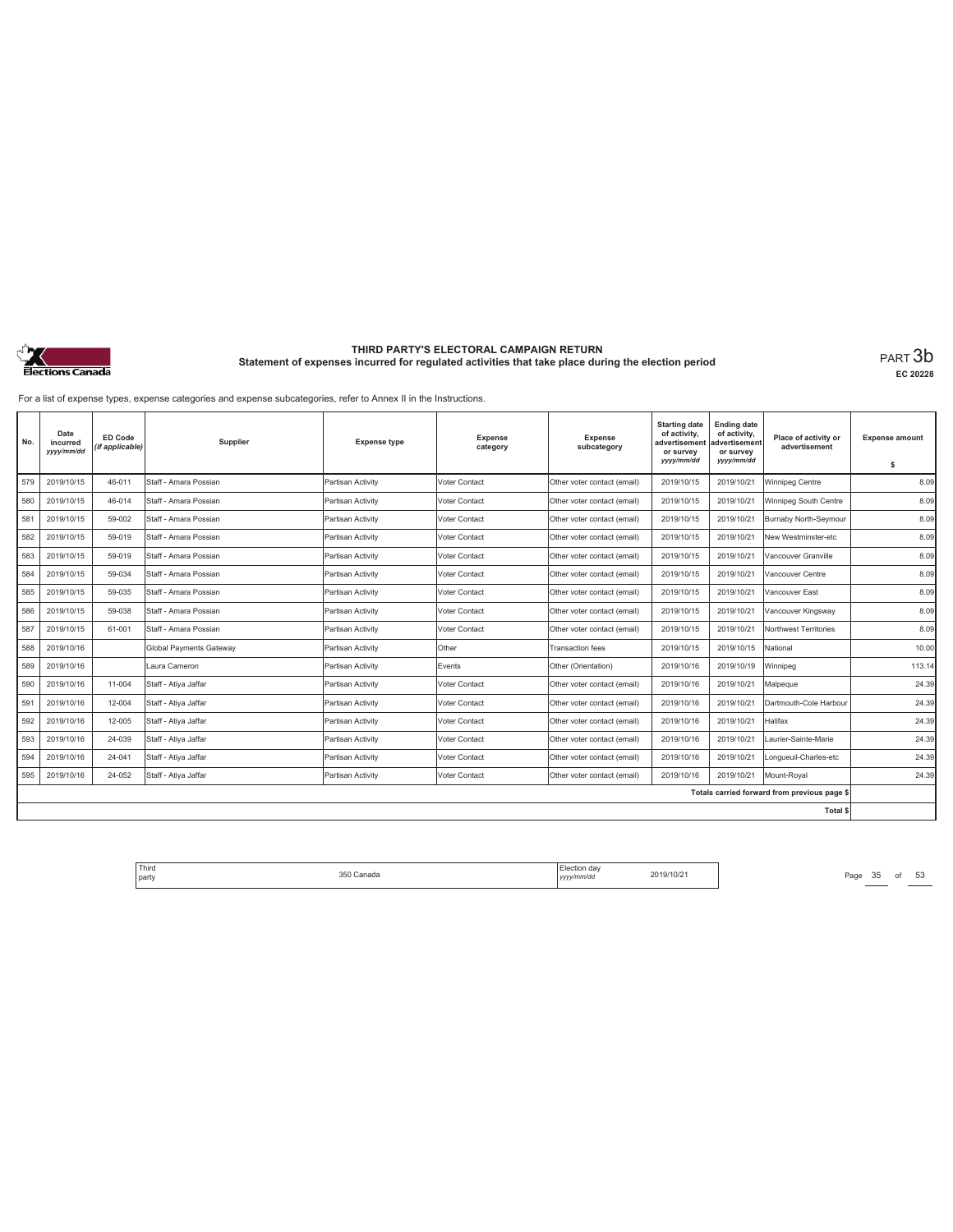

**EC 20228**

For a list of expense types, expense categories and expense subcategories, refer to Annex II in the Instructions.

| No. | Date<br>incurred<br>yyyy/mm/dd | <b>ED Code</b><br>(if applicable) | Supplier             | <b>Expense type</b> | <b>Expense</b><br>category | <b>Expense</b><br>subcategory | <b>Starting date</b><br>of activity,<br>advertisement<br>or survey<br>yyyy/mm/dd | <b>Ending date</b><br>of activity,<br>advertisement<br>or survey<br>yyyy/mm/dd | Place of activity or<br>advertisement        | <b>Expense amount</b><br>s |
|-----|--------------------------------|-----------------------------------|----------------------|---------------------|----------------------------|-------------------------------|----------------------------------------------------------------------------------|--------------------------------------------------------------------------------|----------------------------------------------|----------------------------|
| 596 | 2019/10/16                     | 24-064                            | Staff - Atiya Jaffar | Partisan Activity   | Voter Contact              | Other voter contact (email)   | 2019/10/16                                                                       | 2019/10/21                                                                     | Rosemont-La Petite etc                       | 24.39                      |
|     |                                |                                   |                      |                     |                            |                               |                                                                                  |                                                                                |                                              |                            |
| 597 | 2019/10/16                     | 24-077                            | Staff - Atiya Jaffar | Partisan Activity   | Voter Contact              | Other voter contact (email)   | 2019/10/16                                                                       | 2019/10/21                                                                     | Ville-Marie-Le Sud etc                       | 24.39                      |
| 598 | 2019/10/16                     | 35-077                            | Staff - Ativa Jaffar | Partisan Activity   | Voter Contact              | Other voter contact (email)   | 2019/10/16                                                                       | 2019/10/21                                                                     | Beaches-East York                            | 24.39                      |
| 599 | 2019/10/16                     | 35-032                            | Staff - Atiya Jaffar | Partisan Activity   | Voter Contact              | Other voter contact (email)   | 2019/10/16                                                                       | 2019/10/21                                                                     | Guelph                                       | 24.39                      |
| 600 | 2019/10/16                     | 35-035                            | Staff - Atiya Jaffar | Partisan Activity   | Voter Contact              | Other voter contact (email)   | 2019/10/16                                                                       | 2019/10/21                                                                     | <b>Hamilton Centre</b>                       | 24.39                      |
| 601 | 2019/10/16                     | 35-045                            | Staff - Atiya Jaffar | Partisan Activity   | Voter Contact              | Other voter contact (email)   | 2019/10/16                                                                       | 2019/10/21                                                                     | Kitchener Centre                             | 24.39                      |
| 602 | 2019/10/16                     | 35-076                            | Staff - Atiya Jaffar | Partisan Activity   | Voter Contact              | Other voter contact (email)   | 2019/10/16                                                                       | 2019/10/21                                                                     | Orléans                                      | 24.39                      |
| 603 | 2019/10/16                     | 35-078                            | Staff - Atiya Jaffar | Partisan Activity   | Voter Contact              | Other voter contact (email)   | 2019/10/16                                                                       | 2019/10/21                                                                     | Ottawa-Vanier                                | 24.39                      |
| 604 | 2019/10/16                     | 35-079                            | Staff - Atiya Jaffar | Partisan Activity   | Voter Contact              | Other voter contact (email)   | 2019/10/16                                                                       | 2019/10/21                                                                     | Ottawa West-Nepan                            | 24.39                      |
| 605 | 2019/10/16                     | 35-081                            | Staff - Atiya Jaffar | Partisan Activity   | Voter Contact              | Other voter contact (email)   | 2019/10/16                                                                       | 2019/10/21                                                                     | Parkdale-High Park                           | 24.39                      |
| 606 | 2019/10/16                     | 35-096                            | Staff - Atiya Jaffar | Partisan Activity   | Voter Contact              | Other voter contact (email)   | 2019/10/16                                                                       | 2019/10/21                                                                     | Scarborough North                            | 24.39                      |
| 607 | 2019/10/16                     | 35-101                            | Staff - Atiya Jaffar | Partisan Activity   | Voter Contact              | Other voter contact (email)   | 2019/10/16                                                                       | 2019/10/21                                                                     | Spadina-Fort York                            | 24.39                      |
| 608 | 2019/10/16                     | 35-108                            | Staff - Atiya Jaffar | Partisan Activity   | Voter Contact              | Other voter contact (email)   | 2019/10/16                                                                       | 2019/10/21                                                                     | <b>Toronto Centre</b>                        | 24.39                      |
| 609 | 2019/10/16                     | 35-109                            | Staff - Atiya Jaffar | Partisan Activity   | Voter Contact              | Other voter contact (email)   | 2019/10/16                                                                       | 2019/10/21                                                                     | Toronto-Danforth                             | 24.39                      |
| 610 | 2019/10/16                     | 35-112                            | Staff - Atiya Jaffar | Partisan Activity   | Voter Contact              | Other voter contact (email)   | 2019/10/16                                                                       | 2019/10/21                                                                     | Waterloo                                     | 24.39                      |
| 611 | 2019/10/16                     | 35-118                            | Staff - Atiya Jaffar | Partisan Activity   | Voter Contact              | Other voter contact (email)   | 2019/10/16                                                                       | 2019/10/21                                                                     | York Centre                                  | 24.39                      |
| 612 | 2019/10/16                     | 35-120                            | Staff - Atiya Jaffar | Partisan Activity   | Voter Contact              | Other voter contact (email)   | 2019/10/16                                                                       | 2019/10/21                                                                     | York South-Weston                            | 24.39                      |
|     |                                |                                   |                      |                     |                            |                               |                                                                                  |                                                                                | Totals carried forward from previous page \$ |                            |
|     |                                |                                   |                      |                     |                            |                               |                                                                                  |                                                                                | Total \$                                     |                            |

Third Election day Election day 2019/10/21 Page 36 of 53 Page 36 of 53 party 350 Canada Election day *yyyy/mm/dd* 2019/10/21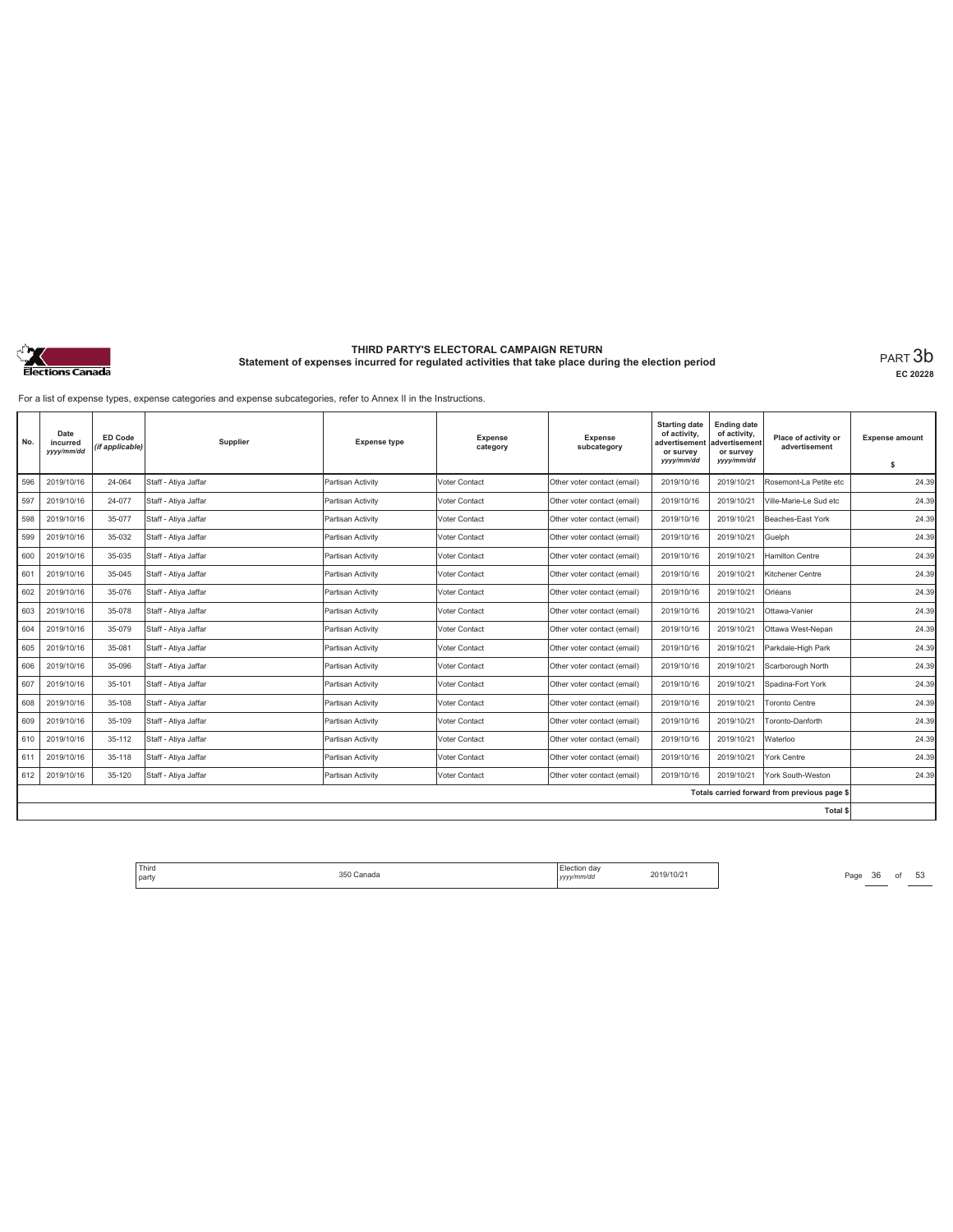

**EC 20228**

For a list of expense types, expense categories and expense subcategories, refer to Annex II in the Instructions.

| No. | Date<br>incurred<br>yyyy/mm/dd | <b>ED Code</b><br>(if applicable) | Supplier              | <b>Expense type</b>         | <b>Expense</b><br>category | Expense<br>subcategory      | <b>Starting date</b><br>of activity,<br>advertisement<br>or survey<br>yyyy/mm/dd | <b>Ending date</b><br>of activity,<br>advertisement<br>or survey<br>yyyy/mm/dd | Place of activity or<br>advertisement        | <b>Expense amount</b><br>\$ |
|-----|--------------------------------|-----------------------------------|-----------------------|-----------------------------|----------------------------|-----------------------------|----------------------------------------------------------------------------------|--------------------------------------------------------------------------------|----------------------------------------------|-----------------------------|
| 613 | 2019/10/16                     | 46-003                            | Staff - Atiya Jaffar  | Partisan Activity           | Voter Contact              | Other voter contact (email) | 2019/10/16                                                                       | 2019/10/21                                                                     | Churchill-Keewatinook                        | 24.39                       |
| 614 | 2019/10/16                     | 46-005                            | Staff - Atiya Jaffar  | Partisan Activity           | Voter Contact              | Other voter contact (email) | 2019/10/16                                                                       | 2019/10/21                                                                     | Elmwood-Transcona                            | 24.39                       |
| 615 | 2019/10/16                     | 46-009                            | Staff - Ativa Jaffar  | Partisan Activity           | Voter Contact              | Other voter contact (email) | 2019/10/16                                                                       | 2019/10/21                                                                     | Saint Boniface-Saint etc                     | 24.39                       |
| 616 | 2019/10/16                     | 46-011                            | Staff - Atiya Jaffar  | Partisan Activity           | Voter Contact              | Other voter contact (email) | 2019/10/16                                                                       | 2019/10/21                                                                     | Winnipeg Centre                              | 24.39                       |
| 617 | 2019/10/16                     | 46-014                            | Staff - Atiya Jaffar  | Partisan Activity           | Voter Contact              | Other voter contact (email) | 2019/10/16                                                                       | 2019/10/21                                                                     | Winnipeg South Centre                        | 24.39                       |
| 618 | 2019/10/16                     | 59-002                            | Staff - Atiya Jaffar  | Partisan Activity           | Voter Contact              | Other voter contact (email) | 2019/10/16                                                                       | 2019/10/21                                                                     | Burnaby North-Seymour                        | 24.39                       |
| 619 | 2019/10/16                     | 59-019                            | Staff - Atiya Jaffar  | Partisan Activity           | Voter Contact              | Other voter contact (email) | 2019/10/16                                                                       | 2019/10/21                                                                     | New Westminster-etc                          | 24.39                       |
| 620 | 2019/10/16                     | 59-019                            | Staff - Atiya Jaffar  | Partisan Activity           | Voter Contact              | Other voter contact (email) | 2019/10/16                                                                       | 2019/10/21                                                                     | Vancouver Granville                          | 24.39                       |
| 621 | 2019/10/16                     | 59-034                            | Staff - Atiya Jaffar  | Partisan Activity           | Voter Contact              | Other voter contact (email) | 2019/10/16                                                                       | 2019/10/21                                                                     | Vancouver Centre                             | 24.39                       |
| 622 | 2019/10/16                     | 59-038                            | Staff - Atiya Jaffar  | Partisan Activity           | Voter Contact              | Other voter contact (email) | 2019/10/16                                                                       | 2019/10/21                                                                     | Vancouver Kingsway                           | 24.39                       |
| 623 | 2019/10/16                     | 61-001                            | Staff - Atiya Jaffar  | Partisan Activity           | Voter Contact              |                             | 2019/10/16                                                                       | 2019/10/21                                                                     | Northwest Territories                        | 24.39                       |
|     |                                |                                   |                       |                             |                            | Other voter contact (email) |                                                                                  |                                                                                |                                              |                             |
| 624 | 2019/10/16                     | 11-004                            | Staff- Emma Jackson   | Election Advertising        | Advertisina                | Print media                 | 2019/10/16                                                                       | 2019/10/16                                                                     | Edmonton                                     | 6.92                        |
| 625 | 2019/10/16                     | 11-004                            | Staff - Amara Jaffar  | Election Advertising        | Advertising                | Print media                 | 2019/10/16                                                                       | 2019/10/20                                                                     | Ottawa                                       | 3.94                        |
| 626 | 2019/10/16                     | 11-004                            | Staff - Emma Jackson  | Election Advertising        | Advertising                | Print media                 | 2019/10/16                                                                       | 2019/10/16                                                                     | Toronto                                      | 1.73                        |
| 627 | 2019/10/16                     | 11-004                            | Staff - Atiya Jaffar  | Election Advertising        | Advertising                | Print media                 | 2019/10/16                                                                       | 2019/10/16                                                                     | Vancouver                                    | 1.38                        |
| 628 | 2019/10/16                     | 12-004                            | Staff - Emma Jackson  | <b>Election Advertising</b> | Advertising                | Print media                 | 2019/10/16                                                                       | 2019/10/16                                                                     | Edmonton                                     | 6.92                        |
| 629 | 2019/10/16                     | 12-004                            | Staff - Katie Perfitt | Election Advertising        | Advertising                | Print media                 | 2019/10/16                                                                       | 2019/10/20                                                                     | Ottawa                                       | 3.94                        |
|     |                                |                                   |                       |                             |                            |                             |                                                                                  |                                                                                | Totals carried forward from previous page \$ |                             |
|     |                                |                                   |                       |                             |                            |                             |                                                                                  |                                                                                | Total \$                                     |                             |

Third The Same 350 Canada 350 Canada 2019/10/21 Page 37 of 53 party 350 Canada Election day *yyyy/mm/dd* 2019/10/21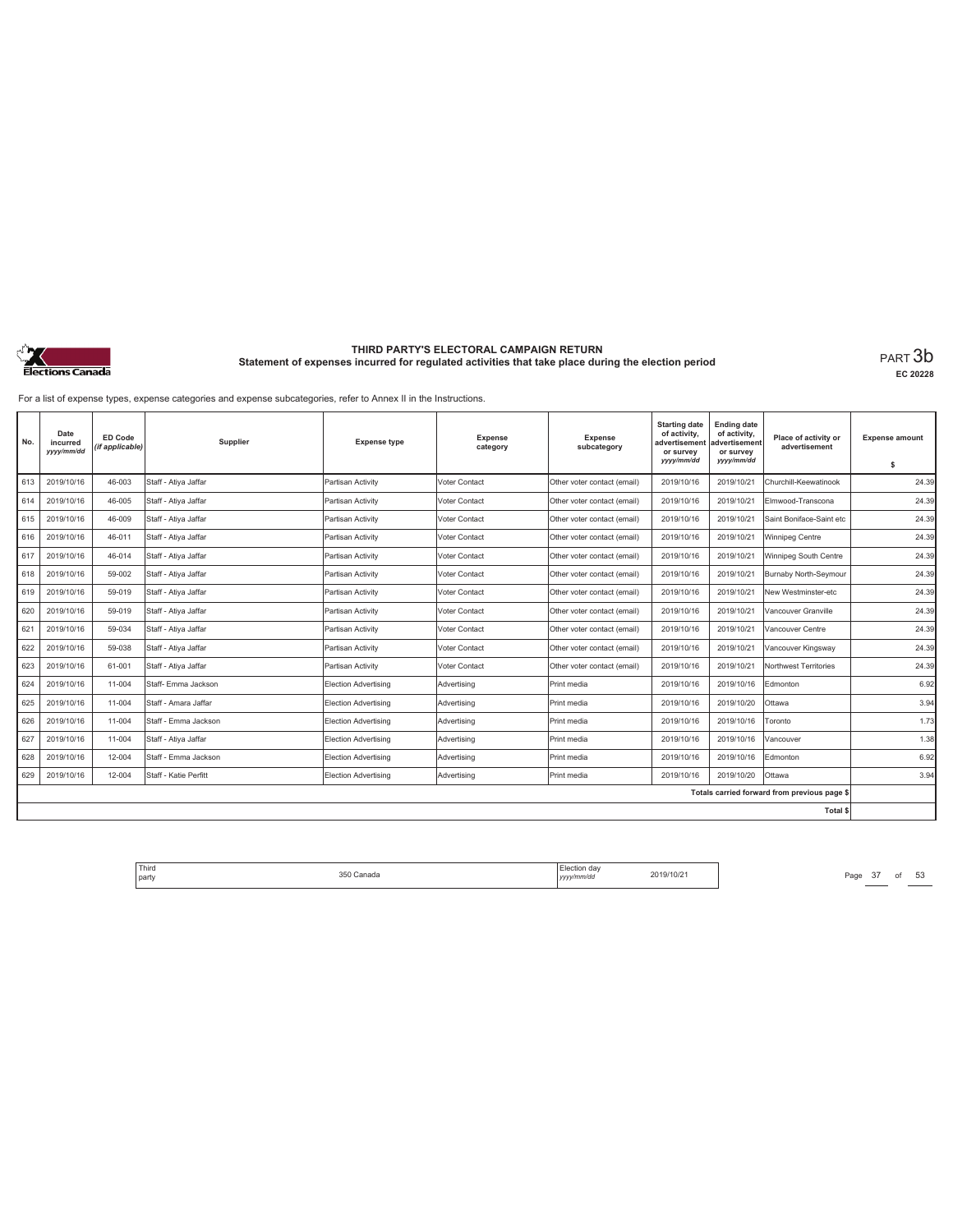

**EC 20228**

For a list of expense types, expense categories and expense subcategories, refer to Annex II in the Instructions.

| No. | Date<br>incurred<br>yyyy/mm/dd | <b>ED Code</b><br>(if applicable) | Supplier              | <b>Expense type</b>         | <b>Expense</b><br>category | Expense<br>subcategory | <b>Starting date</b><br>of activity,<br>advertisement<br>or survey<br>yyyy/mm/dd | <b>Ending date</b><br>of activity,<br>advertisement<br>or survey<br>yyyy/mm/dd | Place of activity or<br>advertisement        | <b>Expense amount</b><br>\$ |
|-----|--------------------------------|-----------------------------------|-----------------------|-----------------------------|----------------------------|------------------------|----------------------------------------------------------------------------------|--------------------------------------------------------------------------------|----------------------------------------------|-----------------------------|
| 630 | 2019/10/16                     | 12-004                            | Staff - Amara Possian | <b>Election Advertising</b> | Advertising                | Print media            | 2019/10/16                                                                       | 2019/10/16                                                                     | Toronto                                      | 1.73                        |
| 631 | 2019/10/16                     | 12-004                            | Staff - Atiya Jaffar  | Election Advertising        | Advertising                | Print media            | 2019/10/16                                                                       | 2019/10/16                                                                     | Vancouver                                    | 1.38                        |
| 632 | 2019/10/16                     | 12-005                            | Staff - Emma Jackson  | Election Advertising        | Advertisina                | Print media            | 2019/10/16                                                                       | 2019/10/16                                                                     | Edmonton                                     | 6.92                        |
| 633 | 2019/10/16                     | 12-005                            | Staff - Katie Perfitt | Election Advertising        | Advertising                | Print media            | 2019/10/16                                                                       | 2019/10/20                                                                     | Ottawa                                       | 3.94                        |
| 634 | 2019/10/16                     | 12-005                            | Staff - Amara Possian | <b>Election Advertising</b> | Advertising                | Print media            | 2019/10/16                                                                       | 2019/10/16                                                                     | Toronto                                      | 1.73                        |
| 635 | 2019/10/16                     | 12-005                            | Staff - Ativa Jaffar  | Election Advertising        | Advertisina                | Print media            | 2019/10/16                                                                       | 2019/10/16                                                                     | Vancouver                                    | 1.38                        |
| 636 | 2019/10/16                     | 24-039                            | Staff - Emma Jackson  | Election Advertising        | Advertising                | Print media            | 2019/10/16                                                                       | 2019/10/16                                                                     | Edmonton                                     | 6.92                        |
| 637 | 2019/10/16                     | 24-039                            | Staff - Katie Perfitt | Election Advertising        | Advertising                | Print media            | 2019/10/16                                                                       | 2019/10/20                                                                     | Ottawa                                       | 3.94                        |
| 638 | 2019/10/16                     | 24-039                            | Staff - Amara Possian | Election Advertising        | Advertisina                | Print media            | 2019/10/16                                                                       | 2019/10/16                                                                     | Toronto                                      | 1.73                        |
| 639 | 2019/10/16                     | 24-039                            | Staff - Atiya Jaffar  | Election Advertising        | Advertisina                | Print media            | 2019/10/16                                                                       | 2019/10/16                                                                     | Vancouver                                    | 1.38                        |
| 640 | 2019/10/16                     | 24-041                            | Staff - Emma Jackson  | Election Advertising        | Advertising                | Print media            | 2019/10/16                                                                       | 2019/10/16                                                                     | Edmonton                                     | 6.92                        |
| 641 | 2019/10/16                     | 24-041                            | Staff - Katie Perfitt | Election Advertising        | Advertising                | Print media            | 2019/10/16                                                                       | 2019/10/20                                                                     | Ottawa                                       | 3.94                        |
| 642 | 2019/10/16                     | 24-041                            | Staff - Amara Possian | Election Advertising        | Advertisina                | Print media            | 2019/10/16                                                                       | 2019/10/16                                                                     | Toronto                                      | 1.73                        |
| 643 | 2019/10/16                     | 24-041                            | Staff - Atiya Jaffar  | Election Advertising        | Advertising                | Print media            | 2019/10/16                                                                       | 2019/10/16                                                                     | Vancouver                                    | 1.38                        |
| 644 | 2019/10/16                     | 24-052                            | Staff - Emma Jackson  | Election Advertising        | Advertising                | Print media            | 2019/10/16                                                                       | 2019/10/16                                                                     | Edmonton                                     | 6.92                        |
| 645 | 2019/10/16                     | 24-052                            | Staff - Katie Perfitt | Election Advertising        | Advertisina                | Print media            | 2019/10/16                                                                       | 2019/10/20                                                                     | Ottawa                                       | 3.94                        |
| 646 | 2019/10/16                     | 24-052                            | Staff - Amara Possian | Election Advertising        | Advertising                | Print media            | 2019/10/16                                                                       | 2019/10/16                                                                     | Toronto                                      | 1.73                        |
|     |                                |                                   |                       |                             |                            |                        |                                                                                  |                                                                                | Totals carried forward from previous page \$ |                             |
|     |                                |                                   |                       |                             |                            |                        |                                                                                  |                                                                                | Total \$                                     |                             |

Third Election day Election day 2019/10/21 Page 38 of 53 Page 38 of 53 party 350 Canada Election day *yyyy/mm/dd* 2019/10/21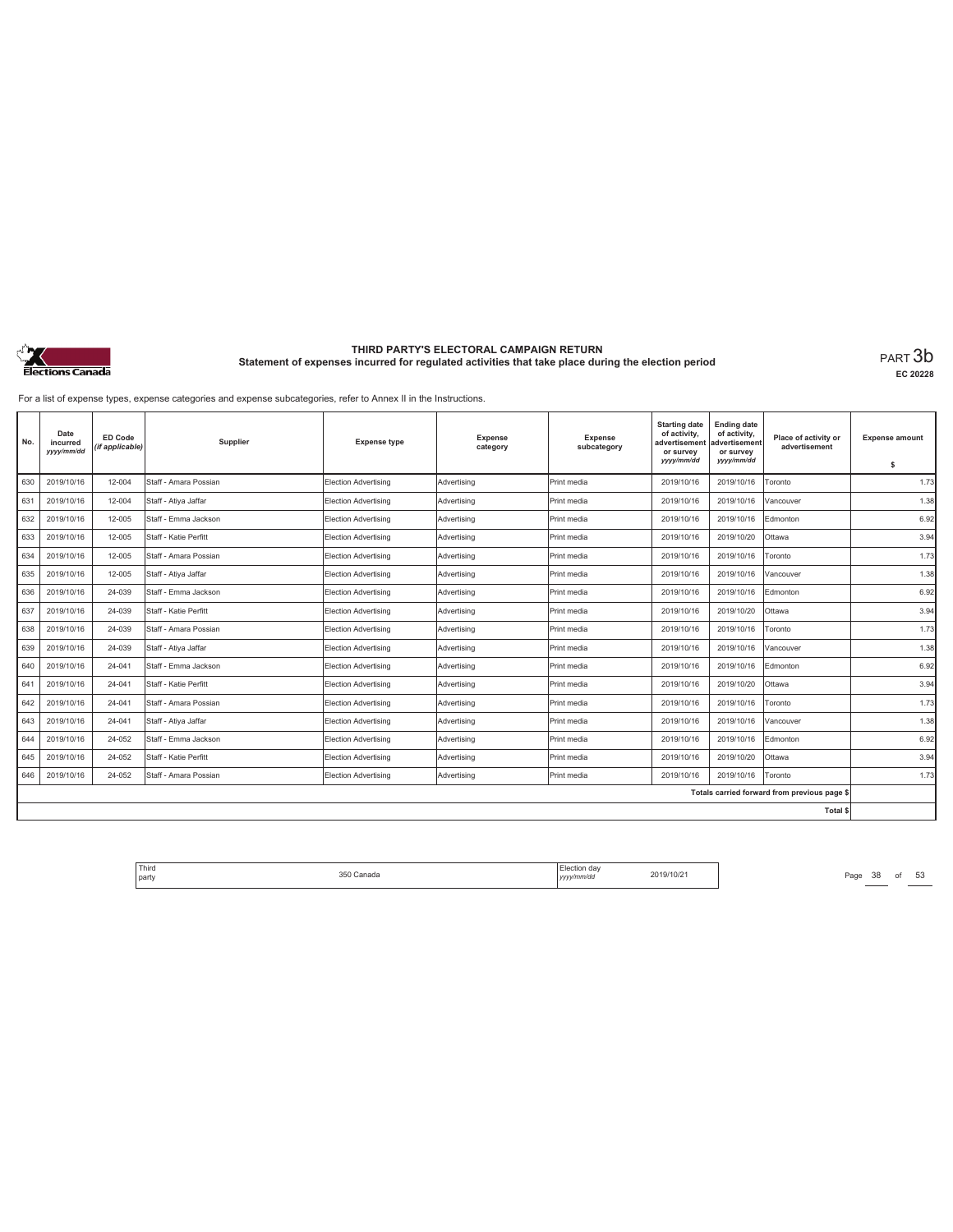

**EC 20228**

For a list of expense types, expense categories and expense subcategories, refer to Annex II in the Instructions.

| No. | Date<br>incurred<br>yyyy/mm/dd | <b>ED Code</b><br>(if applicable) | Supplier              | <b>Expense type</b>         | <b>Expense</b><br>category | Expense<br>subcategory | <b>Starting date</b><br>of activity,<br>advertisement<br>or survey<br>yyyy/mm/dd | <b>Ending date</b><br>of activity,<br>advertisement<br>or survey<br>yyyy/mm/dd | Place of activity or<br>advertisement        | <b>Expense amount</b><br>\$ |
|-----|--------------------------------|-----------------------------------|-----------------------|-----------------------------|----------------------------|------------------------|----------------------------------------------------------------------------------|--------------------------------------------------------------------------------|----------------------------------------------|-----------------------------|
| 647 | 2019/10/16                     | 24-052                            | Staff - Atiya Jaffar  | Election Advertising        | Advertisina                | Print media            | 2019/10/16                                                                       | 2019/10/16                                                                     | Vancouver                                    | 1.38                        |
| 648 | 2019/10/16                     | 24-064                            | Staff - Emma Jackson  | Election Advertising        | Advertising                | Print media            | 2019/10/16                                                                       | 2019/10/16                                                                     | Edmonton                                     | 6.92                        |
| 649 | 2019/10/16                     | 24-064                            | Staff - Katie Perfitt | Election Advertising        | Advertisina                | Print media            | 2019/10/16                                                                       | 2019/10/20                                                                     | Ottawa                                       | 3.94                        |
| 650 | 2019/10/16                     | 24-064                            | Staff - Amara Possian | Election Advertising        | Advertisina                | Print media            | 2019/10/16                                                                       | 2019/10/16                                                                     | Toronto                                      | 1.73                        |
| 651 | 2019/10/16                     | 24-064                            | Staff - Atiya Jaffar  | Election Advertising        | Advertisina                | Print media            | 2019/10/16                                                                       | 2019/10/16                                                                     | Vancouver                                    | 1.38                        |
| 652 | 2019/10/16                     | 24-077                            | Staff - Emma Jackson  | Election Advertising        | Advertising                | Print media            | 2019/10/16                                                                       | 2019/10/16                                                                     | Edmonton                                     | 6.92                        |
| 653 | 2019/10/16                     | 24-077                            | Staff - Katie Perfitt | Election Advertising        | Advertisina                | Print media            | 2019/10/16                                                                       | 2019/10/20                                                                     | Ottawa                                       | 3.94                        |
| 654 | 2019/10/16                     | 24-077                            | Staff - Amara Possian | Election Advertising        | Advertising                | Print media            | 2019/10/16                                                                       | 2019/10/16                                                                     | Toronto                                      | 1.73                        |
| 655 | 2019/10/16                     | 24-077                            | Staff - Ativa Jaffar  | Election Advertising        | Advertisina                | Print media            | 2019/10/16                                                                       | 2019/10/16                                                                     | Vancouver                                    | 1.38                        |
| 656 | 2019/10/16                     | 35-007                            | Staff - Emma Jackson  | Election Advertising        | Advertising                | Print media            | 2019/10/16                                                                       | 2019/10/16                                                                     | Edmonton                                     | 6.92                        |
| 657 | 2019/10/16                     | 35-007                            | Staff - Katie Perfitt | Election Advertising        | Advertisina                | Print media            | 2019/10/16                                                                       | 2019/10/20                                                                     | Ottawa                                       | 3.94                        |
| 658 | 2019/10/16                     | 35-007                            | Staff - Amara Possian | Election Advertising        | Advertisina                | Print media            | 2019/10/16                                                                       | 2019/10/16                                                                     | Toronto                                      | 1.73                        |
| 659 | 2019/10/16                     | 35-007                            | Staff - Atiya Jaffar  | Election Advertising        | Advertisina                | Print media            | 2019/10/16                                                                       | 2019/10/16                                                                     | Vancouver                                    | 1.38                        |
| 660 | 2019/10/16                     | 35-032                            | Staff - Emma Jackson  | Election Advertising        | Advertising                | Print media            | 2019/10/16                                                                       | 2019/10/16                                                                     | Edmonton                                     | 6.92                        |
| 661 | 2019/10/16                     | 35-032                            | Staff - Katie Perfitt | Election Advertising        | Advertisina                | Print media            | 2019/10/16                                                                       | 2019/10/20                                                                     | Ottawa                                       | 3.94                        |
| 662 | 2019/10/16                     | 35-032                            | Staff - Amara Possian | Election Advertising        | Advertising                | Print media            | 2019/10/16                                                                       | 2019/10/16                                                                     | Toronto                                      | 1.73                        |
| 663 | 2019/10/16                     | 35-032                            | Staff - Atiya Jaffar  | <b>Election Advertising</b> | Advertising                | Print media            | 2019/10/16                                                                       | 2019/10/16                                                                     | Vancouver                                    | 1.38                        |
|     |                                |                                   |                       |                             |                            |                        |                                                                                  |                                                                                | Totals carried forward from previous page \$ |                             |
|     |                                |                                   |                       |                             |                            |                        |                                                                                  |                                                                                | Total \$                                     |                             |

Third Election day Election day 2019/10/21 Page 39 of 53 Page 39 of 53 party 350 Canada Election day *yyyy/mm/dd* 2019/10/21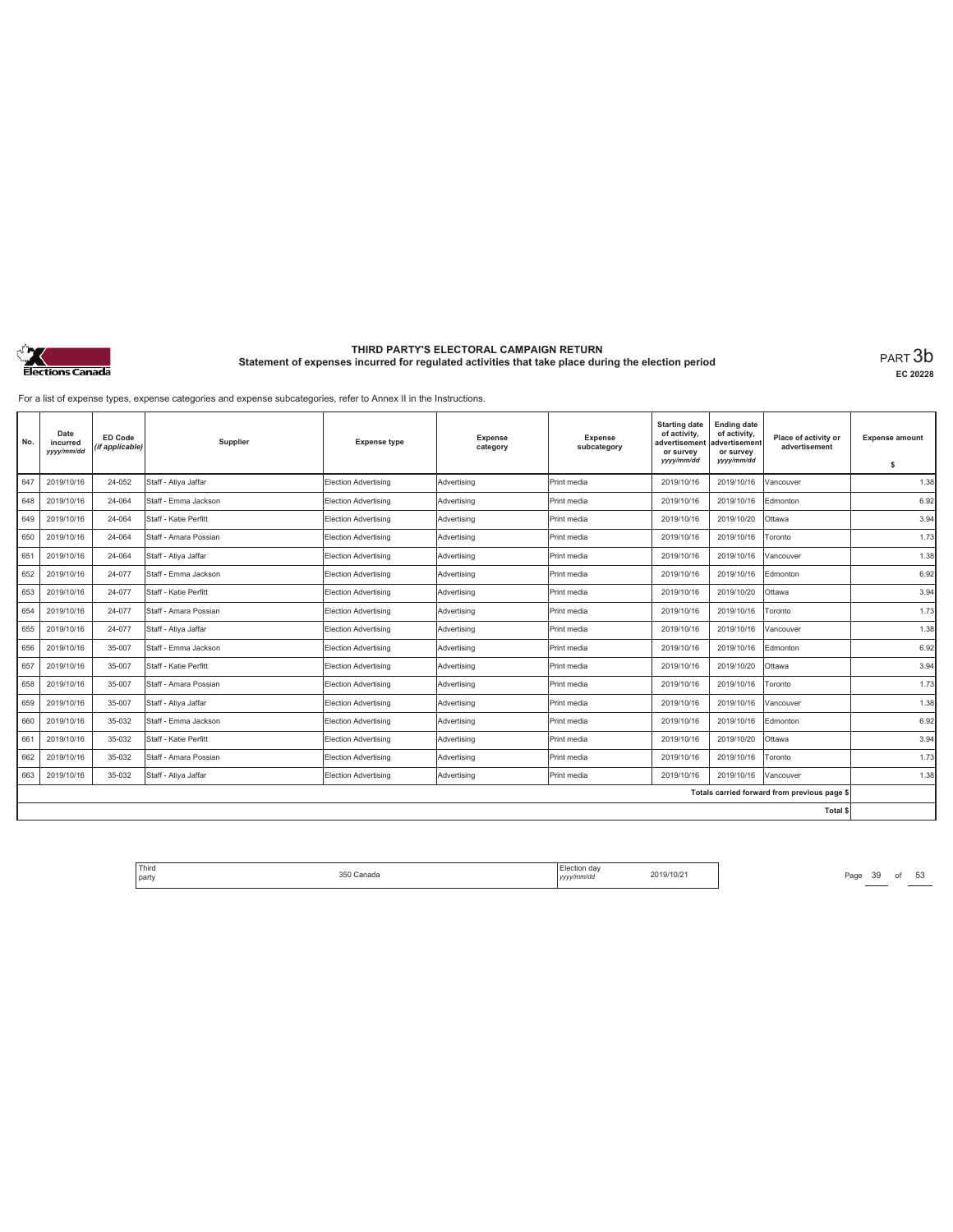

**EC 20228**

For a list of expense types, expense categories and expense subcategories, refer to Annex II in the Instructions.

| No. | Date<br>incurred<br>yyyy/mm/dd | ED Code<br>(if applicable) | Supplier              | <b>Expense type</b>         | <b>Expense</b><br>category | <b>Expense</b><br>subcategory | <b>Starting date</b><br>of activity,<br>advertisement<br>or survey<br>yyyy/mm/dd | <b>Ending date</b><br>of activity,<br>advertisement<br>or survey<br>yyyy/mm/dd | Place of activity or<br>advertisement        | <b>Expense amount</b><br>\$ |
|-----|--------------------------------|----------------------------|-----------------------|-----------------------------|----------------------------|-------------------------------|----------------------------------------------------------------------------------|--------------------------------------------------------------------------------|----------------------------------------------|-----------------------------|
| 664 | 2019/10/16                     | 35-035                     | Staff - Emma Jackson  | <b>Election Advertising</b> | Advertising                | Print media                   | 2019/10/16                                                                       | 2019/10/16                                                                     | Edmonton                                     | 6.92                        |
| 665 | 2019/10/16                     | 35-035                     | Staff - Katie Perfitt | Election Advertising        | Advertising                | Print media                   | 2019/10/16                                                                       | 2019/10/20                                                                     | Ottawa                                       | 3.94                        |
| 666 | 2019/10/16                     | 35-035                     | Staff - Amara Possian | Election Advertising        | Advertisina                | Print media                   | 2019/10/16                                                                       | 2019/10/16                                                                     | Toronto                                      | 1.73                        |
| 667 | 2019/10/16                     | 35-035                     | Staff - Atiya Jaffar  | Election Advertising        | Advertising                | Print media                   | 2019/10/16                                                                       | 2019/10/16                                                                     | Vancouver                                    | 1.38                        |
| 668 | 2019/10/16                     | 35-045                     | Staff - Emma Jackson  | Election Advertising        | Advertising                | Print media                   | 2019/10/16                                                                       | 2019/10/16                                                                     | Edmonton                                     | 6.92                        |
| 669 | 2019/10/16                     | 35-045                     | Staff - Katie Perfitt | Election Advertising        | Advertising                | Print media                   | 2019/10/16                                                                       | 2019/10/20                                                                     | Ottawa                                       | 3.94                        |
| 670 | 2019/10/16                     | 35-045                     | Staff - Amara Possian | Election Advertising        | Advertisina                | Print media                   | 2019/10/16                                                                       | 2019/10/16                                                                     | Toronto                                      | 1.73                        |
| 671 | 2019/10/16                     | 35-076                     | Staff - Atiya Jaffar  | Election Advertising        | Advertising                | Print media                   | 2019/10/16                                                                       | 2019/10/16                                                                     | Vancouver                                    | 1.38                        |
| 672 | 2019/10/16                     | 35-076                     | Staff - Emma Jackson  | Election Advertising        | Advertising                | Print media                   | 2019/10/16                                                                       | 2019/10/16                                                                     | Edmonton                                     | 6.92                        |
| 673 | 2019/10/16                     | 35-076                     | Staff - Katie Perfitt | Election Advertising        | Advertisina                | Print media                   | 2019/10/16                                                                       | 2019/10/20                                                                     | Ottawa                                       | 3.94                        |
| 674 | 2019/10/16                     | 35-076                     | Staff - Amara Possian | Election Advertising        | Advertisina                | Print media                   | 2019/10/16                                                                       | 2019/10/16                                                                     | Toronto                                      | 1.73                        |
| 675 | 2019/10/16                     | 35-076                     | Staff - Atiya Jaffar  | Election Advertising        | Advertisina                | Print media                   | 2019/10/16                                                                       | 2019/10/16                                                                     | Vancouver                                    | 1.38                        |
| 676 | 2019/10/16                     | 35-078                     | Staff - Emma Jackson  | Election Advertising        | Advertisina                | Print media                   | 2019/10/16                                                                       | 2019/10/16                                                                     | Edmonton                                     | 6.92                        |
| 677 | 2019/10/16                     | 35-078                     | Staff - Katie Perfitt | Election Advertising        | Advertising                | Print media                   | 2019/10/16                                                                       | 2019/10/20                                                                     | Ottawa                                       | 3.94                        |
| 678 | 2019/10/16                     | 35-078                     | Staff - Amara Possian | Election Advertising        | Advertising                | Print media                   | 2019/10/16                                                                       | 2019/10/16                                                                     | Toronto                                      | 1.73                        |
| 679 | 2019/10/16                     | 35-078                     | Staff - Atiya Jaffar  | Election Advertising        | Advertising                | Print media                   | 2019/10/16                                                                       | 2019/10/16                                                                     | Vancouver                                    | 1.38                        |
| 680 | 2019/10/16                     | 35-079                     | Staff - Emma Jackson  | <b>Election Advertising</b> | Advertising                | Print media                   | 2019/10/16                                                                       | 2019/10/16                                                                     | Edmonton                                     | 6.92                        |
|     |                                |                            |                       |                             |                            |                               |                                                                                  |                                                                                | Totals carried forward from previous page \$ |                             |
|     |                                |                            |                       |                             |                            |                               |                                                                                  |                                                                                | Total \$                                     |                             |

Third Election day Election day 2019/10/21 Page 40 of 53 Page 40 of 53 party 350 Canada Election day *yyyy/mm/dd* 2019/10/21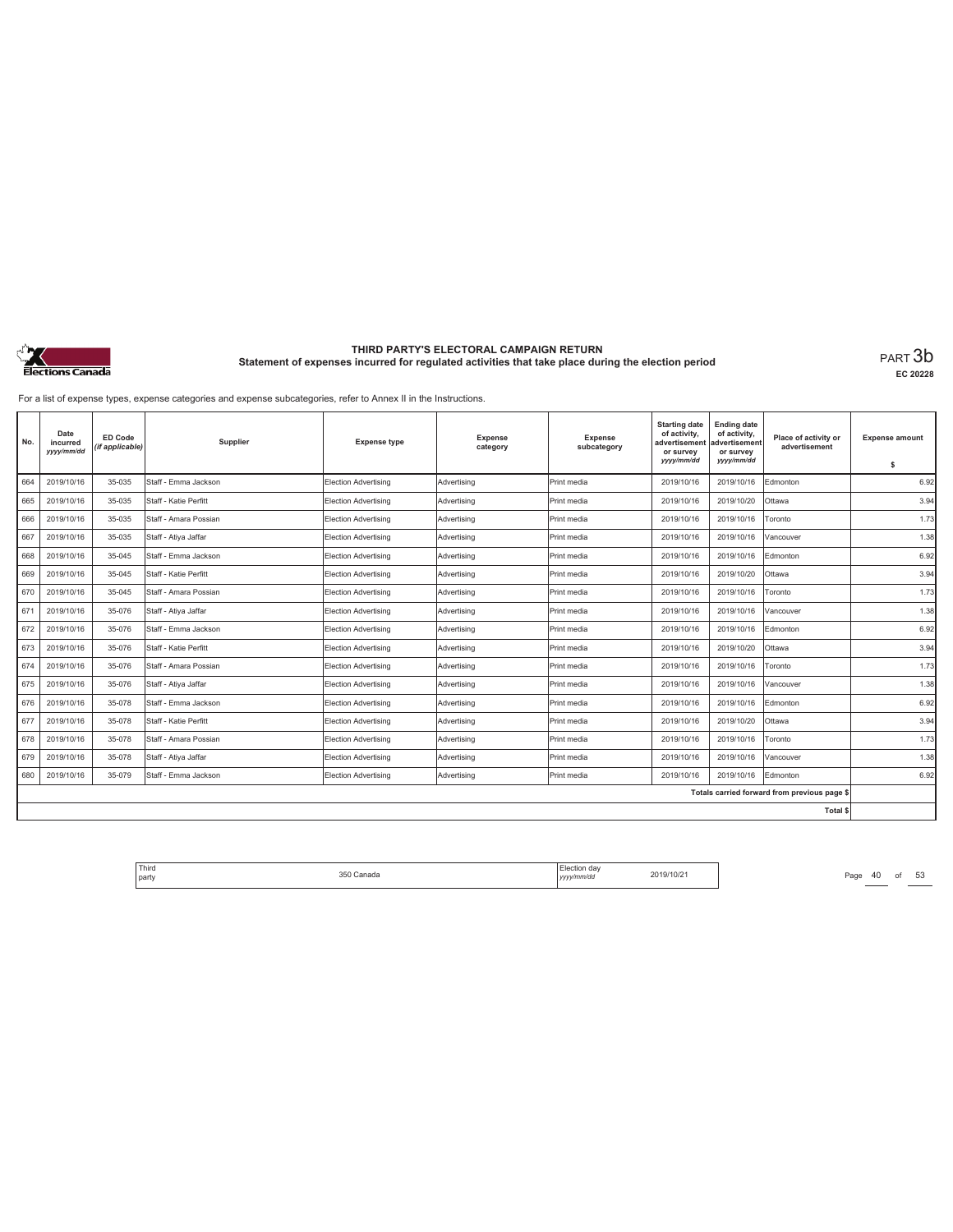

**EC 20228**

For a list of expense types, expense categories and expense subcategories, refer to Annex II in the Instructions.

| No. | Date<br>incurred<br>yyyy/mm/dd | <b>ED Code</b><br>(if applicable) | Supplier              | <b>Expense type</b>         | <b>Expense</b><br>category | Expense<br>subcategory | <b>Starting date</b><br>of activity,<br>advertisement<br>or survey<br>yyyy/mm/dd | <b>Ending date</b><br>of activity,<br>advertisement<br>or survey<br>yyyy/mm/dd | Place of activity or<br>advertisement        | <b>Expense amount</b><br>\$ |
|-----|--------------------------------|-----------------------------------|-----------------------|-----------------------------|----------------------------|------------------------|----------------------------------------------------------------------------------|--------------------------------------------------------------------------------|----------------------------------------------|-----------------------------|
| 681 | 2019/10/16                     | 35-079                            | Staff - Katie Perfitt | <b>Election Advertising</b> | Advertising                | Print media            | 2019/10/16                                                                       | 2019/10/20                                                                     | Ottawa                                       | 3.94                        |
| 682 | 2019/10/16                     | 35-079                            | Staff - Amara Possian | Election Advertising        | Advertising                | Print media            | 2019/10/16                                                                       | 2019/10/16                                                                     | Toronto                                      | 1.73                        |
| 683 | 2019/10/16                     | 35-079                            | Staff - Atiya Jaffar  | Election Advertising        | Advertisina                | Print media            | 2019/10/16                                                                       | 2019/10/16                                                                     | Vancouver                                    | 1.38                        |
| 684 | 2019/10/16                     | 35-081                            | Staff - Emma Jackson  | Election Advertising        | Advertising                | Print media            | 2019/10/16                                                                       | 2019/10/16                                                                     | Edmonton                                     | 6.92                        |
| 685 | 2019/10/16                     | 35-081                            | Staff - Katie Perfitt | <b>Election Advertising</b> | Advertising                | Print media            | 2019/10/16                                                                       | 2019/10/20                                                                     | Ottawa                                       | 3.94                        |
| 686 | 2019/10/16                     | 35-081                            | Staff - Amara Possian | Election Advertising        | Advertisina                | Print media            | 2019/10/16                                                                       | 2019/10/16                                                                     | Toronto                                      | 1.73                        |
| 687 | 2019/10/16                     | 35-081                            | Staff - Atiya Jaffar  | Election Advertising        | Advertising                | Print media            | 2019/10/16                                                                       | 2019/10/16                                                                     | Vancouver                                    | 1.38                        |
| 688 | 2019/10/16                     | 35-096                            | Staff - Emma Jackson  | Election Advertising        | Advertising                | Print media            | 2019/10/16                                                                       | 2019/10/16                                                                     | Edmonton                                     | 6.92                        |
| 689 | 2019/10/16                     | 35-096                            | Staff - Katie Perfitt | Election Advertising        | Advertisina                | Print media            | 2019/10/16                                                                       | 2019/10/20                                                                     | Ottawa                                       | 3.94                        |
| 690 | 2019/10/16                     | 35-096                            | Staff - Amara Possian | Election Advertising        | Advertisina                | Print media            | 2019/10/16                                                                       | 2019/10/16                                                                     | Toronto                                      | 1.73                        |
| 691 | 2019/10/16                     | 35-096                            | Staff - Atiya Jaffar  | Election Advertising        | Advertising                | Print media            | 2019/10/16                                                                       | 2019/10/16                                                                     | Vancouver                                    | 1.38                        |
| 692 | 2019/10/16                     | 35-101                            | Staff - Emma Jackson  | Election Advertising        | Advertising                | Print media            | 2019/10/16                                                                       | 2019/10/16                                                                     | Edmonton                                     | 6.92                        |
| 693 | 2019/10/16                     | 35-101                            | Staff - Katie Perfitt | Election Advertising        | Advertisina                | Print media            | 2019/10/16                                                                       | 2019/10/20                                                                     | Ottawa                                       | 3.94                        |
| 694 | 2019/10/16                     | 35-101                            | Staff - Amara Possian | Election Advertising        | Advertising                | Print media            | 2019/10/16                                                                       | 2019/10/16                                                                     | Toronto                                      | 1.73                        |
| 695 | 2019/10/16                     | 35-101                            | Staff - Atiya Jaffar  | Election Advertising        | Advertising                | Print media            | 2019/10/16                                                                       | 2019/10/16                                                                     | Vancouver                                    | 1.38                        |
| 696 | 2019/10/16                     | 35-108                            | Staff - Emma Jackson  | Election Advertising        | Advertisina                | Print media            | 2019/10/16                                                                       | 2019/10/16                                                                     | Edmonton                                     | 6.92                        |
| 697 | 2019/10/16                     | 35-108                            | Staff - Katie Perfitt | Election Advertising        | Advertising                | Print media            | 2019/10/16                                                                       | 2019/10/20                                                                     | Ottawa                                       | 3.94                        |
|     |                                |                                   |                       |                             |                            |                        |                                                                                  |                                                                                | Totals carried forward from previous page \$ |                             |
|     |                                |                                   |                       |                             |                            |                        |                                                                                  |                                                                                | Total \$                                     |                             |

Third Election day Election day 2019/10/21 Page 41 of 53 Page 41 of 53 party 350 Canada Election day *yyyy/mm/dd* 2019/10/21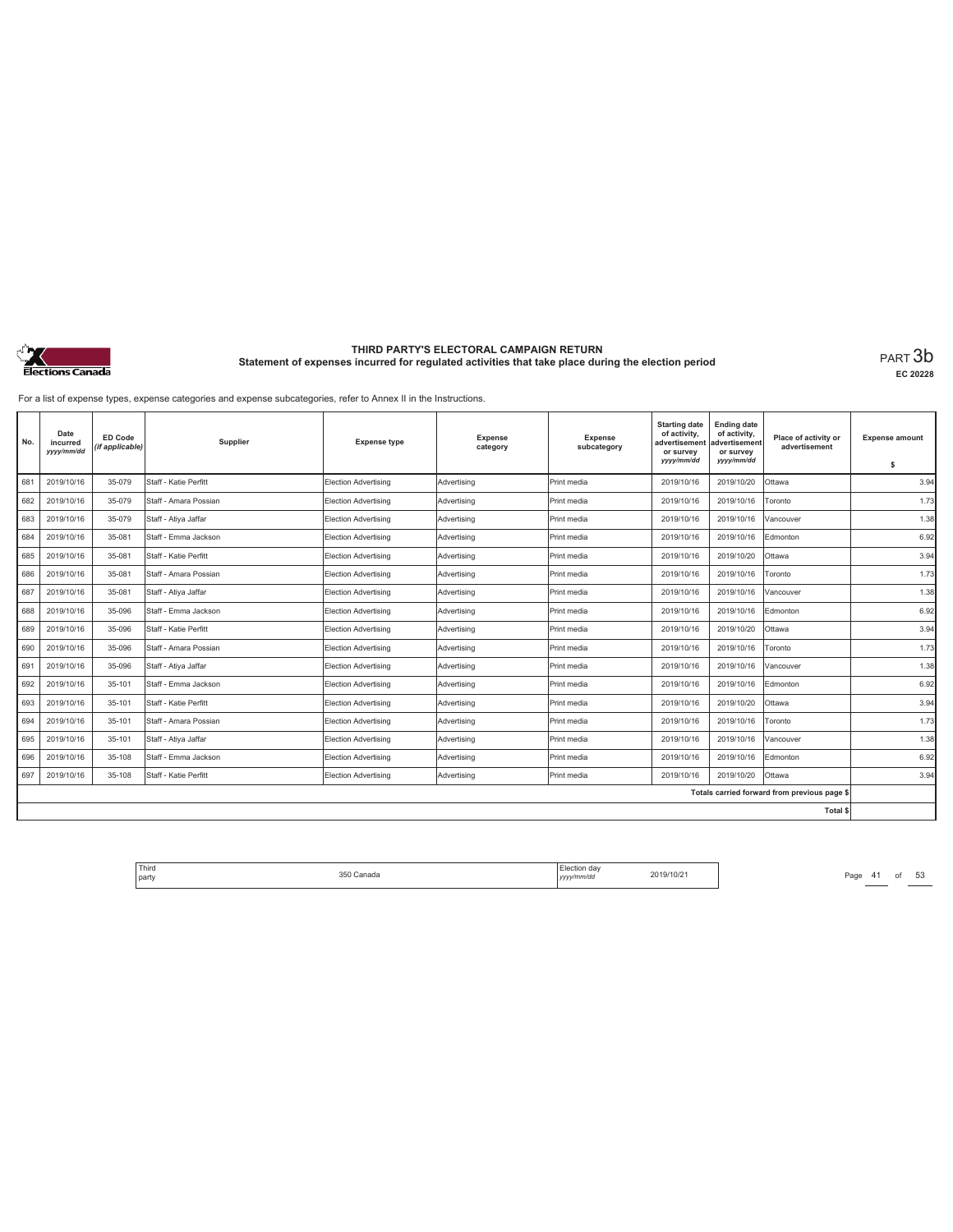

**EC 20228**

For a list of expense types, expense categories and expense subcategories, refer to Annex II in the Instructions.

| No. | Date<br>incurred<br>yyyy/mm/dd | <b>ED Code</b><br>(if applicable) | Supplier              | <b>Expense type</b>         | <b>Expense</b><br>category | Expense<br>subcategory | <b>Starting date</b><br>of activity,<br>advertisement<br>or survey<br>yyyy/mm/dd | <b>Ending date</b><br>of activity,<br>advertisement<br>or survey<br>yyyy/mm/dd | Place of activity or<br>advertisement        | <b>Expense amount</b><br>\$ |
|-----|--------------------------------|-----------------------------------|-----------------------|-----------------------------|----------------------------|------------------------|----------------------------------------------------------------------------------|--------------------------------------------------------------------------------|----------------------------------------------|-----------------------------|
| 698 | 2019/10/16                     | 35-108                            | Staff - Amara Possian | <b>Election Advertising</b> | Advertising                | Print media            | 2019/10/16                                                                       | 2019/10/16                                                                     | Toronto                                      | 1.73                        |
| 699 | 2019/10/16                     | 35-108                            | Staff - Atiya Jaffar  | Election Advertising        | Advertising                | Print media            | 2019/10/16                                                                       | 2019/10/16                                                                     | Vancouver                                    | 1.38                        |
| 700 | 2019/10/16                     | 35-109                            | Staff - Emma Jackson  | Election Advertising        | Advertisina                | Print media            | 2019/10/16                                                                       | 2019/10/16                                                                     | Edmonton                                     | 6.92                        |
| 701 | 2019/10/16                     | 35-109                            | Staff - Katie Perfitt | Election Advertising        | Advertising                | Print media            | 2019/10/16                                                                       | 2019/10/20                                                                     | Ottawa                                       | 3.94                        |
| 702 | 2019/10/16                     | 35-109                            | Staff - Amara Possian | <b>Election Advertising</b> | Advertising                | Print media            | 2019/10/16                                                                       | 2019/10/16                                                                     | Toronto                                      | 1.73                        |
| 703 | 2019/10/16                     | 35-109                            | Staff - Ativa Jaffar  | Election Advertising        | Advertisina                | Print media            | 2019/10/16                                                                       | 2019/10/16                                                                     | Vancouver                                    | 1.38                        |
| 704 | 2019/10/16                     | 35-112                            | Staff - Emma Jackson  | Election Advertising        | Advertising                | Print media            | 2019/10/16                                                                       | 2019/10/16                                                                     | Edmonton                                     | 6.92                        |
| 705 | 2019/10/16                     | 35-112                            | Staff - Katie Perfitt | Election Advertising        | Advertising                | Print media            | 2019/10/16                                                                       | 2019/10/20                                                                     | Ottawa                                       | 3.94                        |
| 706 | 2019/10/16                     | 35-112                            | Staff - Amara Possian | Election Advertising        | Advertisina                | Print media            | 2019/10/16                                                                       | 2019/10/16                                                                     | Toronto                                      | 1.73                        |
| 707 | 2019/10/16                     | 35-112                            | Staff - Atiya Jaffar  | Election Advertising        | Advertisina                | Print media            | 2019/10/16                                                                       | 2019/10/16                                                                     | Vancouver                                    | 1.38                        |
| 708 | 2019/10/16                     | 35-118                            | Staff - Emma Jackson  | Election Advertising        | Advertising                | Print media            | 2019/10/16                                                                       | 2019/10/16                                                                     | Edmonton                                     | 6.92                        |
| 709 | 2019/10/16                     | 35-118                            | Staff - Katie Perfitt | Election Advertising        | Advertising                | Print media            | 2019/10/16                                                                       | 2019/10/20                                                                     | Ottawa                                       | 3.94                        |
| 710 | 2019/10/16                     | 35-118                            | Staff - Amara Possian | Election Advertising        | Advertisina                | Print media            | 2019/10/16                                                                       | 2019/10/16                                                                     | Toronto                                      | 1.73                        |
| 711 | 2019/10/16                     | 35-118                            | Staff - Atiya Jaffar  | Election Advertising        | Advertising                | Print media            | 2019/10/16                                                                       | 2019/10/16                                                                     | Vancouver                                    | 1.38                        |
| 712 | 2019/10/16                     | 35-120                            | Staff - Emma Jackson  | Election Advertising        | Advertising                | Print media            | 2019/10/16                                                                       | 2019/10/16                                                                     | Edmonton                                     | 6.92                        |
| 713 | 2019/10/16                     | 35-120                            | Staff - Katie Perfitt | Election Advertising        | Advertisina                | Print media            | 2019/10/16                                                                       | 2019/10/20                                                                     | Ottawa                                       | 3.94                        |
| 714 | 2019/10/16                     | 35-120                            | Staff - Amara Possian | Election Advertising        | Advertising                | Print media            | 2019/10/16                                                                       | 2019/10/16                                                                     | Toronto                                      | 1.73                        |
|     |                                |                                   |                       |                             |                            |                        |                                                                                  |                                                                                | Totals carried forward from previous page \$ |                             |
|     |                                |                                   |                       |                             |                            |                        |                                                                                  |                                                                                | Total \$                                     |                             |

Third The Same 350 Canada 350 Canada 2019/10/21 Page 42 of 53 party 350 Canada Election day *yyyy/mm/dd* 2019/10/21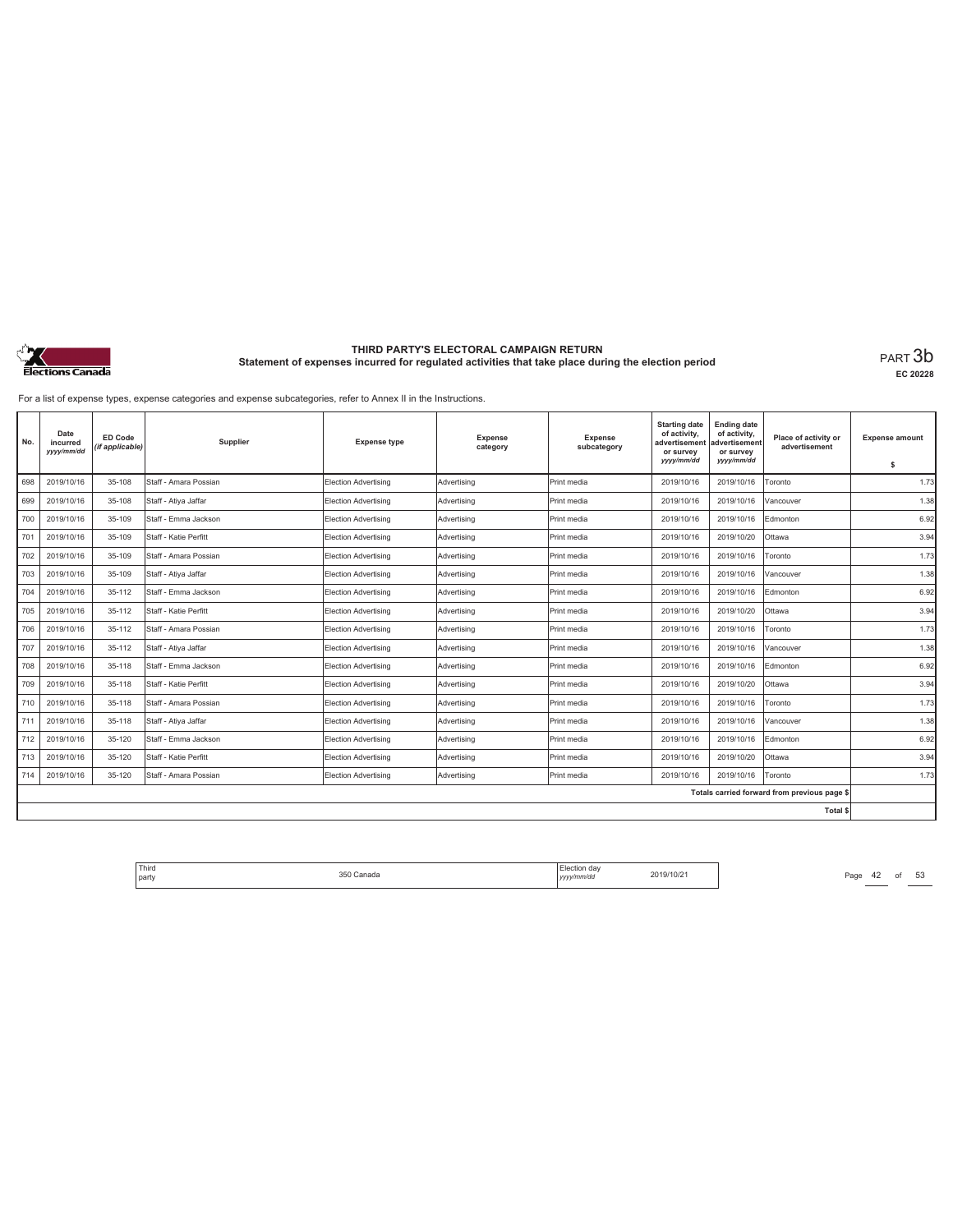

**EC 20228**

For a list of expense types, expense categories and expense subcategories, refer to Annex II in the Instructions.

| No. | Date<br>incurred<br>yyyy/mm/dd | <b>ED Code</b><br>(if applicable) | Supplier              | <b>Expense type</b>         | <b>Expense</b><br>category | Expense<br>subcategory | <b>Starting date</b><br>of activity,<br>advertisement<br>or survey<br>yyyy/mm/dd | <b>Ending date</b><br>of activity,<br>advertisement<br>or survey<br>yyyy/mm/dd | Place of activity or<br>advertisement        | <b>Expense amount</b><br>\$ |
|-----|--------------------------------|-----------------------------------|-----------------------|-----------------------------|----------------------------|------------------------|----------------------------------------------------------------------------------|--------------------------------------------------------------------------------|----------------------------------------------|-----------------------------|
| 715 | 2019/10/16                     | 35-120                            | Staff - Atiya Jaffar  | <b>Election Advertising</b> | Advertising                | Print media            | 2019/10/16                                                                       | 2019/10/16                                                                     | Vancouver                                    | 1.38                        |
| 716 | 2019/10/16                     | 46-003                            | Staff - Emma Jackson  | Election Advertising        | Advertising                | Print media            | 2019/10/16                                                                       | 2019/10/16                                                                     | Edmonton                                     | 6.92                        |
| 717 | 2019/10/16                     | 46-003                            | Staff - Katie Perfitt | Election Advertising        | Advertisina                | Print media            | 2019/10/16                                                                       | 2019/10/20                                                                     | Ottawa                                       | 3.94                        |
| 718 | 2019/10/16                     | 46-003                            | Staff - Amara Possian | Election Advertising        | Advertising                | Print media            | 2019/10/16                                                                       | 2019/10/16                                                                     | Toronto                                      | 1.73                        |
| 719 | 2019/10/16                     | 46-003                            | Staff - Atiya Jaffar  | Election Advertising        | Advertising                | Print media            | 2019/10/16                                                                       | 2019/10/16                                                                     | Vancouver                                    | 1.38                        |
| 720 | 2019/10/16                     | 46-005                            | Staff - Emma Jackson  | Election Advertising        | Advertisina                | Print media            | 2019/10/16                                                                       | 2019/10/16                                                                     | Edmonton                                     | 6.92                        |
| 721 | 2019/10/16                     | 46-005                            | Staff - Katie Perfitt | Election Advertising        | Advertising                | Print media            | 2019/10/16                                                                       | 2019/10/20                                                                     | Ottawa                                       | 3.94                        |
| 722 | 2019/10/16                     | 46-005                            | Staff - Amara Possian | Election Advertising        | Advertising                | Print media            | 2019/10/16                                                                       | 2019/10/16                                                                     | Toronto                                      | 1.73                        |
| 723 | 2019/10/16                     | 46-005                            | Staff - Ativa Jaffar  | Election Advertising        | Advertisina                | Print media            | 2019/10/16                                                                       | 2019/10/16                                                                     | Vancouver                                    | 1.38                        |
| 724 | 2019/10/16                     | 46-009                            | Staff - Emma Jackson  | Election Advertising        | Advertisina                | Print media            | 2019/10/16                                                                       | 2019/10/16                                                                     | Edmonton                                     | 6.92                        |
| 725 | 2019/10/16                     | 46-009                            | Staff - Katie Perfitt | Election Advertising        | Advertising                | Print media            | 2019/10/16                                                                       | 2019/10/20                                                                     | Ottawa                                       | 3.94                        |
| 726 | 2019/10/16                     | 46-009                            | Staff - Amara Possian | Election Advertising        | Advertising                | Print media            | 2019/10/16                                                                       | 2019/10/16                                                                     | Toronto                                      | 1.73                        |
| 727 | 2019/10/16                     | 46-009                            | Staff - Atiya Jaffar  | Election Advertising        | Advertisina                | Print media            | 2019/10/16                                                                       | 2019/10/16                                                                     | Vancouver                                    | 1.38                        |
| 728 | 2019/10/16                     | 46-011                            | Staff - Emma Jackson  | Election Advertising        | Advertising                | Print media            | 2019/10/16                                                                       | 2019/10/16                                                                     | Edmonton                                     | 6.92                        |
| 729 | 2019/10/16                     | 46-011                            | Staff - Katie Perfitt | Election Advertising        | Advertising                | Print media            | 2019/10/16                                                                       | 2019/10/20                                                                     | Ottawa                                       | 3.94                        |
| 730 | 2019/10/16                     | 46-011                            | Staff - Amara Possian | Election Advertising        | Advertisina                | Print media            | 2019/10/16                                                                       | 2019/10/16                                                                     | Toronto                                      | 1.73                        |
| 731 | 2019/10/16                     | 46-011                            | Staff - Atiya Jaffar  | Election Advertising        | Advertising                | Print media            | 2019/10/16                                                                       | 2019/10/16                                                                     | Vancouver                                    | 1.38                        |
|     |                                |                                   |                       |                             |                            |                        |                                                                                  |                                                                                | Totals carried forward from previous page \$ |                             |
|     |                                |                                   |                       |                             |                            |                        |                                                                                  |                                                                                | Total \$                                     |                             |

Third The Same 1989 Canada (Bection day 2019/10/21 Page 43 of 53 Page 43 of 53 party 350 Canada Election day *yyyy/mm/dd* 2019/10/21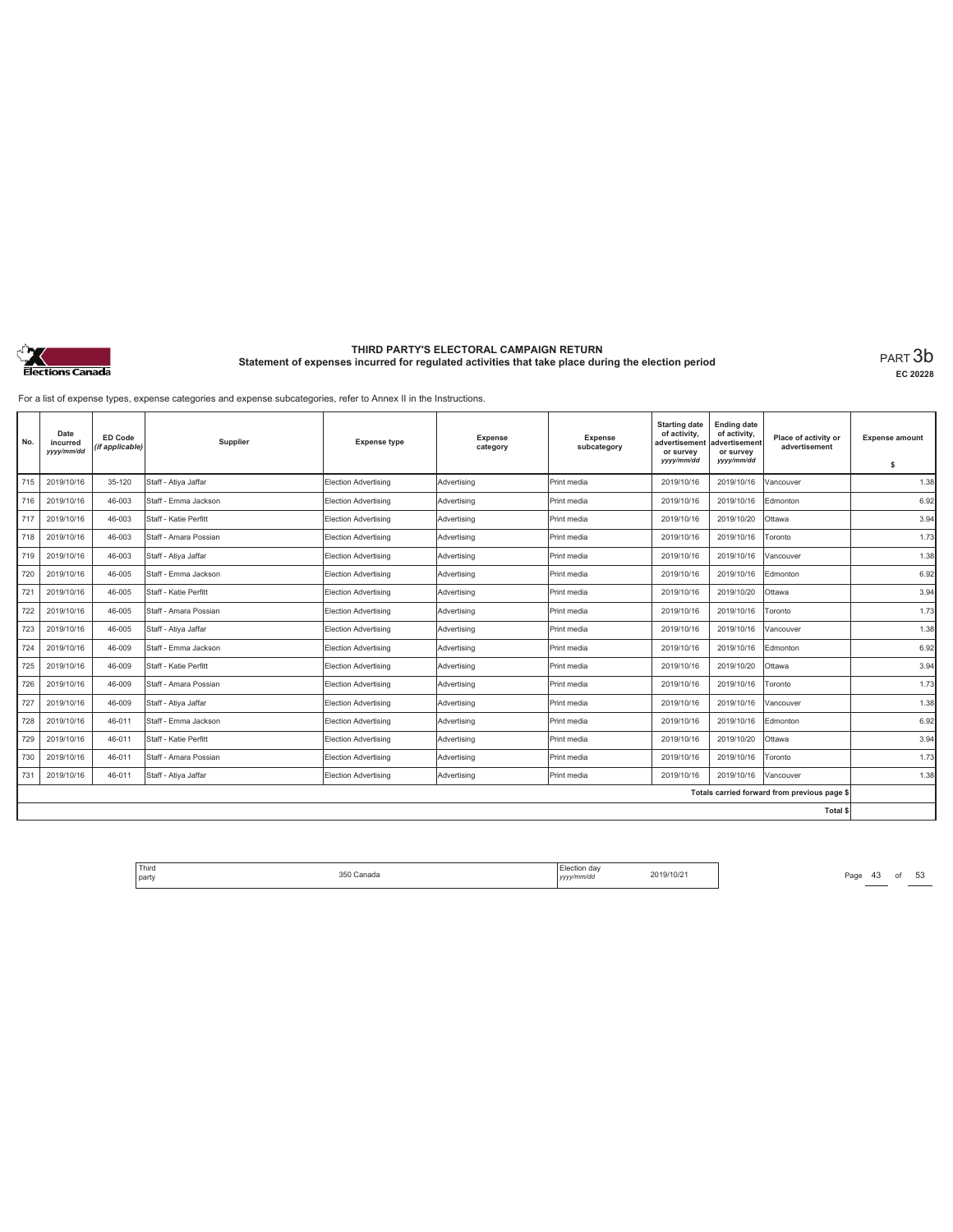

**EC 20228**

For a list of expense types, expense categories and expense subcategories, refer to Annex II in the Instructions.

| No. | Date<br>incurred<br>yyyy/mm/dd | ED Code<br>(if applicable) | Supplier              | <b>Expense type</b>         | <b>Expense</b><br>category | <b>Expense</b><br>subcategory | <b>Starting date</b><br>of activity,<br>advertisement<br>or survey<br>yyyy/mm/dd | <b>Ending date</b><br>of activity,<br>advertisement<br>or survey<br>yyyy/mm/dd | Place of activity or<br>advertisement        | <b>Expense amount</b><br>\$ |
|-----|--------------------------------|----------------------------|-----------------------|-----------------------------|----------------------------|-------------------------------|----------------------------------------------------------------------------------|--------------------------------------------------------------------------------|----------------------------------------------|-----------------------------|
| 732 | 2019/10/16                     | 46-014                     | Staff - Emma Jackson  | <b>Election Advertising</b> | Advertising                | Print media                   | 2019/10/16                                                                       | 2019/10/16                                                                     | Edmonton                                     | 6.92                        |
| 733 | 2019/10/16                     | 46-014                     | Staff - Katie Perfitt | Election Advertising        | Advertising                | Print media                   | 2019/10/16                                                                       | 2019/10/20                                                                     | Ottawa                                       | 3.94                        |
| 734 | 2019/10/16                     | 46-014                     | Staff - Amara Possian | Election Advertising        | Advertisina                | Print media                   | 2019/10/16                                                                       | 2019/10/16                                                                     | Toronto                                      | 1.73                        |
| 735 | 2019/10/16                     | 46-014                     | Staff - Atiya Jaffar  | Election Advertising        | Advertising                | Print media                   | 2019/10/16                                                                       | 2019/10/16                                                                     | Vancouver                                    | 1.38                        |
| 736 | 2019/10/16                     | 59-002                     | Staff - Emma Jackson  | Election Advertising        | Advertising                | Print media                   | 2019/10/16                                                                       | 2019/10/16                                                                     | Edmonton                                     | 6.92                        |
| 737 | 2019/10/16                     | 59-002                     | Staff - Katie Perfitt | Election Advertising        | Advertising                | Print media                   | 2019/10/16                                                                       | 2019/10/20                                                                     | Ottawa                                       | 3.94                        |
| 738 | 2019/10/16                     | 59-002                     | Staff - Amara Possian | Election Advertising        | Advertisina                | Print media                   | 2019/10/16                                                                       | 2019/10/16                                                                     | Toronto                                      | 1.73                        |
| 739 | 2019/10/16                     | 59-002                     | Staff - Atiya Jaffar  | Election Advertising        | Advertising                | Print media                   | 2019/10/16                                                                       | 2019/10/16                                                                     | Vancouver                                    | 1.38                        |
| 740 | 2019/10/16                     | 59-019                     | Staff - Emma Jackson  | Election Advertising        | Advertising                | Print media                   | 2019/10/16                                                                       | 2019/10/16                                                                     | Edmonton                                     | 6.92                        |
| 741 | 2019/10/16                     | 59-019                     | Staff - Emma Jackson  | Election Advertising        | Advertisina                | Print media                   | 2019/10/16                                                                       | 2019/10/16                                                                     | Edmonton                                     | 6.92                        |
| 742 | 2019/10/16                     | 59-019                     | Staff - Katie Perfitt | Election Advertising        | Advertisina                | Print media                   | 2019/10/16                                                                       | 2019/10/20                                                                     | Ottawa                                       | 3.94                        |
| 743 | 2019/10/16                     | 59-019                     | Staff - Katie Perfitt | Election Advertising        | Advertisina                | Print media                   | 2019/10/16                                                                       | 2019/10/20                                                                     | Ottawa                                       | 3.94                        |
| 744 | 2019/10/16                     | 59-019                     | Staff - Amara Possian | Election Advertising        | Advertisina                | Print media                   | 2019/10/16                                                                       | 2019/10/16                                                                     | Toronto                                      | 1.73                        |
| 745 | 2019/10/16                     | 59-019                     | Staff - Amara Possian | Election Advertising        | Advertising                | Print media                   | 2019/10/16                                                                       | 2019/10/16                                                                     | Toronto                                      | 1.73                        |
| 746 | 2019/10/16                     | 59-019                     | Staff - Atiya Jaffar  | Election Advertising        | Advertising                | Print media                   | 2019/10/16                                                                       | 2019/10/16                                                                     | Vancouver                                    | 1.38                        |
| 747 | 2019/10/16                     | 59-019                     | Staff - Atiya Jaffar  | Election Advertising        | Advertising                | Print media                   | 2019/10/16                                                                       | 2019/10/16                                                                     | Vancouver                                    | 1.38                        |
| 748 | 2019/10/16                     | 59-034                     | Staff - Emma Jackson  | <b>Election Advertising</b> | Advertising                | Print media                   | 2019/10/16                                                                       | 2019/10/16                                                                     | Edmonton                                     | 6.92                        |
|     |                                |                            |                       |                             |                            |                               |                                                                                  |                                                                                | Totals carried forward from previous page \$ |                             |
|     |                                |                            |                       |                             |                            |                               |                                                                                  |                                                                                | Total \$                                     |                             |

Third Election day Election day 2019/10/21 Page 44 of 53 Page 44 of 53 party 350 Canada Election day *yyyy/mm/dd* 2019/10/21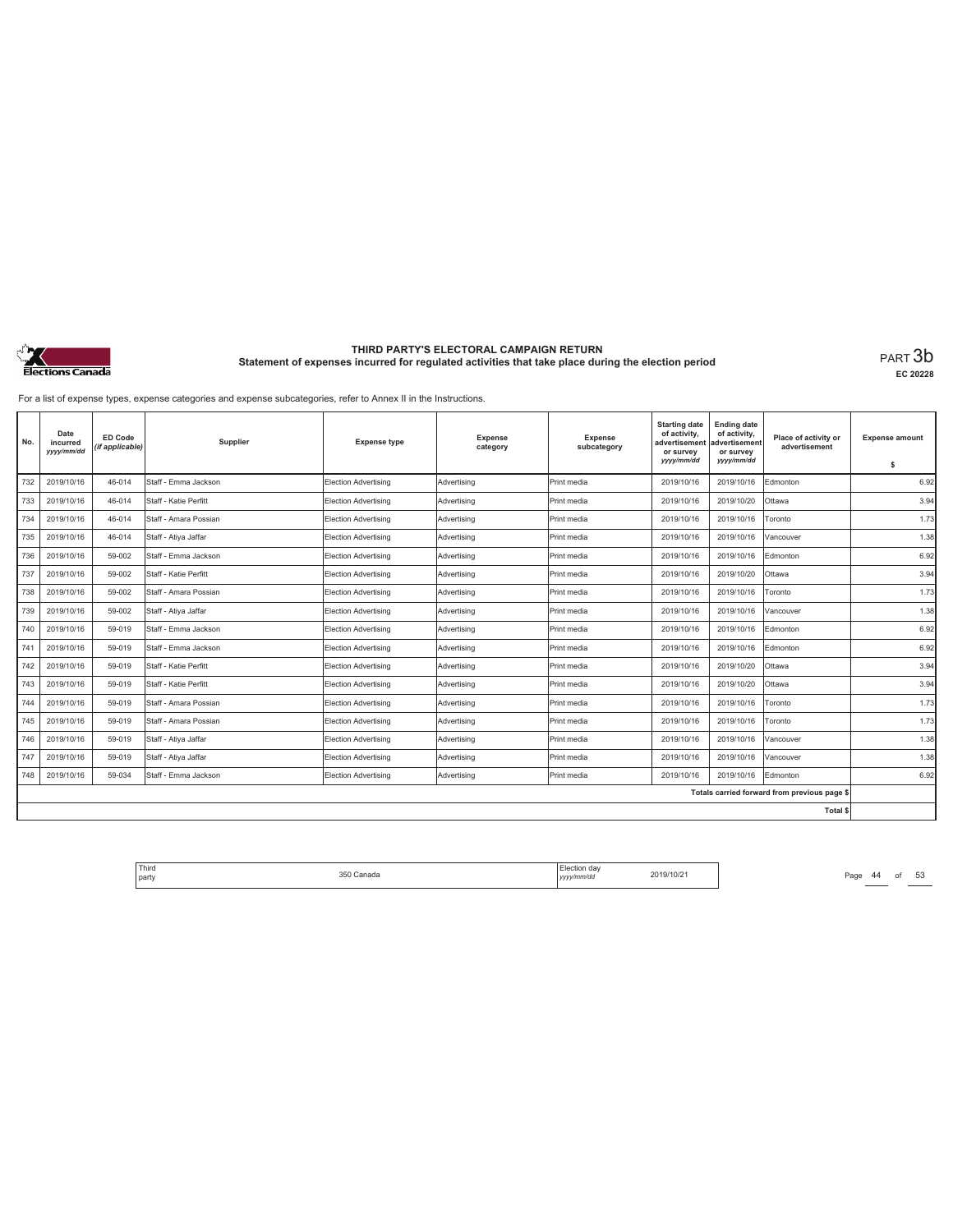

**EC 20228**

For a list of expense types, expense categories and expense subcategories, refer to Annex II in the Instructions.

| No. | Date<br>incurred<br>yyyy/mm/dd | <b>ED Code</b><br>(if applicable) | Supplier              | <b>Expense type</b>         | <b>Expense</b><br>category | Expense<br>subcategory | <b>Starting date</b><br>of activity,<br>advertisement<br>or survey<br>yyyy/mm/dd | <b>Ending date</b><br>of activity,<br>advertisement<br>or survey<br>yyyy/mm/dd | Place of activity or<br>advertisement        | <b>Expense amount</b><br>\$ |
|-----|--------------------------------|-----------------------------------|-----------------------|-----------------------------|----------------------------|------------------------|----------------------------------------------------------------------------------|--------------------------------------------------------------------------------|----------------------------------------------|-----------------------------|
| 749 | 2019/10/16                     | 59-034                            | Staff - Katie Perfitt | <b>Election Advertising</b> | Advertising                | Print media            | 2019/10/16                                                                       | 2019/10/20                                                                     | Ottawa                                       | 3.94                        |
| 750 | 2019/10/16                     | 59-034                            | Staff - Amara Possian | Election Advertising        | Advertising                | Print media            | 2019/10/16                                                                       | 2019/10/16                                                                     | Toronto                                      | 1.73                        |
| 751 | 2019/10/16                     | 59-034                            | Staff - Atiya Jaffar  | Election Advertising        | Advertisina                | Print media            | 2019/10/16                                                                       | 2019/10/16                                                                     | Vancouver                                    | 1.38                        |
| 752 | 2019/10/16                     | 59-035                            | Staff - Emma Jackson  | Election Advertising        | Advertising                | Print media            | 2019/10/16                                                                       | 2019/10/16                                                                     | Edmonton                                     | 6.92                        |
| 753 | 2019/10/16                     | 59-035                            | Staff - Katie Perfitt | Election Advertising        | Advertising                | Print media            | 2019/10/16                                                                       | 2019/10/20                                                                     | Ottawa                                       | 3.94                        |
| 754 | 2019/10/16                     | 59-035                            | Staff - Amara Possian | Election Advertising        | Advertisina                | Print media            | 2019/10/16                                                                       | 2019/10/16                                                                     | Toronto                                      | 1.73                        |
| 755 | 2019/10/16                     | 59-035                            | Staff - Atiya Jaffar  | Election Advertising        | Advertising                | Print media            | 2019/10/16                                                                       | 2019/10/16                                                                     | Vancouver                                    | 1.38                        |
| 756 | 2019/10/16                     | 59-038                            | Staff - Emma Jackson  | Election Advertising        | Advertising                | Print media            | 2019/10/16                                                                       | 2019/10/16                                                                     | Edmonton                                     | 6.92                        |
| 757 | 2019/10/16                     | 59-038                            | Staff - Katie Perfitt | Election Advertising        | Advertisina                | Print media            | 2019/10/16                                                                       | 2019/10/20                                                                     | Ottawa                                       | 3.94                        |
| 758 | 2019/10/16                     | 59-038                            | Staff - Amara Possian | Election Advertising        | Advertisina                | Print media            | 2019/10/16                                                                       | 2019/10/16                                                                     | Toronto                                      | 1.73                        |
| 759 | 2019/10/16                     | 59-038                            | Staff - Atiya Jaffar  | Election Advertising        | Advertising                | Print media            | 2019/10/16                                                                       | 2019/10/16                                                                     | Vancouver                                    | 1.38                        |
| 760 | 2019/10/16                     | 61-001                            | Staff - Emma Jackson  | Election Advertising        | Advertising                | Print media            | 2019/10/16                                                                       | 2019/10/16                                                                     | Edmonton                                     | 6.92                        |
| 761 | 2019/10/16                     | 61-001                            | Staff - Katie Perfitt | Election Advertising        | Advertisina                | Print media            | 2019/10/16                                                                       | 2019/10/20                                                                     | Ottawa                                       | 3.94                        |
| 762 | 2019/10/16                     | 61-001                            | Staff - Amara Possian | Election Advertising        | Advertising                | Print media            | 2019/10/16                                                                       | 2019/10/16                                                                     | Toronto                                      | 1.73                        |
| 763 | 2019/10/16                     | 61-001                            | Staff - Atiya Jaffar  | Election Advertising        | Advertising                | Print media            | 2019/10/16                                                                       | 2019/10/16                                                                     | Vancouver                                    | 1.38                        |
| 764 | 2019/10/16                     |                                   | Niko Bell             | Election Advertising        | Advertisina                | Print media            | 2019/10/16                                                                       | 2019/10/21                                                                     | Vancouver                                    | 150.00                      |
| 765 | 2019/10/16                     |                                   | Spencer Mann          | Election Advertising        | Advertising                | Print media            | 2019/10/16                                                                       | 2019/10/21                                                                     | Toronto                                      | 226.00                      |
|     |                                |                                   |                       |                             |                            |                        |                                                                                  |                                                                                | Totals carried forward from previous page \$ |                             |
|     |                                |                                   |                       |                             |                            |                        |                                                                                  |                                                                                | Total \$                                     |                             |

Third Election day Election day 2019/10/21 Page 45 of 53 Page 45 of 53 party 350 Canada Election day *yyyy/mm/dd* 2019/10/21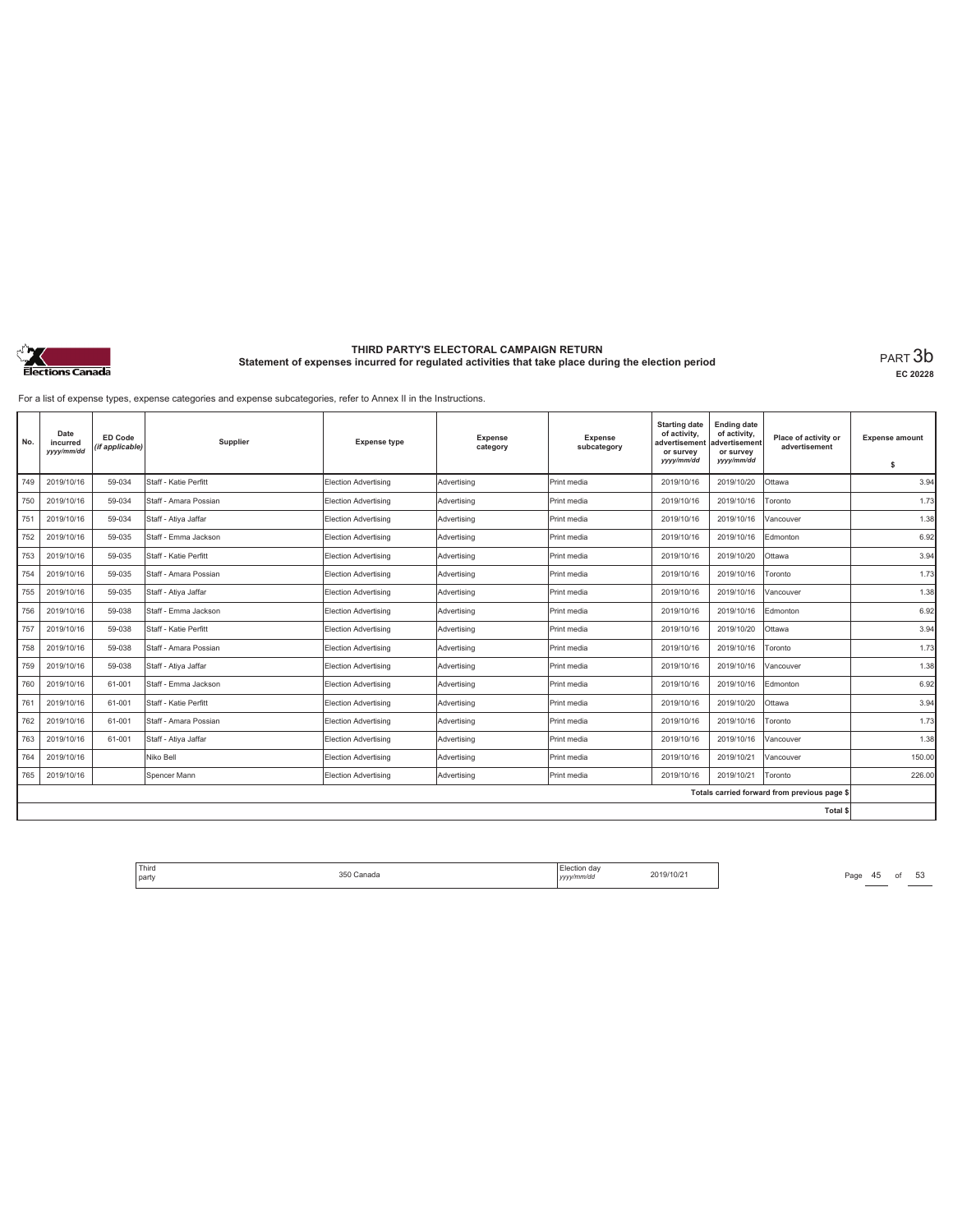

**EC 20228**

For a list of expense types, expense categories and expense subcategories, refer to Annex II in the Instructions.

| No. | Date<br>incurred<br>yyy/mm/dd | <b>ED Code</b><br>(if applicable) | Supplier             | <b>Expense type</b>         | <b>Expense</b><br>category | <b>Expense</b><br>subcategory | <b>Starting date</b><br>of activity,<br>advertisement<br>or survey<br>yyyy/mm/dd | <b>Ending date</b><br>of activity,<br>advertisement<br>or survey<br>yyyy/mm/dd | Place of activity or<br>advertisement        | <b>Expense amount</b><br>s |
|-----|-------------------------------|-----------------------------------|----------------------|-----------------------------|----------------------------|-------------------------------|----------------------------------------------------------------------------------|--------------------------------------------------------------------------------|----------------------------------------------|----------------------------|
| 766 | 2019/10/16                    | 24-039                            | Christian Favreau    | <b>Election Advertising</b> | Advertising                | Signs                         | 2019/10/16                                                                       | 2019/10/21                                                                     | Laurier-Sainte-Marie                         | 18.00                      |
| 767 | 2019/10/16                    | 24-041                            | Christian Favreau    | Partisan Activity           | Voter Contact              | <b>Text Messaging</b>         | 2019/10/16                                                                       | 2019/10/21                                                                     | Longueuil-Charles-etc                        | 18.00                      |
| 768 | 2019/10/16                    | 24-052                            | Christian Favreau    | Partisan Activity           | Voter Contact              | <b>Text Messaging</b>         | 2019/10/16                                                                       | 2019/10/21                                                                     | Mount Roval                                  | 18.00                      |
| 769 | 2019/10/16                    | 24-064                            | Christian Favreau    | Partisan Activity           | Voter Contact              | <b>Text Messaging</b>         | 2019/10/16                                                                       | 2019/10/21                                                                     | Rosemont-La Petite-etc                       | 18.00                      |
| 770 | 2019/10/16                    | 24-077                            | Christian Favreau    | Partisan Activity           | Voter Contact              | <b>Text Messaging</b>         | 2019/10/16                                                                       | 2019/10/21                                                                     | Ville-Marie-Le Sud-etc                       | 18.00                      |
| 771 | 2019/10/16                    | 11-004                            | Staff - Emma Jackson | Partisan Activity           | Voter Contact              | <b>Text Messaging</b>         | 2019/10/16                                                                       | 2019/10/21                                                                     | Malpeque                                     | 17.29                      |
| 772 | 2019/10/16                    | 12-004                            | Staff - Emma Jackson | Partisan Activity           | Voter Contact              | <b>Text Messaging</b>         | 2019/10/16                                                                       | 2019/10/21                                                                     | Dartmouth-Cole Harbour                       | 17.29                      |
| 773 | 2019/10/16                    | 12-005                            | Staff - Emma Jackson | Partisan Activity           | Voter Contact              | <b>Text Messaging</b>         | 2019/10/16                                                                       | 2019/10/21                                                                     | Halifax                                      | 34.58                      |
| 774 | 2019/10/16                    | 24-039                            | Staff - Emma Jackson | Partisan Activity           | Voter Contact              | <b>Text Messaging</b>         | 2019/10/16                                                                       | 2019/10/21                                                                     | Laurier-Sainte-Marie                         | 34.58                      |
| 775 | 2019/10/16                    | 24-041                            | Staff - Emma Jackson | Partisan Activity           | Voter Contact              | <b>Text Messaging</b>         | 2019/10/16                                                                       | 2019/10/21                                                                     | Longueuil-Charles-etc                        | 8.65                       |
| 776 | 2019/10/16                    | 24-052                            | Staff - Emma Jackson | Partisan Activity           | Voter Contact              | <b>Text Messaging</b>         | 2019/10/16                                                                       | 2019/10/21                                                                     | Mount-Royal                                  | 8.65                       |
| 777 | 2019/10/16                    | 24-064                            | Staff - Emma Jackson | Partisan Activity           | Voter Contact              | <b>Text Messaging</b>         | 2019/10/16                                                                       | 2019/10/21                                                                     | Rosemont-La Petite-etc                       | 34.58                      |
| 778 | 2019/10/16                    | 24-077                            | Staff - Emma Jackson | Partisan Activity           | Voter Contact              | <b>Text Messaging</b>         | 2019/10/16                                                                       | 2019/10/21                                                                     | Ville-Marie-Le Sud-etc                       | 8.68                       |
| 779 | 2019/10/16                    | 35-007                            | Staff - Emma Jackson | Partisan Activity           | Voter Contact              | <b>Text Messaging</b>         | 2019/10/16                                                                       | 2019/10/21                                                                     | Beaches-East York                            | 17.29                      |
| 780 | 2019/10/16                    | 35-032                            | Staff - Emma Jackson | Partisan Activity           | Voter Contact              | <b>Text Messaging</b>         | 2019/10/16                                                                       | 2019/10/21                                                                     | Guelph                                       | 17.29                      |
| 781 | 2019/10/16                    | 35-035                            | Staff - Emma Jackson | Partisan Activity           | Voter Contact              | <b>Text Messaging</b>         | 2019/10/16                                                                       | 2019/10/21                                                                     | Hamilton Centre                              | 34.58                      |
| 782 | 2019/10/16                    | 35-045                            | Staff - Emma Jackson | Partisan Activity           | Voter Contact              | <b>Text Messaging</b>         | 2019/10/16                                                                       | 2019/10/21                                                                     | Kitchener Centre                             | 8.65                       |
|     |                               |                                   |                      |                             |                            |                               |                                                                                  |                                                                                | Totals carried forward from previous page \$ |                            |
|     |                               |                                   |                      |                             |                            |                               |                                                                                  |                                                                                | <b>Total \$</b>                              |                            |

Third Election day Election day 2019/10/21 Page 46 of 53 Page 46 of 53 party 350 Canada Election day *yyyy/mm/dd* 2019/10/21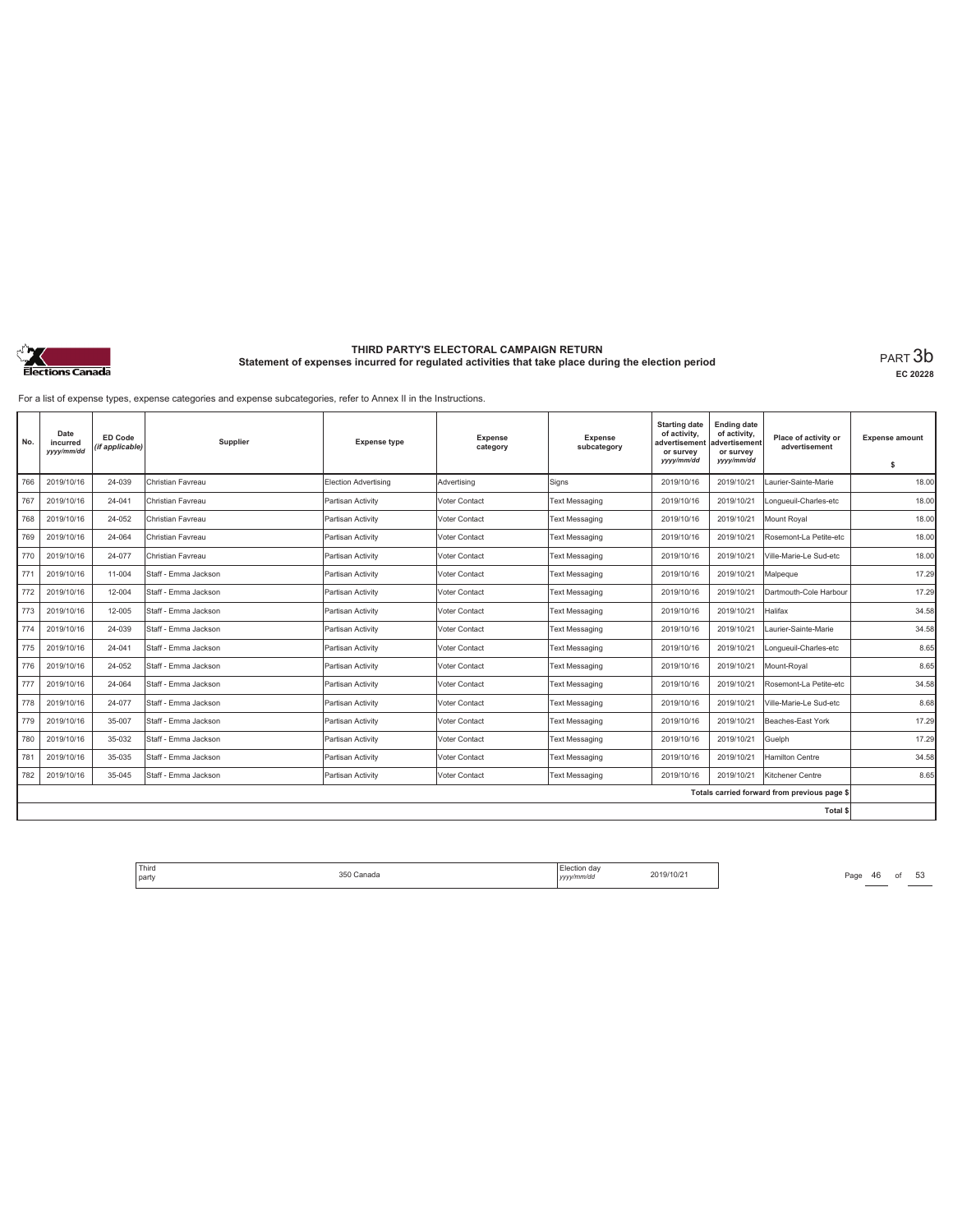

**EC 20228**

For a list of expense types, expense categories and expense subcategories, refer to Annex II in the Instructions.

| No. | Date<br>incurred<br>yyyy/mm/dd | <b>ED Code</b><br>(if applicable) | Supplier             | <b>Expense type</b> | <b>Expense</b><br>category | Expense<br>subcategory | <b>Starting date</b><br>of activity,<br>advertisement<br>or survey<br>yyyy/mm/dd | <b>Ending date</b><br>of activity,<br>advertisement<br>or survey<br>yyyy/mm/dd | Place of activity or<br>advertisement        | <b>Expense amount</b><br>\$ |
|-----|--------------------------------|-----------------------------------|----------------------|---------------------|----------------------------|------------------------|----------------------------------------------------------------------------------|--------------------------------------------------------------------------------|----------------------------------------------|-----------------------------|
| 783 | 2019/10/16                     | 35-076                            | Staff - Emma Jackson | Partisan Activity   | Voter Contact              | <b>Text Messaging</b>  | 2019/10/16                                                                       | 2019/10/21                                                                     | Orléans                                      | 8.65                        |
| 784 | 2019/10/16                     | 35-708                            | Staff - Emma Jackson | Partisan Activity   | Voter Contact              | <b>Text Messaging</b>  | 2019/10/16                                                                       | 2019/10/21                                                                     | Ottawa-Vanier                                | 17.29                       |
| 785 | 2019/10/16                     | 35-709                            | Staff - Emma Jackson | Partisan Activity   | Voter Contact              | <b>Text Messaging</b>  | 2019/10/16                                                                       | 2019/10/21                                                                     | Ottawa West-Nepean                           | 8.65                        |
| 786 | 2019/10/16                     | 35-081                            | Staff - Emma Jackson | Partisan Activity   | <b>Voter Contact</b>       | <b>Text Messaging</b>  | 2019/10/16                                                                       | 2019/10/21                                                                     | Parkdale-High Park                           | 34.58                       |
| 787 | 2019/10/16                     | 35-096                            | Staff - Emma Jackson | Partisan Activity   | Voter Contact              | <b>Text Messaging</b>  | 2019/10/16                                                                       | 2019/10/21                                                                     | Scarborough North                            | 8.65                        |
| 788 | 2019/10/16                     | 35-101                            | Staff - Emma Jackson | Partisan Activity   | Voter Contact              | <b>Text Messaging</b>  | 2019/10/16                                                                       | 2019/10/21                                                                     | Spadina-Fort York                            | 8.65                        |
| 789 | 2019/10/16                     | 35-108                            | Staff - Emma Jackson | Partisan Activity   | Voter Contact              | <b>Text Messaging</b>  | 2019/10/16                                                                       | 2019/10/21                                                                     | <b>Toronto Centre</b>                        | 17.29                       |
| 790 | 2019/10/16                     | 35-109                            | Staff - Emma Jackson | Partisan Activity   | Voter Contact              | Text Messaging         | 2019/10/16                                                                       | 2019/10/21                                                                     | Toronto-Danforth                             | 34.58                       |
| 791 | 2019/10/16                     | 35-112                            | Staff - Emma Jackson | Partisan Activity   | Voter Contact              | <b>Text Messaging</b>  | 2019/10/16                                                                       | 2019/10/21                                                                     | Waterloo                                     | 8.65                        |
| 792 | 2019/10/16                     | 35-118                            | Staff - Emma Jackson | Partisan Activity   | Voter Contact              | <b>Text Messaging</b>  | 2019/10/16                                                                       | 2019/10/21                                                                     | York Centre                                  | 8.65                        |
| 793 | 2019/10/16                     | 35-120                            | Staff - Emma Jackson | Partisan Activity   | Voter Contact              | <b>Text Messaging</b>  | 2019/10/16                                                                       | 2019/10/21                                                                     | York South-Weston                            | 17.29                       |
| 794 | 2019/10/16                     | 46-003                            | Staff - Emma Jackson | Partisan Activity   | Voter Contact              | <b>Text Messaging</b>  | 2019/10/16                                                                       | 2019/10/21                                                                     | Churchill-Keewatinook                        | 17.29                       |
| 795 | 2019/10/16                     | 46-005                            | Staff - Emma Jackson | Partisan Activity   | <b>Voter Contact</b>       | <b>Text Messaging</b>  | 2019/10/16                                                                       | 2019/10/21                                                                     | Elmwood-Transcona                            | 34.58                       |
| 796 | 2019/10/16                     | 46-009                            | Staff - Emma Jackson | Partisan Activity   | Voter Contact              | <b>Text Messaging</b>  | 2019/10/16                                                                       | 2019/10/21                                                                     | Saint Boniface-Saint etc                     | 8.65                        |
| 797 | 2019/10/16                     | 46-011                            | Staff - Emma Jackson | Partisan Activity   | Voter Contact              | <b>Text Messaging</b>  | 2019/10/16                                                                       | 2019/10/21                                                                     | Winnipeg Centre                              | 34.58                       |
| 798 | 2019/10/16                     | 46-014                            | Staff - Emma Jackson | Partisan Activity   | Voter Contact              | <b>Text Messaging</b>  | 2019/10/16                                                                       | 2019/10/21                                                                     | Winnipeg South Centre                        | 8.65                        |
| 799 | 2019/10/16                     | 59-002                            | Staff - Emma Jackson | Partisan Activity   | Voter Contact              | <b>Text Messaging</b>  | 2019/10/16                                                                       | 2019/10/21                                                                     | Burnaby North-Seymour                        | 34.58                       |
|     |                                |                                   |                      |                     |                            |                        |                                                                                  |                                                                                | Totals carried forward from previous page \$ |                             |
|     |                                |                                   |                      |                     |                            |                        |                                                                                  |                                                                                | Total \$                                     |                             |

Third The Same 350 Canada 350 Canada 2019/10/21 Page 47 of 53 party 350 Canada Election day *yyyy/mm/dd* 2019/10/21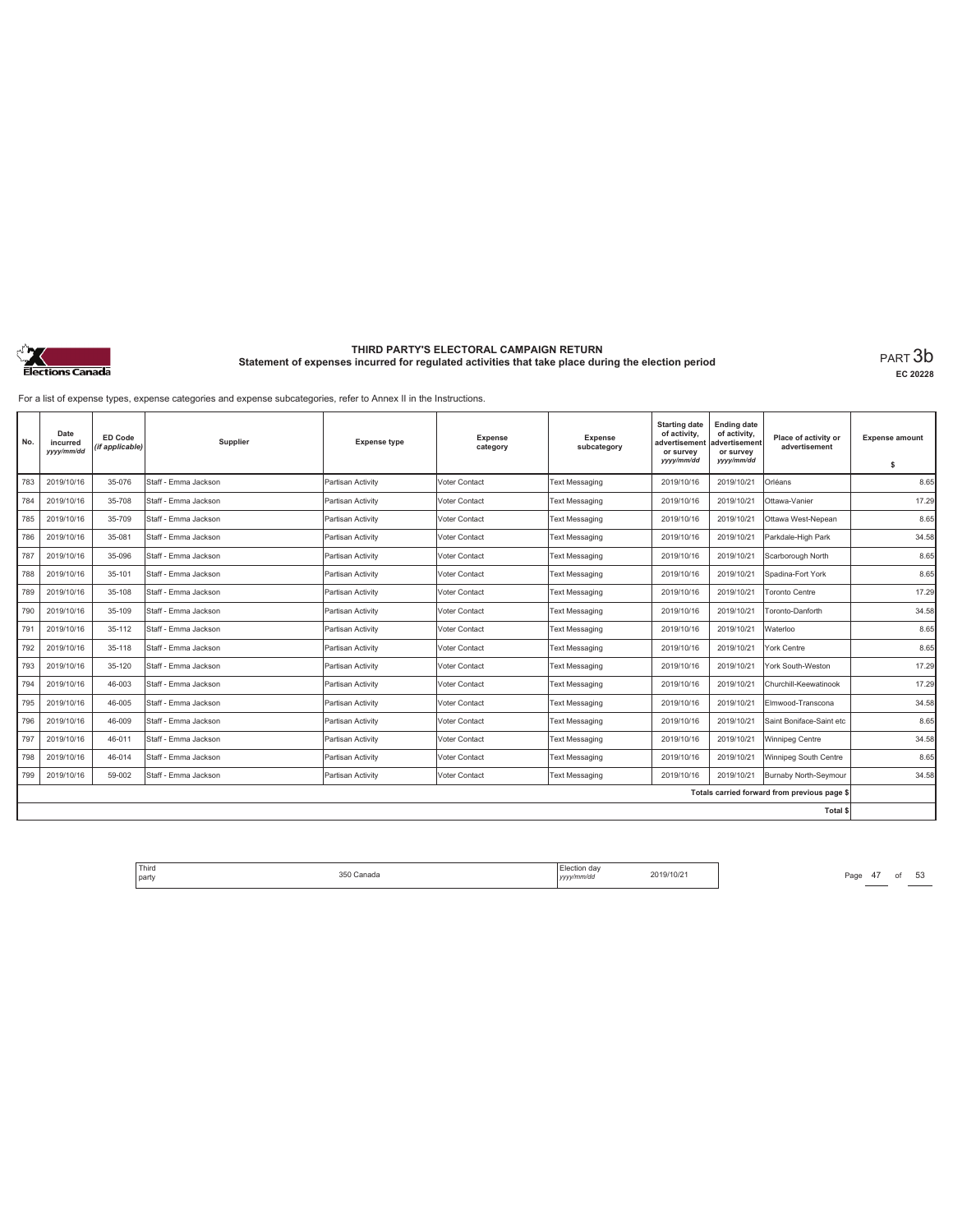

**EC 20228**

For a list of expense types, expense categories and expense subcategories, refer to Annex II in the Instructions.

| No. | Date<br>incurred<br>yyyy/mm/dd | ED Code<br>(if applicable) | Supplier              | <b>Expense type</b>         | <b>Expense</b><br>category | Expense<br>subcategory | <b>Starting date</b><br>of activity,<br>advertisement<br>or survey<br>yyyy/mm/dd | <b>Ending date</b><br>of activity,<br>advertisement<br>or survey<br>yyyy/mm/dd | Place of activity or<br>advertisement        | <b>Expense amount</b><br>\$ |
|-----|--------------------------------|----------------------------|-----------------------|-----------------------------|----------------------------|------------------------|----------------------------------------------------------------------------------|--------------------------------------------------------------------------------|----------------------------------------------|-----------------------------|
| 800 | 2019/10/16                     | 59-019                     | Staff - Emma Jackson  | Partisan Activity           | <b>Voter Contact</b>       | <b>Text Messaging</b>  | 2019/10/16                                                                       | 2019/10/21                                                                     | New Westminster-etc                          | 17.29                       |
| 801 | 2019/10/16                     | 59-034                     | Staff - Emma Jackson  | Partisan Activity           | Voter Contact              | <b>Text Messaging</b>  | 2019/10/16                                                                       | 2019/10/21                                                                     | Vancouver Centre                             | 8.65                        |
| 802 | 2019/10/16                     | 59-035                     | Staff - Emma Jackson  | Partisan Activity           | Voter Contact              | <b>Text Messaging</b>  | 2019/10/16                                                                       | 2019/10/21                                                                     | Vancouver East                               | 17.29                       |
| 803 | 2019/10/16                     | 59-036                     | Staff - Emma Jackson  | Partisan Activity           | Voter Contact              | <b>Text Messaging</b>  | 2019/10/16                                                                       | 2019/10/21                                                                     | Vancouver Granville                          | 8.65                        |
| 804 | 2019/10/16                     | 59-038                     | Staff - Emma Jackson  | Partisan Activity           | Voter Contact              | <b>Text Messaging</b>  | 2019/10/16                                                                       | 2019/10/21                                                                     | Vancouver Kingsway                           | 17.29                       |
| 805 | 2019/10/16                     | 61-001                     | Staff - Emma Jackson  | Partisan Activity           | Voter Contact              | <b>Text Messaging</b>  | 2019/10/16                                                                       | 2019/10/21                                                                     | Northwest Territories                        | 34.58                       |
| 806 | 2019/10/17                     | 11-004                     | Staff - Jennifer Deol | Election Advertising        | Advertising                | Design & Development   | 2019/10/17                                                                       | 2019/10/20                                                                     | Malpeque                                     | 3.32                        |
| 807 | 2019/10/17                     | 12-005                     | Staff - Jennifer Deol | Election Advertising        | Advertising                | Design & Development   | 2019/10/17                                                                       | 2019/10/20                                                                     | Halifax                                      | 6.64                        |
| 808 | 2019/10/17                     | 11-004                     | Jennifer Deol         | <b>Election Advertising</b> | Advertising                | Placement costs        | 2019/10/17                                                                       | 2019/10/20                                                                     | Malpeque                                     | 50.00                       |
| 809 | 2019/10/17                     | 59-002                     | Jennifer Deol         | Election Advertising        | Advertising                | Placement costs        | 2019/10/17                                                                       | 2019/10/20                                                                     | Burnaby North-Seymour                        | 500.00                      |
| 810 | 2019/10/17                     | 24-039                     | Jennifer Deol         | Election Advertising        | Advertisina                | <b>Placement costs</b> | 2019/10/17                                                                       | 2019/10/20                                                                     | Laurier-Sainte-Marie                         | 300.00                      |
| 811 | 2019/10/17                     | 24-039                     | Jennifer Deol         | Election Advertising        | Advertisina                | Placement costs        | 2019/10/17                                                                       | 2019/10/20                                                                     | Laurier-Sainte-Marie                         | 400.00                      |
| 812 | 2019/10/17                     | 61-001                     | Jennifer Deol         | Election Advertising        | Advertisina                | Placement costs        | 2019/10/17                                                                       | 2019/10/20                                                                     | Northwest Territories                        | 500.00                      |
| 813 | 2019/10/17                     | 35-007                     | Jennifer Deol         | Election Advertising        | Advertisina                | Placement costs        | 2019/10/17                                                                       | 2019/10/20                                                                     | Beaches-East York                            | 87.50                       |
| 814 | 2019/10/17                     | 35-081                     | Jennifer Deol         | Election Advertising        | Advertisina                | Placement costs        | 2019/10/17                                                                       | 2019/10/20                                                                     | Parkdale-High Park                           | 87.50                       |
| 815 | 2019/10/17                     | 35-096                     | Jennifer Deol         | Election Advertising        | Advertising                | Placement costs        | 2019/10/17                                                                       | 2019/10/20                                                                     | Scarborough North                            | 87.50                       |
| 816 | 2019/10/17                     | 35-101                     | Jennifer Deol         | <b>Election Advertising</b> | Advertising                | Placement costs        | 2019/10/17                                                                       | 2019/10/20                                                                     | Spadina-Fort York                            | 87.50                       |
|     |                                |                            |                       |                             |                            |                        |                                                                                  |                                                                                | Totals carried forward from previous page \$ |                             |
|     |                                |                            |                       |                             |                            |                        |                                                                                  |                                                                                | Total \$                                     |                             |

Third Election day Election day 2019/10/21 Page 48 of 53 Page 48 of 53 party 350 Canada Election day *yyyy/mm/dd* 2019/10/21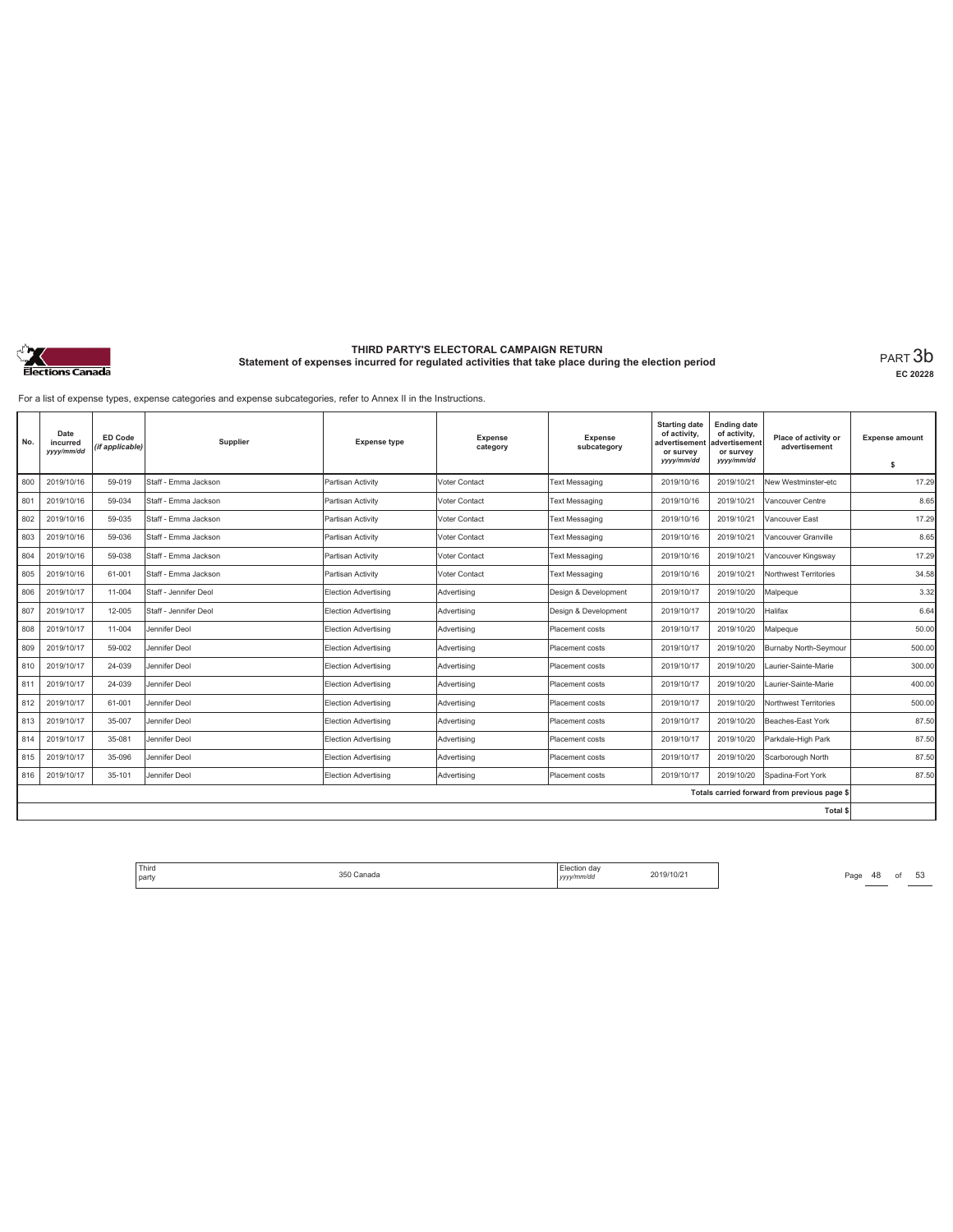

**EC 20228**

For a list of expense types, expense categories and expense subcategories, refer to Annex II in the Instructions.

| No. | Date<br>incurred<br>yyyy/mm/dd | ED Code<br>(if applicable) | Supplier      | <b>Expense type</b>         | <b>Expense</b><br>category | Expense<br>subcategory | <b>Starting date</b><br>of activity,<br>advertisement<br>or survey<br>yyyy/mm/dd | <b>Ending date</b><br>of activity,<br>advertisement<br>or survey<br>yyyy/mm/dd | Place of activity or<br>advertisement        | <b>Expense amount</b><br>\$ |
|-----|--------------------------------|----------------------------|---------------|-----------------------------|----------------------------|------------------------|----------------------------------------------------------------------------------|--------------------------------------------------------------------------------|----------------------------------------------|-----------------------------|
| 817 | 2019/10/17                     | 35-108                     | Jennifer Deol | <b>Election Advertising</b> | Advertising                | Placement costs        | 2019/10/17                                                                       | 2019/10/20                                                                     | <b>Toronto Centre</b>                        | 87.50                       |
| 818 | 2019/10/17                     | 35-109                     | Jennifer Deol | <b>Election Advertising</b> | Advertising                | Placement costs        | 2019/10/17                                                                       | 2019/10/20                                                                     | Toronto-Danforth                             | 87.50                       |
| 819 | 2019/10/17                     | 35-118                     | Jennifer Deol | Election Advertising        | Advertising                | Placement costs        | 2019/10/17                                                                       | 2019/10/20                                                                     | York Centre                                  | 87.50                       |
| 820 | 2019/10/17                     | 35-120                     | Jennifer Deol | Election Advertising        | Advertising                | Placement costs        | 2019/10/17                                                                       | 2019/10/20                                                                     | York South-Weston                            | 87.50                       |
| 821 | 2019/10/17                     | 35-032                     | Jennifer Deol | Election Advertising        | Advertising                | Placement costs        | 2019/10/17                                                                       | 2019/10/20                                                                     | Guelph                                       | 300.00                      |
| 822 | 2019/10/17                     | 46-005                     | Jennifer Deol | Election Advertising        | Advertising                | Placement costs        | 2019/10/17                                                                       | 2019/10/20                                                                     | Elmwood-Transcona                            | 125.00                      |
| 823 | 2019/10/17                     | 46-009                     | Jennifer Deol | Election Advertising        | Advertising                | Placement costs        | 2019/10/17                                                                       | 2019/10/20                                                                     | Saint Boniface-Saint etc                     | 125.00                      |
| 824 | 2019/10/17                     | 46-011                     | Jennifer Deol | <b>Election Advertising</b> | Advertising                | Placement costs        | 2019/10/17                                                                       | 2019/10/20                                                                     | Winnipeg Centre                              | 125.00                      |
| 825 | 2019/10/17                     | 46-014                     | Jennifer Deol | Election Advertising        | Advertising                | Placement costs        | 2019/10/17                                                                       | 2019/10/20                                                                     | Winnipeg South Centre                        | 125.00                      |
| 826 | 2019/10/17                     | 12-005                     | Jennifer Deol | Election Advertising        | Advertising                | Placement costs        | 2019/10/17                                                                       | 2019/10/20                                                                     | Halifax                                      | 350.00                      |
| 827 | 2019/10/17                     | 35-035                     | Jennifer Deol | <b>Election Advertising</b> | Advertising                | Placement costs        | 2019/10/17                                                                       | 2019/10/20                                                                     | Hamilton Centre                              | 200.00                      |
| 828 | 2019/10/17                     | 24-064                     | Jennifer Deol | Election Advertising        | Advertising                | Placement costs        | 2019/10/17                                                                       | 2019/10/20                                                                     | Rosemont-La Petite etc                       | 70.00                       |
| 829 | 2019/10/17                     | 12-005                     | Jennifer Deol | Election Advertising        | Advertising                | Placement costs        | 2019/10/17                                                                       | 2019/10/20                                                                     | Halifax                                      | 70.00                       |
| 830 | 2019/10/17                     | 46-005                     | Jennifer Deol | Election Advertising        | Advertising                | Placement costs        | 2019/10/17                                                                       | 2019/10/20                                                                     | Elmwood-Transcona                            | 70.00                       |
| 831 | 2019/10/17                     | 46-011                     | Jennifer Deol | Election Advertising        | Advertising                | Placement costs        | 2019/10/17                                                                       | 2019/10/20                                                                     | Winnipeg Centre                              | 70.00                       |
| 832 | 2019/10/17                     | 35-035                     | Jennifer Deol | Election Advertising        | Advertisina                | Placement costs        | 2019/10/17                                                                       | 2019/10/20                                                                     | <b>Hamilton Centre</b>                       | 70.00                       |
| 833 | 2019/10/17                     | 35-109                     | Jennifer Deol | Election Advertising        | Advertising                | Placement costs        | 2019/10/17                                                                       | 2019/10/20                                                                     | Toronto-Danforth                             | 70.00                       |
|     |                                |                            |               |                             |                            |                        |                                                                                  |                                                                                | Totals carried forward from previous page \$ |                             |
|     |                                |                            |               |                             |                            |                        |                                                                                  |                                                                                | <b>Total \$</b>                              |                             |

Third Election day Election day 2019/10/21 Page 49 of 53 Page 49 of 53 party 350 Canada Election day *yyyy/mm/dd* 2019/10/21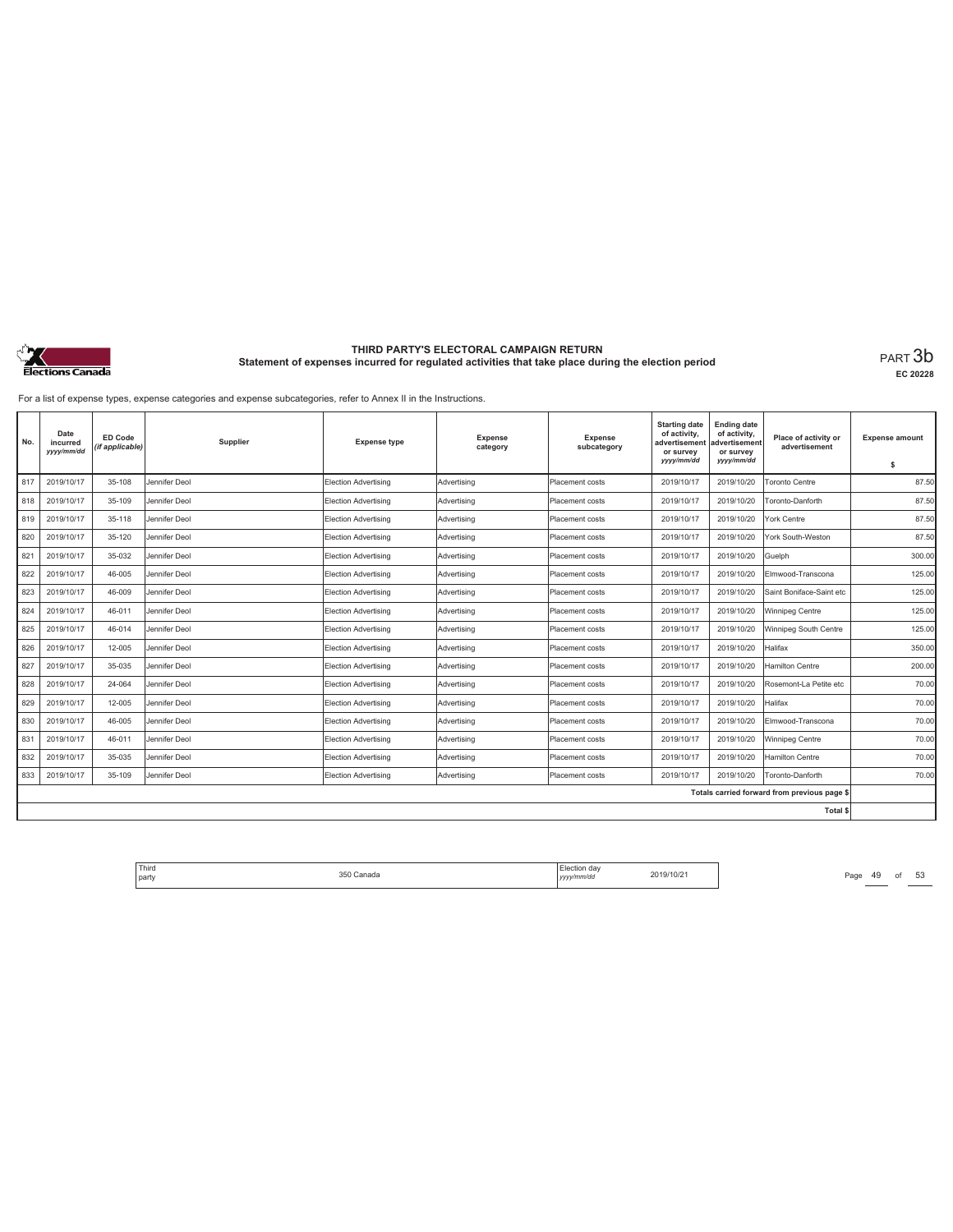

**EC 20228**

For a list of expense types, expense categories and expense subcategories, refer to Annex II in the Instructions.

| No. | Date<br>incurred<br>yyyy/mm/dd | ED Code<br>(if applicable) | Supplier            | <b>Expense type</b>         | <b>Expense</b><br>category | <b>Expense</b><br>subcategory | <b>Starting date</b><br>of activity,<br>advertisement<br>or survey<br>yyyy/mm/dd | <b>Ending date</b><br>of activity,<br>advertisement<br>or survey<br>yyyy/mm/dd | Place of activity or<br>advertisement        | <b>Expense amount</b><br>\$ |
|-----|--------------------------------|----------------------------|---------------------|-----------------------------|----------------------------|-------------------------------|----------------------------------------------------------------------------------|--------------------------------------------------------------------------------|----------------------------------------------|-----------------------------|
| 834 | 2019/10/17                     | 24-039                     | Jennifer Deol       | <b>Election Advertising</b> | Advertising                | Placement costs               | 2019/10/17                                                                       | 2019/10/20                                                                     | Laurier-Sainte-Marie                         | 70.00                       |
| 835 | 2019/10/17                     | 35-081                     | Jennifer Deol       | Election Advertising        | Advertising                | Placement costs               | 2019/10/17                                                                       | 2019/10/20                                                                     | Parkdale-High Park                           | 70.00                       |
| 836 | 2019/10/17                     | 59-002                     | Jennifer Deol       | Election Advertising        | Advertising                | Placement costs               | 2019/10/17                                                                       | 2019/10/20                                                                     | Burnaby North-Seymour                        | 70.00                       |
| 837 | 2019/10/17                     | 61-001                     | Jennifer Deol       | <b>Election Advertising</b> | Advertising                | Placement costs               | 2019/10/17                                                                       | 2019/10/20                                                                     | Northwest-Territories                        | 70.00                       |
| 838 | 2019/10/17                     |                            | Jennifer Deol       | Partisan Activity           | Other                      | <b>Transaction fees</b>       | 2019/10/17                                                                       | 2019/10/17                                                                     | National                                     | 51.00                       |
| 839 | 2019/10/18                     |                            | Jennifer Deol       | Election Advertising        | Advertising                | Placement costs               | 2019/10/16                                                                       | 2019/10/18                                                                     | National                                     | 200.00                      |
| 840 | 2019/10/18                     |                            | Meghan Smith        | Partisan Activity           | Events                     | Other (Orientation)           | 2019/10/18                                                                       | 2019/10/21                                                                     | Winnipeg                                     | 400.00                      |
| 841 | 2019/10/18                     |                            | Amara Possian       | Election Advertising        | Advertising                | Signs                         | 2019/10/18                                                                       | 2019/10/20                                                                     | National                                     | 1.734.49                    |
| 842 | 2019/10/18                     |                            | Niklas Agarwal      | Election Advertising        | Advertisina                | Signs                         | 2019/10/18                                                                       | 2019/10/21                                                                     | Toronto                                      | 270.00                      |
| 843 | 2019/10/18                     |                            | Amara Possian       | Election Advertising        | Advertising                | Mail outs                     | 2019/10/20                                                                       | 2019/10/20                                                                     | National                                     | 565.00                      |
| 844 | 2019/10/19                     |                            | Niklas Agarwal      | Partisan Activity           | Events                     | Other (Orientation)           | 2019/10/15                                                                       | 2019/10/19                                                                     | Toronto                                      | 263.19                      |
| 845 | 2019/10/19                     |                            | Tahya Weiss-Gibbons | Partisan Activity           | Events                     | Other (Orientation)           | 2019/10/19                                                                       | 2019/10/19                                                                     | Victoria                                     | 49.61                       |
| 846 | 2019/10/19                     |                            | Emma Jackson        | Election Advertising        | Advertising                | Signs                         | 2019/10/19                                                                       | 2019/10/21                                                                     | Edmonton                                     | 400.00                      |
| 847 | 2019/10/20                     |                            | Nayeli Jimenez      | <b>Election Advertising</b> | Advertising                | Design & Development          | 2019/10/20                                                                       | 2019/10/20                                                                     | National                                     | 100.00                      |
| 848 | 2019/10/20                     |                            | Avery Shannon       | Partisan Activity           | Events                     | Other (Orientation)           | 2019/10/20                                                                       | 2019/10/20                                                                     | Vancouver                                    | 95.76                       |
| 849 | 2019/10/20                     |                            | Laura Cameron       | Election Advertising        | Advertisina                | Signs                         | 2019/10/20                                                                       | 2019/10/21                                                                     | Winnipeg                                     | 100.00                      |
| 850 | 2019/10/21                     | 11-004                     | TOSKR. Inc.         | Partisan Activity           | Voter Contact              | Text messaging                | 2019/10/14                                                                       | 2019/10/21                                                                     | Malpeque                                     | 64.60                       |
|     |                                |                            |                     |                             |                            |                               |                                                                                  |                                                                                | Totals carried forward from previous page \$ |                             |
|     |                                |                            |                     |                             |                            |                               |                                                                                  |                                                                                | Total \$                                     |                             |

Third Election day Election day 2019/10/21 Page 50 of 53 Page 50 of 53 party 350 Canada Election day *yyyy/mm/dd* 2019/10/21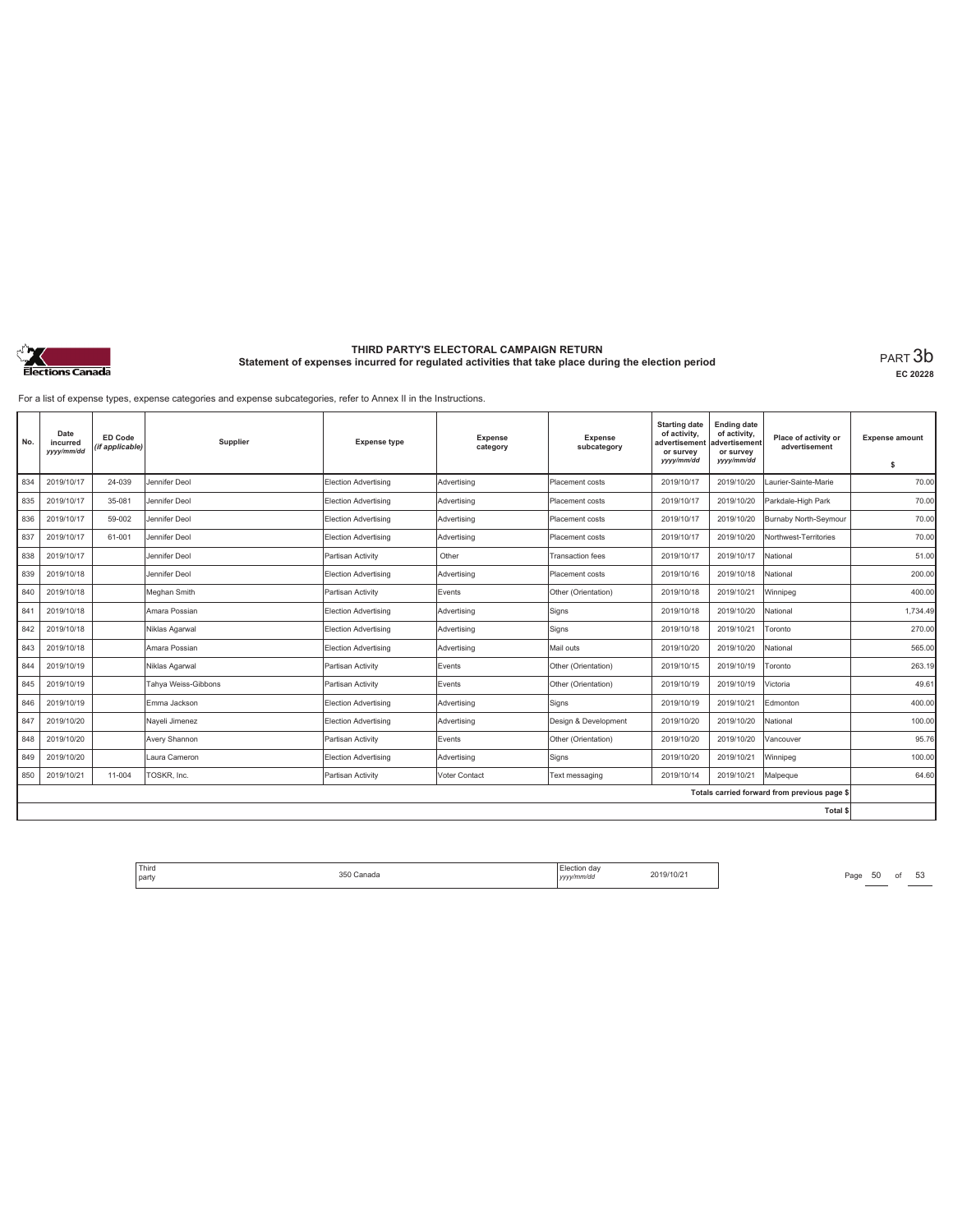

**EC 20228**

For a list of expense types, expense categories and expense subcategories, refer to Annex II in the Instructions.

| No. | Date<br>incurred<br>yyyy/mm/dd | <b>ED Code</b><br>(if applicable) | Supplier    | <b>Expense type</b> | <b>Expense</b><br>category | <b>Expense</b><br>subcategory | <b>Starting date</b><br>of activity,<br>advertisement<br>or survey<br>yyyy/mm/dd | <b>Ending date</b><br>of activity,<br>advertisement<br>or survey<br>yyyy/mm/dd | Place of activity or<br>advertisement        | <b>Expense amount</b><br>\$ |
|-----|--------------------------------|-----------------------------------|-------------|---------------------|----------------------------|-------------------------------|----------------------------------------------------------------------------------|--------------------------------------------------------------------------------|----------------------------------------------|-----------------------------|
| 851 | 2019/10/21                     | 12-004                            | TOSKR, Inc. | Partisan Activity   | Voter Contact              | Text messaging                | 2019/10/14                                                                       | 2019/10/21                                                                     | Dartmouth-Cole Harbour                       | 64.90                       |
| 852 | 2019/10/21                     | 12-005                            | TOSKR, Inc. | Partisan Activity   | Voter Contact              | Text messaging                | 2019/10/14                                                                       | 2019/10/21                                                                     | Halifax                                      | 91.18                       |
| 853 | 2019/10/21                     | 24-039                            | TOSKR, Inc. | Partisan Activity   | Voter Contact              | Text messaging                | 2019/10/14                                                                       | 2019/10/21                                                                     | Laurier-Sainte-Marie                         | 113.90                      |
| 854 | 2019/10/21                     | 24-041                            | TOSKR, Inc. | Partisan Activity   | Voter Contact              | Text messaging                | 2019/10/14                                                                       | 2019/10/21                                                                     | Longueuil-Charles-etc                        | 65.40                       |
| 855 | 2019/10/21                     | 24-052                            | TOSKR, Inc. | Partisan Activity   | Voter Contact              | Text messaging                | 2019/10/14                                                                       | 2019/10/21                                                                     | Mount Royal                                  | 65.30                       |
| 856 | 2019/10/21                     | 24-064                            | TOSKR, Inc. | Partisan Activity   | Voter Contact              | Text messaging                | 2019/10/14                                                                       | 2019/10/21                                                                     | Rosemont-La Petite-etc                       | 99.90                       |
| 857 | 2019/10/21                     | 24-077                            | TOSKR, Inc. | Partisan Activity   | Voter Contact              | Text messaging                | 2019/10/14                                                                       | 2019/10/21                                                                     | Ville-Marie-Le Sud-etc                       | 72.04                       |
| 858 | 2019/10/21                     | 35-007                            | TOSKR, Inc. | Partisan Activity   | Voter Contact              | Text messaging                | 2019/10/14                                                                       | 2019/10/21                                                                     | Beaches-East York                            | 77.75                       |
| 859 | 2019/10/21                     | 35-032                            | TOSKR, Inc. | Partisan Activity   | Voter Contact              | Text messaging                | 2019/10/14                                                                       | 2019/10/21                                                                     | Guelph                                       | 74.65                       |
| 860 | 2019/10/21                     | 35-035                            | TOSKR, Inc. | Partisan Activity   | Voter Contact              | Text messaging                | 2019/10/14                                                                       | 2019/10/21                                                                     | Hamilton Centre                              | 90.40                       |
| 861 | 2019/10/21                     | 35-045                            | TOSKR, Inc. | Partisan Activity   | Voter Contact              | Text messaging                | 2019/10/14                                                                       | 2019/10/21                                                                     | Kitchener Centre                             | 71.40                       |
| 862 | 2019/10/21                     | 35-076                            | TOSKR, Inc. | Partisan Activity   | Voter Contact              | Text messaging                | 2019/10/14                                                                       | 2019/10/21                                                                     | Orléans                                      | 68.40                       |
| 863 | 2019/10/21                     | 35-078                            | TOSKR, Inc. | Partisan Activity   | Voter Contact              | Text messaging                | 2019/10/14                                                                       | 2019/10/21                                                                     | Ottawa-Vanier                                | 154.40                      |
| 864 | 2019/10/21                     | 35-079                            | TOSKR, Inc. | Partisan Activity   | Voter Contact              | Text messaging                | 2019/10/14                                                                       | 2019/10/21                                                                     | Ottawa West-Nepean                           | 63.40                       |
| 865 | 2019/10/21                     | 35-081                            | TOSKR, Inc. | Partisan Activity   | Voter Contact              | Text messaging                | 2019/10/14                                                                       | 2019/10/21                                                                     | Parkdale-High Park                           | 189.90                      |
| 866 | 2019/10/21                     | 35-096                            | TOSKR, Inc. | Partisan Activity   | Voter Contact              | Text messaging                | 2019/10/14                                                                       | 2019/10/21                                                                     | Scarborough North                            | 64.40                       |
| 867 | 2019/10/21                     | 35-101                            | TOSKR. Inc. | Partisan Activity   | Voter Contact              | Text messaging                | 2019/10/14                                                                       | 2019/10/21                                                                     | Spadina-Fort York                            | 89.90                       |
|     |                                |                                   |             |                     |                            |                               |                                                                                  |                                                                                | Totals carried forward from previous page \$ |                             |
|     |                                |                                   |             |                     |                            |                               |                                                                                  |                                                                                | Total \$                                     |                             |

Third Election day Election day 2019/10/21 Page 51 of 53 Page 51 of 53 party 350 Canada Election day *yyyy/mm/dd* 2019/10/21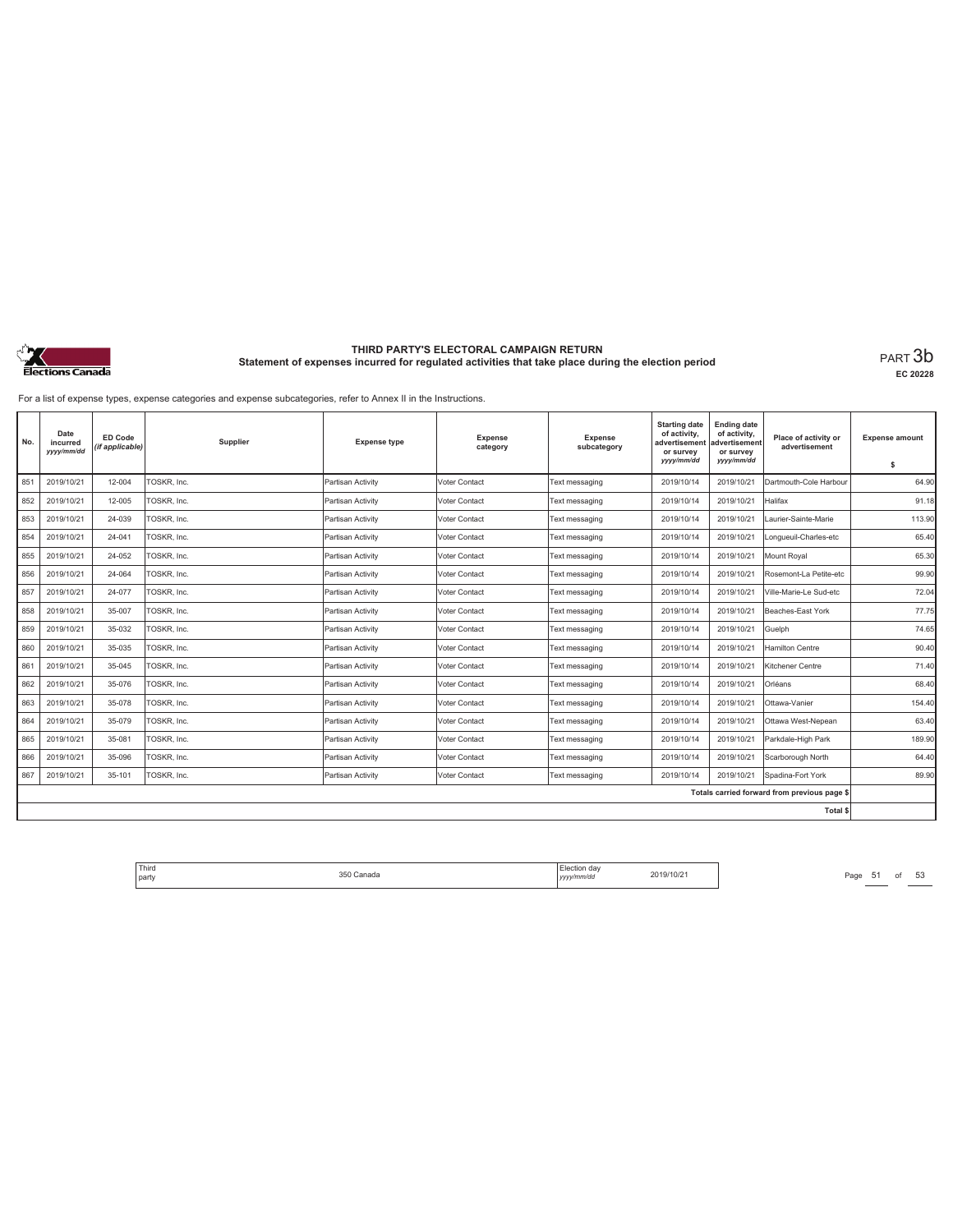

**EC 20228**

For a list of expense types, expense categories and expense subcategories, refer to Annex II in the Instructions.

| No. | Date<br>incurred<br>yyyy/mm/dd | ED Code<br>(if applicable) | Supplier    | <b>Expense type</b> | Expense<br>category | Expense<br>subcategory | <b>Starting date</b><br>of activity,<br>advertisement<br>or survey<br>yyyy/mm/dd | <b>Ending date</b><br>of activity,<br>advertisement<br>or survey<br>yyyy/mm/dd | Place of activity or<br>advertisement        | <b>Expense amount</b><br>\$ |
|-----|--------------------------------|----------------------------|-------------|---------------------|---------------------|------------------------|----------------------------------------------------------------------------------|--------------------------------------------------------------------------------|----------------------------------------------|-----------------------------|
| 868 | 2019/10/21                     | 35-108                     | TOSKR, Inc. | Partisan Activity   | Voter Contact       | <b>Text Messaging</b>  | 2019/10/14                                                                       | 2019/10/21                                                                     | <b>Toronto Centre</b>                        | 77.20                       |
| 869 | 2019/10/21                     | 35-109                     | TOSKR, Inc. | Partisan Activity   | Voter Contact       | <b>Text Messaging</b>  | 2019/10/14                                                                       | 2019/10/21                                                                     | Toronto-Danforth                             | 118.40                      |
| 870 | 2019/10/21                     | 35-112                     | TOSKR, Inc. | Partisan Activity   | Voter Contact       | Text Messaging         | 2019/10/14                                                                       | 2019/10/21                                                                     | Waterloo                                     | 75.40                       |
| 871 | 2019/10/21                     | 35-118                     | TOSKR, Inc. | Partisan Activity   | Voter Contact       | <b>Text Messaging</b>  | 2019/10/14                                                                       | 2019/10/21                                                                     | York Centre                                  | 63.40                       |
| 872 | 2019/10/21                     | 35-120                     | TOSKR, Inc. | Partisan Activity   | Voter Contact       | <b>Text Messaging</b>  | 2019/10/14                                                                       | 2019/10/21                                                                     | York South-Weston                            | 64.90                       |
| 873 | 2019/10/21                     | 46-003                     | TOSKR, Inc. | Partisan Activity   | Voter Contact       | <b>Text Messaging</b>  | 2019/10/14                                                                       | 2019/10/21                                                                     | Churchill-Keewatinook                        | 64.69                       |
| 874 | 2019/10/21                     | 46-005                     | TOSKR, Inc. | Partisan Activity   | Voter Contact       | <b>Text Messaging</b>  | 2019/10/14                                                                       | 2019/10/21                                                                     | Elmwood-Transcona                            | 70.64                       |
| 875 | 2019/10/21                     | 46-009                     | TOSKR, Inc. | Partisan Activity   | Voter Contact       | <b>Text Messaging</b>  | 2019/10/14                                                                       | 2019/10/21                                                                     | Saint Boniface-Saint etc                     | 63.40                       |
| 876 | 2019/10/21                     | 46-011                     | TOSKR, Inc. | Partisan Activity   | Voter Contact       | <b>Text Messaging</b>  | 2019/10/14                                                                       | 2019/10/21                                                                     | Winnipeg Centre                              | 153.40                      |
| 877 | 2019/10/21                     | 46-014                     | TOSKR, Inc. | Partisan Activity   | Voter Contact       | <b>Text Messaging</b>  | 2019/10/14                                                                       | 2019/10/21                                                                     | Winnipeg South Centre                        | 63.40                       |
| 878 | 2019/10/21                     | 59-002                     | TOSKR, Inc. | Partisan Activity   | Voter Contact       | <b>Text Messaging</b>  | 2019/10/14                                                                       | 2019/10/21                                                                     | Burnaby North-Seymour                        | 204.47                      |
| 879 | 2019/10/21                     | 59-019                     | TOSKR, Inc. | Partisan Activity   | Voter Contact       | <b>Text Messaging</b>  | 2019/10/14                                                                       | 2019/10/21                                                                     | New Westminster-etc                          | 64.81                       |
| 880 | 2019/10/21                     | 59-034                     | TOSKR, Inc. | Partisan Activity   | Voter Contact       | <b>Text Messaging</b>  | 2019/10/14                                                                       | 2019/10/21                                                                     | Vancouver Centre                             | 23.18                       |
| 881 | 2019/10/21                     | 59-035                     | TOSKR, Inc. | Partisan Activity   | Voter Contact       | <b>Text Messaging</b>  | 2019/10/14                                                                       | 2019/10/21                                                                     | Vancouver East                               | 102.41                      |
| 882 | 2019/10/21                     | 59-036                     | TOSKR, Inc. | Partisan Activity   | Voter Contact       | <b>Text Messaging</b>  | 2019/10/14                                                                       | 2019/10/21                                                                     | Vancouver Granville                          | 63.40                       |
| 883 | 2019/10/21                     | 59-038                     | TOSKR, Inc. | Partisan Activity   | Voter Contact       | Text Messaging         | 2019/10/14                                                                       | 2019/10/21                                                                     | Vancouver Kingsway                           | 78.67                       |
| 884 | 2019/10/21                     | 61-001                     | TOSKR. Inc. | Partisan Activity   | Voter Contact       | <b>Text Messaging</b>  | 2019/10/14                                                                       | 2019/10/21                                                                     | Northwest Territories                        | 117.27                      |
|     |                                |                            |             |                     |                     |                        |                                                                                  |                                                                                | Totals carried forward from previous page \$ |                             |
|     |                                |                            |             |                     |                     |                        |                                                                                  |                                                                                | <b>Total \$</b>                              |                             |

Third Election day Election day 2019/10/21 Page 52 of 53 Page 52 of 53 party 350 Canada Election day *yyyy/mm/dd* 2019/10/21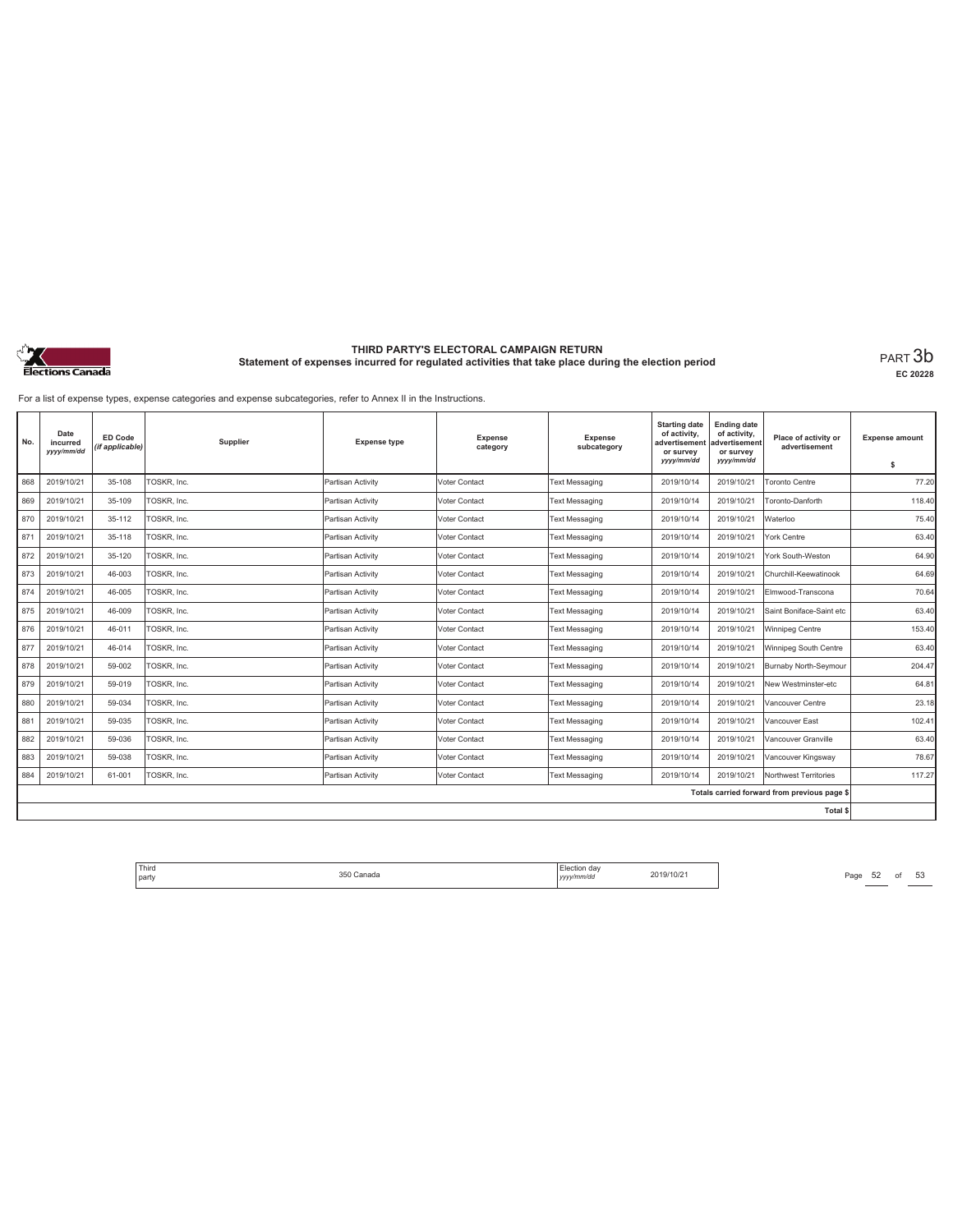

**EC 20228**

For a list of expense types, expense categories and expense subcategories, refer to Annex II in the Instructions.

| No. | Date<br>incurred<br>yyyy/mm/dd | ED Code<br>(if applicable) | Supplier                | <b>Expense type</b> | Expense<br>category                              | <b>Expense</b><br>subcategory | <b>Starting date</b><br>of activity,<br>advertisement<br>or survey<br>yyyy/mm/dd | <b>Ending date</b><br>of activity,<br>advertisement<br>or survey<br>yyyy/mm/dd | Place of activity or<br>advertisement        | <b>Expense amount</b><br>\$ |
|-----|--------------------------------|----------------------------|-------------------------|---------------------|--------------------------------------------------|-------------------------------|----------------------------------------------------------------------------------|--------------------------------------------------------------------------------|----------------------------------------------|-----------------------------|
| 885 | 2019/10/21                     |                            | Global Payments Gateway | Partisan Activity   | Other                                            | Transaction fees              | 2019/10/21                                                                       | 2019/10/21                                                                     | National                                     | 10.00                       |
| 886 | 2019/10/21                     |                            | Global Payments Gateway | Partisan Activity   | <b>Other</b>                                     | Transaction fees              | 2019/10/21                                                                       | 2019/10/21                                                                     | National                                     | 10.00                       |
| 887 | 2019/10/22                     |                            | 350 Action              | Partisan Activity   | Salaries, wages & consulting fee Consulting fees |                               | 2019/09/22                                                                       | 2019/10/21                                                                     | National                                     | 1,012.33                    |
| 888 | 2019/10/22                     |                            | 350 Action              | Partisan Activity   | Other                                            | IT-Software                   | 2019/09/22                                                                       | 2019/10/21                                                                     | National                                     | 1,954.26                    |
| 889 | 2019/10/28                     |                            | Global Payments Gateway | Partisan Activity   | Other                                            | <b>Transaction fees</b>       | 2019/10/28                                                                       | 2019/10/28                                                                     | National                                     | 20.00                       |
| 890 | 2019/10/28                     |                            | Global Payments Gateway | Partisan Activity   | Other                                            | <b>Transaction fees</b>       | 2019/10/28                                                                       | 2019/10/28                                                                     | National                                     | 20.00                       |
| 891 | 2019/11/04                     |                            | Global Payments Gateway | Partisan Activity   | Other                                            | Transaction fees              | 2019/11/04                                                                       | 2019/11/04                                                                     | National                                     | 10.00                       |
| 892 | 2019/11/13                     |                            | Global Payments Gateway | Partisan Activity   | Other                                            | <b>Transaction fees</b>       | 2019/11/04                                                                       | 2019/11/04                                                                     | National                                     | 25.00                       |
|     |                                |                            |                         |                     |                                                  |                               |                                                                                  |                                                                                |                                              |                             |
|     |                                |                            |                         |                     |                                                  |                               |                                                                                  |                                                                                |                                              |                             |
|     |                                |                            |                         |                     |                                                  |                               |                                                                                  |                                                                                |                                              |                             |
|     |                                |                            |                         |                     |                                                  |                               |                                                                                  |                                                                                |                                              |                             |
|     |                                |                            |                         |                     |                                                  |                               |                                                                                  |                                                                                |                                              |                             |
|     |                                |                            |                         |                     |                                                  |                               |                                                                                  |                                                                                |                                              |                             |
|     |                                |                            |                         |                     |                                                  |                               |                                                                                  |                                                                                |                                              |                             |
|     |                                |                            |                         |                     |                                                  |                               |                                                                                  |                                                                                |                                              |                             |
|     |                                |                            |                         |                     |                                                  |                               |                                                                                  |                                                                                |                                              |                             |
|     |                                |                            |                         |                     |                                                  |                               |                                                                                  |                                                                                | Totals carried forward from previous page \$ |                             |
|     |                                |                            |                         |                     |                                                  |                               |                                                                                  |                                                                                | Total \$                                     | 72,206.96                   |

| <sup>1</sup> Third<br>party | 350<br>Canada<br>. | Election dav<br>yyyy/mm/dd | 2019/10/21 |
|-----------------------------|--------------------|----------------------------|------------|
|                             |                    |                            |            |

Page  $53$  of  $53$